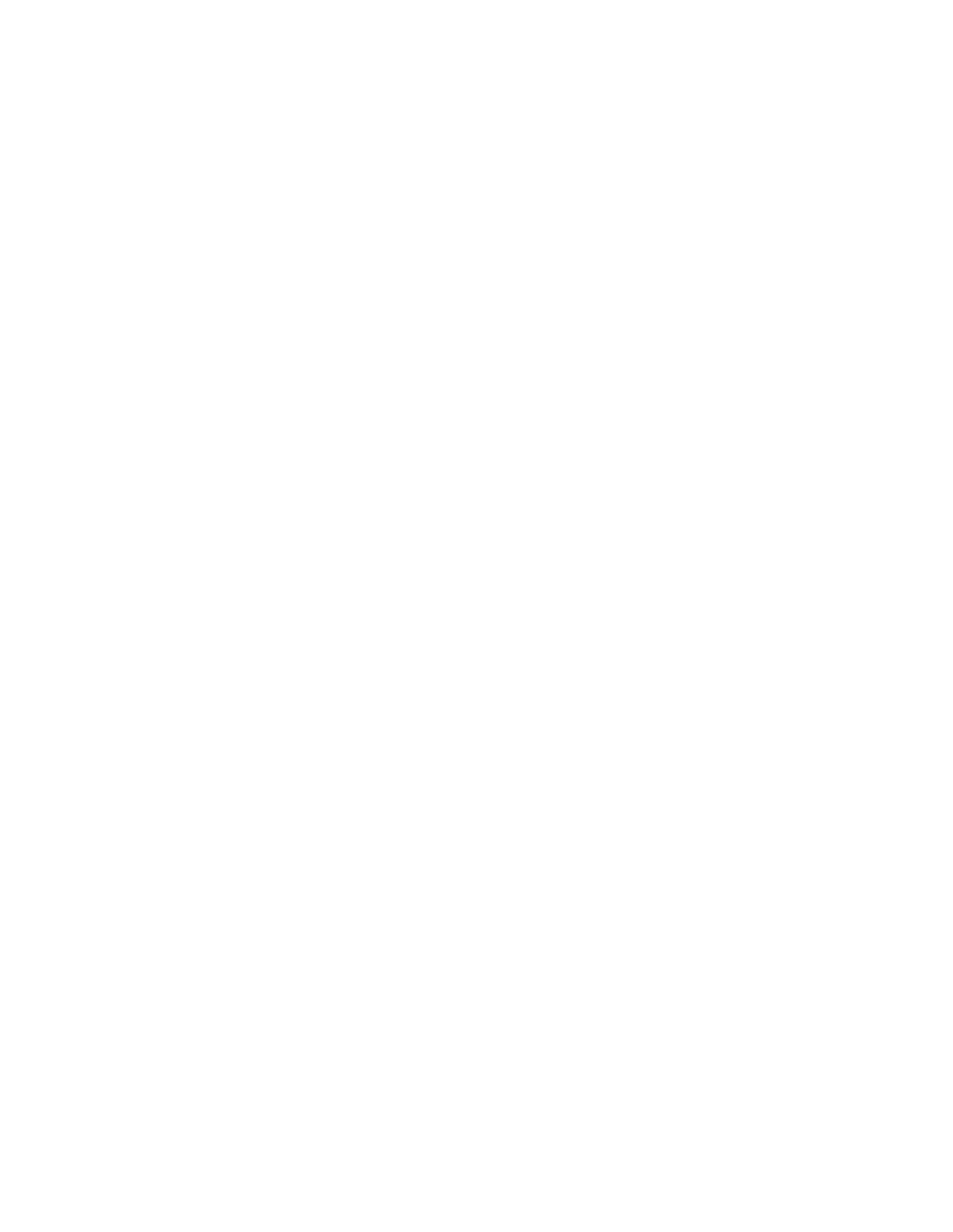# **Table of Contents**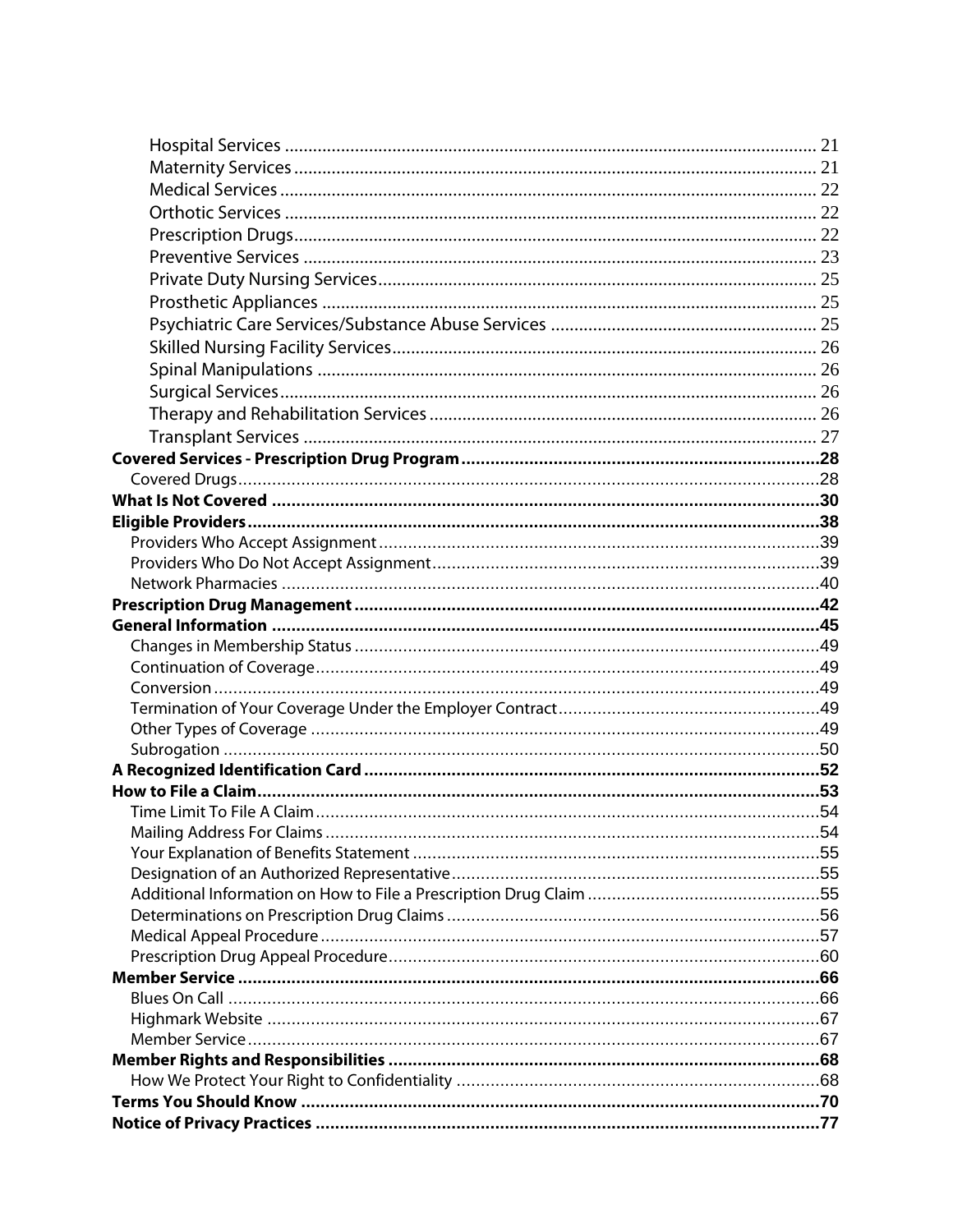## *Disclosure*

*Your health benefits are entirely funded by your employer. Highmark Blue Shield provides administrative and claims payment services only and does not assume any financial risk or obligation with respect to claims.*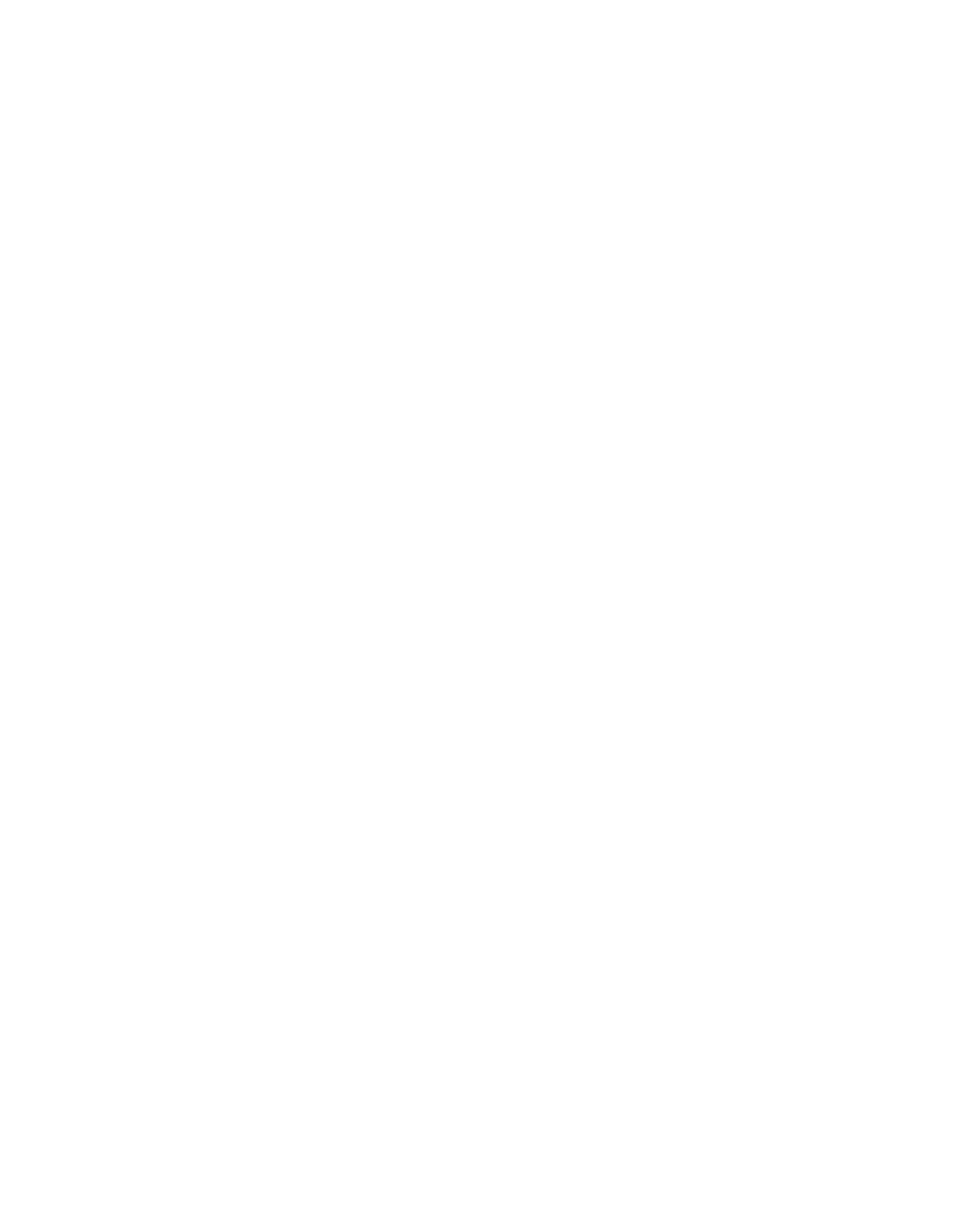# **Introduction to Your Signature 65**sm **Program**

This booklet provides you with the information you need to understand your Signature 65 program, a Medicare complement program offered by your group. We encourage you to take the time to review this information so you understand how your health care program works.

Medicare does not pay for all of your hospital and doctor expenses if you become sick or injured. But Signature 65 complements your Medicare benefits by paying for some or all of the deductibles or coinsurance that are not covered by Medicare alone. Signature 65 also provides additional benefits, which are not covered by Medicare.

## **Signature 65 Features**

#### *Reliable Health Coverage*

Highmark's financial stability has earned the company a "strong" rating and helps assure your coverage will be with you now and in the future.

#### *Freedom of Choice*

We know how important your relationship is with your doctor. Signature 65 lets you go directly to the doctors and hospitals of your choice for treatment. You aren't restricted to a limited network of hospitals and doctors.

#### *Automatic Claim Filing*

When you receive treatment from Medicare-participating physicians, hospitals and other providers, just present your Medicare ID card and your Signature 65 ID card. As a Signature 65 customer, you benefit because your claims for deductibles and coinsurance for covered expenses are automatically processed for you. You save time and trouble because, in most cases, we do all the paperwork for you.

#### *Peace of Mind*

Not all Medicare complement programs offer you full protection when you travel outside a specific geographic location. As a Signature 65 member, you will enjoy the security of knowing that your identification card is recognized and accepted by Medicare-participating hospitals and physicians throughout the United States.

#### *A Wide Range of Member Support*

As a member of your Signature 65 program, you get important extras. Along with 24 hour assistance with any health care question or concern via Blues On Call**SM**, your member Web site connects you to a range of self-service tools that can help you manage your coverage. The Web site also offers programs and services designed to help you "Have A Greater Hand in Your Health°" to maintain or improve your health.

You can check eligibility information, order ID cards and claim forms, even review claims and Explanation of Benefits (EOB) information all online. You can also access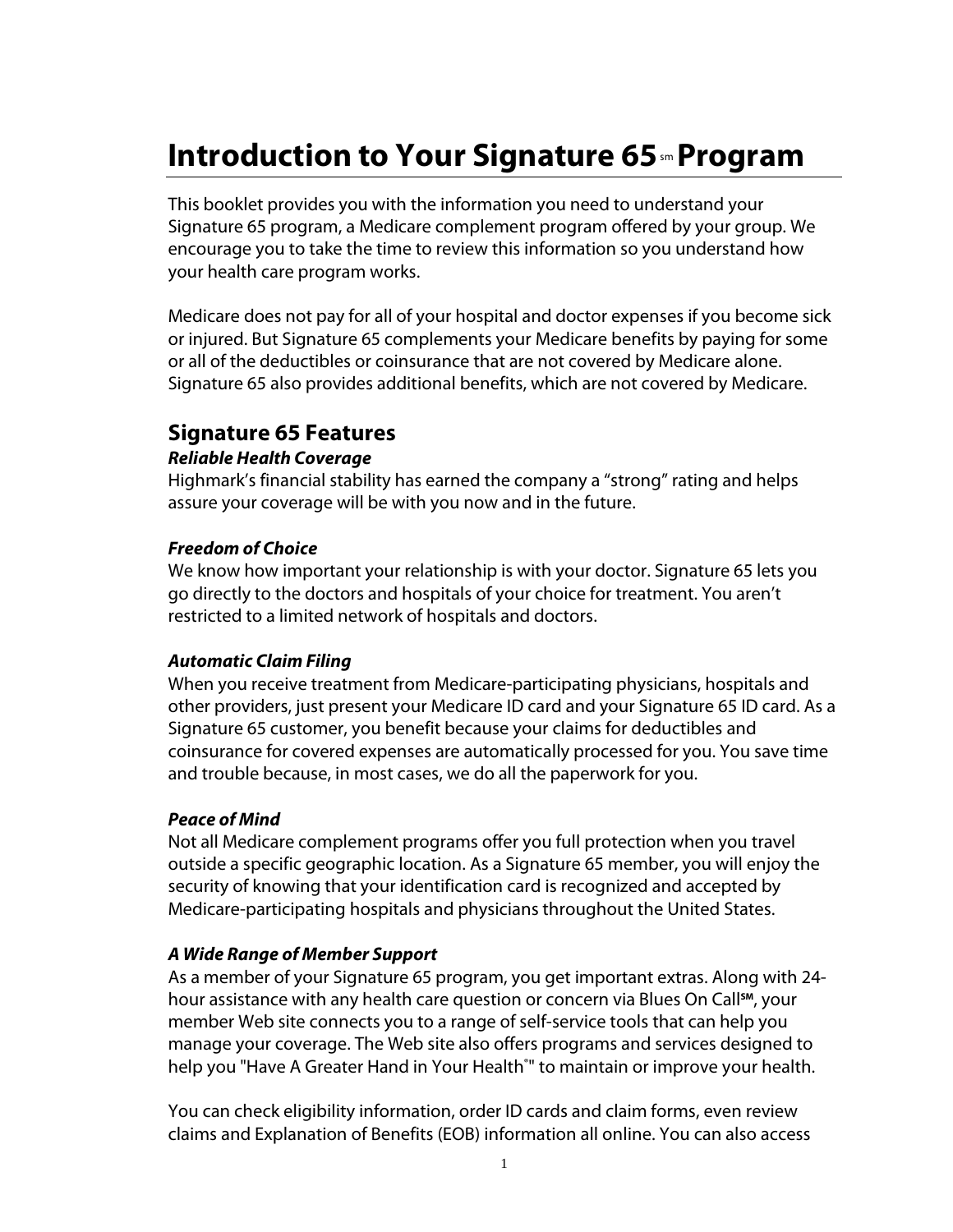health information such as the comprehensive Healthwise Knowledgebase®, full-color Health Encyclopedia, and the Health Crossroads<sup>®</sup> guide to treatment options. You can take an online Lifestyle Improvement course to manage stress, stop smoking or improve your nutrition. And the Web site connects you to a wide range of cost and quality tools to assure you spend your health care dollars wisely.

If you have any questions on your Signature 65 program, please call the Member Service toll-free telephone number on the back of your ID card.

#### *Information for Non-English-Speaking Members*

Non-English-speaking members have access to clear benefits information. They can call the toll-free Member Service telephone number on the back of their ID card to be connected to a language services interpreter line. Highmark Member Service representatives are trained to make the connection.

As always, we value you as a member, look forward to providing your coverage, and wish you good health.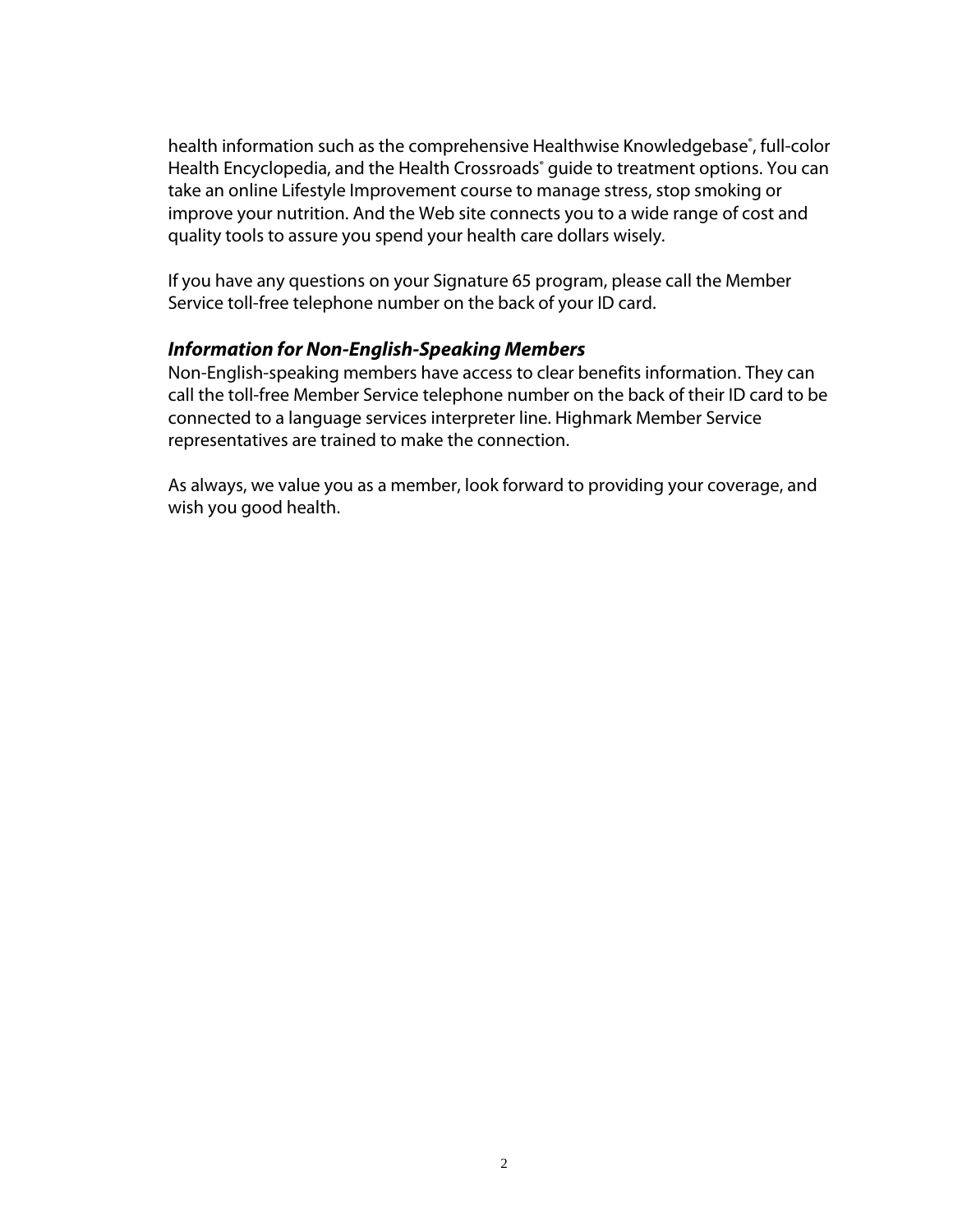# **How Your Benefits Are Applied**

To help you understand your Major Medical coverage and how it works, here's an explanation of some benefits terms found in your Summary of Benefits and a description of how your benefits are applied. For specific amounts, refer to your Summary of Benefits.

## **Benefit Period**

Your benefit period is the specified period of time during which charges for covered services must be incurred in order to be eligible for payment by Highmark. A charge shall be considered incurred on the date you receive the service or supply for which the charge is made.

Your benefit period is a calendar year starting on January 1.

## **Major Medical Cost-Sharing Provisions**

Cost-sharing is a requirement that you pay part of your expenses for covered services. The terms "deductible" and "coinsurance" describe methods of such payment.

## *Coinsurance*

The coinsurance is the specific percentage of the plan allowance for covered services that is your responsibility. You may be required to pay any applicable coinsurance at the time you receive care from a provider. Refer to the Plan Payment Level in your Summary of Benefits for the percentage amounts paid by the program.

## *Deductible*

The deductible is a specified dollar amount you must pay for covered Major Medical services each benefit period before Highmark begins to provide payment for benefits. See your Summary of Benefits for the deductible amount.

## *Family Deductible*

For a family with several covered dependents, the deductible you pay for all covered family members, regardless of family size, is specified under family deductible. To reach this total, you can count the expenses incurred by three or more family members. However, the deductible contributed towards the total by any one family member cannot be more than the amount of the individual deductible. If one family member meets the individual deductible and needs to use benefits, the program would begin to pay for that person's covered services even if the deductible for the entire family had not been met.

When two or more family members are injured in the same accident, only one deductible will be applied to the aggregate of such charges.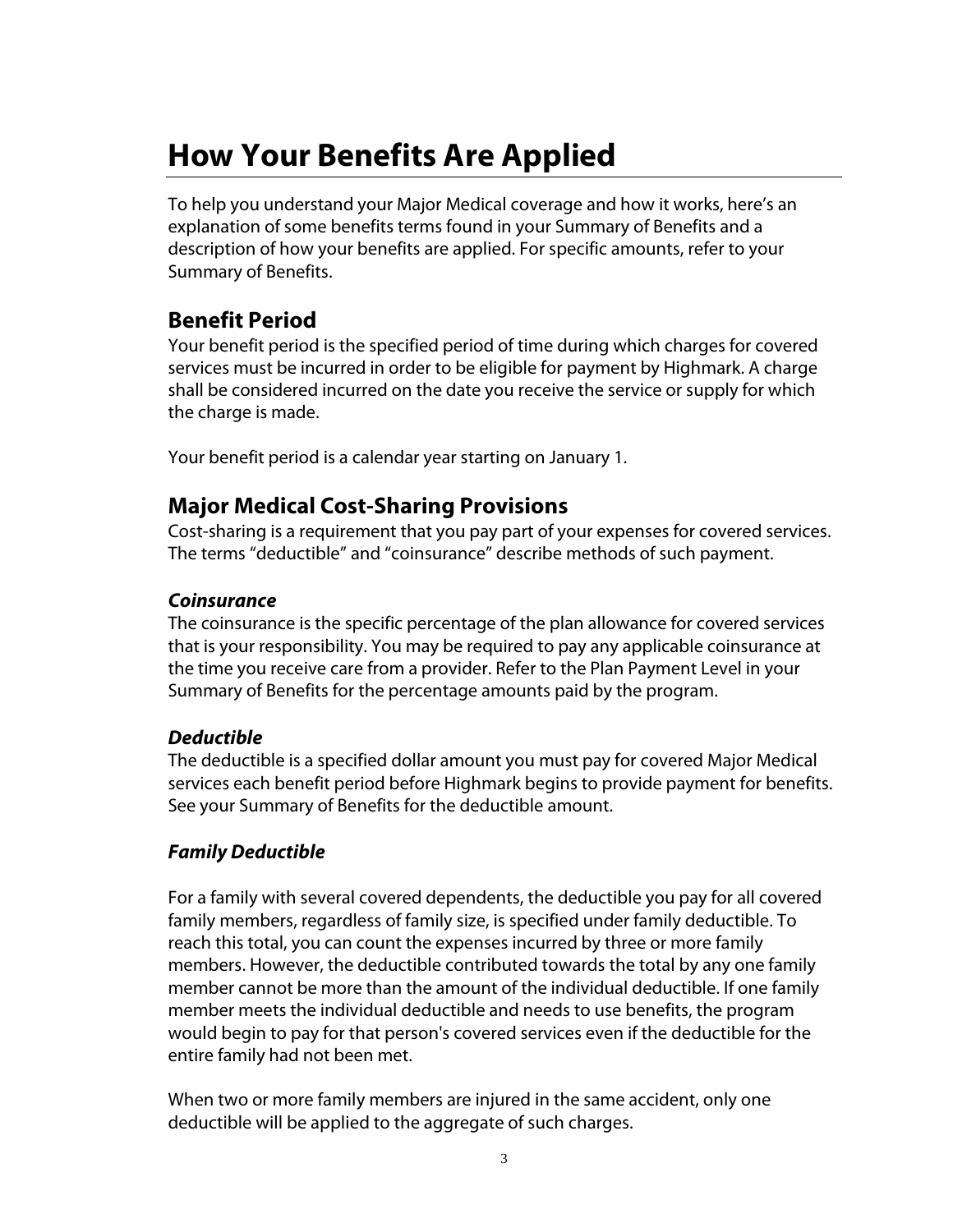Expenses for covered services incurred during the last three months of a benefit period will be credited toward the deductible required in the following benefit period.

#### *Out-of-Pocket Limit*

The out-of-pocket limit refers to the specified dollar amount of coinsurance incurred for covered services in a benefit period. When the specified dollar amount is attained, your program begins to pay 100% of all covered expenses. See your Summary of Benefits for the out-of-pocket limit. The out-of-pocket limit does not include deductibles, outpatient mental health expenses, or amounts in excess of the plan allowance.

## **Prescription Drug Cost-Sharing Provisions**

Cost-sharing is a requirement that you pay part of your covered expenses. The following provision(s) describe the methods of such payment.

Prescription drug benefits are not subject to the overall program deductible or coinsurance.

## *Coinsurance*

The coinsurance is the specific percentage of the provider's allowable price for covered medications that is your responsibility. Refer to the Plan Payment Level in your Summary of Benefits for the percentage amounts paid by the program.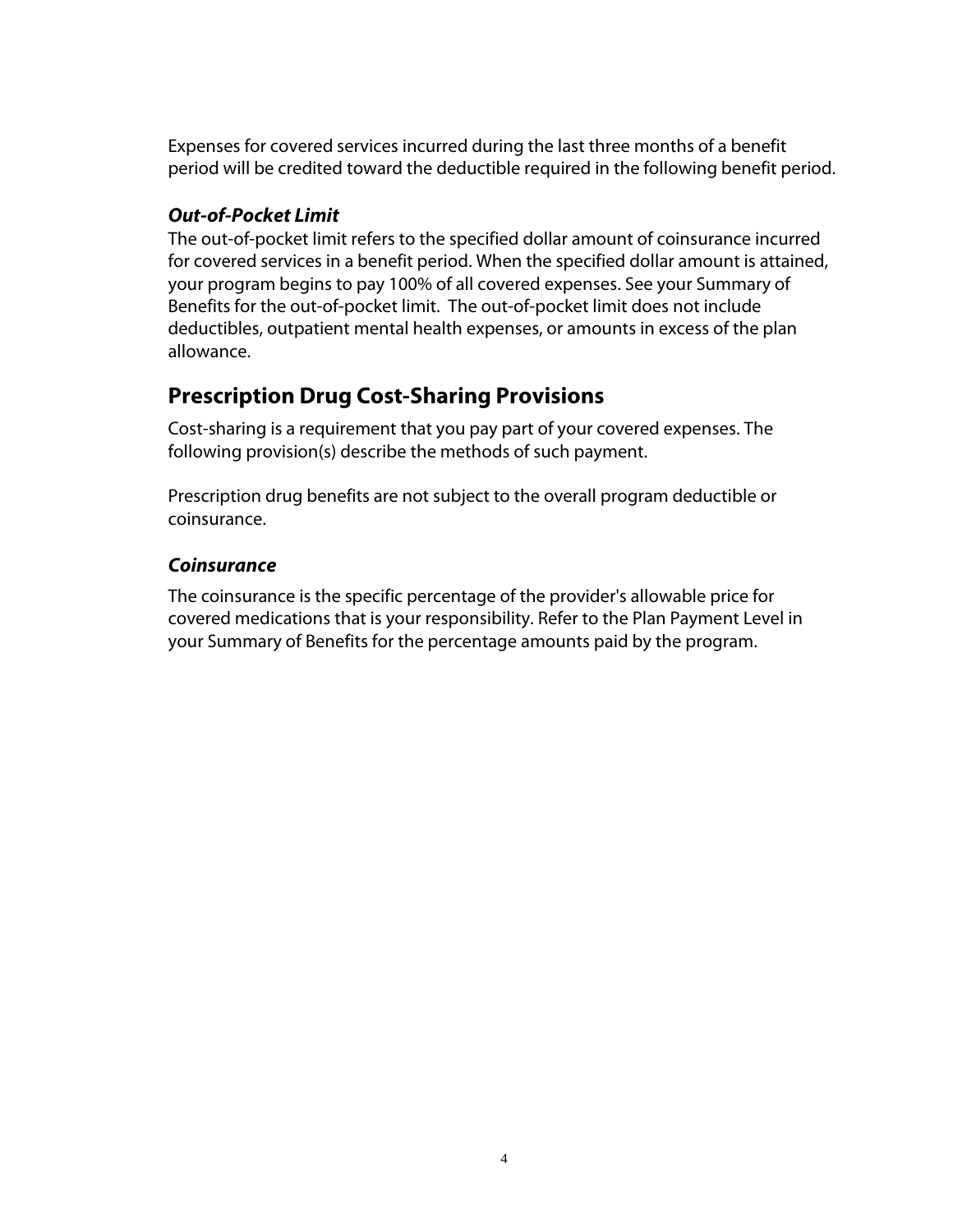# **Summary of Benefits**

This Summary of Benefits outlines your covered services. More details can be found in the Covered Services section.

| <b>Medicare Part A Covered Services</b>          |                                                                     |                                                                                                                                                                                           |                                                                                                        |
|--------------------------------------------------|---------------------------------------------------------------------|-------------------------------------------------------------------------------------------------------------------------------------------------------------------------------------------|--------------------------------------------------------------------------------------------------------|
| <b>Covered Services</b>                          | <b>Medicare Pays</b>                                                | <b>Plan Pays</b>                                                                                                                                                                          | <b>Member Pays</b> <sup>®</sup>                                                                        |
| <b>Inpatient Hospital Days</b><br>$1 - 60$       | All but Part A Deductible                                           | Medicare Part A<br>Deductible                                                                                                                                                             | \$0                                                                                                    |
| 61-90                                            | All but Part A<br>Coinsurance                                       | Medicare Part A<br>Coinsurance                                                                                                                                                            | \$0                                                                                                    |
| 91-150 (may be used once per<br>lifetime)        | All but Part A<br>Coinsurance                                       | Medicare Part A<br>Coinsurance                                                                                                                                                            | \$0                                                                                                    |
| <b>Additional Inpatient Hospital Days</b>        | \$0                                                                 | 100% of Medicare-eligible<br>expenses for 365<br>additional days per<br>benefit period, after the<br>sixty (60) Medicare<br>inpatient hospital lifetime<br>reserve days are<br>exhausted. | \$0 for the first 365<br>additional inpatient<br>hospital days per benefit<br>period, 100% thereafter. |
| <b>Skilled Nursing Facility Days</b><br>$1 - 20$ | 100%                                                                | \$0                                                                                                                                                                                       | \$0                                                                                                    |
| $21 - 100$                                       | All but Part A<br>Coinsurance                                       | Medicare Part A<br>Coinsurance                                                                                                                                                            | \$0                                                                                                    |
| 101 and beyond                                   | \$0                                                                 | \$0                                                                                                                                                                                       | 100%                                                                                                   |
| <b>Blood</b>                                     | \$0 for the first 3 pints per<br>calendar year, 100%<br>thereafter. | 100% for the first three<br>pints per calendar year,<br>\$0 thereafter.                                                                                                                   | \$0                                                                                                    |

| <b>Medicare Part B Covered Services</b> |                               |                          |                                 |
|-----------------------------------------|-------------------------------|--------------------------|---------------------------------|
| <b>Covered Services</b>                 | <b>Medicare Pays</b>          | <b>Plan Pays</b>         | <b>Member Pays</b> <sup>®</sup> |
| Most Medicare Part B Covered            | All but the Part B            | Medicare Part B          | Medicare Part B                 |
| <b>Services</b>                         | Deductible and Part B         | Coinsurance              | Deductible                      |
|                                         | Coinsurance                   |                          |                                 |
| <b>Blood</b>                            | \$0 for the first 3 pints per | 100% for the first three | \$0 for the first 3 pints per   |
|                                         | calendar year, 80% after      | pints per calendar year, | calendar year, 20%              |
|                                         | the Part B Deductible         | \$0 thereafter.          | thereafter (if the Part B       |
|                                         | thereafter.                   |                          | Deductible has been             |
|                                         |                               |                          | satisfied).                     |

| Additional Benefits which are not covered by Medicare |                                                                                                                                                         |                    |
|-------------------------------------------------------|---------------------------------------------------------------------------------------------------------------------------------------------------------|--------------------|
| <b>Medicare Pays</b>                                  | <b>Plan Pavs</b>                                                                                                                                        | <b>Member Pays</b> |
| \$0                                                   | 100%                                                                                                                                                    | \$0                |
|                                                       |                                                                                                                                                         |                    |
|                                                       |                                                                                                                                                         |                    |
|                                                       |                                                                                                                                                         |                    |
|                                                       | <u> 1 if the nesides deep ast controllow ment from Medicare any difference between the nesideste change and the combined Medicare Ujahmeric noument</u> |                    |

<sup>1</sup> If the provider does not accept assignment from Medicare, any difference between the provider's change and the combined Medicare/Highmark payment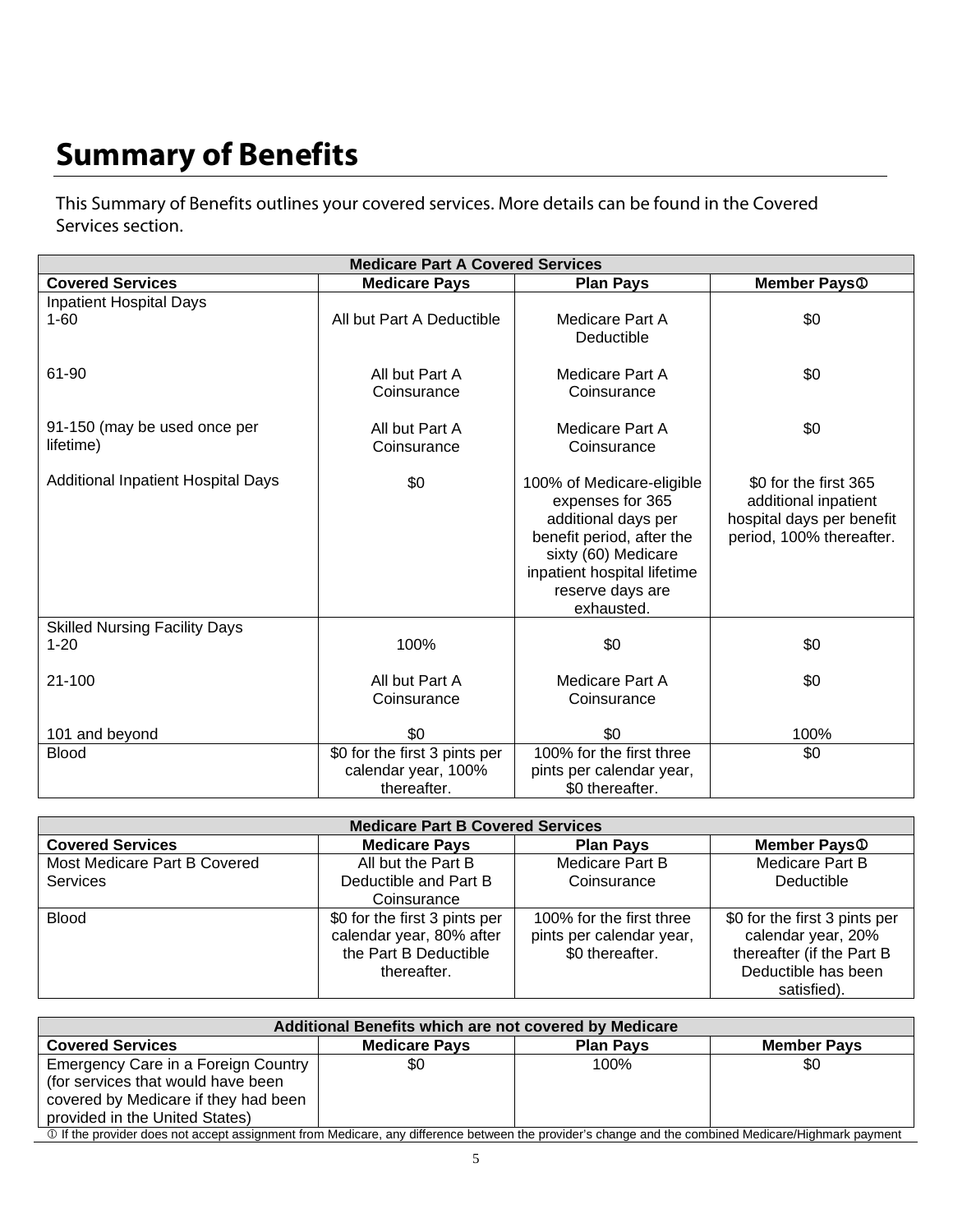| shall be the personal responsibility of the member.                 |                                            |  |  |
|---------------------------------------------------------------------|--------------------------------------------|--|--|
| <b>Benefit</b>                                                      | <b>Network</b>                             |  |  |
|                                                                     | <b>General Provisions</b>                  |  |  |
| Benefit Period(1)                                                   | Calendar Year                              |  |  |
| Deductible (per benefit period)                                     |                                            |  |  |
| Individual                                                          | \$500                                      |  |  |
| Family                                                              | \$1,500                                    |  |  |
| Plan Pays - payment based on the plan allowance                     | 80% after deductible                       |  |  |
| Out-of-Pocket Maximums - Includes Coinsurance- See                  |                                            |  |  |
| benefit booklet for exclusions/details.                             | \$350 per individual                       |  |  |
| Lifetime Maximum                                                    | \$1,075,000/person                         |  |  |
|                                                                     | <b>Office/Clinic/Urgent Care Visits</b>    |  |  |
| <b>Retail Clinic Visits</b>                                         | 80% after deductible                       |  |  |
| Primary Care Provider Office Visits                                 | 80% after deductible                       |  |  |
| Specialist Office & Virtual Visits                                  | 80% after deductible                       |  |  |
| Virtual Visit Originating Site Fee                                  | 80% after deductible                       |  |  |
| <b>Urgent Care Center Visits</b>                                    | 80% after deductible                       |  |  |
|                                                                     | <b>Preventive Care(3)</b>                  |  |  |
| <b>Routine Adult</b>                                                |                                            |  |  |
| Physical exams                                                      | <b>Not Covered</b>                         |  |  |
| <b>Adult immunizations</b>                                          | Not Covered                                |  |  |
| Colorectal cancer screening                                         | 80% after deductible                       |  |  |
| Routine gynecological exams, including a Pap Test                   | 80% no deductible/lifetime maximum         |  |  |
| Mammograms, annual routine and medically necessary                  | 80% no deductible                          |  |  |
| Diagnostic services and procedures                                  | Not Covered                                |  |  |
| <b>Routine Pediatric</b>                                            |                                            |  |  |
| Routine physical exams                                              | <b>Not Covered</b>                         |  |  |
| Pediatric immunizations                                             | 80% no deductible/lifetime maximum         |  |  |
| Diagnostic services and procedures                                  | <b>Not Covered</b>                         |  |  |
| <b>Hospital and Medical/Surgical Expenses (including Maternity)</b> |                                            |  |  |
| <b>Hospital Inpatient</b>                                           | 80% after deductible                       |  |  |
| <b>Hospital Outpatient</b>                                          | 80% after deductible                       |  |  |
| Maternity (non-preventive facility & professional services)         | 80% after deductible                       |  |  |
| Includes Dependent Daughter                                         |                                            |  |  |
| Medical Care (except office visits) Includes Inpatient              | 80% after deductible                       |  |  |
| <b>Visits and Consultations</b>                                     |                                            |  |  |
| Surgical Expenses (except office visits) Includes                   | 80% after deductible                       |  |  |
| Assistant Surgery, Anesthesia, Sterilization and Reversal           |                                            |  |  |
| Procedures. Excludes Neonatal Circumcision                          |                                            |  |  |
| <b>Emergency Services</b>                                           |                                            |  |  |
| <b>Emergency Room Services</b>                                      | 80% after deductible                       |  |  |
| Ambulance                                                           | 80% after deductible                       |  |  |
|                                                                     | <b>Therapy and Rehabilitation Services</b> |  |  |
| <b>Physical Medicine</b>                                            | 80% after deductible                       |  |  |
| Outpatient                                                          | Unlimited                                  |  |  |
| <b>Respiratory Therapy</b>                                          | 80% after deductible                       |  |  |
| <b>Spinal Manipulations</b>                                         | 80% after deductible                       |  |  |

|                                                        | Unlimited            |
|--------------------------------------------------------|----------------------|
| Speech & Occupational Therapy                          | 80% after deductible |
| Outpatient                                             | Unlimited            |
| Other Therapy Services - Cardiac Rehabilitation,       | 80% after deductible |
| Chemotherapy, Radiation Therapy, Dialysis and Infusion |                      |
| Therapy                                                |                      |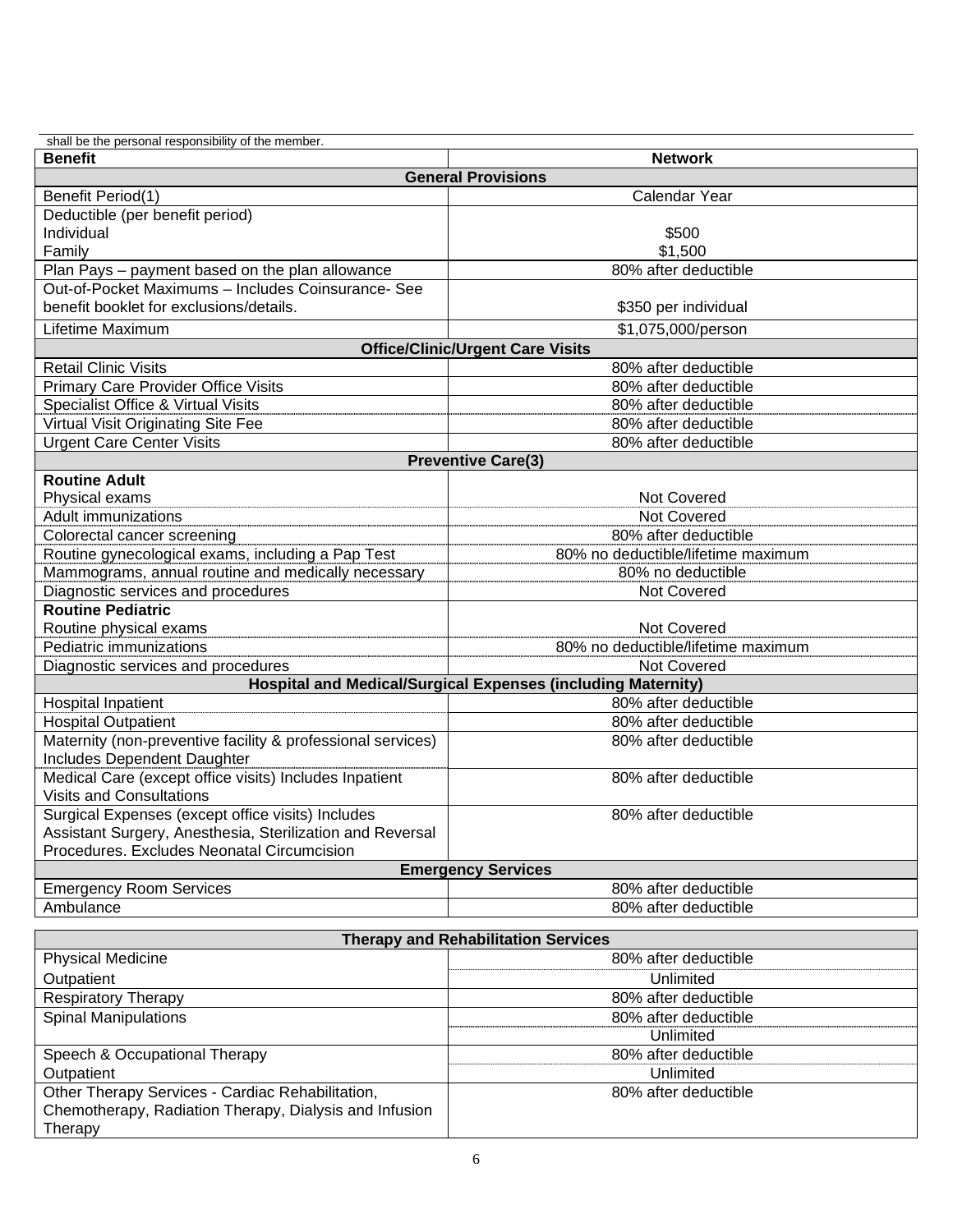| <b>Mental Health/Substance Abuse</b>                    |                                          |  |
|---------------------------------------------------------|------------------------------------------|--|
| Inpatient Mental Health                                 | 50% after deductible                     |  |
| Inpatient Detoxification/Rehabilitation                 | Not Covered                              |  |
| <b>Outpatient Mental Health</b>                         | 50% after deductible; \$25 maximum/visit |  |
| <b>Outpatient Substance Abuse</b>                       | 50% after deductible; \$25 maximum/visit |  |
| <b>Benefit</b>                                          | <b>Network</b>                           |  |
|                                                         | <b>Other Services</b>                    |  |
| Allergy Extracts and Injections                         | 80% after deductible                     |  |
| Applied Behavior Analysis for ASD (2)                   | 80% after deductible                     |  |
| <b>Assisted Fertilization Procedures</b>                | Not Covered                              |  |
| Dental Services Related to Accidental Injury            | <b>Not Covered</b>                       |  |
| <b>Diabetes Treatment</b>                               | 80% after deductible                     |  |
| <b>Diagnostic Services</b>                              |                                          |  |
| Advanced Imaging (MRI, CAT, PET scan, etc.)             | 80% after deductible                     |  |
| Basic Diagnostic Services (standard imaging, diagnostic | 80% after deductible                     |  |
| medical, lab/pathology, allergy testing)                |                                          |  |
| Durable Medical Equipment, Orthotics and Prosthetics    | 80% after deductible                     |  |
| <b>Enteral Formulae</b>                                 | 80% no deductible                        |  |
| <b>Hearing Care Services</b>                            | Not Covered                              |  |
| Home Health Care                                        | 80% after deductible                     |  |
| Hospice                                                 | Not Covered                              |  |
| Infertility Counseling, Testing and Treatment(4)        | 80% after deductible                     |  |
| <b>Oral Surgery</b>                                     | 80% after deductible                     |  |
| Prescription Drugs purchased at pharmacy                | 80% after deductible**                   |  |
| <b>Private Duty Nursing</b>                             | 80% after deductible                     |  |
| <b>Skilled Nursing Facility Care</b>                    | 80% after deductible                     |  |
| <b>Transplant Services</b>                              | 80% after deductible                     |  |
| Precertification Requirements(5)                        | Yes                                      |  |

(1)Your group's benefit period is based on a Calendar Year.

(2)Coverage for eligible members to age 21. Services will be paid according to the benefit category (e.g. speech therapy). Treatment for autism spectrum disorders does not reduce visit/day limits.

(3)Services are limited to those listed on the Highmark Preventive Schedule. Gender, age and frequency limits may apply. (4)Treatment includes coverage for the correction of a physical or medical problem associated with infertility. Infertility drug therapy may or may not be covered depending on your group's prescription drug program.

(5)Highmark Medical Management & Policy (MM&P) must be contacted prior to a planned inpatient admission or within 48 hours of an emergency or maternity-related inpatient admission. Be sure to verify that your provider is contacting MM&P for precertification. If not, you are responsible for contacting MM&P. If this does not occur and it is later determined that all or part of the inpatient stay was not medically necessary or appropriate, you will be responsible for payment of any costs not covered.

\*\* \*\*Prescription Drug Discount Card is available for member's use.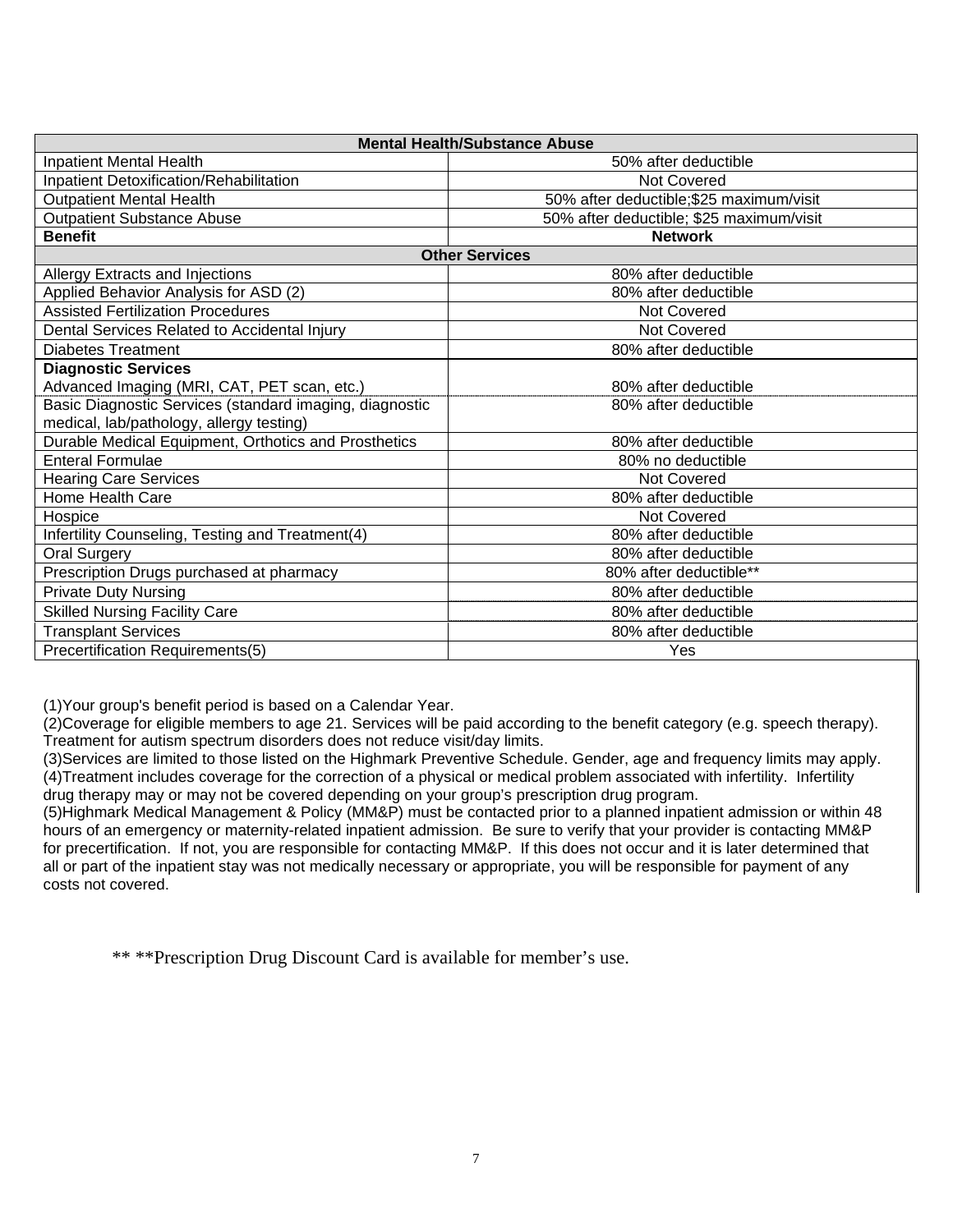## **MEDICARE PART A SERVICES**

## **Hospital and Related Benefits**

Benefits are provided for semi-private accommodations and all other services provided and billed for by the hospital. Coverage includes, but is not limited to, meals and special diets, general nursing care, drugs and medicines, use of operating, recovery and other specialty service rooms, anesthesia, laboratory tests, x-ray examinations, dressings, plaster casts and splints, oxygen, processing and administration of blood and blood plasma, physiotherapy and hydrotherapy, radiation therapy, EKG and EEG, basal metabolism testing, intravenous fluids and prosthetic devices surgically implanted.

#### *Continued Stay Review*

The medical progress of patients is reviewed to identify the continued medical necessity and appropriateness of the inpatient stay. If a member elects to continue to receive inpatient services after receipt of written notification by the plan that such level of care is no longer medically necessary and appropriate, the member will be financially responsible for the full amount of the professional providers' charges from the date appearing on the written notification.

## **Skilled Nursing Facility Care**

Coverage is provided for a semi-private room, meals, skilled nursing and rehabilitative services, and other services and supplies when: the member needs daily skilled nursing or rehabilitation services; services as a practical matter can only be provided in an inpatient facility; and the care begins within 30 days of the member's discharge from a hospital stay of at least three days.

## **Blood**

Coverage is provided for the reasonable cost of the first three pints of blood (or equivalent quantities of packed red blood cells, as defined under Federal regulations) per calendar year, unless replaced in accordance with Federal regulations.

## **Inpatient Respite Care**

Coverage is provided for Medicare eligible expenses in connection with care given to you when you are a hospice patient in a Medicare-approved facility so that the usual caregiver can rest (respite care). Coverage is provided for up to five days each time you receive respite care.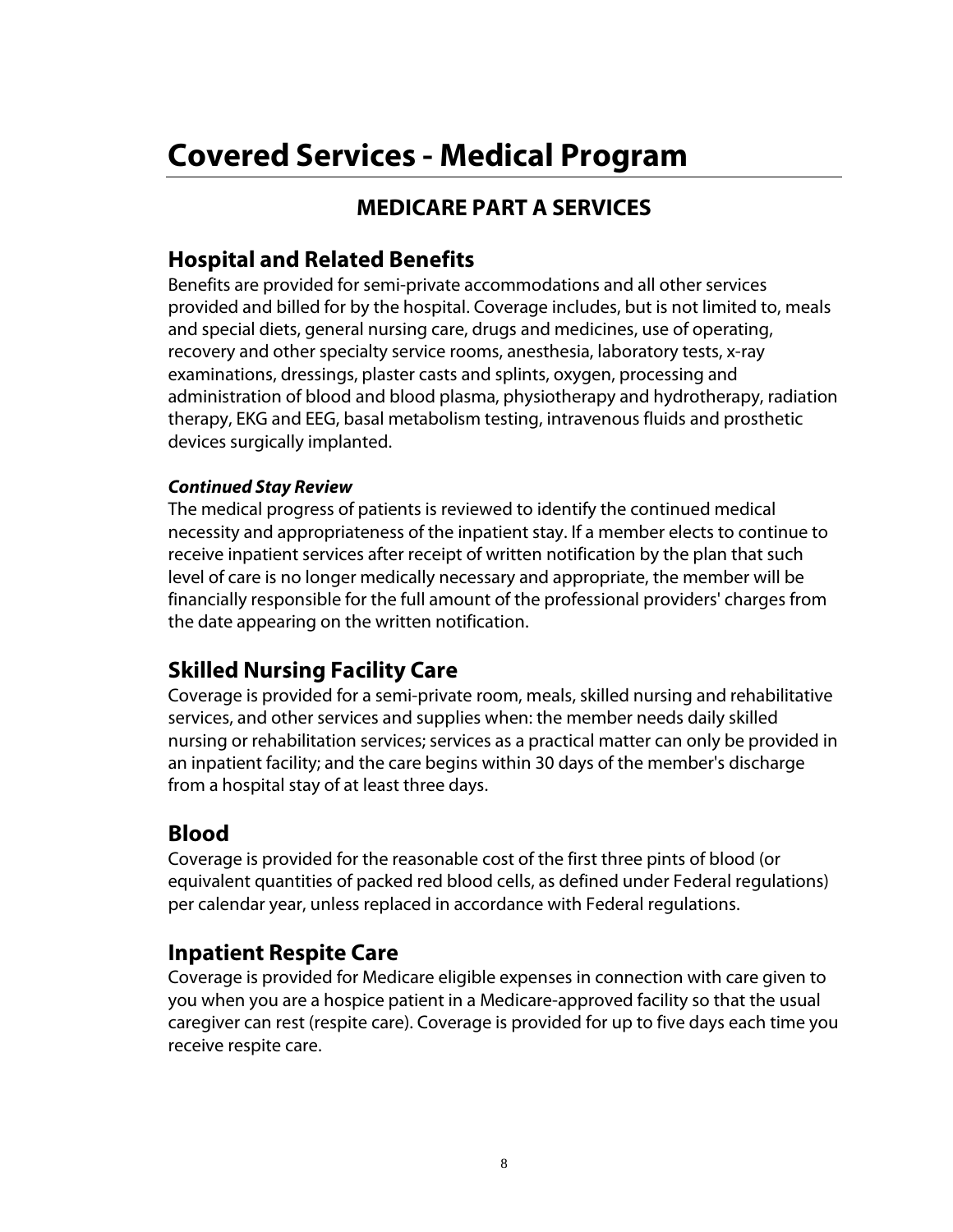## **MEDICARE PART B SERVICES**

## **Medical and Surgical Benefits**

Coverage of Medicare Part B coinsurance is provided for physician services and inpatient and outpatient medical and surgical supplies.

Generally, Medicare Part B coverage includes, but is not limited to the following:

- X-ray, radium and radioactive isotope therapy, including material and services of technicians
- Diagnostic x-ray, diagnostic laboratory and other diagnostic tests performed or ordered by a professional provider
- Rental or purchase of durable medical equipment for use in your home, when prescribed by a provider
- Surgical dressings, splints and casts
- Ambulance services when an ambulance is needed to transport you to or from a hospital or skilled nursing facility because any other method of transportation would be dangerous to your health
- Surgical services performed by a professional provider, including services involving surgery of the jaw or related structures or setting of fractures of the jaw or facial bones
- Transplant services performed for a member including the services for the removal of an organ from a donor when the donor is not a member
- Medical services performed by a professional provider
- Services and supplies furnished as part of a professional provider's professional care and which are commonly included in the charge
- Obstetrical delivery including pre- and post-natal care for a female member
- Devices (other than dental) which replace all or part of an internal body organ, including replacement of the devices
- Leg, arm, back and neck braces and artificial legs, arms and eyes, including replacements, if required, because of a change in the member's physical condition

## **Therapy Services**

Coverage is provided for the following services, when ordered by a physician:

- Outpatient physical therapy
- Outpatient occupational therapy
- Outpatient speech therapy

## **Outpatient Hospital Services**

Coverage is provided for services for the diagnosis or treatment of an illness or injury.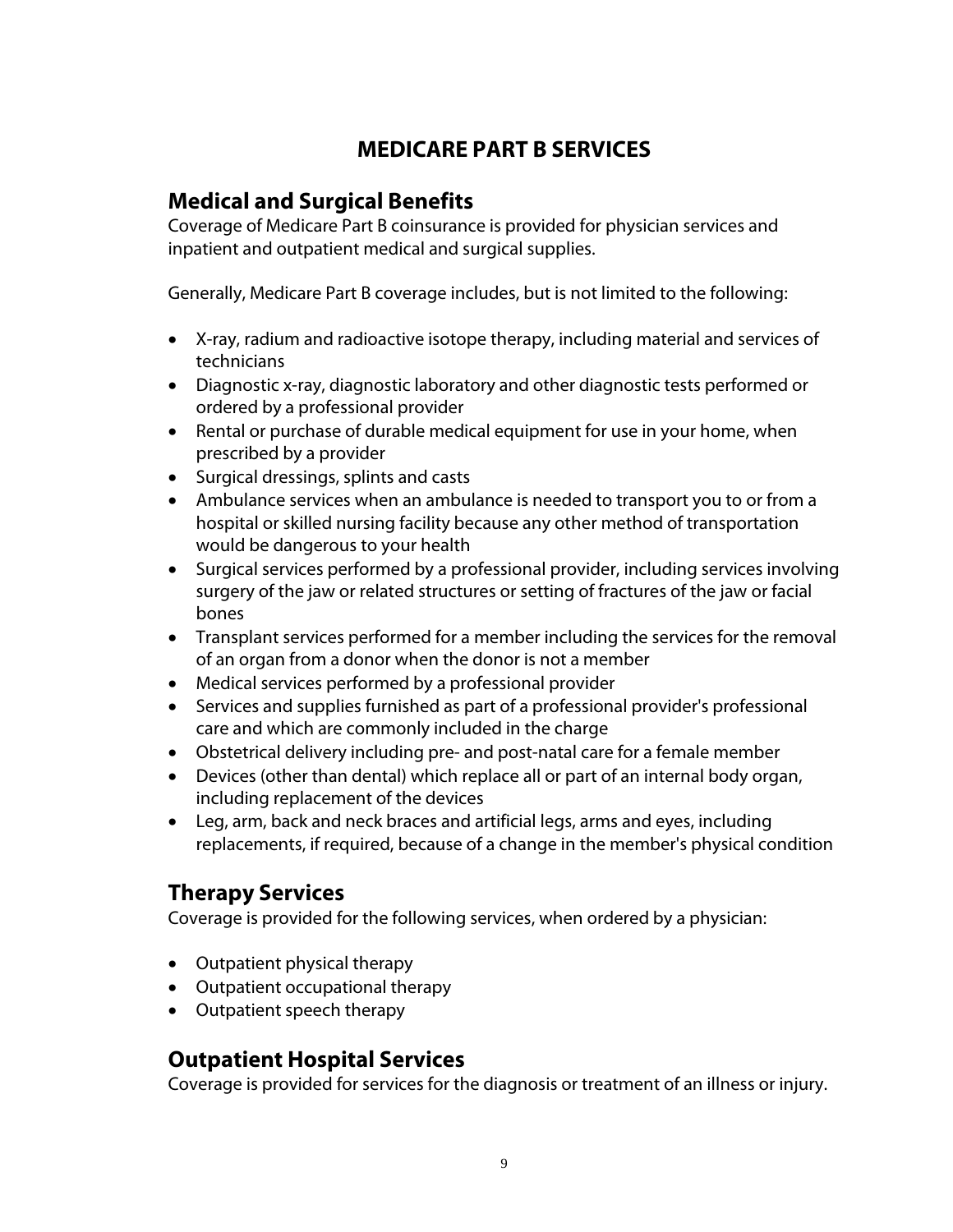## **Outpatient Psychiatric Treatment**

Coverage is provided for the outpatient treatment of mental illness when services are rendered in a hospital or psychiatric facility.

Generally, coverage includes, but is not limited to, the following:

- Individual and group therapy with physicians, psychologists or other mental health professionals authorized by the state
- Services of social workers, trained psychiatric nurses and other staff trained to work with psychiatric patients
- Drugs and biologicals furnished to outpatients for therapeutic purposes, but only if they are of a type which cannot be self-administered
- Activity therapies, but only those that are individualized and essential for the treatment of your condition. The treatment plan must clearly justify the need for each particular therapy utilized and explain how it fits into your treatment
- Family counseling service. Counseling services with members of the household are covered only where the primary purpose of such counseling is the treatment of your condition
- Patient education programs, but only where the educational activities are closely related to your care and treatment
- Diagnostic services for the purpose of diagnosing you when extended or direct observation is necessary to determine functioning and interactions, to identify problem areas, and to formulate a treatment plan

## **Blood**

Coverage is provided for the reasonable cost of the first three pints of blood (or equivalent quantities of packed red blood cells, as defined under Federal regulations) per calendar year.

## **Emergency Care**

Coverage is provided for the following Medicare eligible expenses:

#### *Emergency Accident*

The initial treatment of bodily injuries resulting from an accident and any follow-up care.

#### *Emergency Medical*

The initial treatment after the sudden onset of a medical condition manifesting itself by acute symptoms that require immediate medical attention and any follow-up care.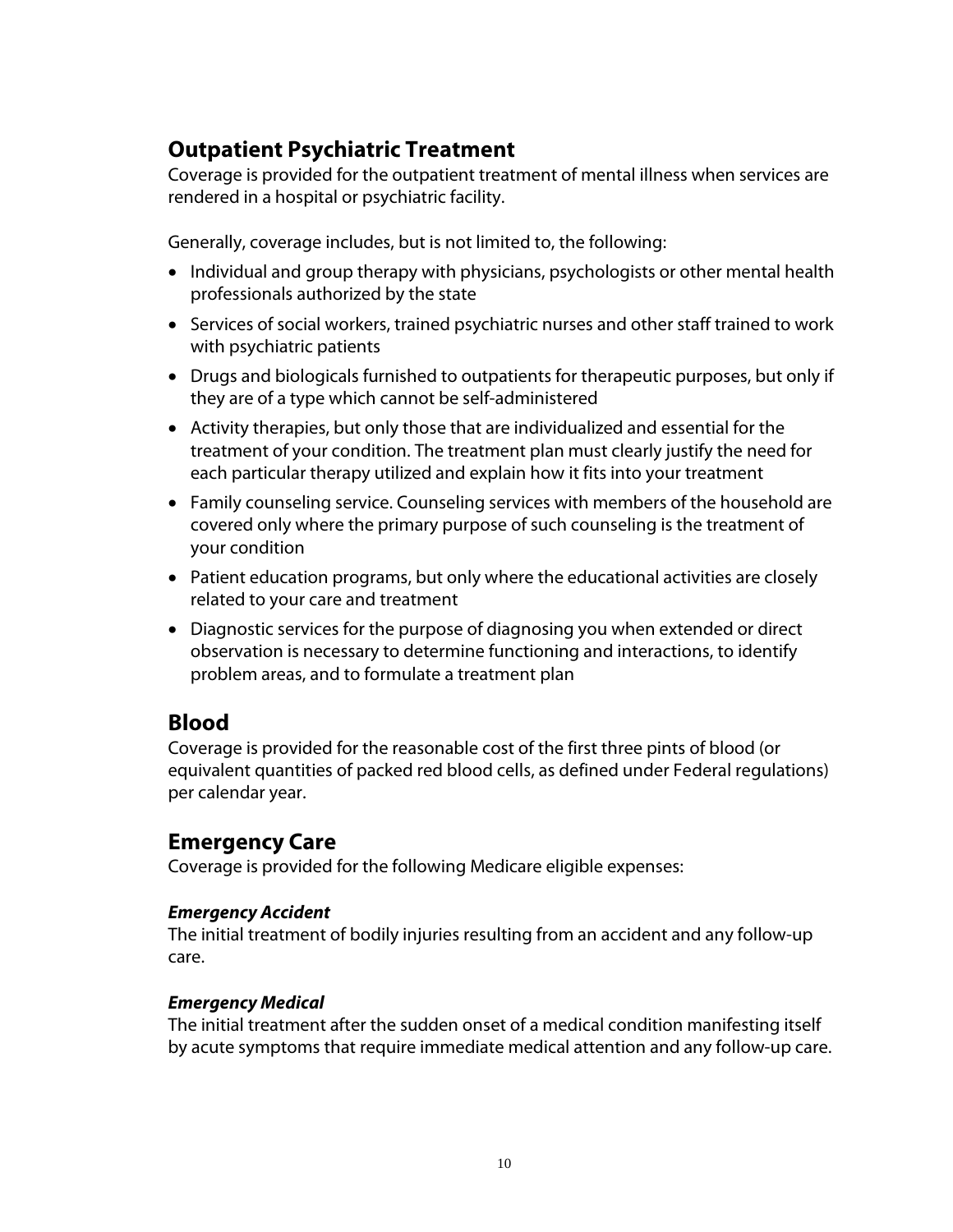## **Preventive Services**

Coverage is provided for the following Medicare eligible expenses:

#### *Mammogram Screening*

Benefits are provided once every 12 months starting at age 40 and over, and one baseline mammogram within age 35-39.

#### *Gynecological Services*

Benefits are provided for pelvic exams to check for cervical and vaginal cancer once every two years. If the member is of child bearing age and has had an abnormal Pap smear within three years, or has a high risk for cervical or vaginal cancer, coverage is provided for a pelvic exam every year. In addition to the pelvic exam, a clinical breast exam is also covered to check for breast cancer.

#### *Colorectal Cancer Screenings*

Benefits are provided for tests or procedures when ordered by a physician for the purpose of early detection of colorectal cancer to members age 50 and older (no minimum age required for colonoscopy) as follows:

- Fecal occult blood test once every 12 months
- Flexible sigmoidoscopy once every 48 months
- Colonoscopy once every 24 months if the member is at high risk for colon cancer, otherwise once every 10 years
- Barium enema (physician can substitute for flexible sigmoidoscopy or colonoscopy) once every 24 months if the member is at high risk for colon cancer, otherwise once every 48 months

#### *Diabetes Monitoring*

Benefits are provided to all members with diabetes (insulin users and non-users) for glucose monitors, test strips, lancets and self-management training.

#### *Bone Mass Measurements*

Benefits are provided to certain members at risk for losing bone mass once every 24 months.

#### *Prostate Cancer Screening*

Benefits are provided to all male members age 50 and older for a digital rectal examination once every 12 months and a Prostate Specific Antigen (PSA) test once every 12 months.

#### *Vaccinations*

Benefits are provided to all members on an outpatient basis for the following: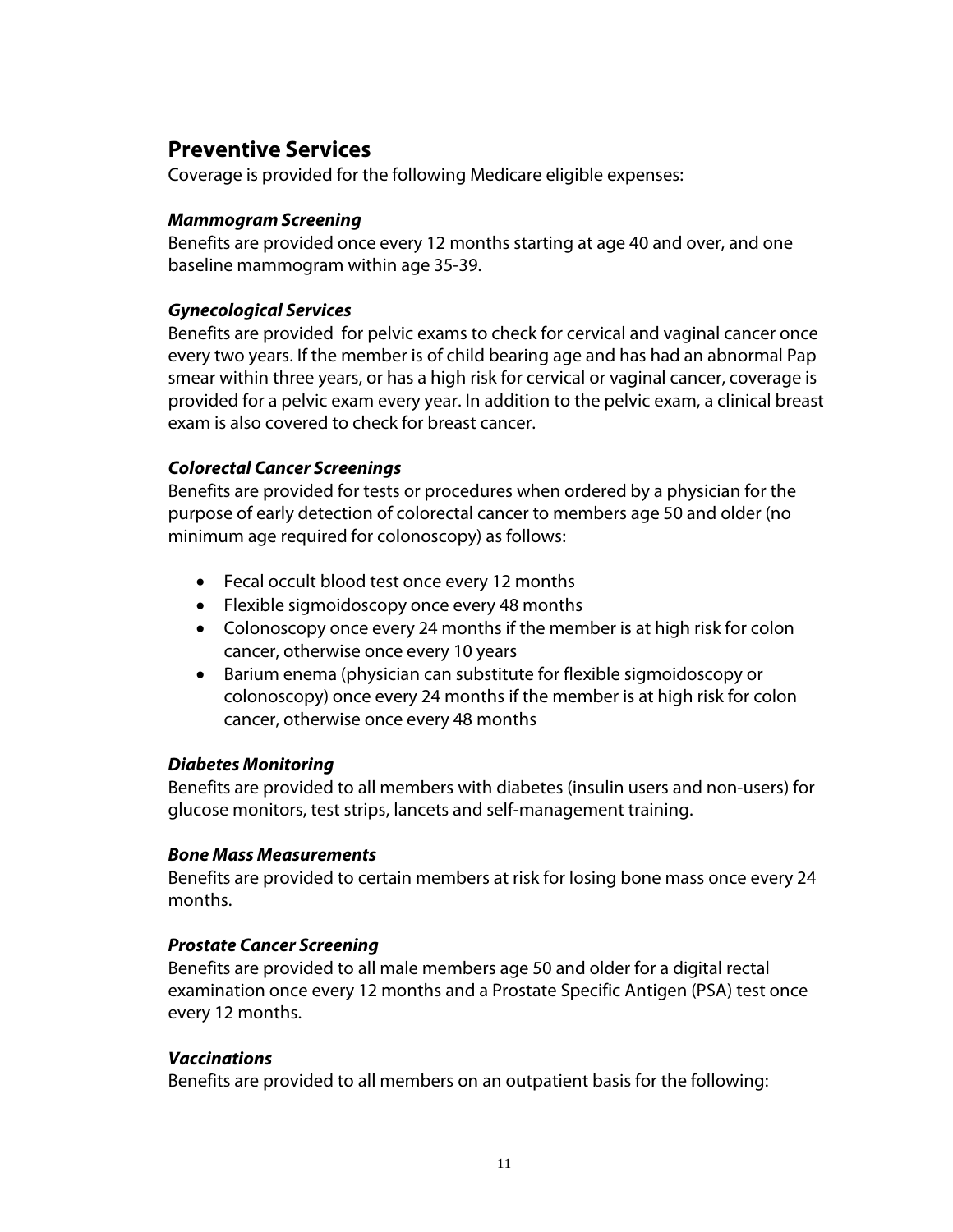- Hepatitis B vaccine immunization for individuals at a high or intermediate risk for Hepatitis B
- Flu shots every 12 months
- Pneumococcal (pneumonia) shot upon the recommendation of a professional provider

#### *Glaucoma Testing*

Benefits are provided to all members at high risk for glaucoma once every 12 months.

#### *Tobacco Use, Counseling and Interventions*

Benefits are provided for screenings for tobacco use and, for those who use tobacco products, two tobacco cessation attempts per year. A tobacco cessation attempt includes four tobacco cessation counseling sessions and covered medications.

#### *Physical Exam*

Benefits are provided for a one-time "Welcome to Medicare" exam and for annual "wellness" exams.

## **Additional Medicare Part B Benefits**

Coverage is provided for the following Medicare eligible expenses:

- Limited chiropractic services
- One pair of eyeglasses after cataract surgery with an intraocular lens
- Kidney dialysis and kidney transplants
- Medical supplies for items such as ostomy bags and some diabetic supplies
- Prosthetic devices, including breast prosthesis after mastectomy and subsequent replacements of the removed breast or portions thereof, pursuant to an order of the member's physician
- Services of practitioners such as clinical psychologists, social workers and nurse practitioners
- Transplants, under certain conditions, for heart, lung and liver
- Nursery care for routine newborn care performed while the mother is confined in an accredited hospital

## **ADDITIONAL BENEFITS NOT COVERED BY MEDICARE**

## **Emergency Care in a Foreign Country**

Coverage is provided for medically necessary and appropriate emergency hospital, physician and medical care received in a foreign country, to the extent not covered by Medicare for the billed charges for Medicare eligible expenses, which would have been covered by Medicare if provided in the United States. Emergency care is care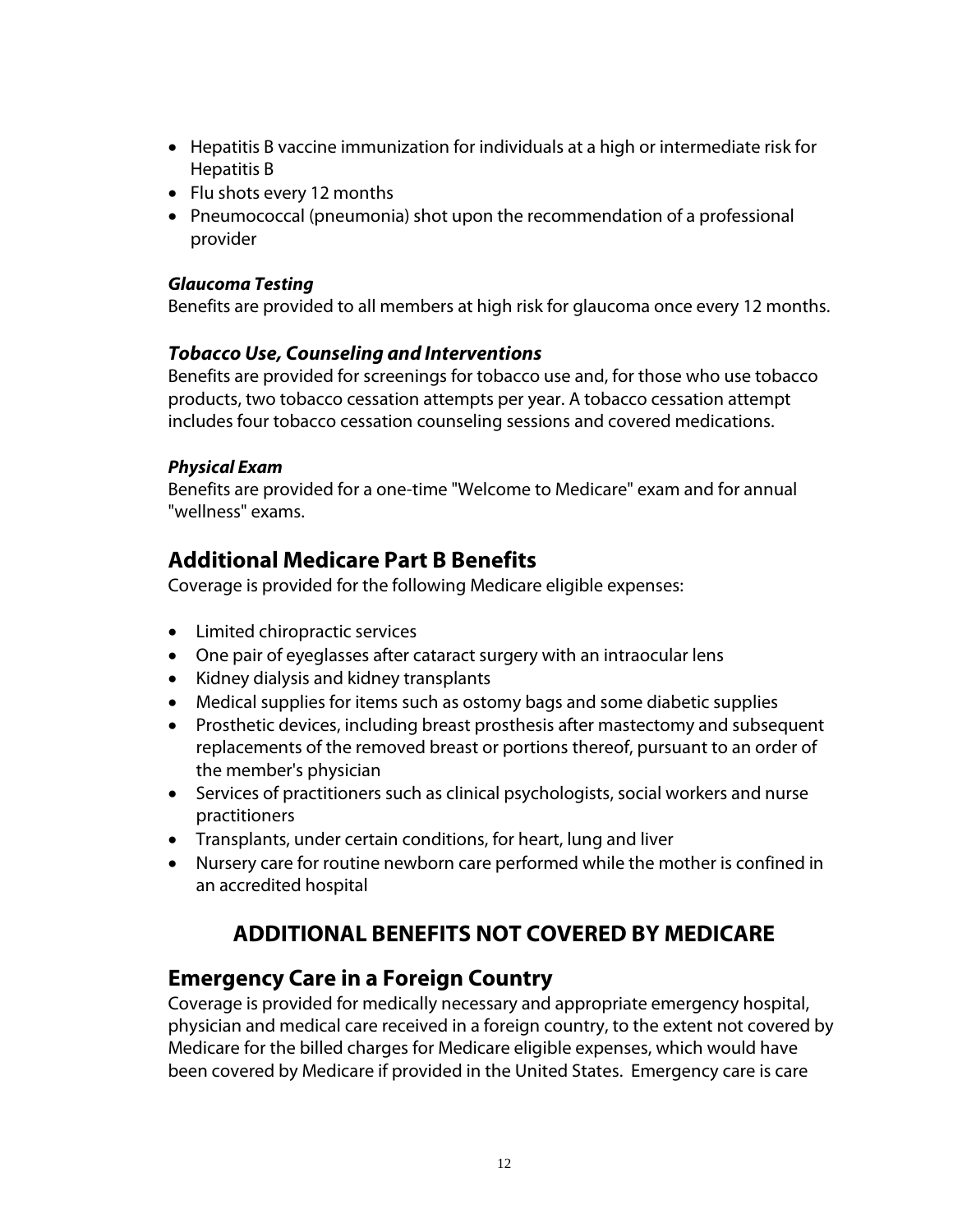that is needed immediately because of an injury or illness of sudden and unexpected onset.

## **Additional Inpatient Psychiatric Treatment**

Coverage of Medicare Part A eligible expenses for additional inpatient treatment of mental illness is provided when services are rendered in a hospital or psychiatric facility after the member has exhausted 190 Medicare inpatient hospital lifetime days in a psychiatric facility.

## **Chemotherapy**

Benefits are available for the treatment of malignant diseases regardless of the type of facility in which treatment is rendered.

## **Enteral Foods**

Coverage is provided for enteral foods when administered on an outpatient basis for:

- amino acid-based elemental medical formulae ordered by a physician for infants and children for food protein allergies, food protein-induced enterocolitis syndrome, eosinophilic disorders and short bowel syndrome; and
- nutritional supplements administered under the direction of a physician for the therapeutic treatment of phenylketonuria, branched-chain ketonuria, galactosemia and homocystinuria.

## **Routine Gynecological Examination and Papanicolaou Smear**

Benefits are provided for one routine gynecological examination, including a pelvic examination and clinical breast examination and one routine Papanicolaou smear per calendar year.

## **Maternity Home Health Care Visit**

Benefits for one maternity home health care visit will be provided at the member's home within 48 hours of discharge from a facility provider when the discharge occurs prior to: (a) 48 hours of inpatient care following a normal vaginal delivery; or (b) 96 hours of inpatient care following a Caesarean delivery. This visit shall be made by a participating provider whose scope of practice includes post partum care. The visit includes parent education, assistance and training in breast and bottle feeding, infant screening and clinical tests and the performance of any necessary maternal and neonatal physical assessments. The visit may, at the mother's sole discretion, occur at the facility of the participating provider. Maternity home health care visit is subject to all terms of this program.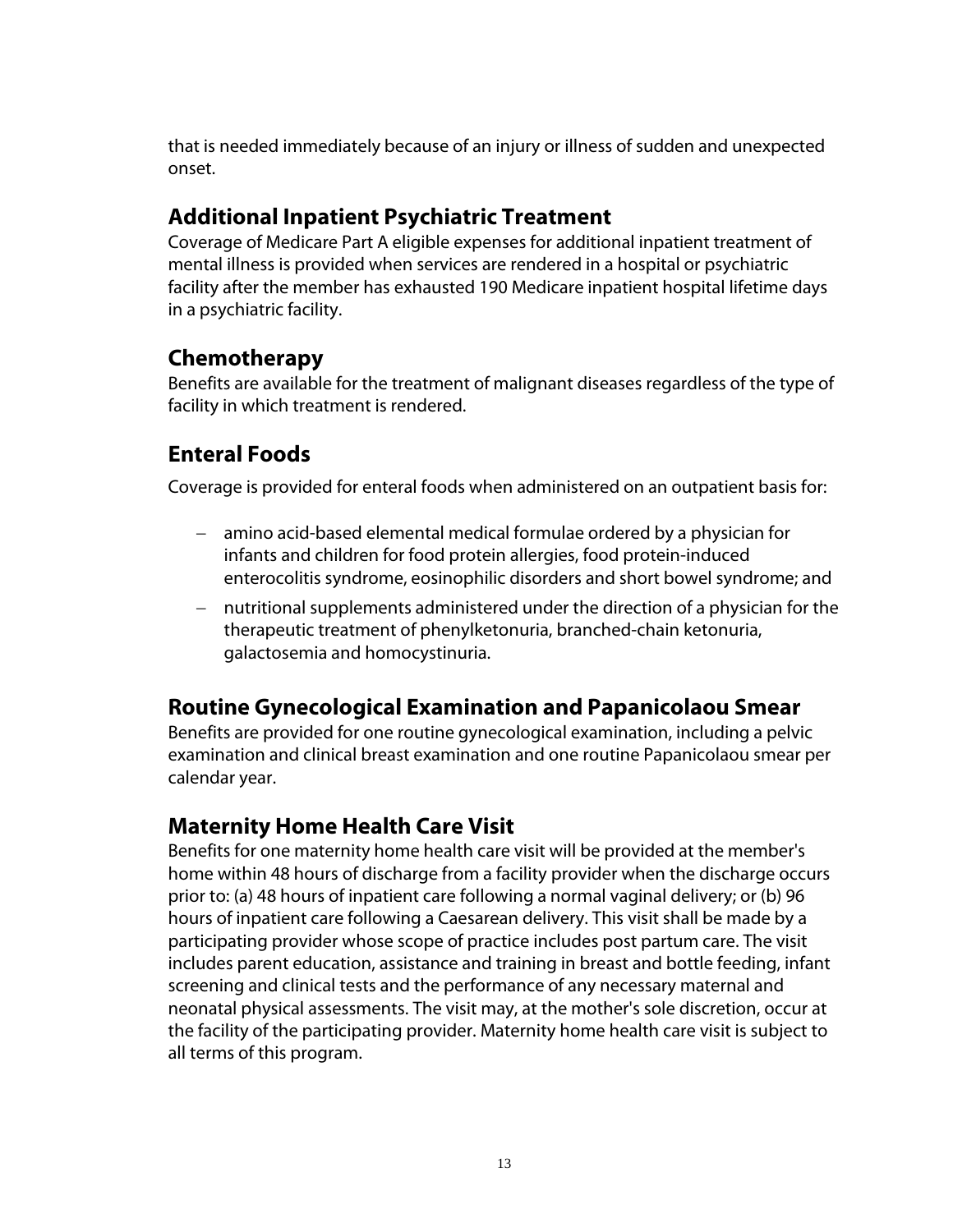## **Colorectal Cancer Screenings**

Benefits are provided for diagnostic pathology and laboratory screening services such as a fecal occult blood or fecal immunochemical test; diagnostic x-ray screening services such as a barium enema; surgical screening services such as flexible sigmoidoscopy and colonoscopy; and such other diagnostic pathology and laboratory, diagnostic x-ray and surgical screening tests and diagnostic medical screening services consistent with approved medical standards and practices for the detection of colon cancer.

Benefits are provided for members 50 years of age or older, or more frequently and regardless of age when prescribed by a physician, as follows:

- An annual fecal-occult blood test or fecal immunochemical test
- A sigmoidoscopy every five years
- A screening barium enema or test consistent with approved medical standards and practices to detect colon cancer every five years
- A colonoscopy every 10 years

If you are determined to be at high or increased risk, regardless of age, benefits are provided for a colonoscopy or any other combination of covered services related to colorectal cancer screening when prescribed by a physician and in accordance with the American Cancer Society guidelines on screening for colorectal cancer as of January 1, 2008.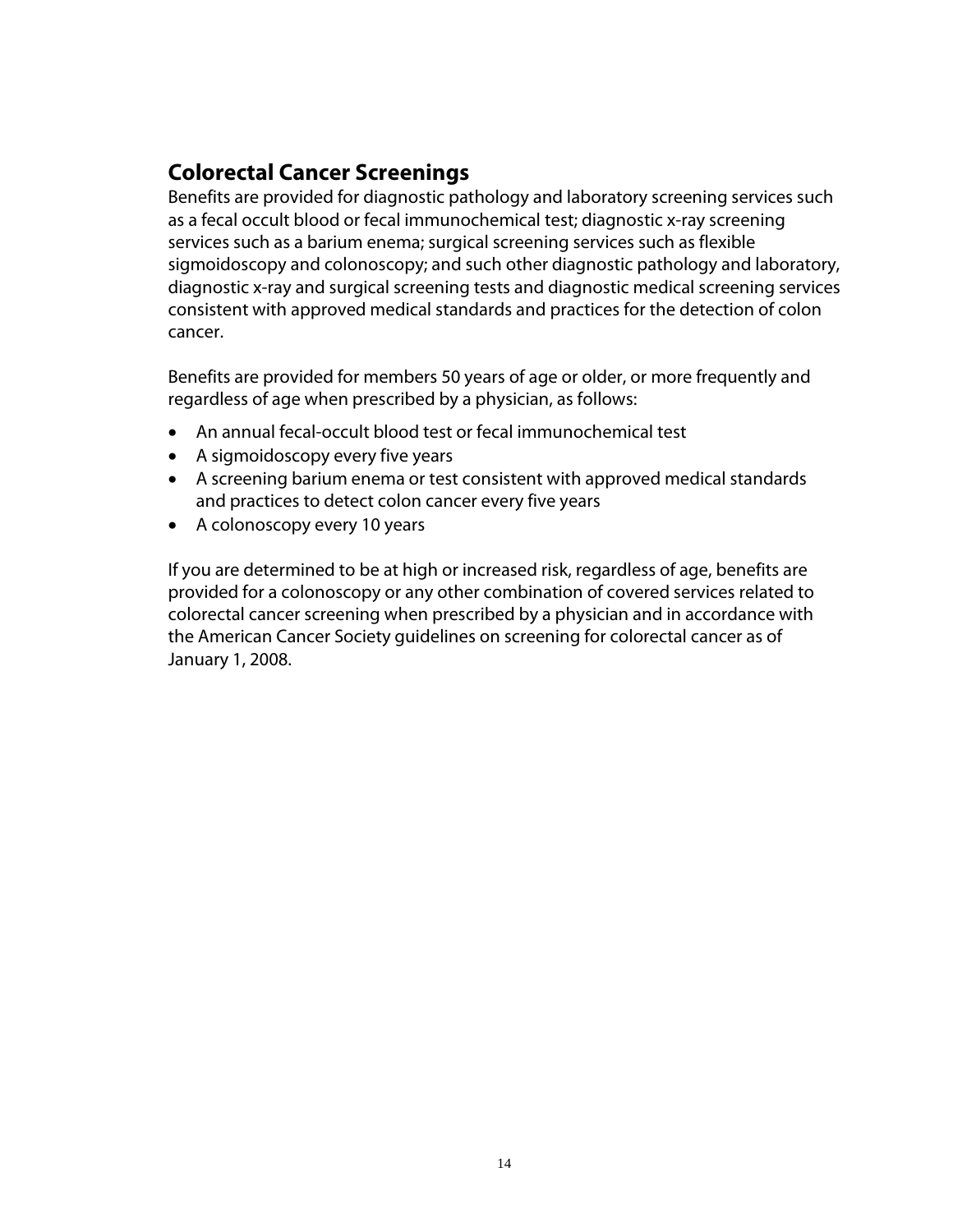## **Autism Spectrum Disorders**

Benefits are provided to members under 21 years of age for the following:

#### *Diagnostic Assessment of Autism Spectrum Disorders*

Medically necessary and appropriate assessments, evaluations or tests performed by a physician, licensed physician assistant, psychologist or certified registered nurse practitioner to diagnose whether an individual has an autism spectrum disorder.

#### *Treatment of Autism Spectrum Disorders*

Services must be specified in a treatment plan developed by a physician or psychologist following a comprehensive evaluation or reevaluation performed in a manner consistent with the most recent clinical report or recommendations of the American Academy of Pediatrics. Highmark may review a treatment plan for autism spectrum disorders once every six months, or as agreed upon between Highmark and the physician or psychologist developing the treatment plan.

Treatment may include the following medically necessary and appropriate services:

#### **Pharmacy care**

Any assessment, evaluation or test prescribed or ordered by a physician, licensed physician assistant or certified registered nurse practitioner to determine the need or effectiveness of a prescription drug approved by the Food and Drug Administration (FDA) and designated by Highmark for the treatment of autism spectrum disorders.

#### **Psychiatric and psychological care**

Direct or consultative services provided by a psychologist or by a physician who specializes in psychiatry.

#### **Rehabilitative care**

Professional services and treatment programs, including Applied Behavioral Analysis, provided by an autism service provider to produce socially significant improvements in human behavior or to prevent loss of attained skill or function.

#### **Therapeutic care**

Services that are provided by a speech language pathologist, occupational therapist or physical therapist.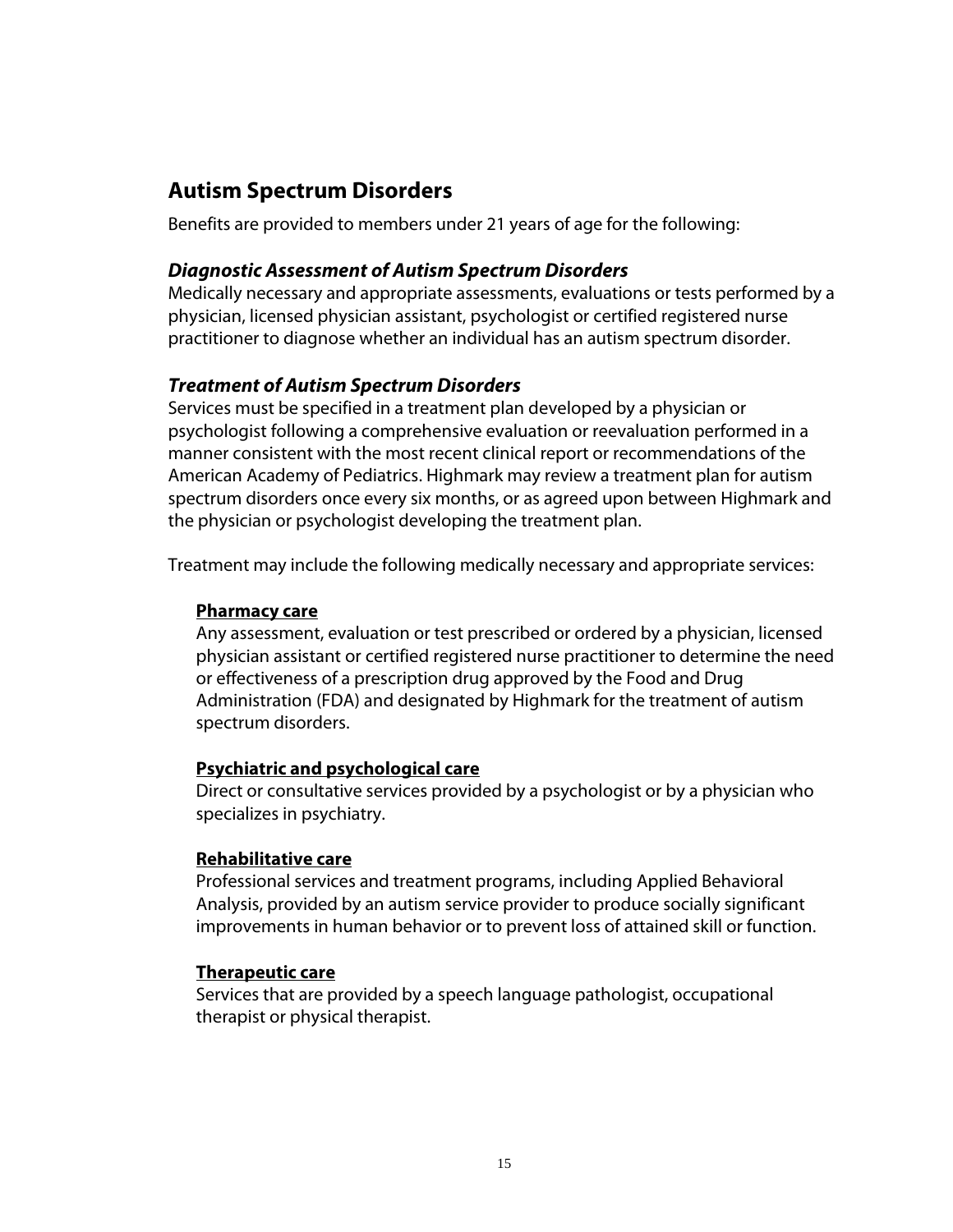## **Preventive Services**

Coverage is provided for preventive care items and services set forth in a predefined schedule to the extent they are not covered under the Medicare Part B Preventive Services as provided herein.

The predefined preventive schedule is based on age, sex and certain risk factors. Highmark periodically reviews the schedule of covered services based on the requirements of the Patient Protection Affordable Care Act of 2010, and advice from organizations such as the American Academy of Pediatrics, the U.S. Preventive Services Task Force, the Blue Cross Blue Shield Association and medical consultants. Therefore, the frequency and eligibility of services is subject to change. Benefits include periodic physical examinations, well child visits, immunizations and selected diagnostic tests. For a current schedule of covered services, log onto the member Web site, www.highmarkblueshield.com or call Member Service at the toll-free telephone number listed on the back of your ID card.

## **Anesthesia for Non-Covered Dental Procedures**

Benefits are provided for general anesthesia and associated hospital and medical services normally related to the administration of general anesthesia which are rendered in connection with non-covered dental procedures or non-covered oral surgery. Benefits are provided for members age seven or under and for developmentally disabled members when determined by Highmark to be medically necessary and appropriate and when a successful result cannot be expected for treatment under local anesthesia, or when a superior result can be expected from treatment under general anesthesia.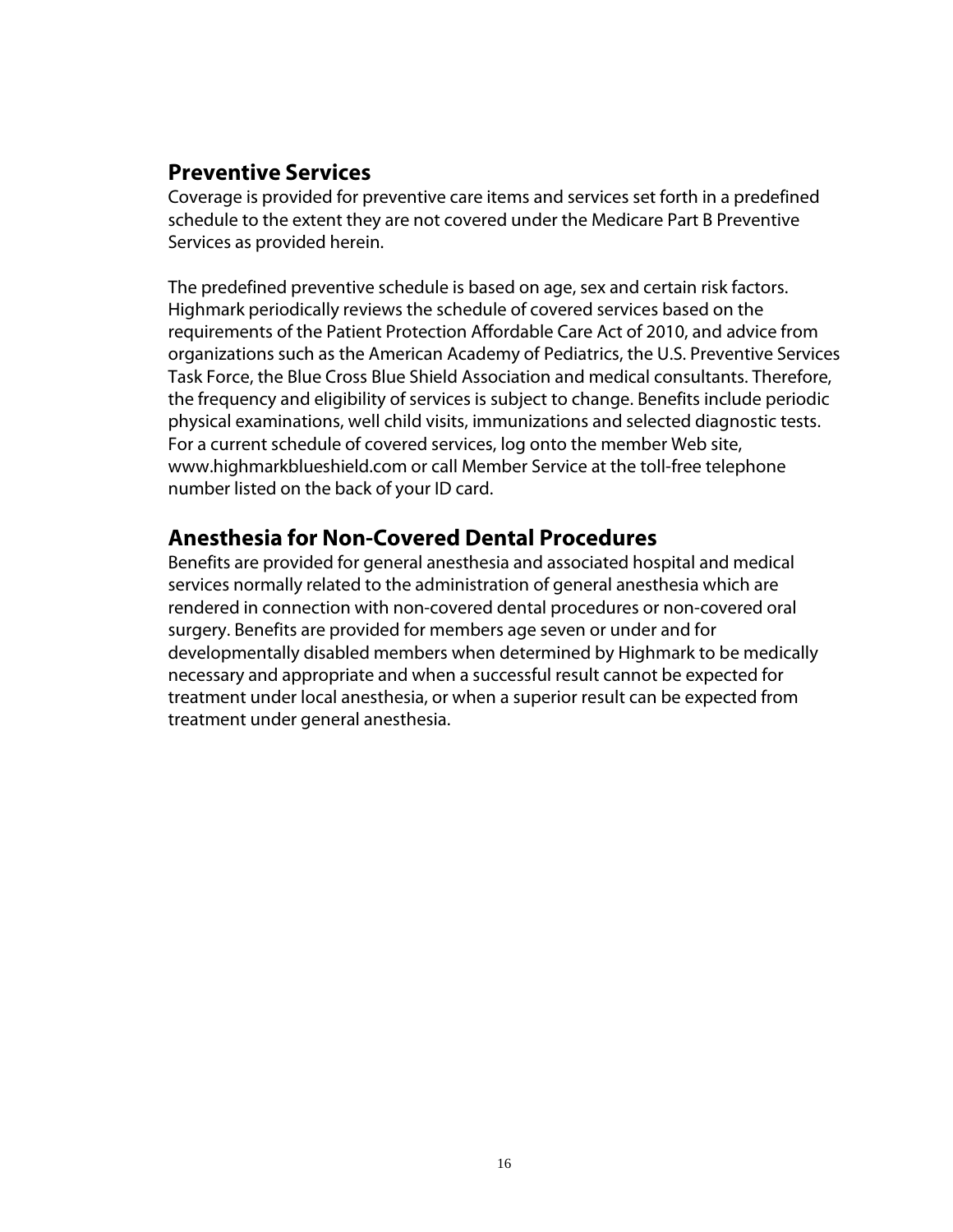## **MAJOR MEDICAL SERVICES**

Major Medical coverage is designed to supplement your hospital, medical surgical and Medicare Complementary benefits by providing additional protection against the expenses incurred due to non-occupational illness or accidents only when such services are determined to be medically necessary and appropriate for the proper treatment of the patient's condition. Please refer to the section headed "Terms You Should Know" for specific details. Any benefit limits, deductibles and coinsurance amounts are described in the Summary of Benefits. Major Medical will reimburse you for certain covered medical expenses not covered by the hospital and medical surgical plan.

## **Ambulance Services**

Ambulance service providing local transportation by means of a specially designed and equipped vehicle used only for transporting the sick and injured:

- from your home, the scene of an accident or medical emergency to a hospital, or skilled nursing facility; or
- between hospitals; or
- between a hospital and a skilled nursing facility;

when such facility is the closest institution that can provide covered services appropriate for your condition. If there is no facility in the local area that can provide covered services appropriate for your condition, then ambulance service means transportation to the closest facility outside the local area that can provide the necessary service.

Transportation and related emergency services provided by an ambulance service will be considered emergency ambulance service if the injury or condition is considered emergency care. Use of an ambulance as transportation to an emergency room of a facility provider for an injury or condition that is not considered emergency care will not be covered as emergency ambulance services. Refer to the Terms You Should Know section for a definition of emergency care services.

## **Autism Spectrum Disorders**

Benefits are provided to members under 21 years of age for the following:

#### *Diagnostic Assessment of Autism Spectrum Disorders*

Medically necessary and appropriate assessments, evaluations or tests performed by a physician, licensed physician assistant, psychologist or certified registered nurse practitioner to diagnose whether an individual has an autism spectrum disorder.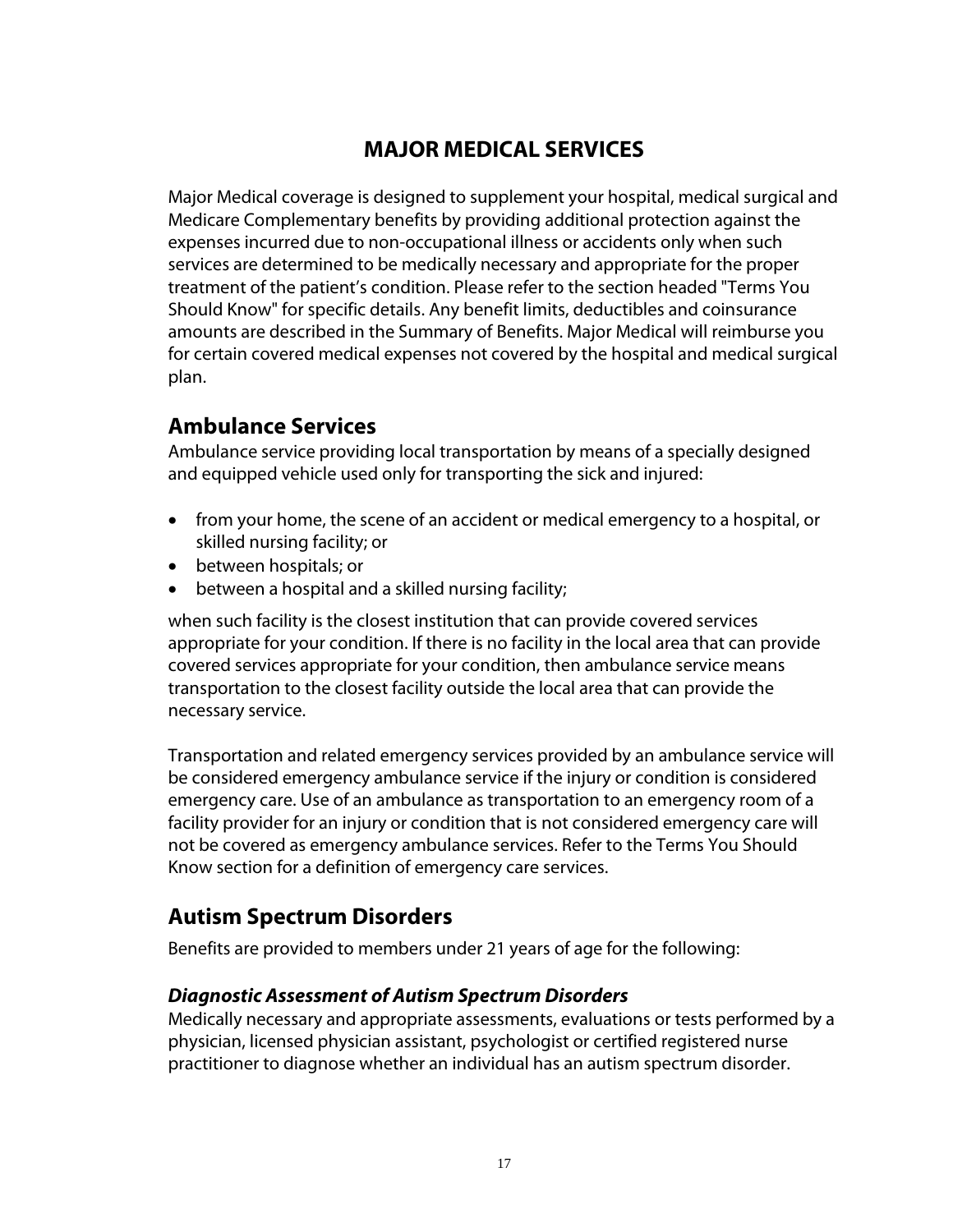#### *Treatment of Autism Spectrum Disorders*

Services must be specified in a treatment plan developed by a physician or psychologist following a comprehensive evaluation or reevaluation performed in a manner consistent with the most recent clinical report or recommendations of the American Academy of Pediatrics. Highmark may review a treatment plan for autism spectrum disorders once every six months, or as agreed upon between Highmark and the physician or psychologist developing the treatment plan.

Treatment may include the following medically necessary and appropriate services:

#### **Pharmacy care**

Pharmacy care for autism spectrum disorders includes any assessment, evaluation or test prescribed or ordered by a physician, licensed physician assistant or certified registered nurse practitioner to determine the need or effectiveness of a prescription drug approved by the Food and Drug Administration (FDA) and designated by Highmark for the treatment of autism spectrum disorders.

#### **Psychiatric and psychological care**

Direct or consultative services provided by a psychologist or by a physician who specializes in psychiatry.

#### **Rehabilitative care**

Professional services and treatment programs, including Applied Behavioral Analysis, provided by an autism service provider to produce socially significant improvements in human behavior or to prevent loss of attained skill or function.

#### **Therapeutic care**

Services that are provided by a speech language pathologist, occupational therapist or physical therapist.

## **Dental Services (Limited)**

#### *Related to Accidental Injury*

Dental services initially rendered by a physician which are required as a result of accidental injury to the jaws, sound natural teeth, mouth or face. Follow-up services, if any, that are provided after the initial treatment are not covered. Injury as a result of chewing or biting will not be considered accidental injury.

#### *Anesthesia for Non-Covered Dental Procedures*

General anesthesia and associated hospital and medical services normally related to the administration of general anesthesia which are rendered in connection with noncovered dental procedures or non-covered oral surgery. Benefits are provided for members age seven or under and for developmentally disabled members when determined by Highmark to be medically necessary and appropriate and when a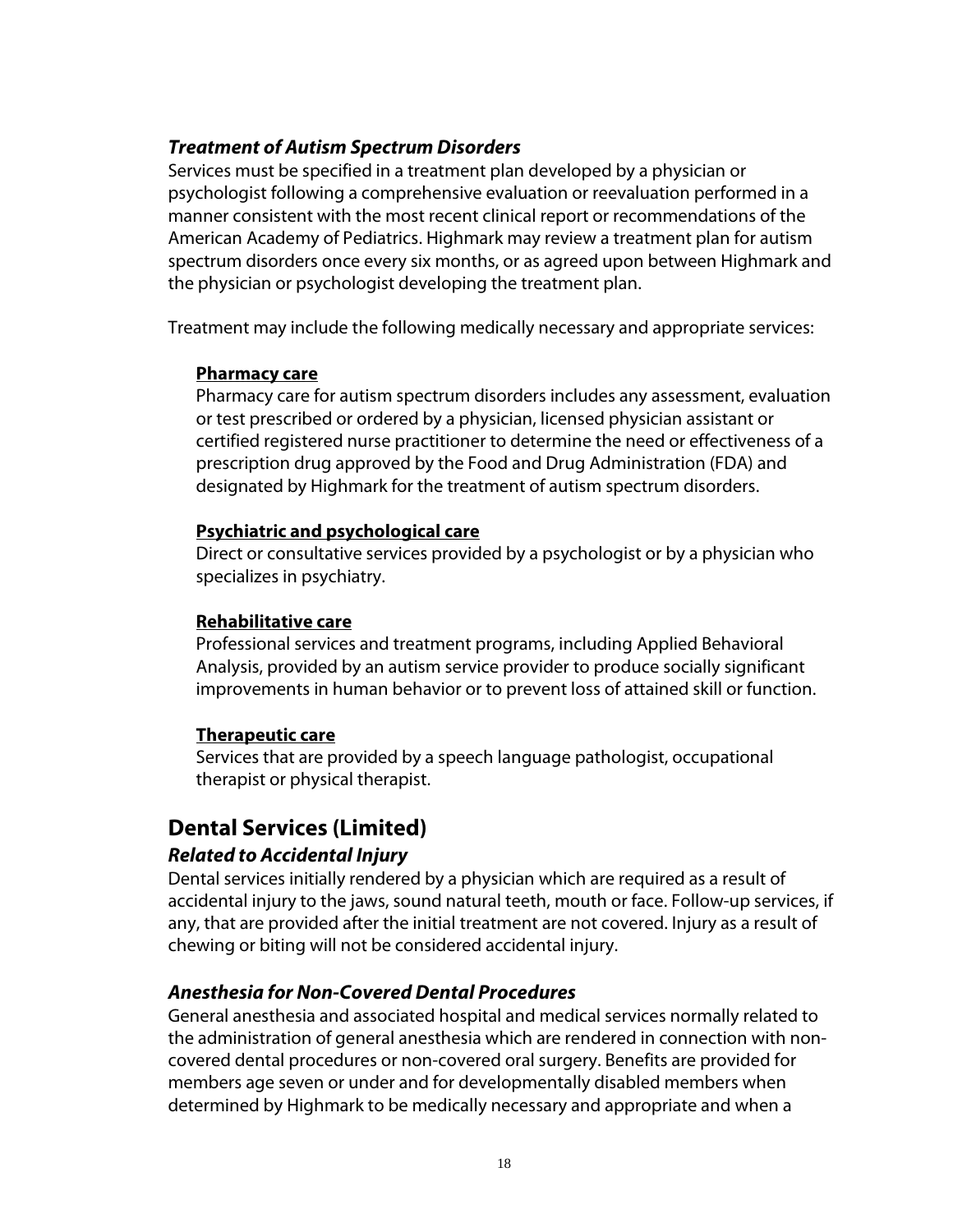successful result cannot be expected for treatment under local anesthesia, or when a superior result can be expected from treatment under general anesthesia.

## **Diabetes Treatment**

Coverage is provided for the following equipment and supplies when required in connection with treatment of diabetes, and when prescribed by a physician legally authorized to prescribe such items under the law:

- Equipment and Supplies: Blood glucose monitors, monitor supplies, injection aids, syringes and insulin infusion devices.
- Diabetes Education Program\*: When your physician certifies that you require diabetes education as an outpatient, coverage is provided for the following when rendered through a diabetes education program:
	- Visits medically necessary and appropriate upon the diagnosis of diabetes
	- Subsequent visits under circumstances whereby your physician: a) identifies or diagnoses a significant change in your symptoms or conditions that necessitates changes in self-management, or b) identifies as medically necessary and appropriate, a new medication or therapeutic process relating to your treatment and/or management of diabetes.

\***Diabetes Education Program** - an outpatient program of self-management, training and education, including medical nutrition therapy, for the treatment of diabetes. Such outpatient program must be conducted under the supervision of a licensed health care professional with expertise in diabetes. Outpatient diabetes education services will be covered subject to Highmark's criteria. These criteria are based on the certification programs for outpatient diabetes education developed by the American Diabetes Association (ADA) and the Pennsylvania Department of Health.

## **Diagnostic Services**

Benefits will be provided for the following covered services when ordered by a professional provider:

- Diagnostic X-ray consisting of radiology, magnetic resonance imaging (MRI), ultrasound and nuclear medicine
- Diagnostic pathology, consisting of laboratory and pathology tests
- Diagnostic medical procedures consisting of ECG, EEG, and other electronic diagnostic medical procedures and physiological medical testing approved by Highmark
- Allergy testing, consisting of percutaneous, intracutaneous, and patch tests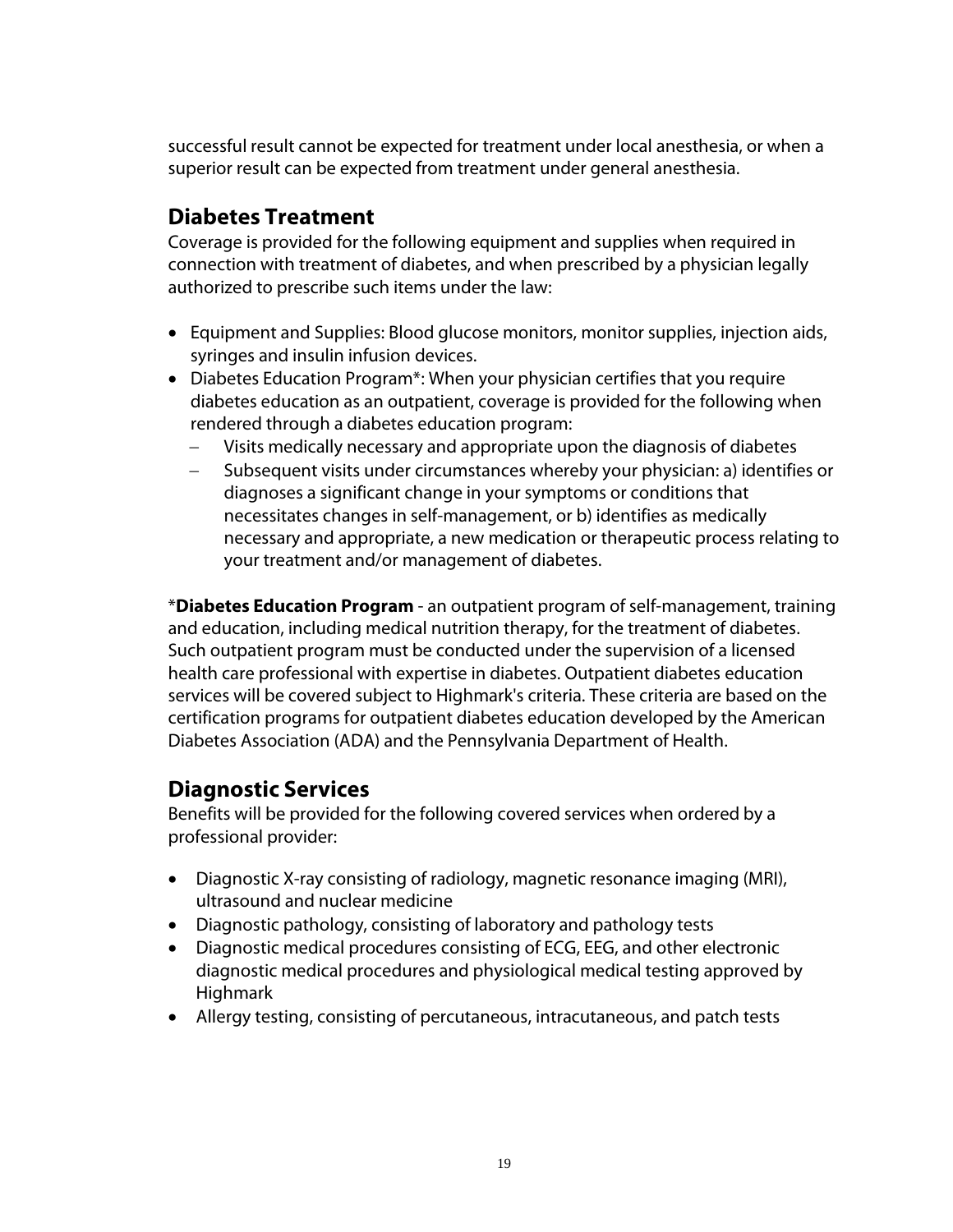## **Durable Medical Equipment**

The rental (but not to exceed the total cost of purchase) or, at the option of Highmark, the purchase, adjustment, repairs and replacement of durable medical equipment when prescribed by a professional provider within the scope of their license and required for therapeutic use.

## **Enteral Foods**

Coverage is provided for enteral foods when administered on an outpatient basis for:

- amino acid-based elemental medical formulae ordered by a physician for infants and children for food protein allergies, food protein-induced enterocolitis syndrome, eosinophilic disorders and short bowel syndrome; and
- nutritional supplements administered under the direction of a physician for the therapeutic treatment of phenylketonuria, branched-chain ketonuria, galactosemia and homocystinuria.

## **Home Health Care Services**

Services rendered by a home health care agency or a hospital program for home health care for which benefits are available as follows:

- Skilled nursing services of an RN or LPN, excluding private duty nursing services
- Physical medicine, occupational therapy and speech therapy
- Medical and surgical supplies provided by the home health care agency or hospital program for home health care
- Oxygen and its administration
- Medical social service consultations
- Health aide services to an individual who is receiving covered nursing or therapy and rehabilitation services

You must be essentially confined at home and home health care services must be rendered for treatment of the same illness or injury for which the individual was in the facility provider.

No home health care benefits will be provided for:

- dietitian services;
- homemaker services:
- maintenance therapy;
- dialysis treatment;
- custodial care;
- food or home-delivered meals;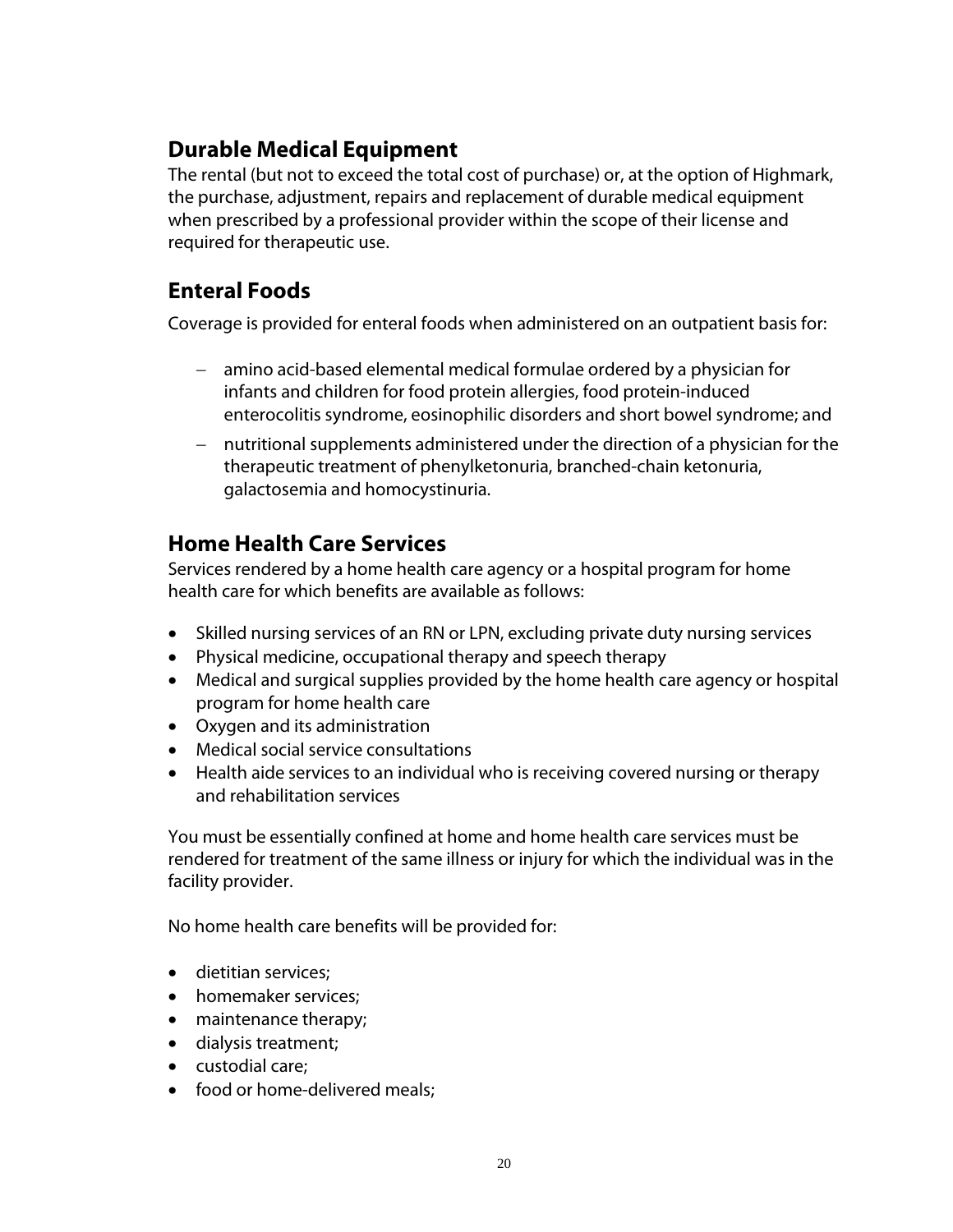## **Home Infusion Therapy Services**

Benefits will be provided when performed by a home infusion therapy provider in a home setting. This benefit includes pharmaceuticals, pharmacy services, intravenous solutions, medical/surgical supplies and nursing services associated with home infusion therapy. Specific adjunct non-intravenous therapies are included when administered only in conjunction with home infusion therapy.

## **Hospital Services**

#### *Bed and Board*

Bed, board and general nursing services in a facility provider when you occupy:

- a room with two or more beds; or
- a private room -- private room allowance is the average semi-private room charge plus \$10 per day; or
- a bed in a special care unit -- a designated unit which has concentrated all facilities, equipment, and supportive services for the provision of an intensive level of care for critically ill patients.

## *Ancillary Services*

Hospital services and supplies including, but not restricted to:

- use of operating, delivery and treatment rooms and equipment;
- drugs and medicines provided to a member who is an inpatient in a facility provider;
- whole blood, administration of blood, blood processing, and blood derivatives.
- medical and surgical dressings, supplies, casts, and splints

## **Maternity Services**

Hospital, surgical/medical services rendered by a provider for:

#### *Normal Pregnancy*

Normal pregnancy includes any condition usually associated with the management of a difficult pregnancy but is not considered a complication of pregnancy.

## *Complications of Pregnancy*

Physical effects directly caused by pregnancy but which are not considered from a medical viewpoint to be the effect of normal pregnancy, including conditions related to ectopic pregnancy or those that require cesarean section.

#### *Nursery Care*

Ordinary nursery care of the newborn infant, including inpatient medical visits by a professional provider.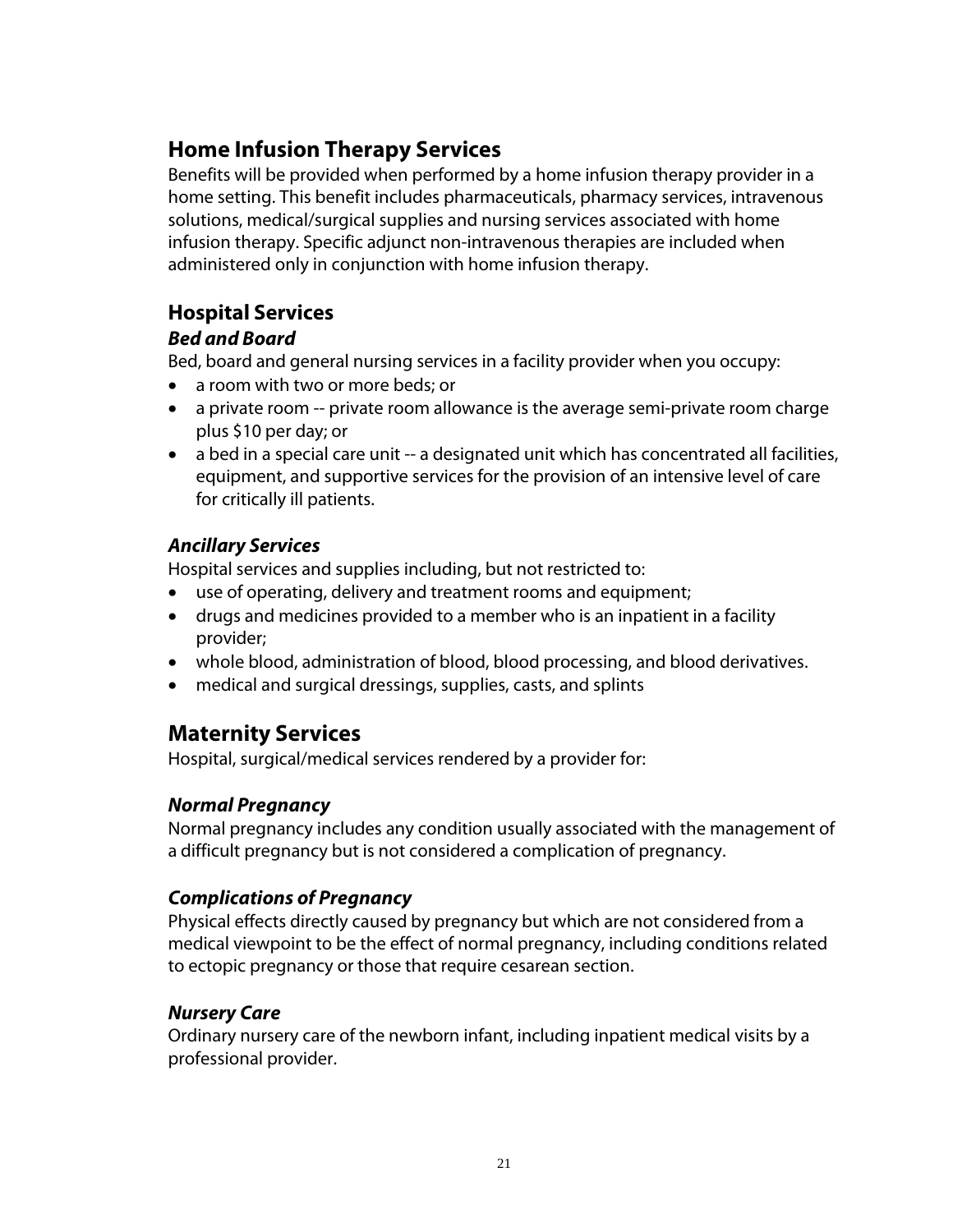## *Maternity Home Health Care Visit*

Benefits for one maternity home health care visit will be provided at your home within 48 hours of discharge when the discharge from a facility provider occurs prior to: (a) 48 hours of inpatient care following a normal vaginal delivery; or (b) 96 hours of inpatient care following a cesarean delivery. This visit shall be made by a provider whose scope of practice includes postpartum care. The visit includes parent education, assistance and training in breast and bottle feeding, infant screening, clinical tests, and the performance of any necessary maternal and neonatal physical assessments. The visit may, at your sole discretion, occur at the office of the provider. The visit is subject to all the terms of the program.

Under Federal law, your self-insured group health program generally may not restrict benefits for any hospital length of stay in connection with childbirth for the mother or newborn child to less than 48 hours following a vaginal delivery; or less than 96 hours following a cesarean section. However, Federal law generally does not prohibit the mother's or newborn's attending provider, after consulting with the mother, from discharging the mother or newborn earlier than 48 hours (or 96 as applicable). In any case, under Federal law, your self-insured program can only require that a provider obtain authorization for prescribing an inpatient hospital stay that exceeds 48 hours (or 96 hours).

## **Medical Services**

## *Inpatient Medical Services*

Medical care and consultations by a professional provider for the diagnosis and treatment of an injury or illness to a member who is an inpatient.

#### *Outpatient Medical Care Services*

Medical care and consultations rendered by a professional provider for the diagnosis and treatment of an injury or illness to you when you are an outpatient for a condition not related to surgery.

## **Orthotic Devices**

Purchase, fitting, necessary adjustment, repairs and replacement of a rigid or semirigid supportive device which restricts or eliminates motion of a weak or diseased body part.

## **Prescription Drugs**

Benefits will be provided for drugs and medicines requiring a professional provider's prescription and dispensed by a licensed pharmacist.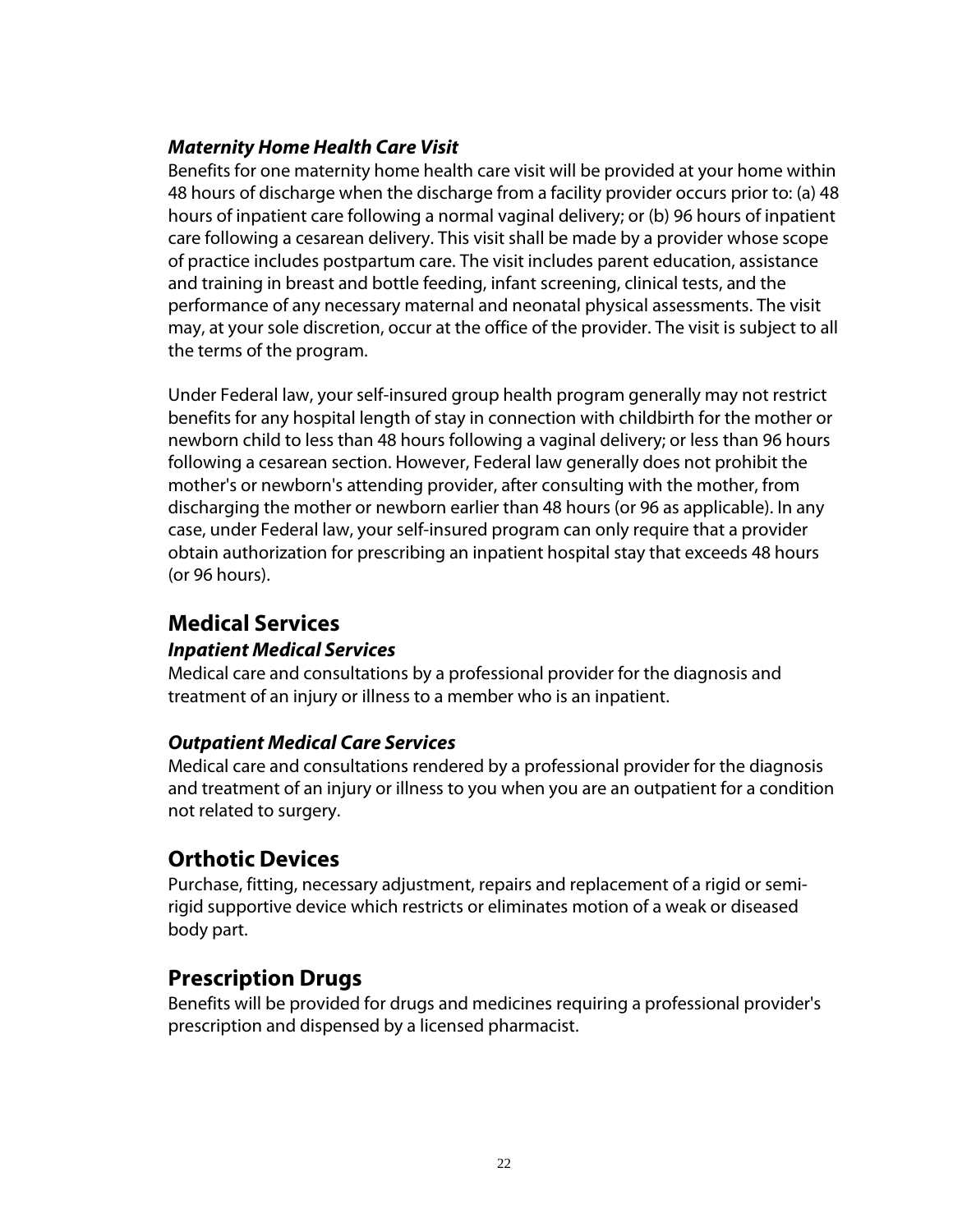## **Preventive Services**

Preventive benefits are offered in accordance with a predefined schedule based on age, sex and certain risk factors. The schedule of covered services is periodically reviewed based on the requirements of the Patient Protection Affordable Care Act of 2010, and advice from organizations such as the American Academy of Pediatrics, the U.S. Preventive Services Task Force, the Blue Cross Blue Shield Association and medical consultants. Therefore, the frequency and eligibility of services is subject to change. Benefits include periodic physical examinations, well child visits, immunizations and selected diagnostic tests. For a current schedule of covered services, log onto the member Web site, www.highmarkblueshield.com, or call Member Service at the tollfree telephone number listed on the back of your ID card.

## *Adult Care*

Benefits are provided for routine physical examinations, regardless of medical necessity and appropriateness, including a complete medical history, and other items and services.

#### *Adult Immunizations*

Benefits are provided for adult immunizations, including the immunizing agent, when required for the prevention of disease.

#### *Diagnostic Services and Procedures*

Benefits are provided for routine screening tests and procedures, regardless of medical necessity and appropriateness.

## *Pediatric Care*

Benefits are provided for routine physical examinations, regardless of medical necessity and appropriateness, and other items and services.

#### *Pediatric Immunizations*

Benefits are provided to members under 21 years of age for those pediatric immunizations, including the immunizing agents, which, as determined by the Pennsylvania Department of Health, conform with the standards of the Advisory Committee on Immunization Practices of the Center for Disease Control, and the U.S. Department of Health and Human Services.

## *Routine Gynecological Examination and Papanicolaou Smear*

Benefits are provided for one routine gynecological examination, including a pelvic examination and clinical breast examination and one routine Papanicolaou smear per calendar year. Benefits are exempt from all deductibles or maximums.

## *Mammographic Screening*

Benefits will be provided for: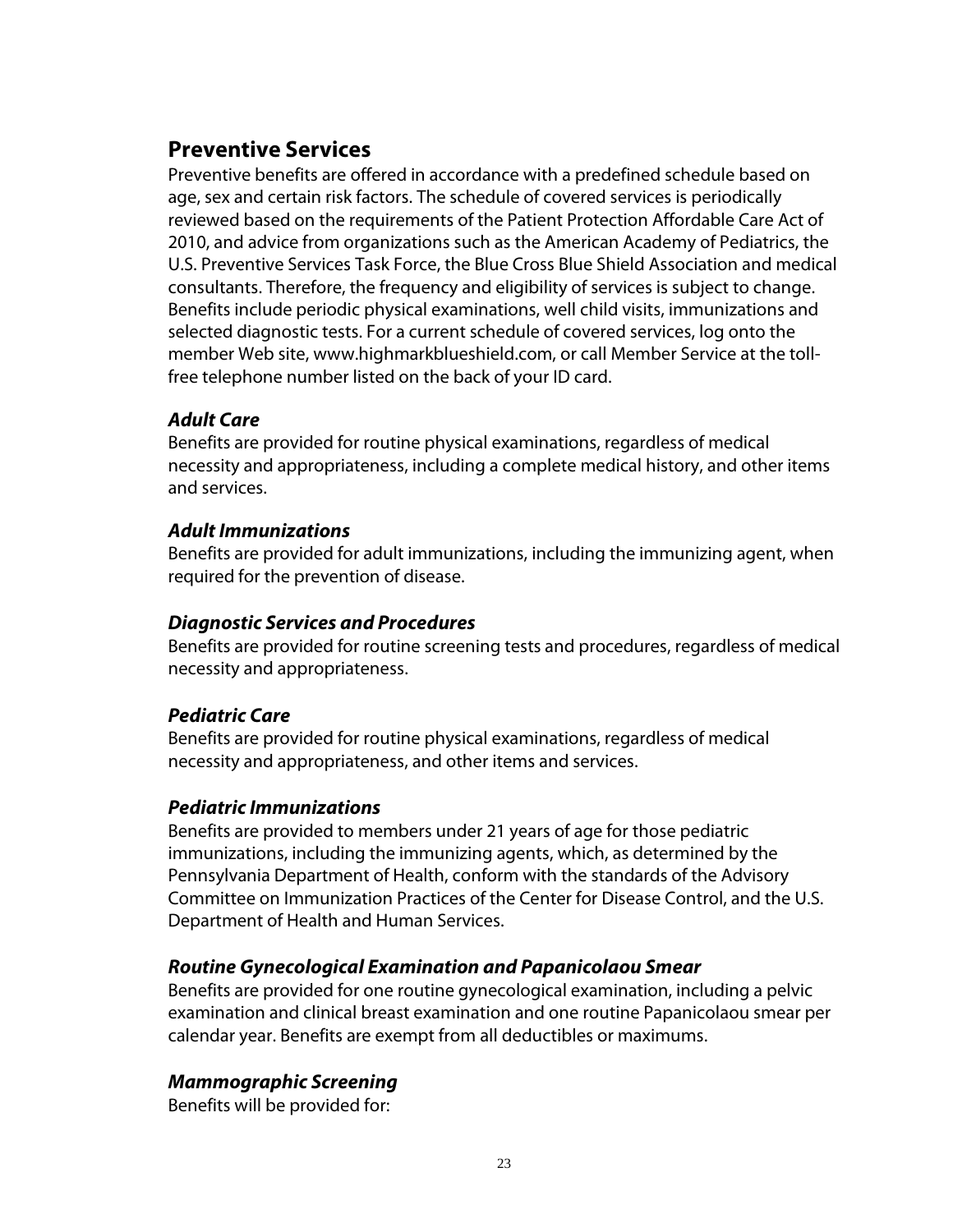- an annual routine mammographic screening starting at 40 years of age or older;
- mammographic examination regardless of age when prescribed by a physician.

Benefits for mammographic screening are payable only if performed by a mammography service provider who is properly certified by the Pennsylvania Department of Health in accordance with the Mammography Quality Assurance Act of 1992.

## *Colorectal Cancer Screenings*

Benefits are provided for the following tests or procedures when ordered by a physician for the purpose of early detection of colorectal cancer:

- Diagnostic pathology and laboratory screening services such as a fecal-occult blood or fecal immunochemical test
- Diagnostic x-ray screening services such as barium enema
- Surgical screening services such as flexible sigmoidoscopy and colonoscopy and hospital services related to such surgical screening services
- Such other diagnostic pathology and laboratory, diagnostic x-ray and surgical screening tests and diagnostic medical screening services consistent with approved medical standards and practices for the detection of colon cancer

Benefits are provided for members 50 years of age or older as follows, or more frequently and regardless of age when prescribed by a physician:

- An annual fecal-occult blood test or fecal immunochemical test
- A sigmoidoscopy every five years
- A screening barium enema or test consistent with approved medical standards and practices to detect colon cancer every five years
- A colonoscopy every 10 years

If you are determined to be at high or increased risk, regardless of age, benefits are provided for a colonoscopy or any other combination of covered services related to colorectal cancer screening when prescribed by a physician and in accordance with the American Cancer Society guidelines on screening for colorectal cancer as of January 1, 2008.

Colorectal cancer screening services which are otherwise not described herein and are prescribed by a physician for a symptomatic member are not considered preventive care services. The payment for these services will be consistent with similar medically necessary and appropriate covered services.

#### *Tobacco Use, Counseling and Interventions*

Benefits are provided for screenings for tobacco use and, for those who use tobacco products, two tobacco cessation attempts per year. A tobacco cessation attempt includes four tobacco cessation counseling sessions and covered medications.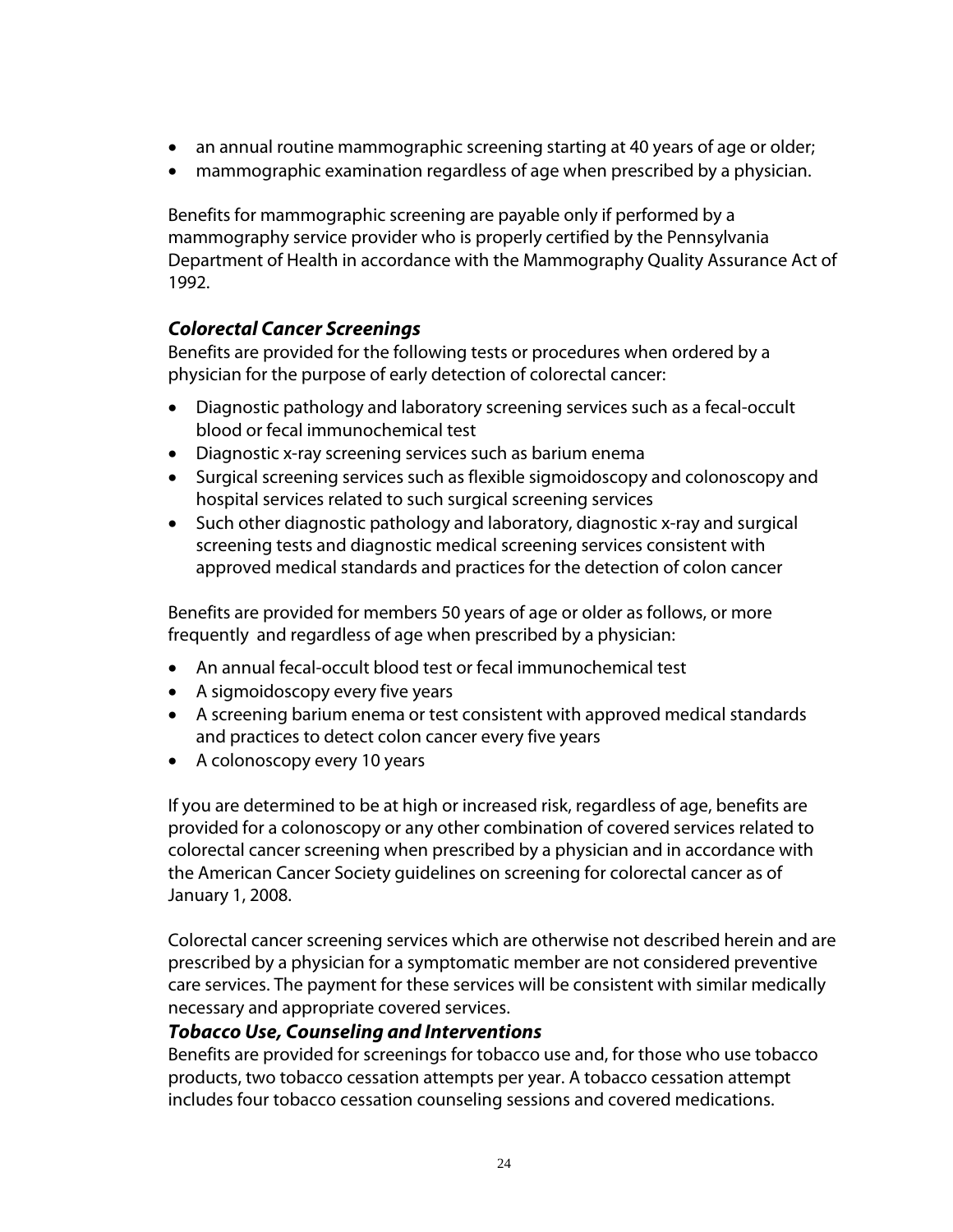## **Private Duty Nursing Services**

Private duty nursing services of an actively practicing RN or an LPN when ordered by a physician, providing such nurse does not ordinarily reside in the your home or is not a member of your immediate family.

- If you are an inpatient in a facility provider, only when Highmark determines that the nursing services required are of a nature or degree of complexity or quantity that could not be provided by the regular nursing staff.
- If you are at home, only when Highmark determines that the nursing services require the skills of a Registered Nurse or of a Licensed Practical Nurse.

## **Prosthetic Appliances**

Purchase, fitting, necessary adjustments, repairs, and replacements of prosthetic devices and supplies which replace all or part of an absent body organ (including contiguous tissue) or replace all or part of the function of a permanently inoperative or malfunctioning body organ (excluding dental appliances and the replacement of cataract lenses).

## **Psychiatric Care Services/Substance Abuse Services**

The following services are provided for the inpatient and outpatient treatment of mental illness and the treatment of substance abuse by a facility or professional provider:

- Inpatient and outpatient medical care visits
- Individual psychotherapy
- Group psychotherapy
- Psychological testing
- Counseling with family members to assist in the patient's diagnosis and treatment

For purposes of this benefit, an alcohol and drug abuse service provided on a partial hospitalization basis for rehabilitation therapy shall be deemed to be an outpatient care visit and is subject to any outpatient care cost-sharing amounts.

#### *Serious Mental Illness Care Services*

Serious mental illnesses include schizophrenia, schizoaffective disorder, major depressive disorder, bipolar disorder, obsessive-compulsive disorder, anorexia nervosa, bulimia nervosa and delusional disorder.

Coverage is provided for inpatient care and outpatient care for the treatment of serious mental illness. A serious mental illness service provided on a partial hospitalization basis will be deemed to be an outpatient care visit subject to any outpatient cost-sharing amounts.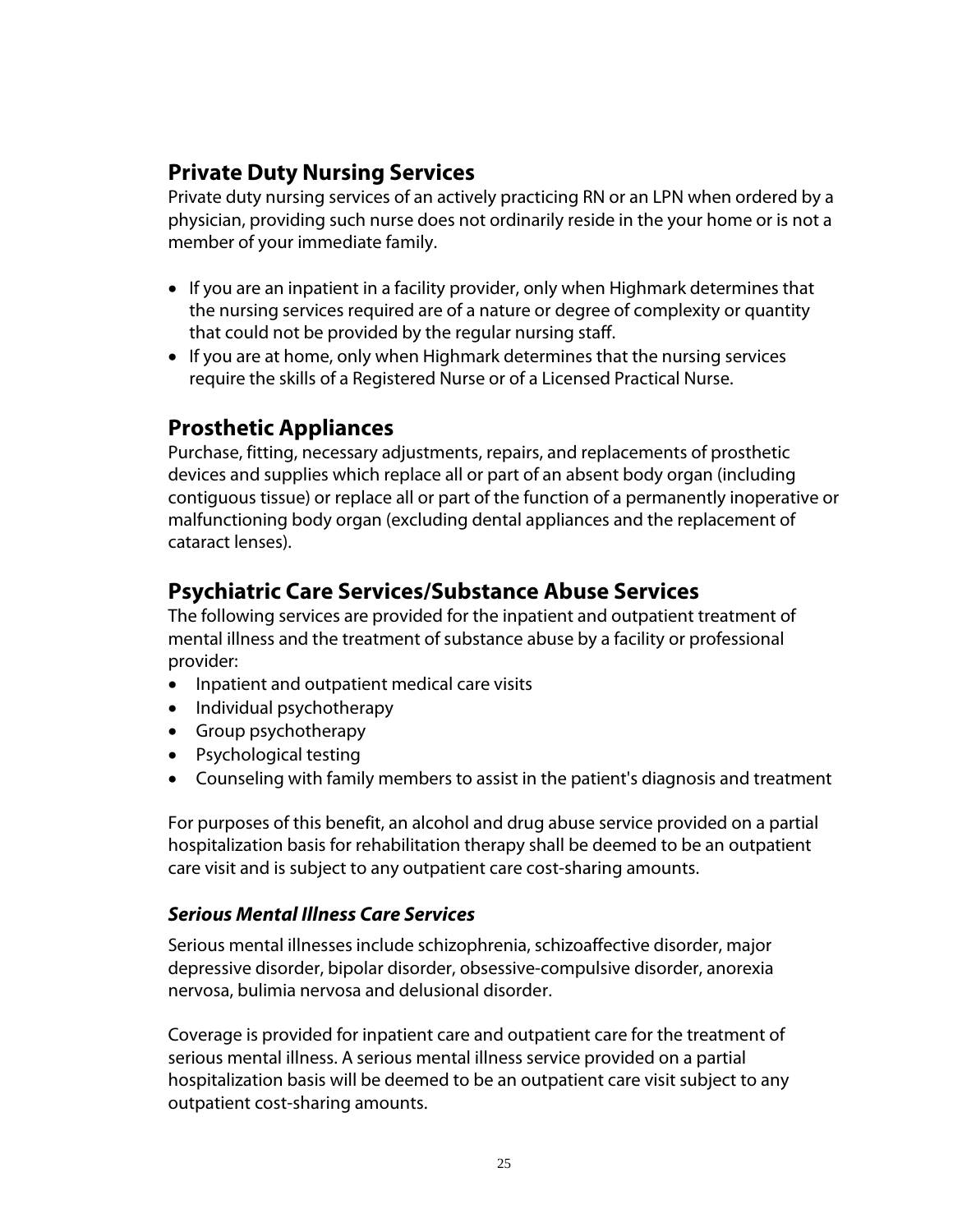## **Skilled Nursing Facility Services**

Services rendered in a skilled nursing facility to the same extent benefits are available to an inpatient of a hospital. No benefits are payable:

- after you have reached the maximum level of recovery possible for your particular condition and no longer require definitive treatment other than routine supportive care;
- when confinement in a skilled nursing facility is intended solely to assist you with the activities of daily living or to provide an institutional environment for your convenience;
- for the treatment of alcohol abuse, drug abuse or mental illness.

## **Spinal Manipulations**

Benefits will be provided for spinal manipulations for the detection and correction by manual or mechanical means of structural imbalance or subluxation resulting from or related to distortion, misalignment, or subluxation of or in the vertebral column.

## **Surgical Services**

#### *Surgery*

Surgery performed by a professional provider. Separate payment will not be made for pre- and post-operative services.

Also covered is the orthodontic treatment of congenital cleft palates involving the maxillary arch, performed in conjunction with bony graft surgery to correct the bony deficits associated with extremely wide clefts affecting the alveolus.

#### *Assistant At Surgery*

Services of a physician who actively assists the operating surgeon in performing a covered surgery if a house staff member, intern or resident is not available.

#### *Anesthesia*

Administration of anesthesia, anesthesia supplies and services ordered by the attending professional provider and rendered by a professional provider other than the surgeon or assistant at surgery.

## **Therapy and Rehabilitation Services**

Benefits will be provided for the following covered services only when such services are ordered by a professional provider:

- Radiation therapy
- Chemotherapy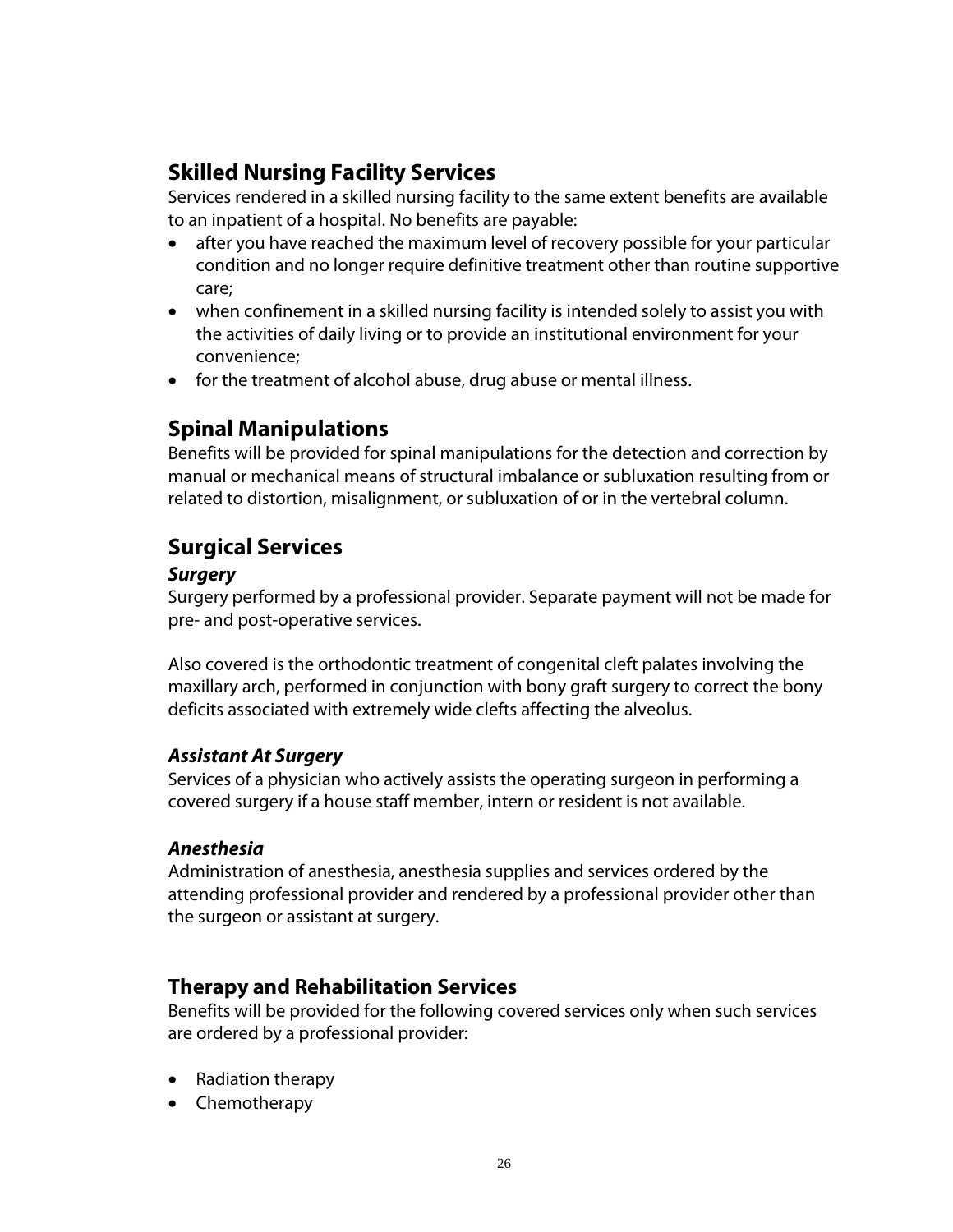- Dialysis treatment
- Respiratory therapy
- Physical medicine
- Occupational therapy
- Speech therapy
- Infusion therapy when performed by a facility provider and for self-administration if the components are furnished by and billed by a facility provider
- Cardiac rehabilitation

## **Transplant Services**

Subject to the provisions of this program, benefits will be provided for covered services furnished by a hospital which are directly and specifically related to transplantation of organs, bones or tissue.

If a human organ, bone or tissue transplant is provided from a living donor to a human transplant recipient:

- when both the recipient and the donor are members, each is entitled to the benefits of the program;
- when only the recipient is a member, both the donor and the recipient are entitled to the benefits of the program subject to the following additional limitations:
	- the donor benefits are limited to only those not provided or available to the donor from any other source. This includes, but is not limited to, other insurance coverage, other Blue Shield coverage, or any government program; and
	- benefits provided to the donor will be charged against the recipient's coverage under this program;
- when only the donor is a member, the donor is entitled to the benefits of the program, subject to the following additional limitations:
	- the benefits are limited to only those not provided or available to the donor from any other source in accordance with the terms of the program, and
	- no benefits will be provided to the non-member transplant recipient;
- if any organ or tissue is sold rather than donated to the member recipient, no benefits will be payable for the purchase price of such organ or tissue; however, other costs related to evaluation and procurement are covered up to the member recipient's program limit.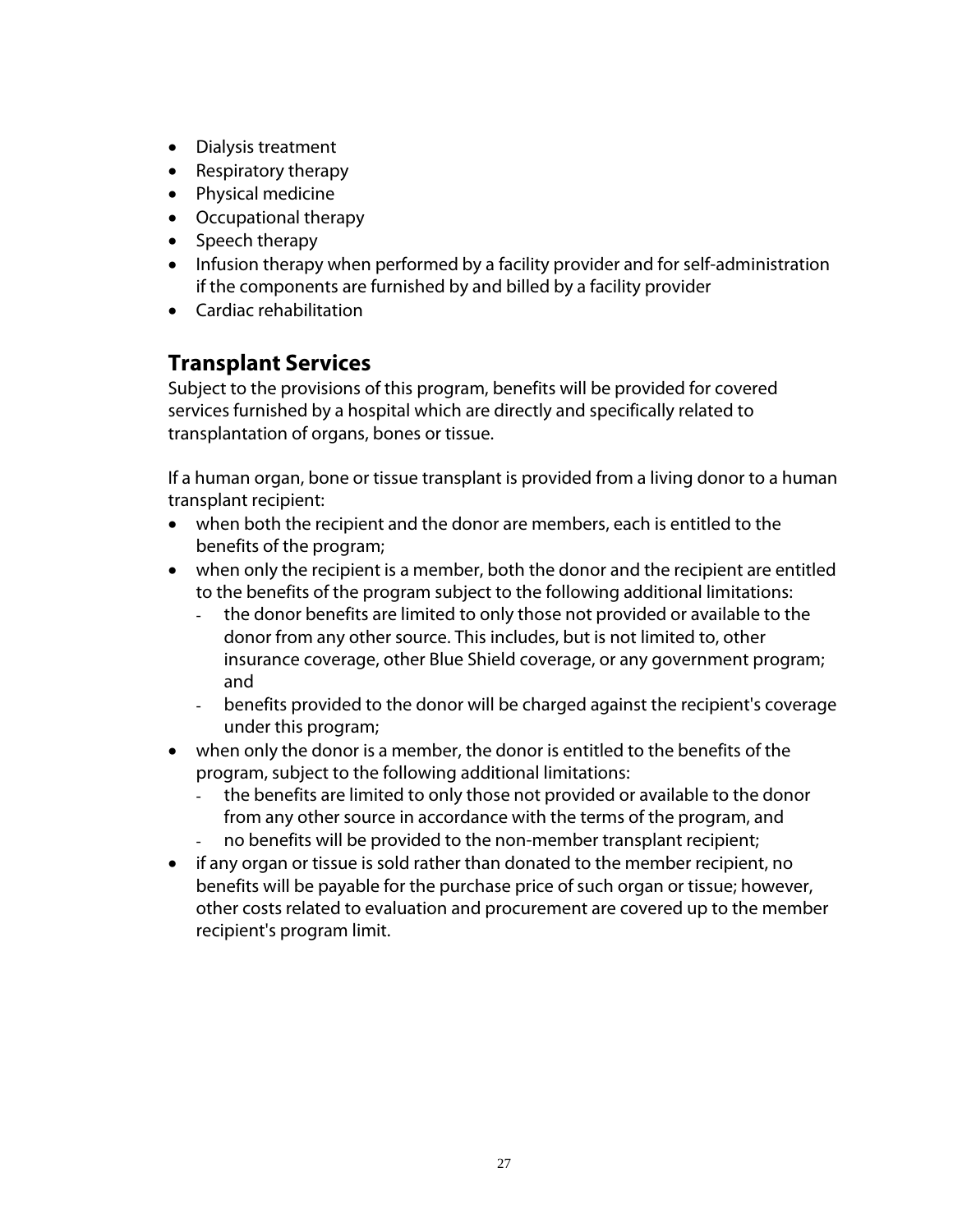# **Covered Services - Prescription Drug Program**

Prescription drugs are covered when you purchase them through the pharmacy network applicable to your program . For convenience and choice, these pharmacies include both major chains and independent stores. *No benefits are available if drugs are purchased from a non-network pharmacy.*

## **Covered Drugs**

Covered drugs include:

- those which, under Federal law, are required to bear the legend: "Caution: Federal law prohibits dispensing without a prescription;"
- legend drugs under applicable state law and dispensed by a licensed pharmacist;
- preventive drugs that are offered in accordance with a predefined schedule and are prescribed for preventive purposes. Highmark periodically reviews the schedule based on legislative requirements and the advice of the American Academy of Pediatrics, the U.S. Preventive Services Task Force, the Blue Cross Blue Shield Association and medical consultants. Therefore, the frequency and eligibility of services is subject to change. For a current schedule of covered preventive drugs, log onto your Highmark member website, www.highmarkblueshield.com, or call Member Service at the toll-free telephone number listed on the back of your ID card;
- prescribed injectable insulin;
- diabetic supplies, including needles and syringes.

#### *Exclusive Pharmacy Provider*

Covered drugs also include selected prescription drugs within, but not limited to, the following drug classifications only when such drugs are covered medications and are dispensed through an exclusive pharmacy provider. These particular prescription drugs will be limited to your benefit program's retail cost-sharing provisions and retail days supply.

These selected prescription drugs may be ordered by a physician or other health care provider on your behalf or you may submit the prescription order directly to the exclusive pharmacy provider. In either situation, the exclusive pharmacy provider will deliver the prescription to you.

- Oncology-related therapies
- Interferons
- Agents for multiple sclerosis and neurological related therapies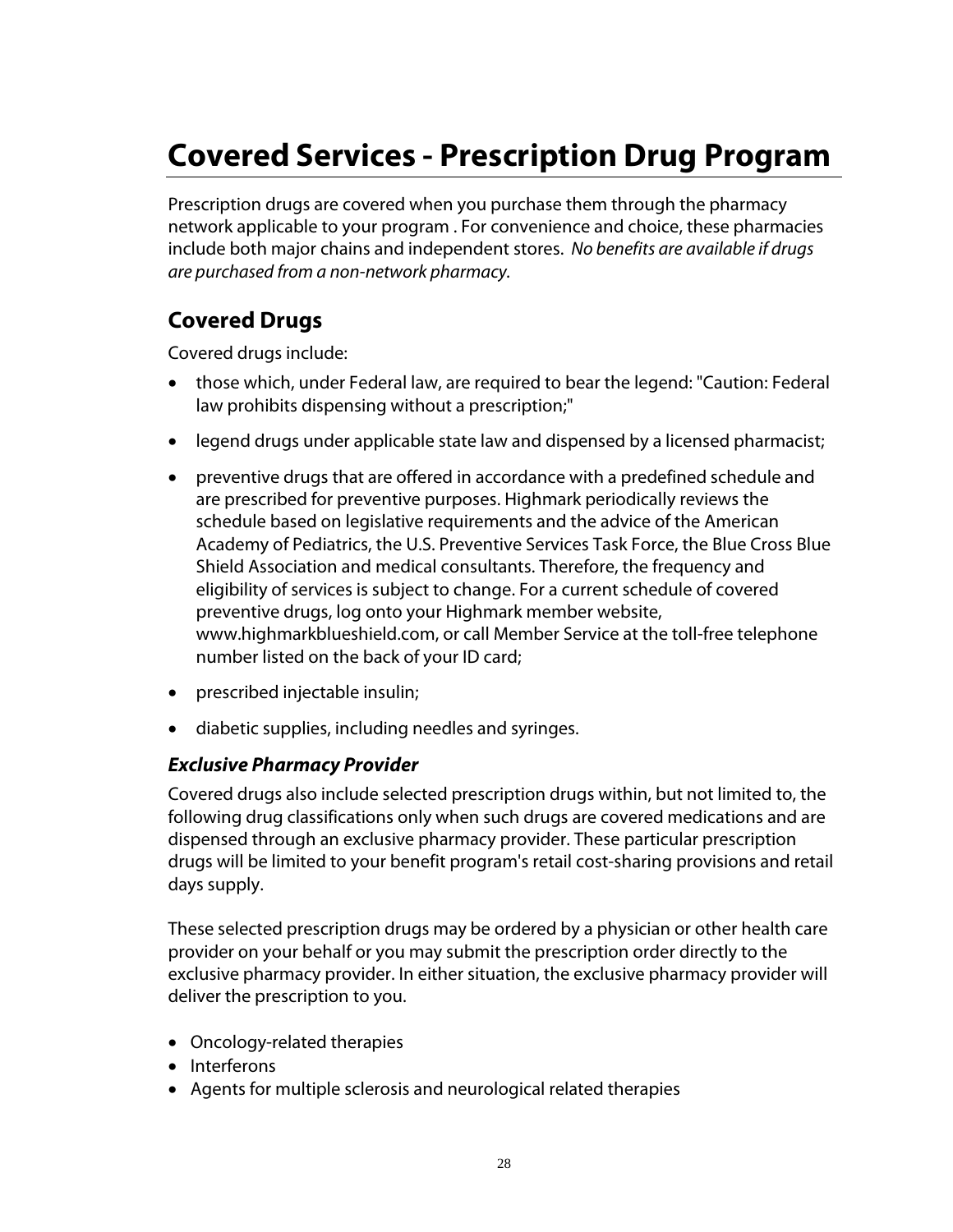- Antiarthritic therapies
- Anticoagulants
- Hematinic agents
- Immunomodulators
- Growth hormones
- Fertility drugs

For a complete listing of those prescription drugs that must be obtained through an exclusive pharmacy provider, contact Member Service at the toll-free telephone number on the back of your ID card.

#### *Continuous Glucose Monitoring Devices*

Coverage is provided for continuous glucose monitoring devices prescribed by your provider in connection with a covered service, when purchased at a participating pharmacy provider for outpatient use. Receiver kits are limited to one (1) per benefit period. Sensor kits are limited to one (1) refill every thirty (30) days. Transmitter kits are limited to one (1) refill every ninety (90) days.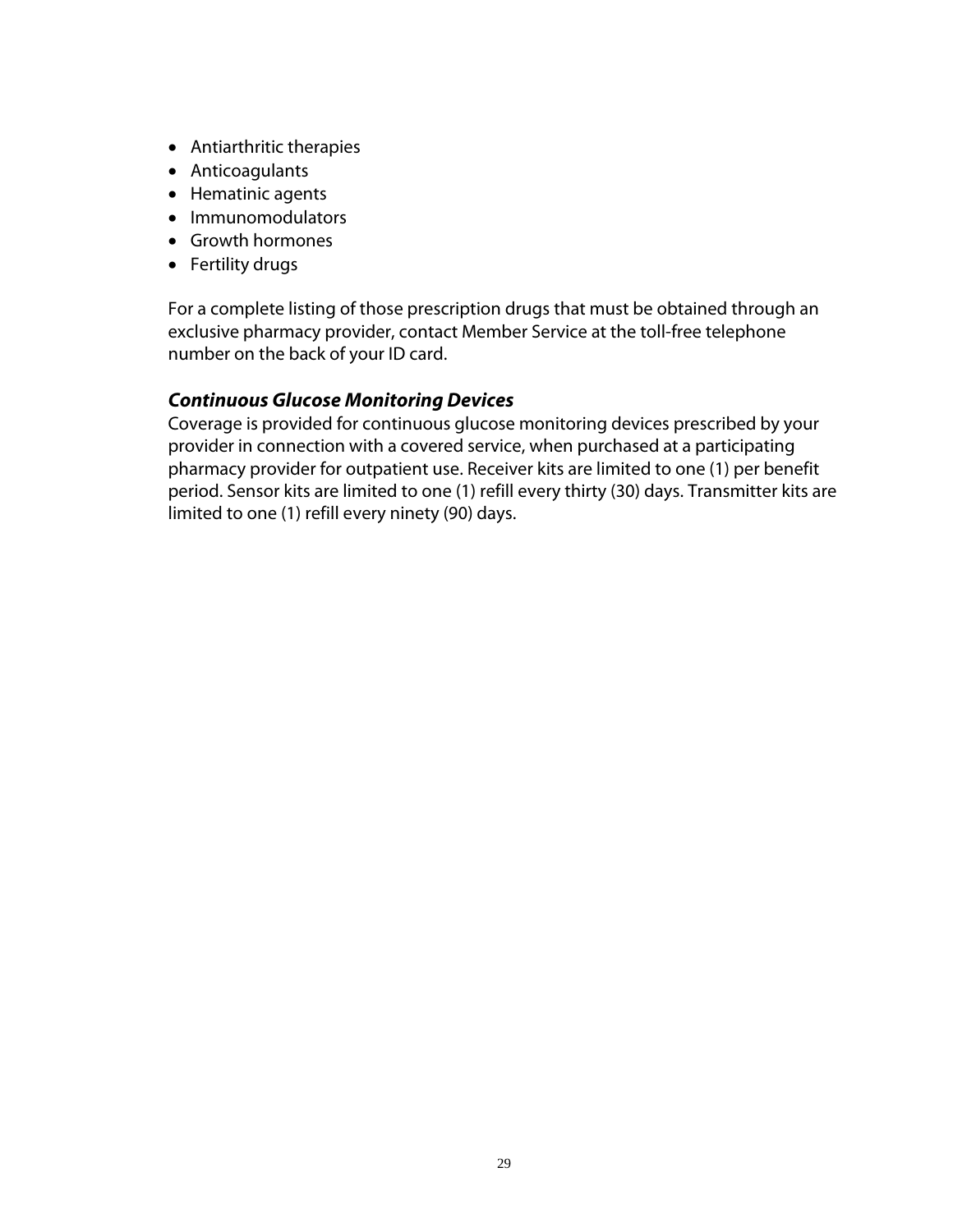# **What Is Not Covered**

Except as specifically provided in this program or as Highmark is mandated or required to provide based on state or federal law, no benefits will be provided for services, supplies, prescription drugs or charges*:*

| <b>Key Word</b>                     | <b>Exclusion</b>                                                                                                                                                                                                                                                                                                                                                                                                                                                  |
|-------------------------------------|-------------------------------------------------------------------------------------------------------------------------------------------------------------------------------------------------------------------------------------------------------------------------------------------------------------------------------------------------------------------------------------------------------------------------------------------------------------------|
| Abortion                            | for elective abortions, except those abortions necessary to<br>avert your death or terminate pregnancies caused by rape<br>or incest;                                                                                                                                                                                                                                                                                                                             |
| <b>Allergy Testing</b>              | for allergy testing;                                                                                                                                                                                                                                                                                                                                                                                                                                              |
| Ambulance                           | for ambulance services except to the extent covered by<br>Medicare Part B or otherwise provided herein;                                                                                                                                                                                                                                                                                                                                                           |
| <b>Assisted Fertilization</b>       | related to treatment provided specifically for the purpose of<br>$\bullet$<br>assisted fertilization, including pharmacological or<br>hormonal treatments used in conjunction with assisted<br>fertilization;                                                                                                                                                                                                                                                     |
| Comfort/Convenience<br><b>Items</b> | for personal hygiene and convenience items such as, but<br>$\bullet$<br>not limited to, air conditioners, humidifiers, or physical<br>fitness equipment, stair glides, elevators/lifts or "barrier<br>free" home modifications, whether or not specifically<br>recommended by a professional provider;                                                                                                                                                            |
| <b>Cosmetic Surgery</b>             | for operations for cosmetic purposes done to improve the<br>appearance of any portion of the body, and from which no<br>improvement in physiological function can be expected,<br>except as otherwise required by law. Other exceptions to<br>this exclusion are: a) surgery to correct a condition resulting<br>from an accident; and b) surgery to correct functional<br>impairment which results from a covered disease, injury or<br>congenital birth defect; |
| <b>Court Ordered Services</b>       | for otherwise covered services ordered by a court or other<br>$\bullet$<br>tribunal unless medically necessary and appropriate or if<br>the reimbursement of such services is required by law;                                                                                                                                                                                                                                                                    |
| <b>Custodial Care</b>               | for custodial care, domiciliary care, residential care,<br>protective and supportive care including educational<br>services, rest cures and convalescent care;                                                                                                                                                                                                                                                                                                    |
| <b>Dental Care</b>                  | directly related to the care, filling, removal or replacement<br>of teeth, the treatment of injuries to or diseases of the<br>teeth, gums or structures directly supporting or attached to                                                                                                                                                                                                                                                                        |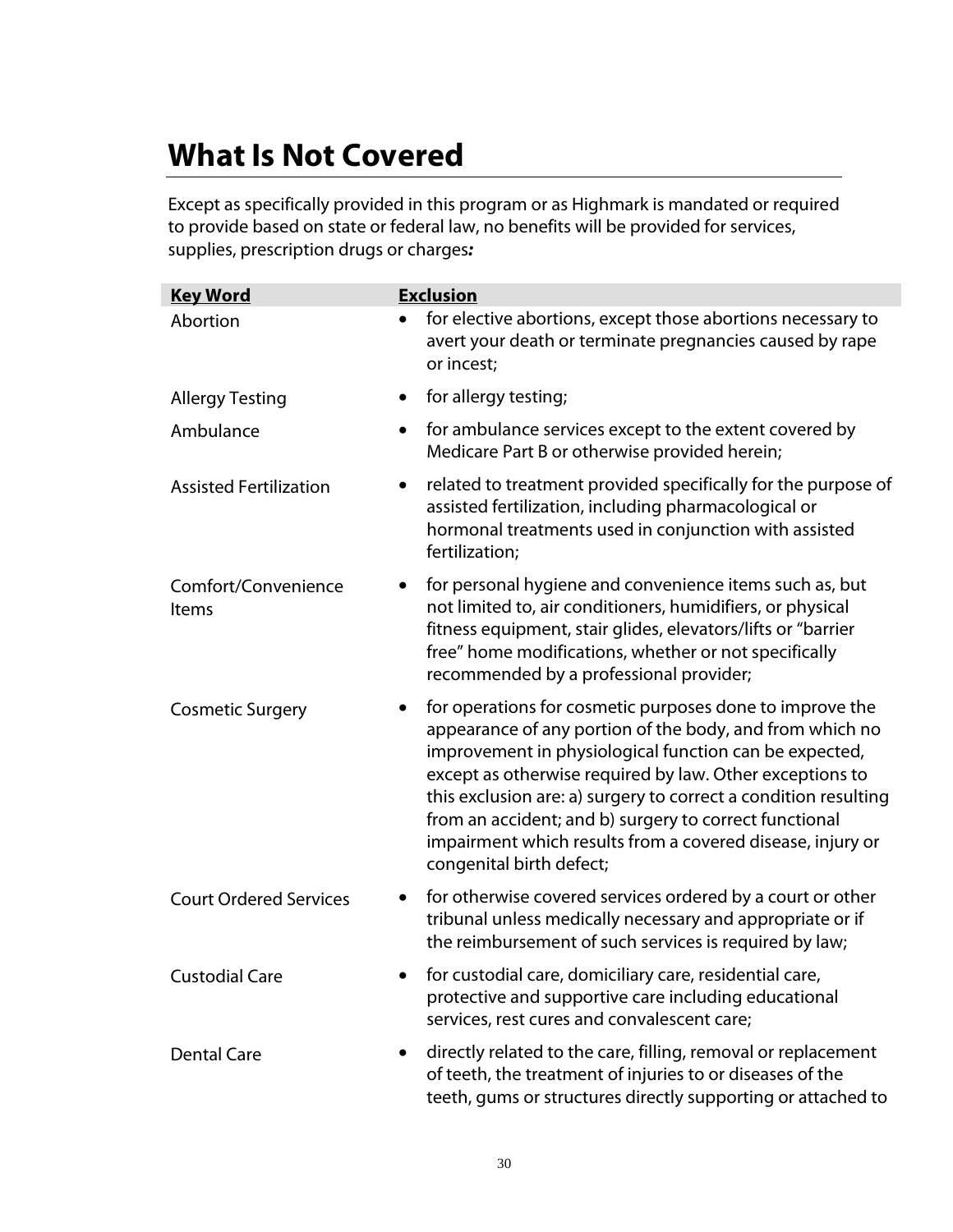|                                  |           | the teeth. These include, but are not limited to,<br>apicoectomy (dental root resection) root canal treatments,<br>soft tissue impactions, alveolectomy and treatment of<br>periodontal disease, except for anesthesia for non-covered<br>dental procedures and orthodontic treatment for<br>congenital cleft palates as provided herein;                                                                                                 |
|----------------------------------|-----------|-------------------------------------------------------------------------------------------------------------------------------------------------------------------------------------------------------------------------------------------------------------------------------------------------------------------------------------------------------------------------------------------------------------------------------------------|
| <b>Enteral Foods</b>             | $\bullet$ | For any food including, but not limited to, enteral foods,<br>infant formulas, supplements, substances, products, enteral<br>solutions or compounds used to provide nourishment<br>through the gastrointestinal tract whether ingested orally<br>or provided by tube, whether utilized as a sole or<br>supplemental source of nutrition and when provided on an<br>outpatient basis, except as provided herein.                           |
| <b>Effective Date</b>            |           | which are rendered prior to your effective date of coverage;                                                                                                                                                                                                                                                                                                                                                                              |
| Experimental/<br>Investigative   | $\bullet$ | which are experimental/investigative in nature;                                                                                                                                                                                                                                                                                                                                                                                           |
| <b>Eyeglasses/Contact Lenses</b> |           | for eyeglasses or contact lenses and the vision examination<br>for prescribing or fitting eyeglasses or contact lenses<br>(except for the initial pair of contact lenses/glasses<br>prescribed following cataract extraction in place of<br>surgically implanted lenses, or sclera shells intended for use<br>in the treatment of disease or injury);                                                                                     |
| Felonies                         | $\bullet$ | for any illness or injury you suffer during your commission<br>of a felony, as long as such illness or injuries are not the<br>result of a medical condition or an act of domestic violence;                                                                                                                                                                                                                                              |
| <b>Foot Care</b>                 | $\bullet$ | for palliative or cosmetic foot care including flat foot<br>conditions, supportive devices for the foot, corrective<br>shoes, the treatment of subluxations of the foot, care of<br>corns, bunions, (except capsular or bone surgery), calluses,<br>toe nails, fallen arches, weak feet, chronic foot strain, and<br>symptomatic complaints of the feet except when such<br>devices or services are related to the treatment of diabetes; |
| <b>Hearing Care Services</b>     | $\bullet$ | for hearing aid devices, tinnitus maskers, or examinations<br>for the prescription or fitting of hearing aids;                                                                                                                                                                                                                                                                                                                            |
| <b>Home Health Care</b>          | $\bullet$ | the following services you receive from a home health care<br>agency or a hospital program for home health care:<br>dietitian services; homemaker services; maintenance<br>therapy; dialysis treatment; custodial care; and food or<br>home-delivered meals;                                                                                                                                                                              |
| <b>Immunizations</b>             |           | for immunizations required for foreign travel or                                                                                                                                                                                                                                                                                                                                                                                          |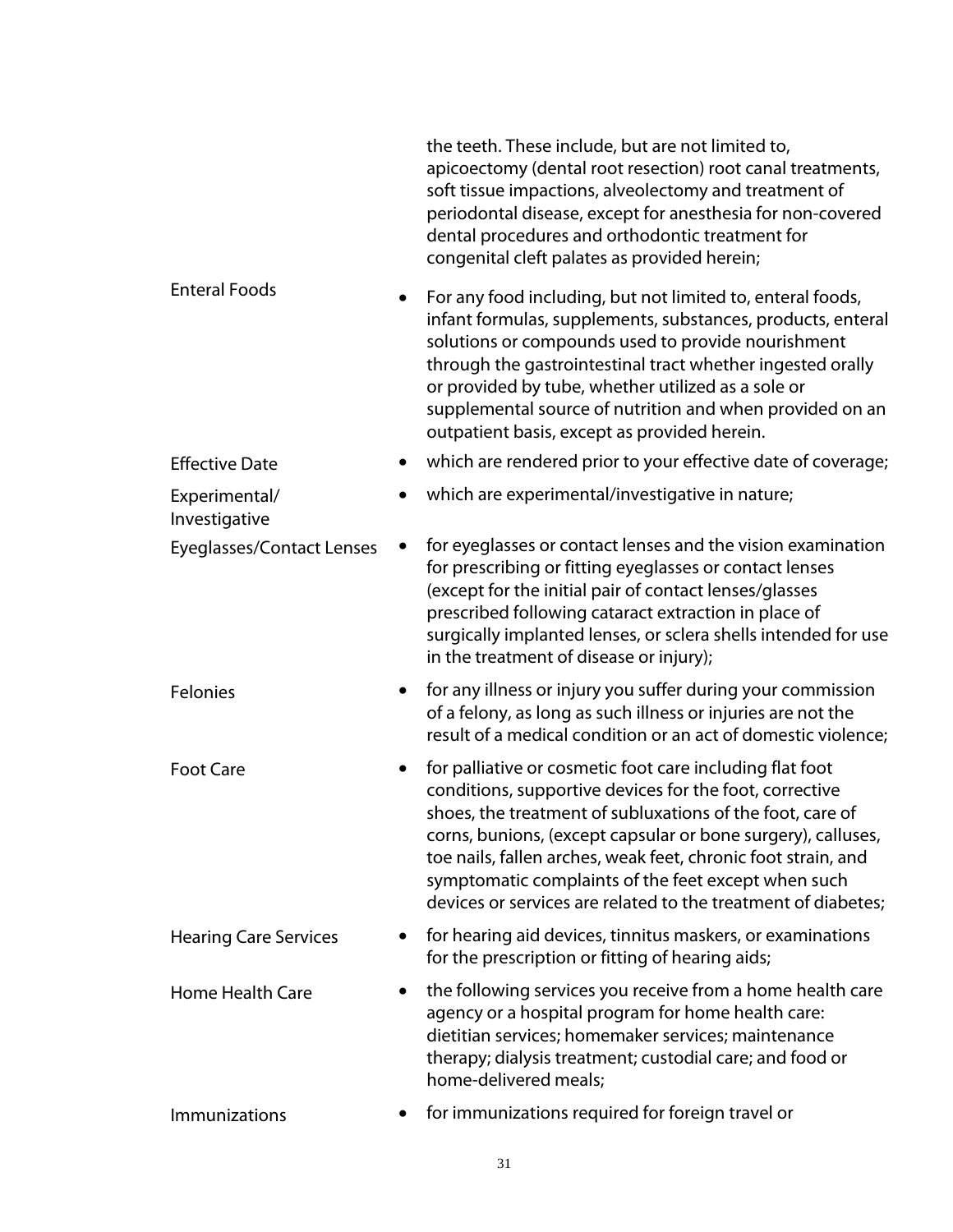employment, except as otherwise set forth in the predefined schedule described herein;

- Impotency **contains the set of the for impotency treatment drugs;**
- Inpatient Admissions for inpatient admissions that are primarily for diagnostic studies;
	- for inpatient admissions that are primarily for physical therapy;

Learning Disabilities • for any care that is related to conditions such as hyperkinetic syndromes, learning disabilities, behavioral problems, intellectual disability, but not including care related to autism spectrum disorders, which extends beyond traditional medical management, or for inpatient confinement for environmental change. Care which extends beyond traditional medical management or for inpatient confinement for environmental change includes the following: a) services that are primarily educational in nature; such as academic skills training or those for remedial education or those that may be delivered in a classroom-type setting, including tutorial services; b) neuropsychological testing, educational testing (such as I.Q., mental ability, achievement and aptitude testing), except for specific evaluation purposes directly related to medical treatment; c) services provided for purposes of behavioral modification and/or training; d) services related to the treatment of learning disorders or learning disabilities; e) services provided primarily for social or environmental change or for respite care; f) developmental or cognitive therapies that are not restorative in nature but used to facilitate or promote the development of skills which you have not yet attained; and g) services provided for which, based on medical standards, there is no established expectation of achieving measurable, sustainable improvement in a reasonable and predictable period of time;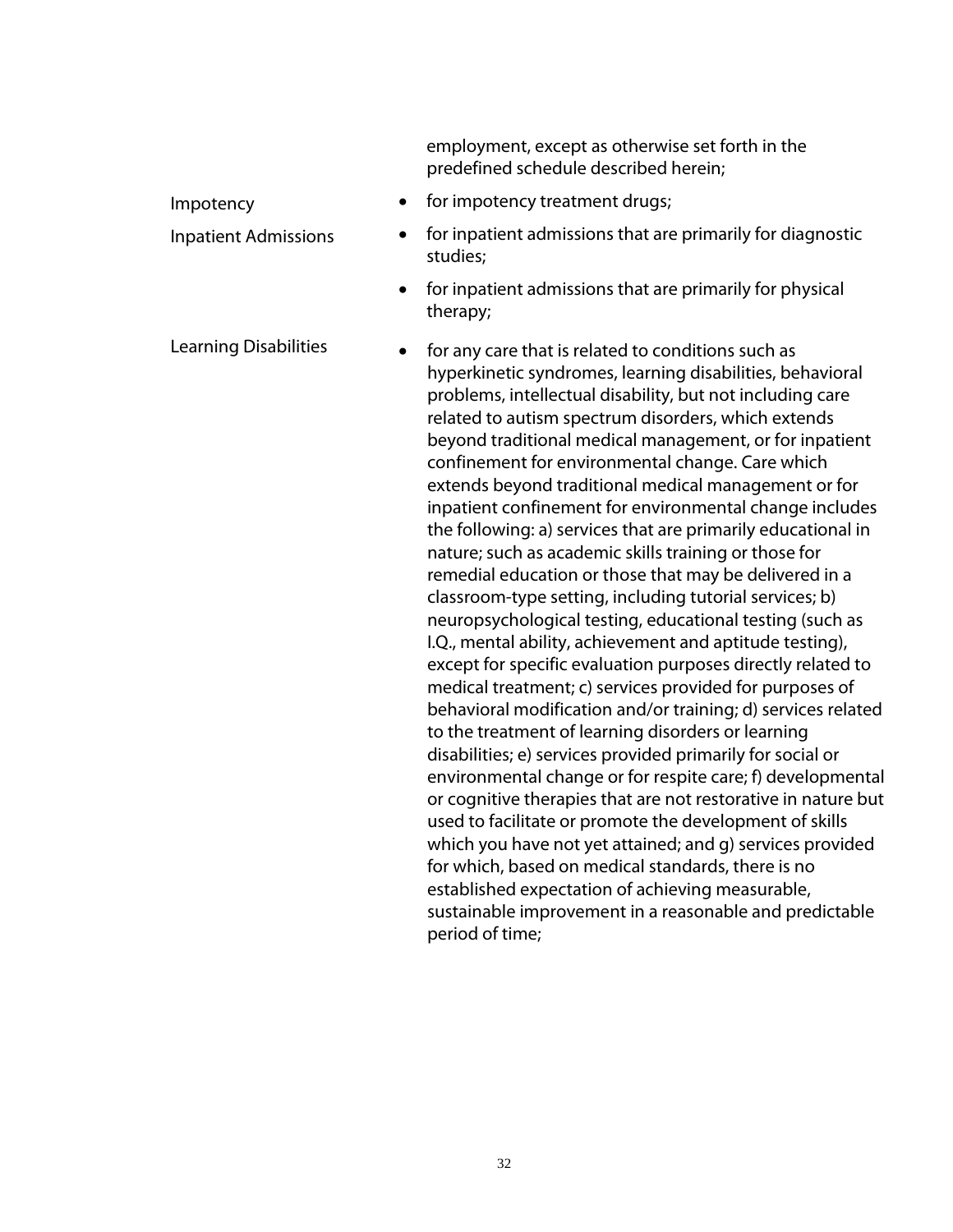|                         |           | for any care that is related to autism spectrum disorders<br>which extends beyond traditional medical management,<br>except as otherwise provided herein. Care which extends<br>beyond traditional medical management includes the<br>following: a) services that are primarily educational in<br>nature, such as academic skills training or those for<br>remedial education or those that may be delivered in a<br>classroom-type setting, including tutorial services; b)<br>neuropsychological testing, educational testing (such as<br>I.Q., mental ability, achievement and aptitude testing);<br>except for specific evaluation purposes directly related to<br>medical treatment; and c) services provided primarily for |
|-------------------------|-----------|----------------------------------------------------------------------------------------------------------------------------------------------------------------------------------------------------------------------------------------------------------------------------------------------------------------------------------------------------------------------------------------------------------------------------------------------------------------------------------------------------------------------------------------------------------------------------------------------------------------------------------------------------------------------------------------------------------------------------------|
| Legal Obligation        | $\bullet$ | respite care.<br>for which you would have no legal obligation to pay;                                                                                                                                                                                                                                                                                                                                                                                                                                                                                                                                                                                                                                                            |
| Medicare                | $\bullet$ | for the Medicare Part B deductible;                                                                                                                                                                                                                                                                                                                                                                                                                                                                                                                                                                                                                                                                                              |
| Medicare                | $\bullet$ | for any illness or injury to the extent that payment has been<br>made by Medicare or any Medicare supplemental insurance<br>program, when Medicare is primary;                                                                                                                                                                                                                                                                                                                                                                                                                                                                                                                                                                   |
| Medicare                | $\bullet$ | which are not covered by Medicare and not specifically<br>referenced in this booklet;                                                                                                                                                                                                                                                                                                                                                                                                                                                                                                                                                                                                                                            |
|                         | $\bullet$ | which are not covered by Medicare but covered under this<br>program, and not medically necessary and appropriate as<br>determined by the plan;                                                                                                                                                                                                                                                                                                                                                                                                                                                                                                                                                                                   |
|                         | $\bullet$ | not covered by Medicare and incurred due to confinement<br>in a freestanding psychiatric facility;                                                                                                                                                                                                                                                                                                                                                                                                                                                                                                                                                                                                                               |
|                         | $\bullet$ | charges for services, other than emergency and urgent care<br>services when a private contract has not been executed by<br>the Medicare beneficiary, which are payable under<br>Medicare rendered by a Medicare opt-out provider when<br>Medicare is primary;                                                                                                                                                                                                                                                                                                                                                                                                                                                                    |
|                         | $\bullet$ | charges for any services payable under Medicare and<br>rendered by a Medicare non-participating provider in<br>excess of the Medicare reasonable charge, when Medicare<br>is primary;                                                                                                                                                                                                                                                                                                                                                                                                                                                                                                                                            |
|                         | $\bullet$ | for any amounts you are required to pay under the<br>deductible and/or coinsurance provisions of Medicare or<br>any Medicare supplemental coverage;                                                                                                                                                                                                                                                                                                                                                                                                                                                                                                                                                                              |
| <b>Military Service</b> |           | to the extent benefits are provided to members of the<br>armed forces and the National Health Service or to patients                                                                                                                                                                                                                                                                                                                                                                                                                                                                                                                                                                                                             |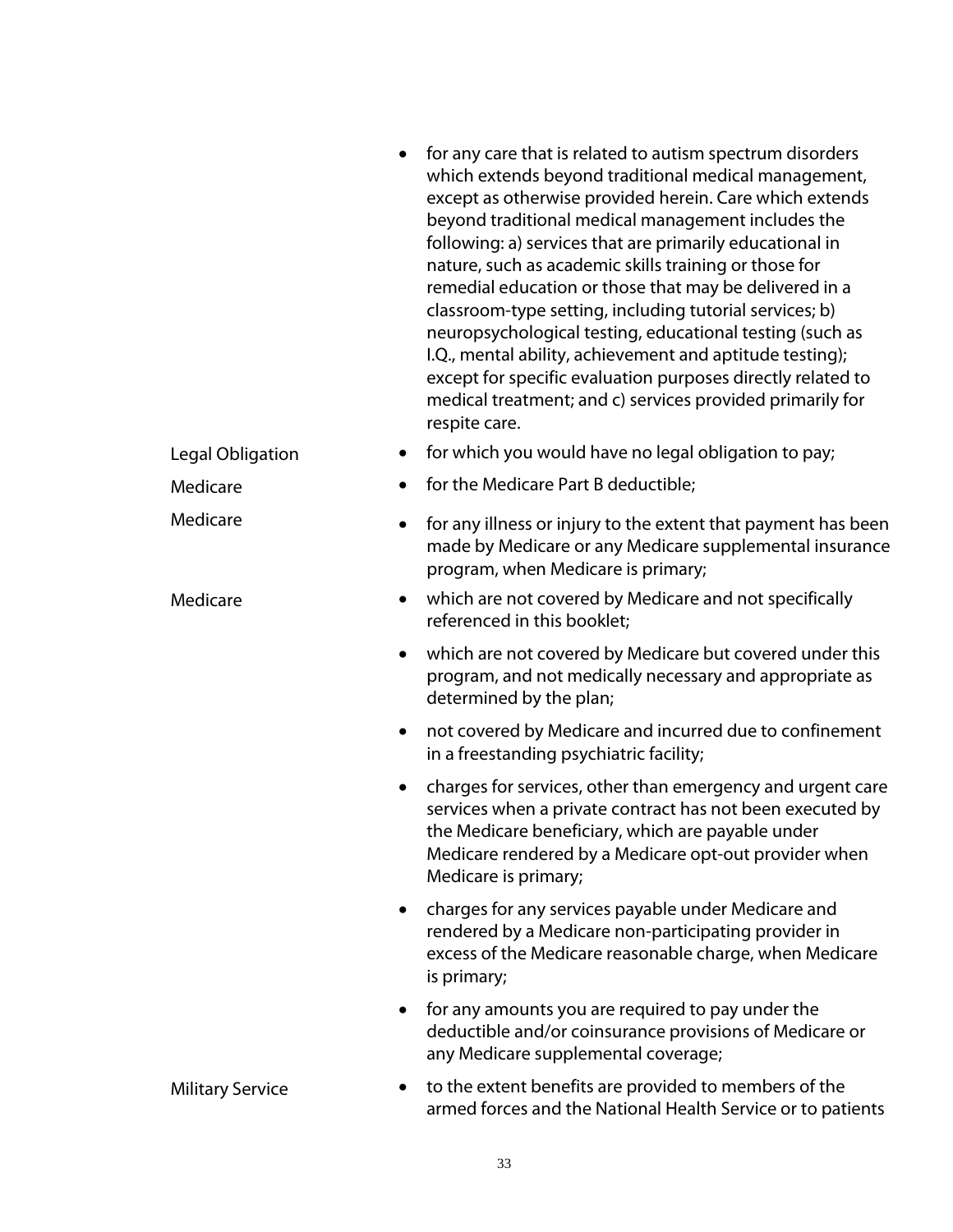|                                            | in Veteran's Administration facilities for service-connected<br>illness or injury unless you have a legal obligation to pay;                                                                                                                                                                                                                                                                                                                                                                                     |
|--------------------------------------------|------------------------------------------------------------------------------------------------------------------------------------------------------------------------------------------------------------------------------------------------------------------------------------------------------------------------------------------------------------------------------------------------------------------------------------------------------------------------------------------------------------------|
| Miscellaneous<br>$\bullet$                 | for telephone consultations, charges for failure to keep a<br>scheduled visit, or charges for completion of a claim form;                                                                                                                                                                                                                                                                                                                                                                                        |
| $\bullet$                                  | for any other medical or dental service or treatment, except<br>as provided herein;                                                                                                                                                                                                                                                                                                                                                                                                                              |
| <b>Motor Vehicle Accident</b>              | for treatment or services for injuries resulting from the<br>maintenance or use of a motor vehicle if such treatment or<br>service is paid or payable under a program or policy of<br>motor vehicle insurance, including a certified or qualified<br>program of self-insurance, or any fund or program for the<br>payment of extraordinary medical benefits established by<br>law, including any medical benefits payable in any manner<br>under the Pennsylvania Motor Vehicle Financial<br>Responsibility Act; |
| <b>Nutritional Counseling</b><br>$\bullet$ | for nutritional counseling and services intended to produce<br>weight loss except as otherwise set forth in the predefined<br>preventive schedule. Please refer to the Preventive Services<br>section of Covered Services for more information;                                                                                                                                                                                                                                                                  |
| Obesity<br>$\bullet$                       | for treatment of obesity, except for the medical and surgical<br>treatment of morbid obesity or as otherwise set forth in the<br>predefined preventive schedule. Please refer to the<br>Preventive Services section of Covered Services for more<br>information;                                                                                                                                                                                                                                                 |
| <b>Oral Surgery</b><br>$\bullet$           | for oral surgery procedures unless specifically provided,<br>except for the treatment of accidental injury to the jaw,<br>sound and natural teeth, mouth or face, unless specifically<br>provided for herein;                                                                                                                                                                                                                                                                                                    |
| <b>Physical Examinations</b>               | for routine or periodic physical examinations, the<br>completion of forms, and preparation of specialized reports<br>solely for insurance, licensing, employment or other non-<br>preventive purposes, such as pre-marital examinations,<br>physicals for school, camp, sports or travel, which are not<br>medically necessary and appropriate, except as provided<br>herein;                                                                                                                                    |
| <b>Preventive Care</b>                     | for preventive care services, wellness services or programs,<br>except as provided herein;                                                                                                                                                                                                                                                                                                                                                                                                                       |
| <b>Provider of Service</b>                 | which are not prescribed or performed by or upon the<br>direction of a professional provider;                                                                                                                                                                                                                                                                                                                                                                                                                    |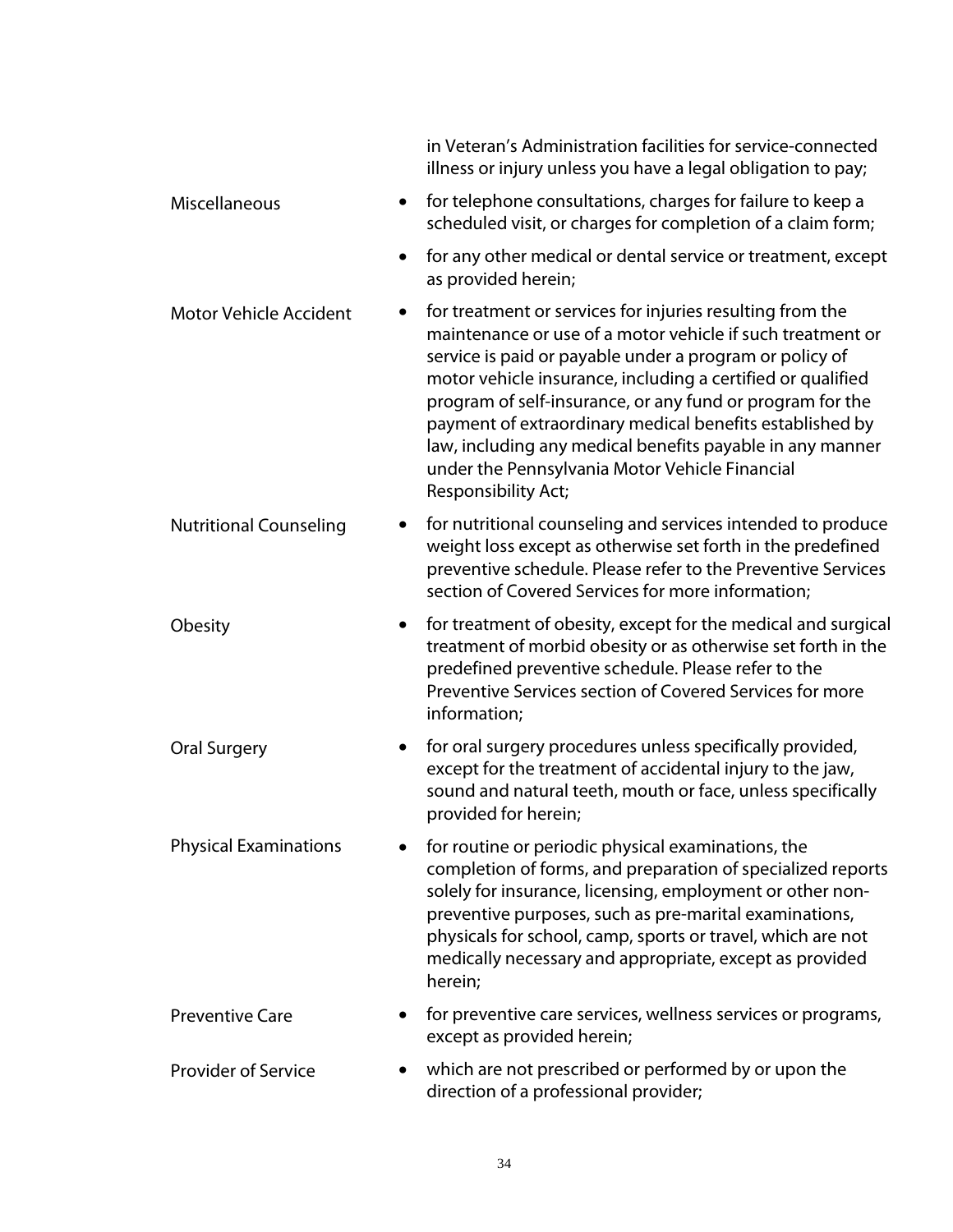|                         | which are rendered by other than hospitals, facility<br>$\bullet$<br>providers or professional providers;                                                                                                                                                                                                                                                                                                                                                        |
|-------------------------|------------------------------------------------------------------------------------------------------------------------------------------------------------------------------------------------------------------------------------------------------------------------------------------------------------------------------------------------------------------------------------------------------------------------------------------------------------------|
|                         | received from a dental or medical department maintained,<br>$\bullet$<br>in whole or in part, by or on behalf of an employer, a mutual<br>benefit association, labor union, trust, or similar person or<br>group;                                                                                                                                                                                                                                                |
|                         | which are submitted by a certified registered nurse and<br>$\bullet$<br>another professional provider for the same services<br>performed on the same date for the same patient;                                                                                                                                                                                                                                                                                  |
|                         | rendered by a professional provider who is a member of<br>$\bullet$<br>your immediate family;                                                                                                                                                                                                                                                                                                                                                                    |
|                         | performed by a professional provider enrolled in an<br>$\bullet$<br>education or training program when such services are<br>related to the education or training program;                                                                                                                                                                                                                                                                                        |
| <b>Respite Care</b>     | for respite care, except as provided herein;<br>$\bullet$                                                                                                                                                                                                                                                                                                                                                                                                        |
| <b>Screening Exams</b>  | for screening examinations including x-ray examinations<br>$\bullet$<br>made without film;                                                                                                                                                                                                                                                                                                                                                                       |
| Sexual Dysfunction      | for treatment of sexual dysfunction not related to organic<br>$\bullet$<br>disease or injury;                                                                                                                                                                                                                                                                                                                                                                    |
| <b>Skilled Nursing</b>  | for skilled nursing facility services after you have reached<br>$\bullet$<br>the maximum level of recovery possible for your particular<br>condition and no longer require definitive treatment other<br>than routine supportive care; when confinement is<br>intended solely to assist you with the activities of daily<br>living or to provide an institutional environment for your<br>convenience; or for treatment of substance abuse or mental<br>illness; |
| Sterilization           | for sterilization and reversal of sterilization, except as<br>otherwise set forth in the predefined preventive schedule.<br>Please refer to the Preventive Services section of Covered<br>Services for more information;;                                                                                                                                                                                                                                        |
| <b>Termination Date</b> | incurred after the date of termination of your coverage,<br>except as provided herein;                                                                                                                                                                                                                                                                                                                                                                           |
| Therapy                 | for therapy services for which there is no expectation of<br>$\bullet$<br>restoring or improving a level of function or when no<br>additional functional progress is expected to occur, and<br>which are determined not to be medically necessary and<br>appropriate;                                                                                                                                                                                            |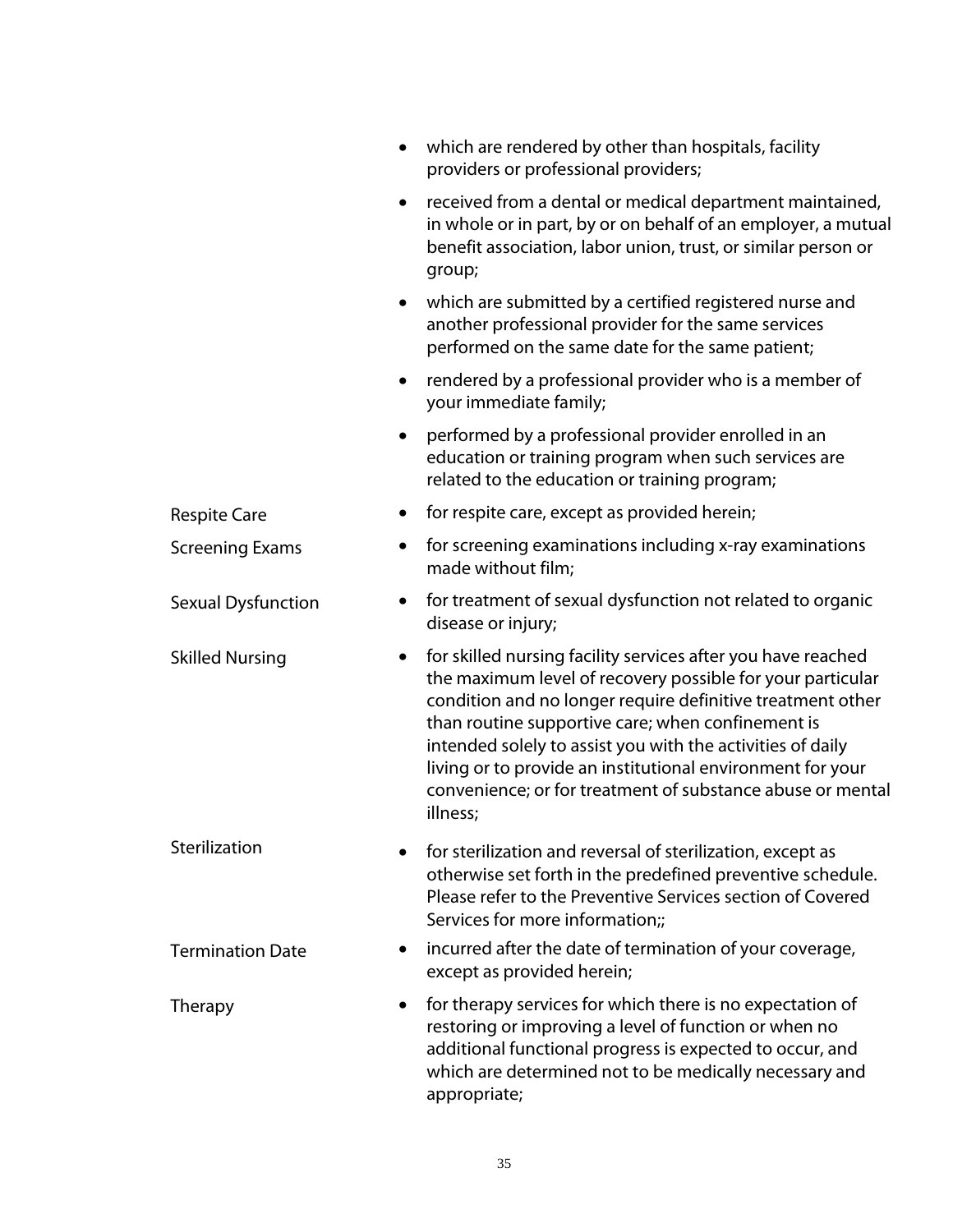|                                  | $\bullet$ | for drug and alcohol abuse rehabilitation;                                                                                                                                                                                                                                                                                                                                                        |
|----------------------------------|-----------|---------------------------------------------------------------------------------------------------------------------------------------------------------------------------------------------------------------------------------------------------------------------------------------------------------------------------------------------------------------------------------------------------|
| TMJ                              | $\bullet$ | for treatment of temporomandibular joint (jaw hinge)<br>syndrome with intra-oral prosthetic devices, or any other<br>method to alter vertical dimensions and/or restore or<br>maintain the occlusion and treatment of<br>temporomandibular joint dysfunction not caused by<br>documented organic joint disease or physical trauma;                                                                |
| <b>Vision Correction Surgery</b> |           | for the correction of myopia or hyperopia by means of<br>corneal microsurgery, such as keratomileusis, keratophakia,<br>and radial keratotomy and all related services;                                                                                                                                                                                                                           |
| War                              | $\bullet$ | for an illness or injury suffered after your effective date as a<br>result of any act of war;                                                                                                                                                                                                                                                                                                     |
| <b>Well-Baby Care</b>            |           | for well-baby care visits, except as provided herein;                                                                                                                                                                                                                                                                                                                                             |
| <b>Workers' Compensation</b>     |           | for any illness or bodily injury which occurs in the course of<br>employment if benefits or compensation are available, in<br>whole or in part, under the provisions of any federal, state,<br>or local government's workers' compensation, occupational<br>disease, or similar type legislation. This exclusion applies<br>whether or not you file a claim for said benefits or<br>compensation; |

### *In addition, under your Prescription Drug benefits, except as specifically provided in this program or as Highmark is mandated or required to provide based on state or federal law, no benefits will be provided for:*

| <b>Prescription Drugs</b><br>(Drug Program) | Services of your attending physician, surgeon or other<br>medical attendant;                                                                                                                                                                                                                                                                                                                                                                                                                                                                                                                        |
|---------------------------------------------|-----------------------------------------------------------------------------------------------------------------------------------------------------------------------------------------------------------------------------------------------------------------------------------------------------------------------------------------------------------------------------------------------------------------------------------------------------------------------------------------------------------------------------------------------------------------------------------------------------|
|                                             | Prescription drugs dispensed for treatment of an illness or<br>$\bullet$<br>an injury for which the group is required by law to furnish<br>hospital care in whole or in part - including, but not limited<br>to, state or federal workers' compensation laws and<br>occupational disease laws and other employer liability laws;<br>Any prescription drugs or supplies purchased at or<br>$\bullet$<br>dispensed by a non-participating pharmacy provider;<br>Any prescription drug purchased through mail order but<br>$\bullet$<br>not dispensed by a designated mail order pharmacy<br>provider; |
|                                             | Any amounts you are required to pay directly to the<br>$\bullet$<br>pharmacy for each prescription order or refill;<br>For any prescription drug which has been disallowed under<br>$\bullet$<br>the prescription drug management section of this booklet;                                                                                                                                                                                                                                                                                                                                          |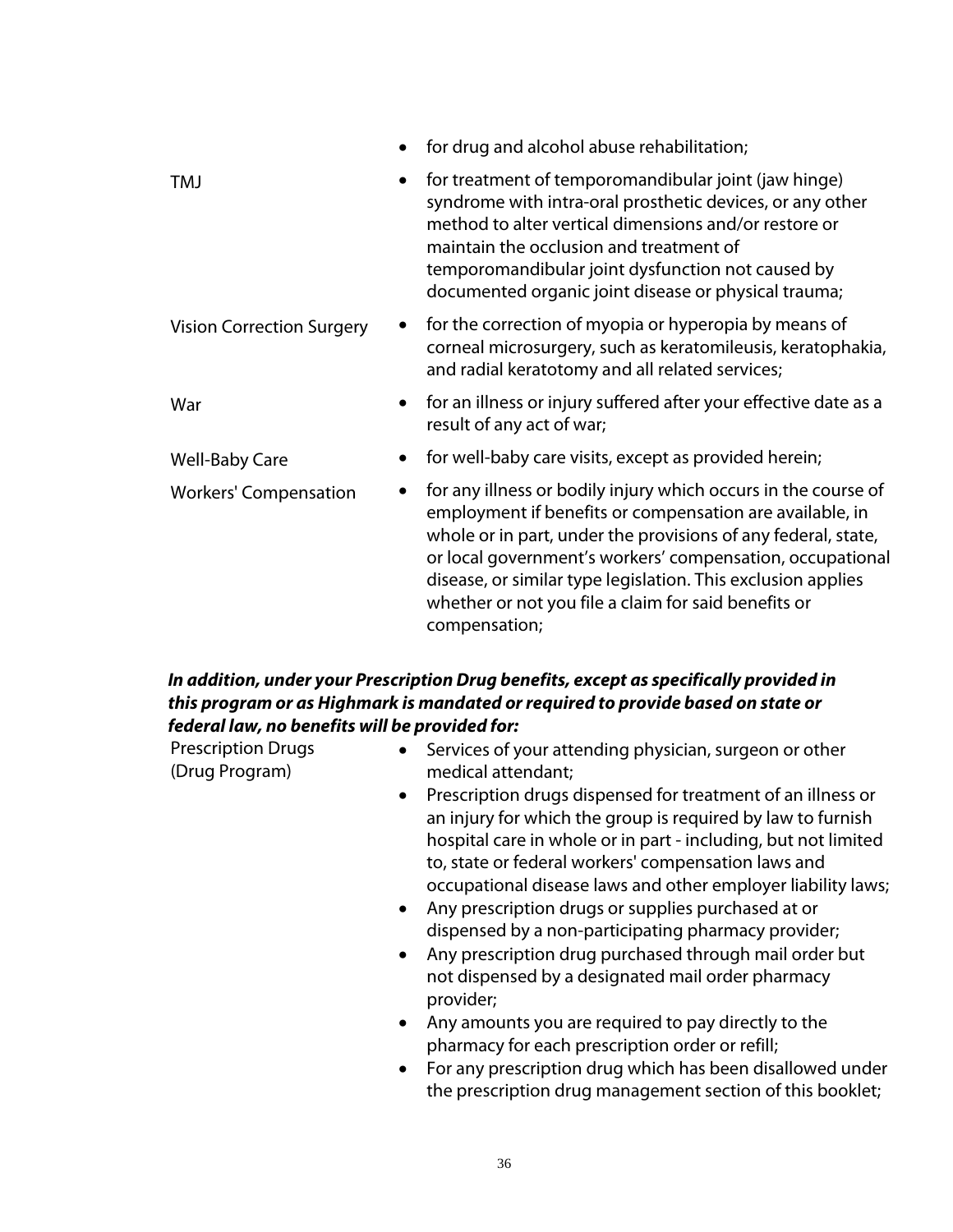- Prescription drugs to which you are entitled, with or without charge, under a plan or program of any government or governmental body;
- Charges for a prescription drug when such drug or medication is used for unlabeled or unapproved indications where such use has not been approved by the Food and Drug Administration (FDA);
- Any prescription for more than the retail days supply or mail service days supply as outlined in the Summary of Benefits;
- Any drug or medication except as provided for herein;
- Any drug or medication which does not meet the definition of covered maintenance prescription drug, except those set forth in the predefined preventive schedule. Please refer to the Covered Drugs section for more information;
- Any charges by any pharmacy provider or pharmacist except as provided herein;
- Allergy serums;
- Hair growth stimulants;
- Food supplements;
- Any drugs used to abort a pregnancy;
- Any drugs requiring intravenous administration, except insulin and other injectables used to treat diabetes;
- Charges for therapeutic devices or appliances (e.g., support garments and other non-medicinal substances);
- Any drugs and supplies that can be purchased without a prescription order including but not limited to blood glucose monitors and injection aids, unless otherwise specified herein;
- Charges for administration of prescription drugs and/or injectable insulin whether by a physician or other person;
- Any prescription drug which is experimental/investigative;
- Blood products;
- Antihemophilia drugs;
- Any drugs prescribed for cosmetic purposes only;
- Over-the-counter drugs, except those set forth in the predefined preventive schedule. Please refer to the Covered Drugs section for more information.
- Any selected diagnostic agents;
- Compounded medications;
- Prescription drugs and supplies that are not medically necessary and appropriate or otherwise excluded herein.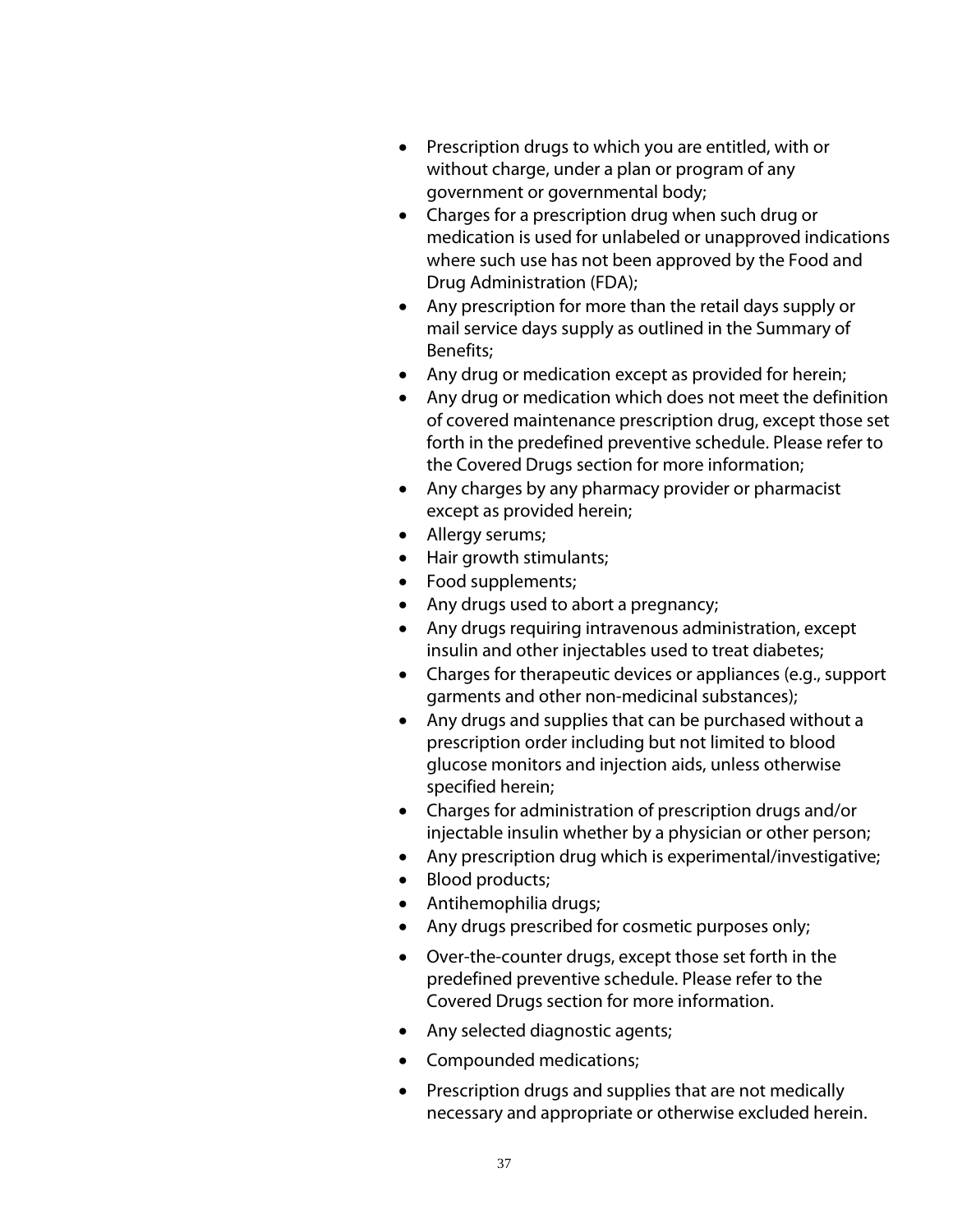# **Eligible Providers**

### *Facility Providers*

- Ambulatory surgical facility
- Birthing facility
- Day/night psychiatric facility
- Freestanding dialysis facility
- Freestanding nuclear magnetic resonance facility/MRI facility
- Home health care agency
- Hospice facility
- Hospital
- Outpatient physical rehabilitation facility
- Outpatient psychiatric facility
- Psychiatric hospital
- Rehabilitation hospital
- Skilled nursing facility
- Substance abuse treatment facility

### *Professional Providers*

- Audiologist
- Behavior specialist
- Certified Clinical Nurse Specialist\*
- Certified Community Health Nurse\*
- Certified Enterostomal Therapy Nurse\*
- Certified Psychiatric Mental Health Nurse\*
- Certified Registered Nurse Anesthetist\*
- Certified Registered Nurse Practitioner\*
- Chiropractor
- Clinical social worker
- **•** Dentist
- Dietician-nutritionist
- Marriage and family therapist
- Nurse-midwife
- Occupational therapist
- Optometrist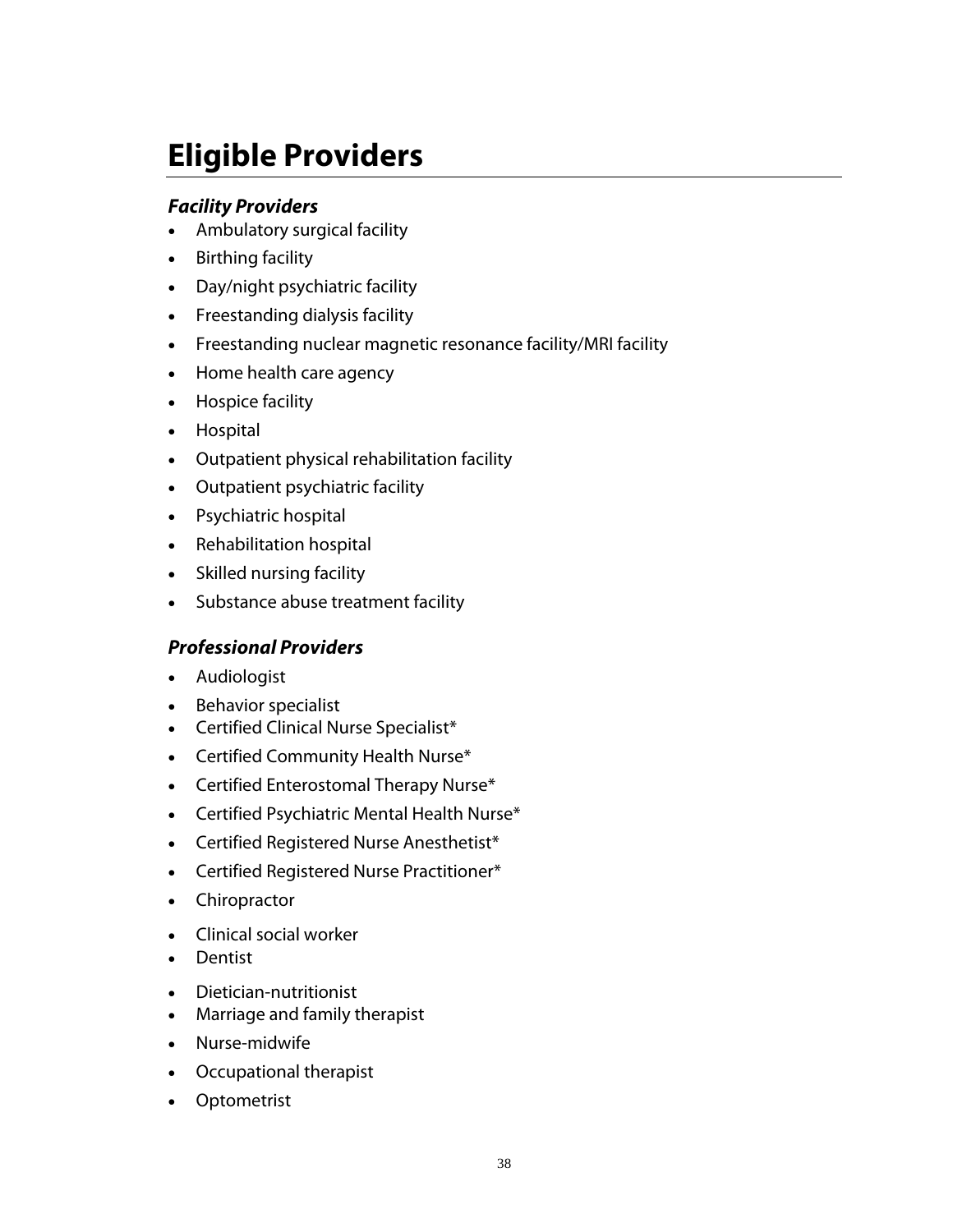- Osteopath
- Physical therapist
- Physician
- Podiatrist
- Professional counselor
- Psychologist
- Registered nurse
- Speech-language pathologist

#### *Ancillary Providers*

- Ambulance service
- Clinical laboratory
- Home infusion therapy provider
- Suppliers (durable medical equipment suppliers, hearing aid device vendors, vendors/fitters, orthotic and prosthetic suppliers, pharmacy/durable medical equipment suppliers)

\**Excluded from eligibility are registered nurses employed by a health care facility or by an anesthesiology group.*

### *Providers Who Accept Assignment*

Under the terms of assignment, you transfer to the provider the right to both the Medicare and Signature 65 payment based on Medicare eligible expenses specified on the claim. The provider, in turn, agrees to accept the Medicare reasonable charge set by the Medicare carrier as his total charge for the covered service.

The sum of the reasonable charge payments, 80% by Medicare Part B and 20% by the Signature 65 program, constitute payment in full, except where maximums or deductibles are specified. Highmark reserves the right to make payment directly to the provider.

### *Providers Who Do Not Accept Assignment*

You are responsible to pay any difference between the provider's charge and the combined Medicare/Signature 65 payment if the provider does not accept assignment.

Highmark reserves the right to make payment directly to you.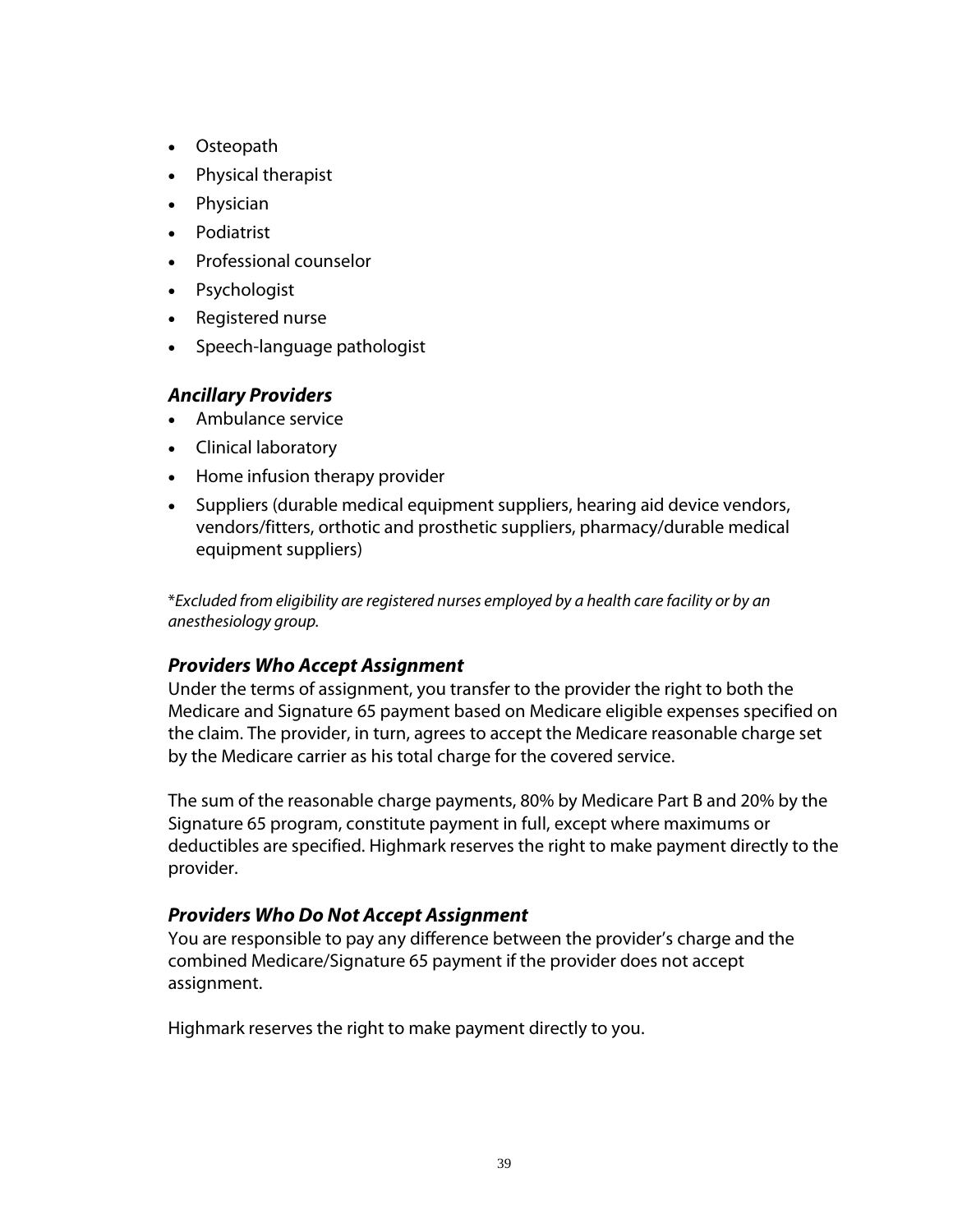### **Network Pharmacies**

### *Network Pharmacies*

You must purchase drugs from a network pharmacy to be eligible for benefits under this program. *No benefits are available if drugs are purchased from a non-network pharmacy.*

 **Network Pharmacy:** Network pharmacies have an arrangement with Highmark to provide prescription drugs to you at an agreed upon price. When you purchase covered drugs from a pharmacy in the network applicable to your program, present your prescription and ID card to the pharmacist. You will owe the pharmacy any copayment, coinsurance or deductible amounts that may apply. You should request and retain a paid receipt for any amounts that you paid to the pharmacy if you need it for income tax or any other purpose. If you fail to show your ID card to the pharmacy, you will be responsible for paying the full charge for your prescriptions. For a description on how to obtain reimbursement, see the How to File a Claim section of this benefit booklet.

If you travel within the United States and need to refill a prescription, call Member Service for help. They can help you find a network pharmacy near the area you are visiting. You also can use the member website to find a pharmacy. Once you have the name and address of the network pharmacy, take the prescription bottle to that pharmacy. The pharmacist will contact your home pharmacy to start the refill process. **Note: Save the new medicine container. This will make it easier to transfer the prescription back to your pharmacy at home.**

 **Mail Order Pharmacy:** Express Scripts® is your program's mail order pharmacy. This option offers savings and convenience for prescriptions you may take on an ongoing basis.

To start using mail order:

- 1. Ask your doctor to write a prescription for up to a 90-day supply, plus refills for up to one year, if appropriate.
- 2. Complete the Pharmacy Mail Order Form and Health, Allergy & Medication Questionnaire. You can get these forms by calling Member Service or from your member website. After logging in, click on the "Prescriptions" tab. Scroll down the page to "Forms to Manage Your Plan" and click on "Mail order form and health questionnaire (PDF)".
- 3. Send the completed forms and your payment to the address listed on the mail order form. It usually takes about five days to get your prescription after it has been processed.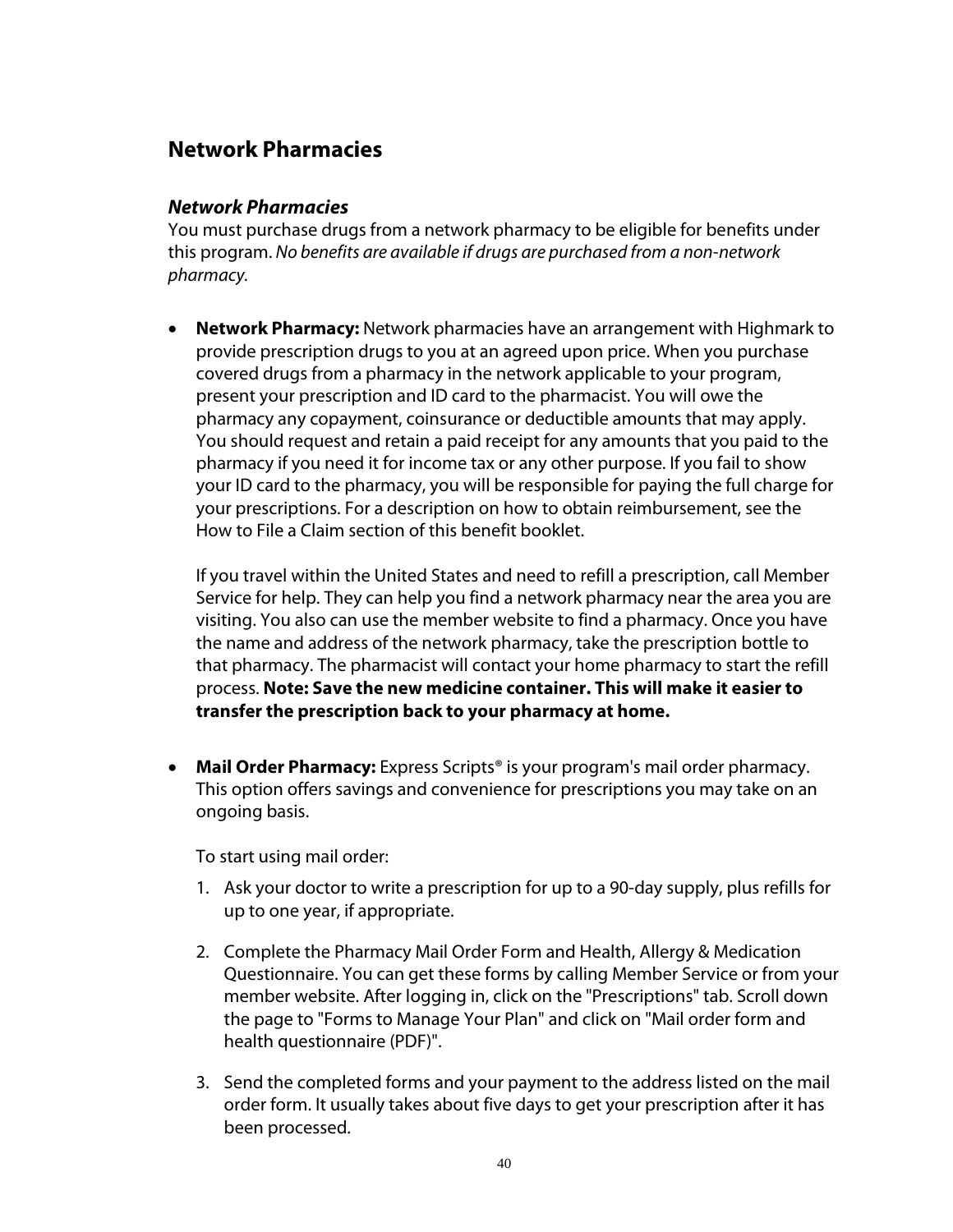Your mail order will include directions for ordering refills.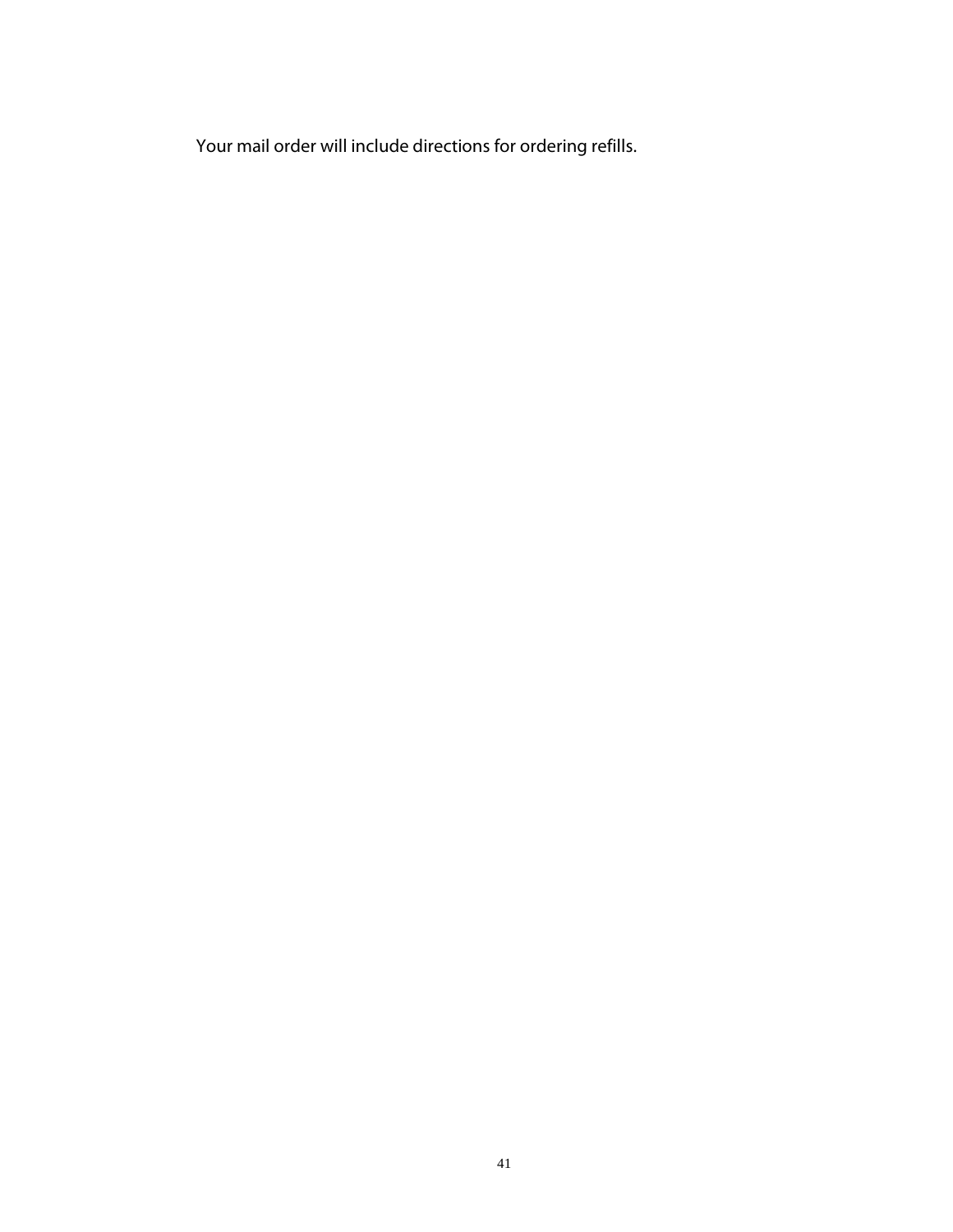# **Prescription Drug Management**

Your prescription drug program provides the following provisions which will determine the medical necessity and appropriateness of covered medications and supplies.

### *Early Refill*

Except for the purposes of Medication Synchronization, no coverage is provided for any refill of a covered medication that is dispensed before your predicted use of at least 90% of the days' supply of the previously dispensed covered medication, unless your physician obtains precertification from Highmark for an earlier refill.

### **Unexpected Event**

If your prescription is lost or stolen due to an event such as a fire or theft, you may be able to get an early refill. Call Member Service at the number on your member ID card for help. You will need a copy of the report from the fire department, police department or other agency.

*Please note: The early refill authorization does not apply to events that can be controlled, such as spilling or losing the medicine.*

### **Traveling Abroad**

If you will be out of the country when it is time to refill your prescription, call Member Service for help. Be sure to have your member ID card and your prescription information. Please allow at least five business days to complete the request.

### *Individual Case Management*

Highmark, in its sole discretion, reserves the right to limit access to a benefit, regardless of the disease or condition, when Highmark identifies utilization patterns that could potentially result in harm to you or the public.

### *Exclusive Pharmacy Provider*

The exclusive pharmacy provider has an agreement, either directly or indirectly, with Highmark pertaining to the payment and exclusive dispensing of selected prescription drugs provided to you. Please refer to the Covered Services - Prescription Drug Program section for a list of the selected prescription drug categories.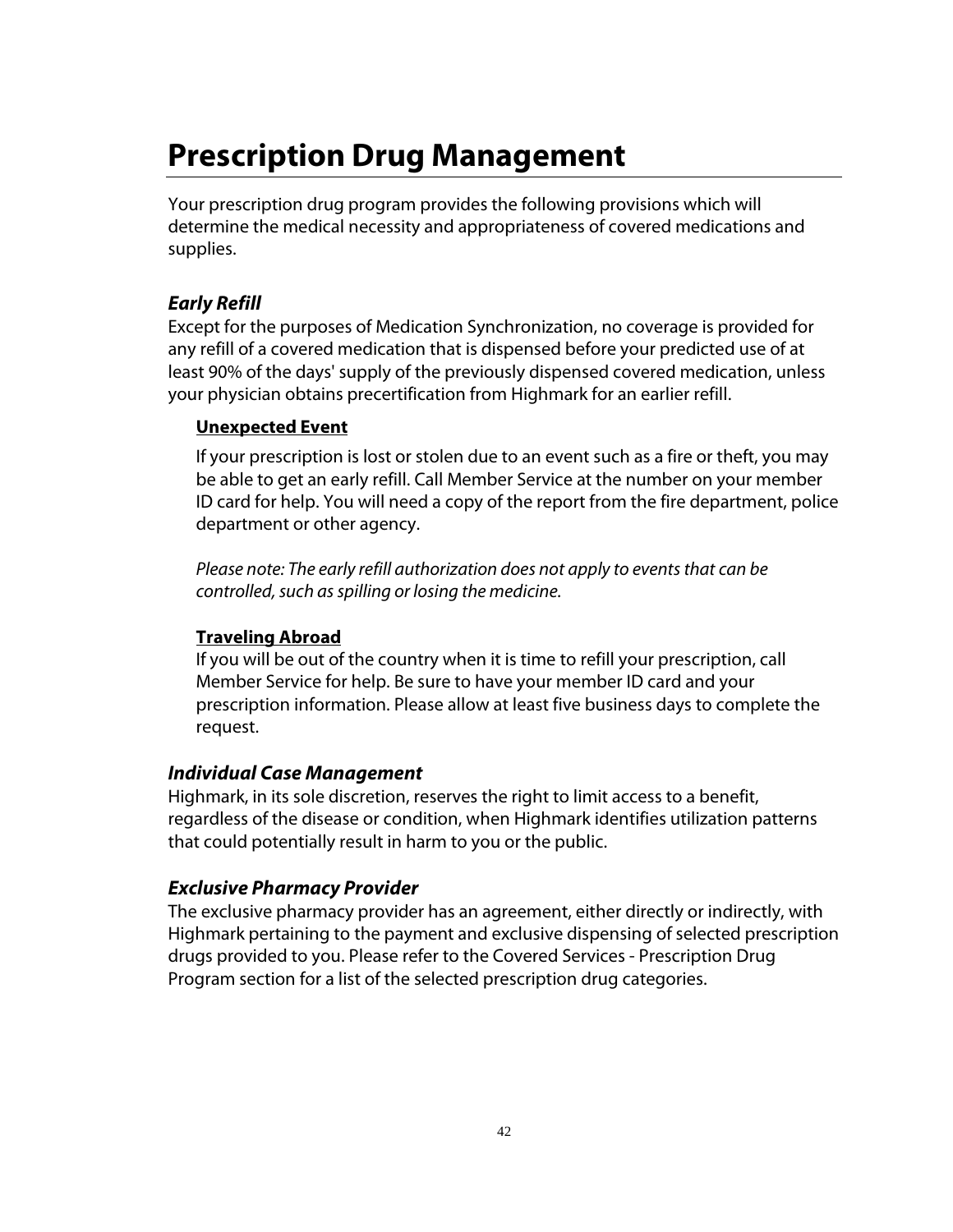#### *Preauthorization and Pre-Service Claims Review Processes*

#### **Authorized Representatives**

You have the right to designate an authorized representative to file or pursue a request for preauthorization or other pre-service claim on your behalf. Highmark reserves the right to establish reasonable procedures for determining whether an individual has been authorized to act on your behalf. Procedures adopted by Highmark will, in the case of an urgent care claim, permit a physician or other professional health care provider with knowledge of your medical condition to act as your authorized representative.

#### **Decisions Involving Requests for Preauthorization and Other Non-Urgent Care Pre-Service Claims**

You will receive written notice of any decision on a request for preauthorization or other pre-service claim, whether the decision is adverse or not, within a reasonable period of time appropriate to the medical circumstances involved. That period of time will not exceed 15 days from the date Highmark receives your claim. However, this 15 day period of time may be extended one time by Highmark for an additional 15 days provided that Highmark determines that the additional time is necessary due to matters outside its control, and notifies you of the extension prior to the expiration of the initial 15 day pre-service claim determination period. If an extension of time is necessary because you failed to submit information necessary for Highmark to make a decision on your pre-service claim, the notice of extension that is sent to you will specifically describe the information that you must submit. In this event, you will have at least 45 days in which to submit the information before a decision is made on your pre-service claim.

#### **Decisions Involving Urgent Care Claims**

If your request involves an urgent care claim, Highmark will make a decision on your request as soon as possible taking into account the medical exigencies involved. You will receive notice of the decision that has been made on your urgent care claim no later than 24 hours following receipt of your claim.

If Highmark determines in connection with an urgent care claim that you have not provided sufficient information to determine whether or to what extent benefits are provided under your coverage, you will be notified within 24 hours following Highmark's receipt of your claim of the specific information needed to complete your claim. You will then be given not less than 48 hours to provide the specific information to Highmark. Highmark will thereafter notify you of its determination on your claim as soon as possible but not later than 48 hours after the earlier of (i) its receipt of the additional specific information, or (ii) the date Highmark informed you that it must receive the additional specific information.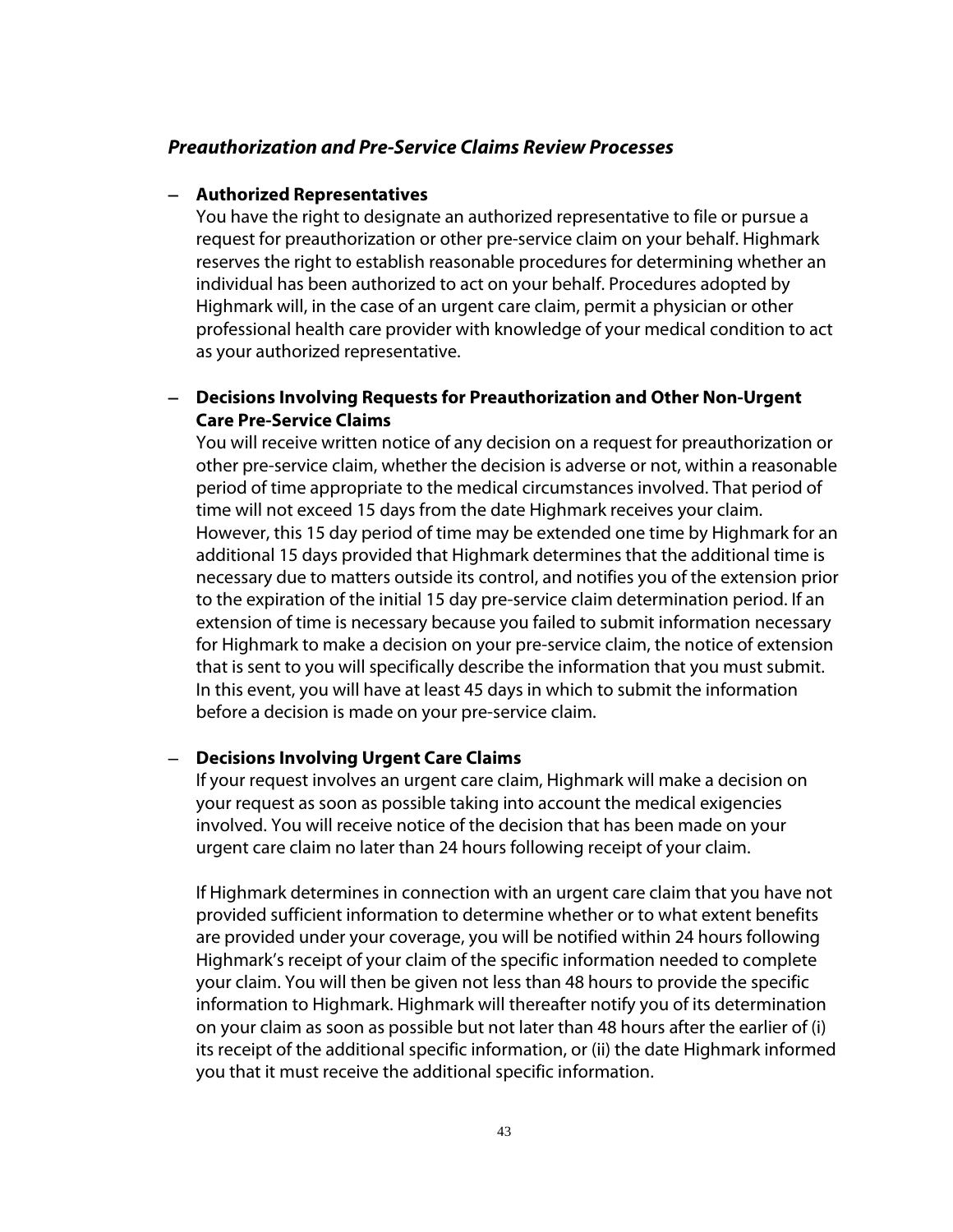Similarly, when your urgent care claim seeks to extend a previously approved course of treatment and that request is made at least 24 hours prior to the expiration of the previously approved course of treatment, Highmark will notify you of its decision as soon as possible, but no later than 24 hours following receipt of the request.

### **Notices of Determination Involving Preauthorization Requests and Other Pre-Service Claims**

Any time your request for preauthorization or other pre-service claim is approved, you will be notified in writing that your claim has been approved. If your request for preauthorization or approval of any other pre-service claim has been denied, you will receive written notification of that denial which will include, among other items, the specific reason or reasons for the adverse determination and a statement describing your right to file a an appeal.

For a description of your right to file an appeal concerning an adverse determination involving a request for preauthorization or any other pre-service claim, see the Appeal Procedure subsection in the How to File a Claim section of this benefit booklet.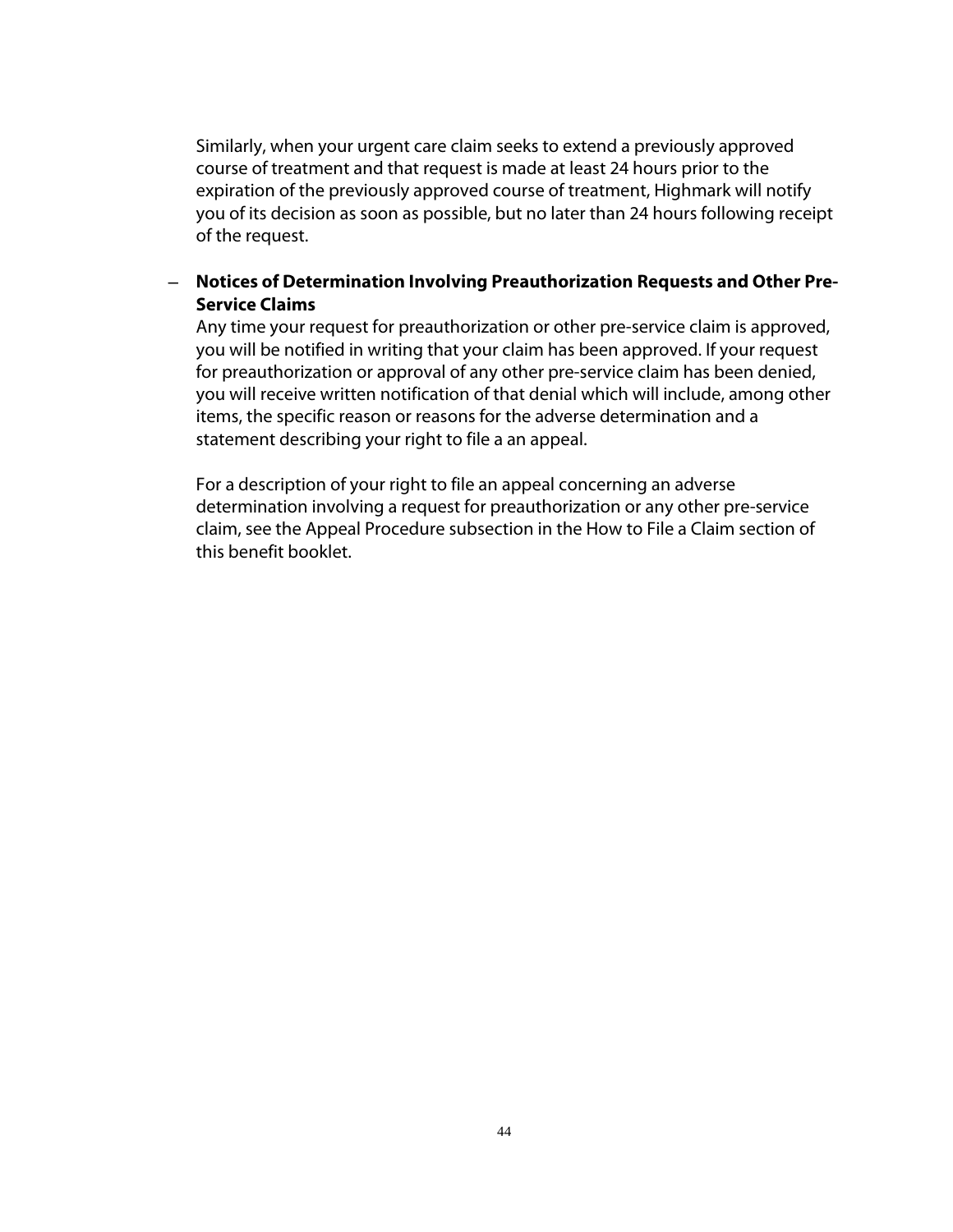# **General Information**

### **ELIGIBLE PERSON AND ELIGIBLE DEPENDENT**

From time to time eligible new Annuitants or Dependents may be added to the group originally covered in accordance with the terms of the Contract, or as required by applicable law. The Group is responsible for determining if a person is eligible for coverage and for reporting such eligibility to the Plan. The Plan reserves the right to request, at any time, documentation relative to eligibility for coverage of any individual enrolled for coverage provided under the terms of this Contract.

1. Eligible Person is defined as:

#### a.Annuitant

State System Annuitant and eligible Dependents may enroll in the State System of Higher Education Annuitant Health Care Program ("SSHEAHCP") if they were eligible for coverage in the State System of Higher Education Group Health Program ("SSHEGHP") on the last day actively at work. Employees must retire and begin drawing an annuity from one of the State System's retirement plans in order to receive SSHEAHCP benefits. Annuitants who continue coverage under the State System's active or Annuitant health care programs as a Dependent under a spouse's contract will be permitted to delay enrollment in the SSHEAHCP until coverage under the spouse's contract ceases. The retiree must attest they are covered under another health plan in order to be eligible to enroll in the SSHEAHCP at a later date by completing an Annuitant Health Care Program Waiver Form. To exercise their right of a one-time enrollment at a later date, enrollment in the SSHEAHCP must be elected within sixty (60) days of loss of other coverage or at the Group's open enrollment.

b.The Group may not discriminate in enrollment or contribution based on the health status, as defined in the Health Insurance Portability and Accountability Act of 1996 ("HIPAA"), or genetic information, as defined by the Genetic Information Nondiscrimination Act of 2008 ("GINA"), of an Eligible Person. If the Group does discriminate in enrollment or contribution based on health status, the Group shall be solely liable for any claims or expenses, including medical claims or expenses, incurred by the Eligible Person who has been discriminated against.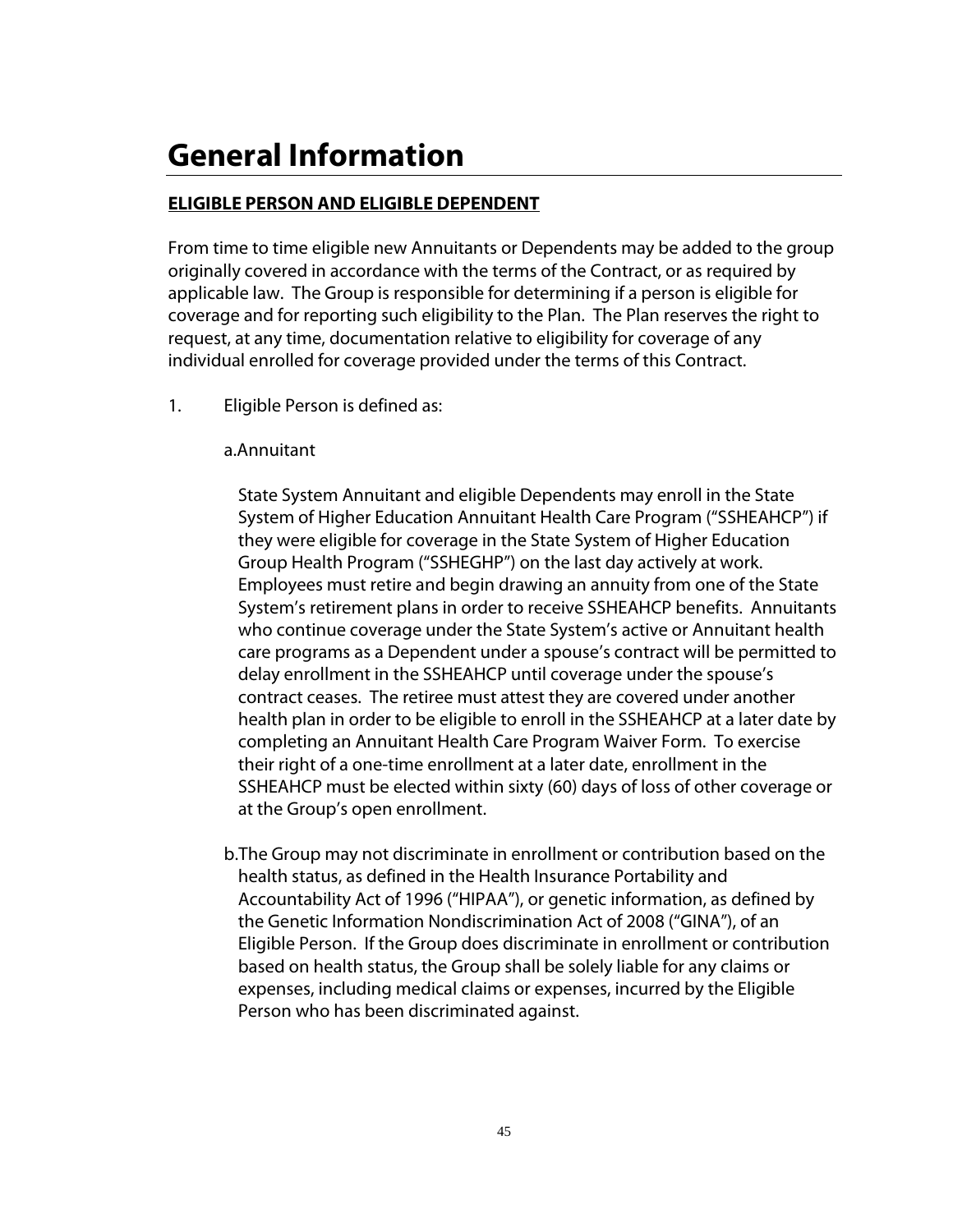2. Eligible Dependent is defined as:

The following Dependents are eligible to be enrolled:

- a. The Annuitant's spouse under a legally valid existing marriage. Such spouse must also meet the eligibility requirements provided in the Group's collective bargaining agreements and/or as required by action of the Group's board of governors.
- b. Unmarried Dependent child under nineteen (19) years of age who meets one of the following requirements:
	- i) A blood descendent of the first degree;
	- ii) A legally adopted child (including a child living with the Annuitant during the probation period);
	- iii) A stepchild;
	- iv) A child being solely supported by the Annuitant and for whom the Annuitant is the legal guardian as determined by a court or other agency of competent jurisdiction;
	- v) A child age eighteen (18) being solely supported by the Annuitant if the Annuitant was the child's legal guardian as determined by a court or other agency of competent jurisdiction prior to the child's eighteenth (18th) birthday;
	- vi) A child of the Annuitant or a child with which the Annuitant has a recognized legal relationship that is awarded coverage pursuant to an order of court; or
	- vii) A newborn child of an Annuitant or Eligible Dependent from the moment of birth to a maximum of thirty-one (31) days from the date of birth. To be covered as a Dependent beyond thirty-one (31) days from the date of birth, the newborn child must be added as a Dependent through the System university office. Subject to the termination provision set forth in SECTION GP - GENERAL PROVISIONS, BENEFITS AFTER TERMINATION OF COVERAGE Subsection, in the event that a newborn child is not eligible for continuing coverage as a Dependent under this Contract, the parent may convert such child's coverage to individual coverage provided an application for conversion is made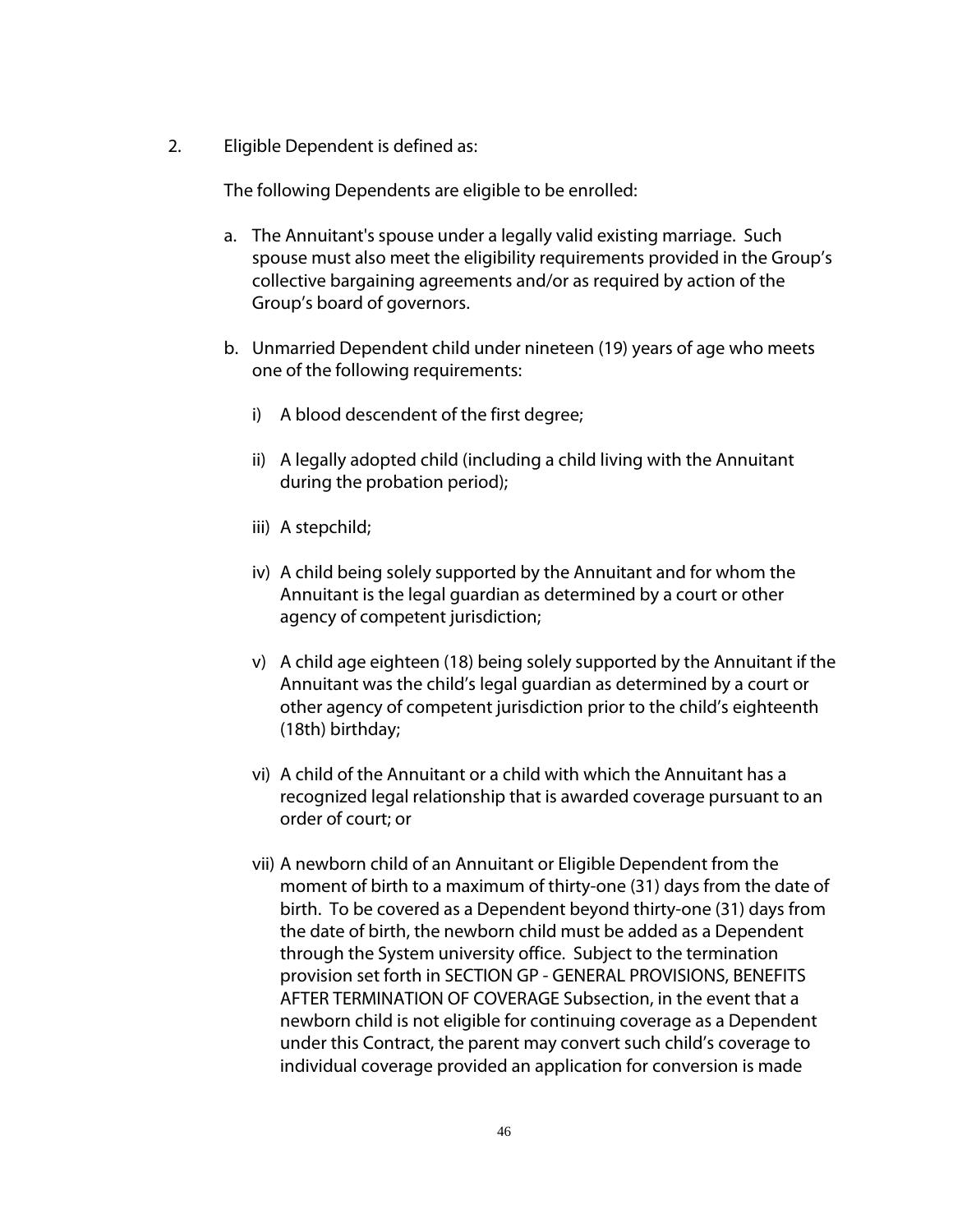within thirty-one (31) days of the child's birth and the appropriate premium is received within such period.

- c. Unmarried Dependent child nineteen (19) to twenty-five (25) years of age who meets all of the following requirements:
	- i) Enrolled in and attending as a full-time student a recognized course of study or training;
	- ii) Not employed on a regular full-time basis; and
	- iii) Not covered under any group insurance plan or prepayment plan through the student's employer.

To be covered under this provision, the child must have been the Annuitant's Dependent before the age of nineteen (19).

Coverage for full-time students continues during a regularly scheduled vacation period or between-term period as established by the institution. Work limited to that period is not considered employment "on a regularly scheduled basis.

A Dependent child who takes a medically necessary leave of absence from school, or who changes his or her enrollment status (such as changing from full-time to part-time) due to a serious illness or injury may continue coverage for one (1) year from the first day of the medically necessary leave of absence or other change in enrollment or, if earlier, until the date coverage would otherwise terminate under the terms of this Contract. The Plan may require a certification from the Dependent child's treating Physician in order to continue such coverage.

Note: To the extent mandated by the requirements of Pennsylvania Act 83 of 2005, eligibility will be continued past the limiting age for children who are enrolled as Dependents under their parent's coverage at the time they are called or ordered into active military duty. The Dependent must be a member of the Pennsylvania National Guard or any reserve component of the armed forces of the United States, who is called or ordered to active duty, other than active duty for training, for a period of thirty (30) or more consecutive days, or be a member of the Pennsylvania National Guard ordered to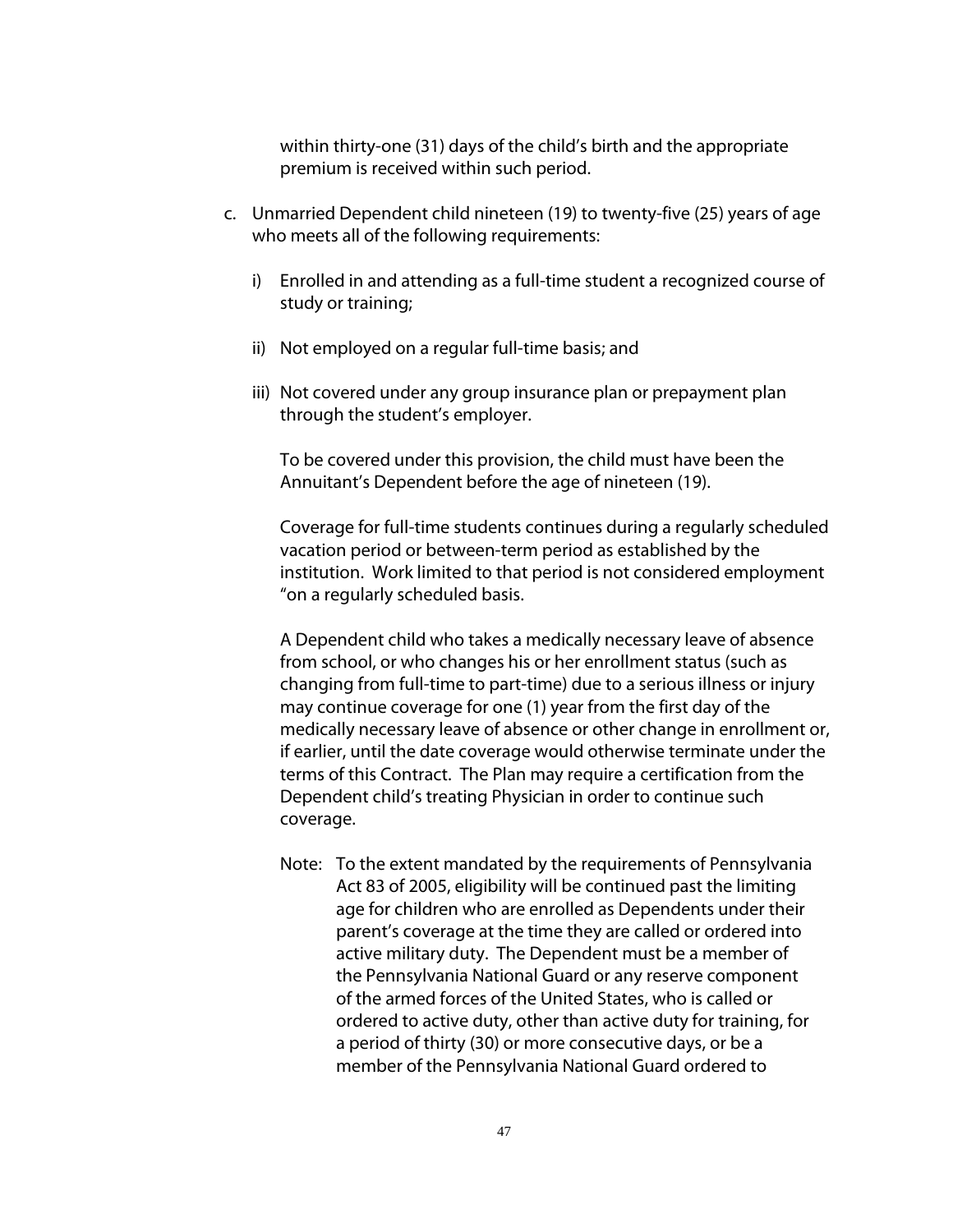active state duty for a period of thirty (30) or more consecutive days. If the Dependent becomes a full-time student no later than the first term or semester starting sixty (60) or more days after his or her release from active duty, the Dependent shall be eligible for coverage as a Dependent past the limiting age for a period equal to the duration of the Dependent's service on active duty or active state duty.

For the purposes of this Note, full-time student shall mean a Dependent who is enrolled in and regularly attending, an accredited school, college or university, or a licensed technical or specialized school for fifteen (15) or more credit hours per semester, or, if less than fifteen (15) credit hours per semester, the number of credit hours deemed by the school to constitute full-time student status.

- d. Unmarried Dependent child nineteen (19) years of age or older who is incapable of self-support because of a physical or mental disability that commenced before the age of nineteen (19).
- e. Unless otherwise set forth in this Section, an Eligible Dependent child's coverage automatically terminates and all benefits hereunder cease, whether or not notice to terminate is received by the Plan on the day following the date in which such Eligible Dependent ceases to be eligible.
- f. A Domestic Partner and if applicable, the child of a Domestic Partner shall be considered for eligibility as provided in the Group's collective bargaining agreements and as required by action of the Group's board of governors.
- 3. Special Enrollment Rights

An Eligible Person and Eligible Dependent also include the Annuitant and Dependent entitled to enroll for coverage under this benefit program pursuant to special enrollment rights granted under the Health Insurance Portability and Accountability Act of 1996 ("HIPAA"), the Children's Health Insurance Program Reauthorization Act of 2009 ("CHIPRA") or any other applicable federal or state law.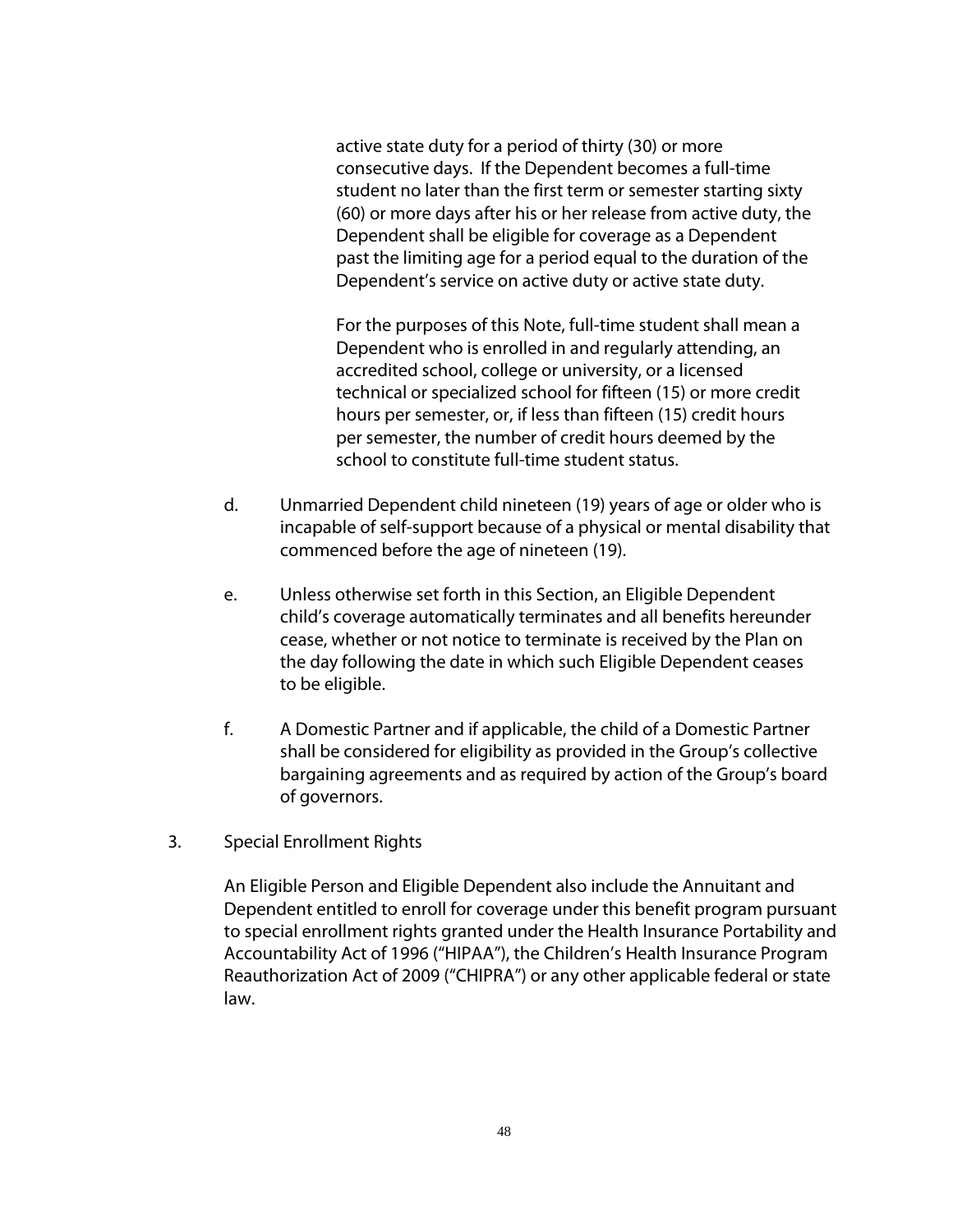# **Changes in Membership Status**

In order for there to be consistent coverage for you, you must keep your Employee Benefit Department informed about any address changes or changes that may affect your coverage.

# **Continuation of Coverage**

The Consolidated Omnibus Budget Reconciliation Act (COBRA) is a federal law that covers group health plans sponsored by an employer (private sector or state/local government) that employed at least 20 employees on more than 50 percent of its typical business days in the previous calendar year. Employers that are subject to COBRA must temporarily extend their health care coverage to certain categories of employees when, due to certain "qualifying events," they are no longer eligible for group coverage.

Contact your employer for more information about COBRA and the events that may allow you to temporarily extend health care coverage.

# **Conversion**

If your employer does not offer continuation of coverage, or if you do not wish to continue coverage through your employer's program, you may be able to enroll in an individual conversion program. Also, conversion is available to anyone who has elected continued coverage through your employer's program and the term of that coverage has expired.

If your coverage through your employer is discontinued for any reason, except as specified below, you may be able to convert to a direct payment program.

The conversion opportunity is not available if either of the following applies:

- You are eligible for another group health care benefits program through your place of employment.
- When your employer's program is terminated and replaced by another health care benefits program.

# **Termination of Your Coverage Under the Employer Contract**

Your coverage will be terminated when you cease to be eligible to participate under your group health plan in accordance with its terms and conditions for eligibility.

# **Other Types of Coverage**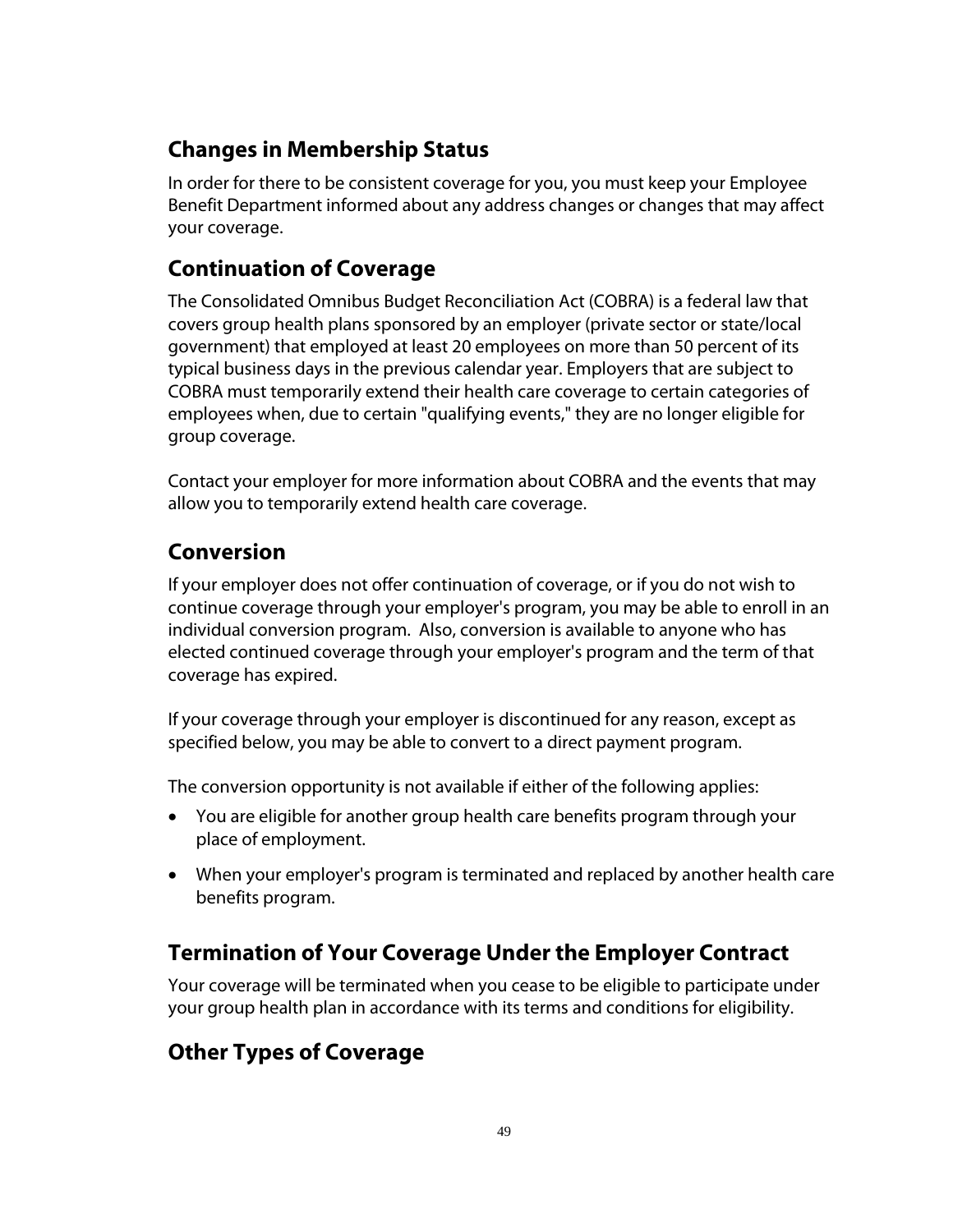If you are also covered by another group benefit program or under any governmental program for which any periodic payment is made by or for you, it must be determined which coverage has primary liability – that is, which coverage will pay first for eligible medical services – and which coverage has secondary liability or pays second. Your group health plan makes this determination to prevent members from receiving more in benefits than the actual cost of care and to ultimately conserve funds allocated for health care.

If the other plan does not have a policy to determine primary or secondary liability, then it has primary liability; if it does have a policy, then it has primary liability if you are the contract holder for both plans. If primary liability cannot be determined by looking at the contract holder for both plans, then the plan that has covered the patient the longest has primary liability. Except when prohibited by law, or when you have elected Medicare secondary, services provided under any governmental program for which any periodic payment is made by or for you, will always have primary liability.

## **Subrogation**

As used in this booklet, "subrogation" refers to the Plan's right to seek payment and/or reimbursement from a person or organization responsible, or potentially responsible, for the Plan's payment of health care expenses you incurred in connection with an injury.

The Plan also has the right to seek payment and/or reimbursement from you if you receive a payment, settlement, judgment or award from a person, organization or insurance company in connection with an injury caused or alleged to be caused by the person or organization. The Plan has this right regardless of whether:

- liability is admitted by any potentially responsible person or organization;
- the payment, settlement, judgment or award you received identifies medical benefits provided by the Plan; or
- the payment, settlement, judgment or award is otherwise designated as "pain and suffering" or "non-economic damages" only.

The Plan shall have a first priority lien on the proceeds of any payment, settlement or award you receive in connection with an injury caused by a person or organization. The lien shall be in the amount of benefits paid on your behalf regardless of whether you are made-whole for your loss or because you have incurred attorney fees or costs.

The Plan will provide eligible benefits when needed, but you may be asked to show, execute and/or deliver documents, or take other necessary actions to support the Plan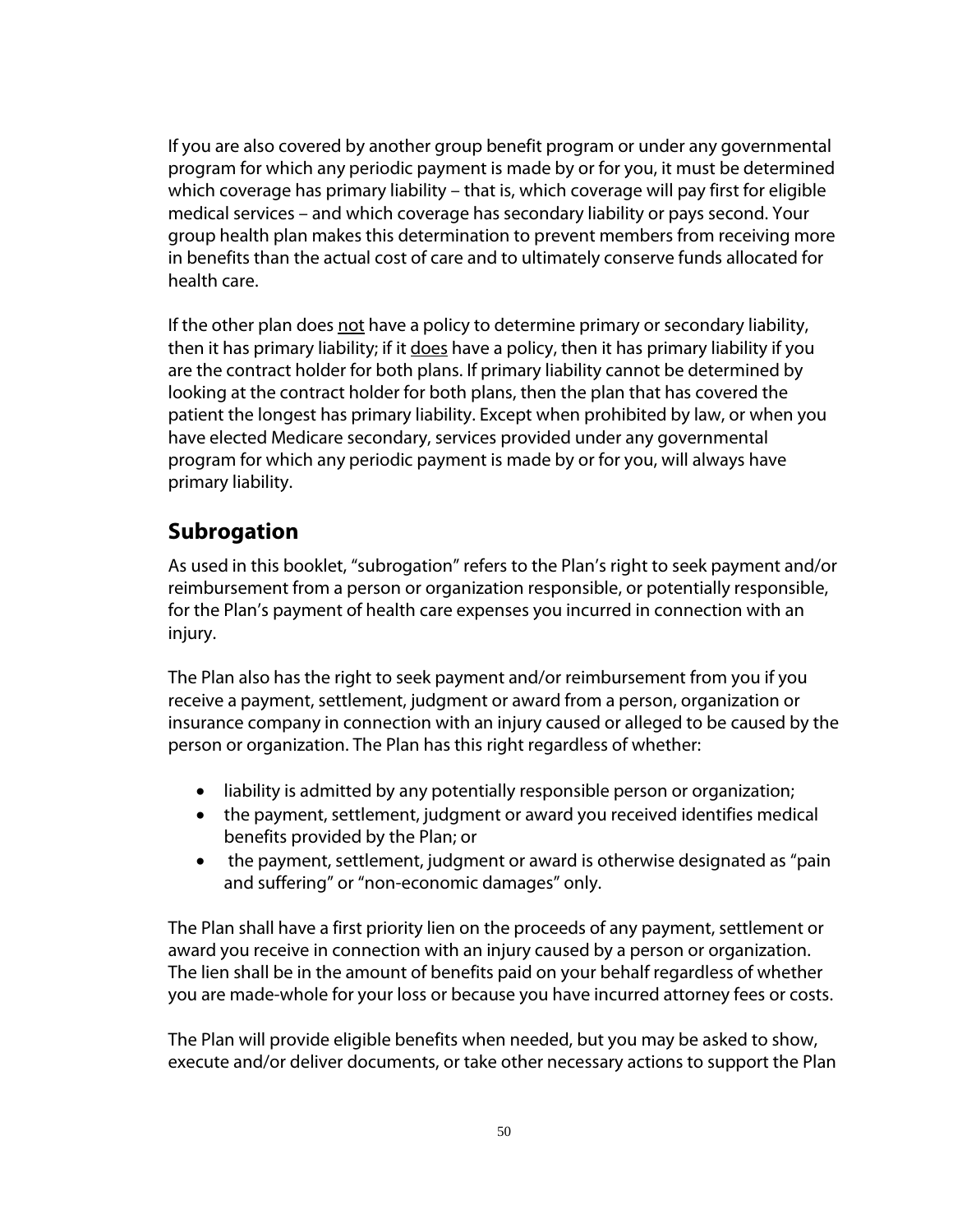in any subrogation efforts. Neither you nor any of your dependents shall do anything to prejudice the right given to the Plan by this Subrogation section without the Plan's consent.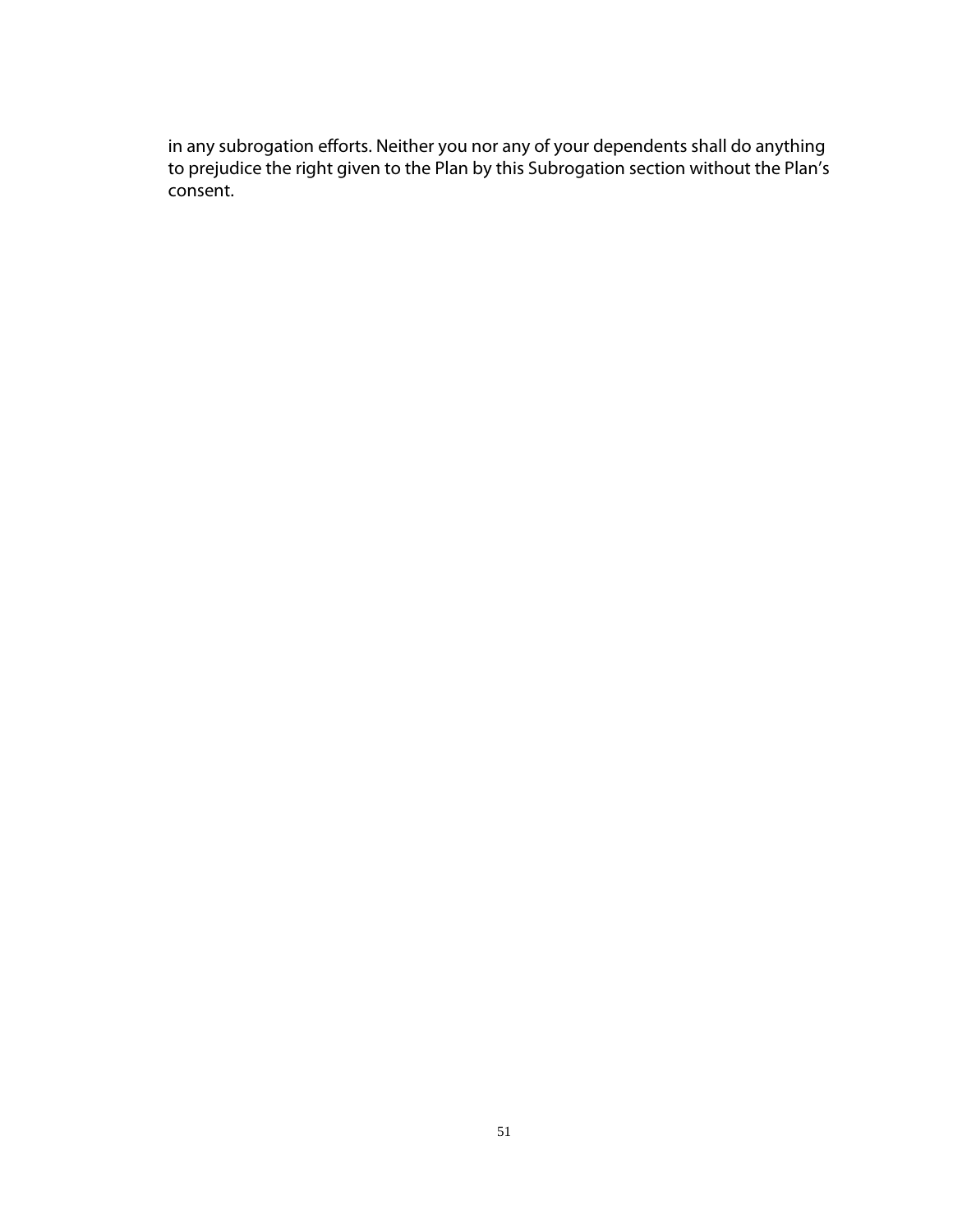# **A Recognized Identification Card**

Your card is your "passport" to quality care. The Blue Shield symbol on your card is recognized throughout the country and around the world. Carry your identification card with you at all times and show this card along with your Medicare card to the hospital, doctor, or other health care professional whenever you need medical care.

*Protect your card:* **If your card is lost or stolen, please contact Member Service immediately.** It is illegal to loan your card to persons who are not eligible to use your Signature 65 benefits.

To request additional ID cards, contact Member Service or request cards online by logging onto www.highmarkblueshield.com.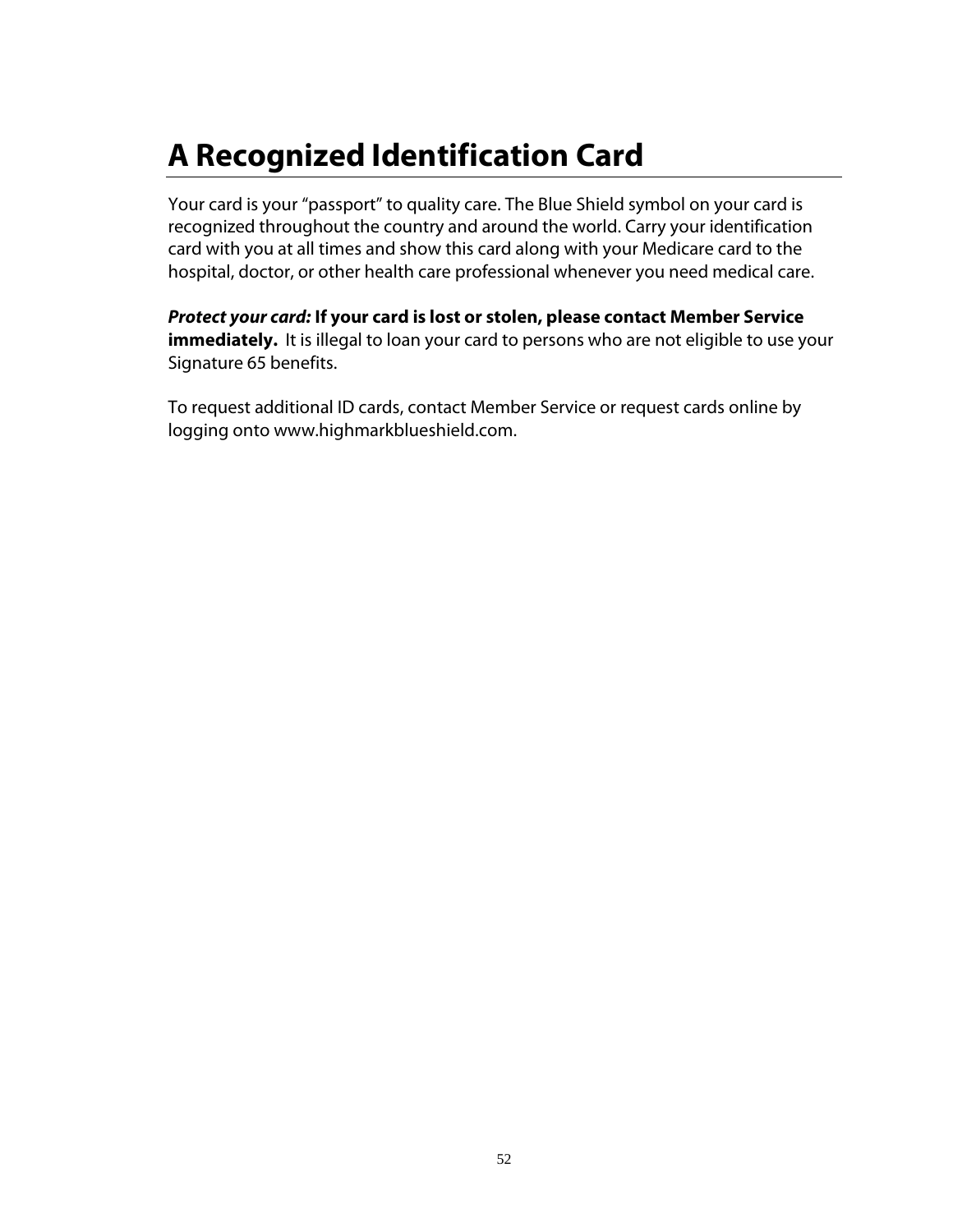# **How to File a Claim**

**In most instances**, health care providers will submit a claim on your behalf directly to Medicare and/or Highmark. **Most of the time, you will not have to take any action.**

If your claim is not submitted directly by your provider, you may need to file the claim yourself. The procedure is simple. Just take the following steps.

- *Know your benefits***.** Review this information to see if the services you received are eligible under your medical program.
- *For benefits covered by Medicare (see the 'Medicare Covered Services' section of your Summary of Benefits):*
	- You must submit a copy of the Explanation of Medicare Benefits (EOMB) that states the Medicare portion of the claim has been paid.
	- If you receive a Medicare EOMB and no Explanation of Benefits (EOB) from Highmark within 30 days, submit the Medicare EOMB.
	- Write your ID number on the top right corner of the EOMB. Your ID number can be found on your ID card.
- *For benefits that are not covered by Medicare (see the 'Additional Benefits Not Covered By Medicare' section of your Summary of Benefits):* Mail the itemized bill to Highmark. Itemized bills must include:
	- The name and address of the service provider;
	- The patient's full name;
	- The date of service or supply;
	- A description of the service/supply;
	- The amount charged;
	- The diagnosis or nature of illness.
	- Write your ID number on the top right corner of the bill.
- *For Major Medical benefits (see the Major Medical section of your Summary of Benefits):* Itemized bills must include:
	- The name and address of the service or pharmacy provider;
	- The patient's full name;
	- The date of service or supply or purchase;
	- A description of the service or medication/supply;
	- The amount charged;
	- For a medical service, the diagnosis or nature of illness;
	- $-$  For durable medical equipment, the doctor's certification;
	- For private duty nursing, the nurse's license number, charge per day and shift worked, and signature of provider prescribing the service;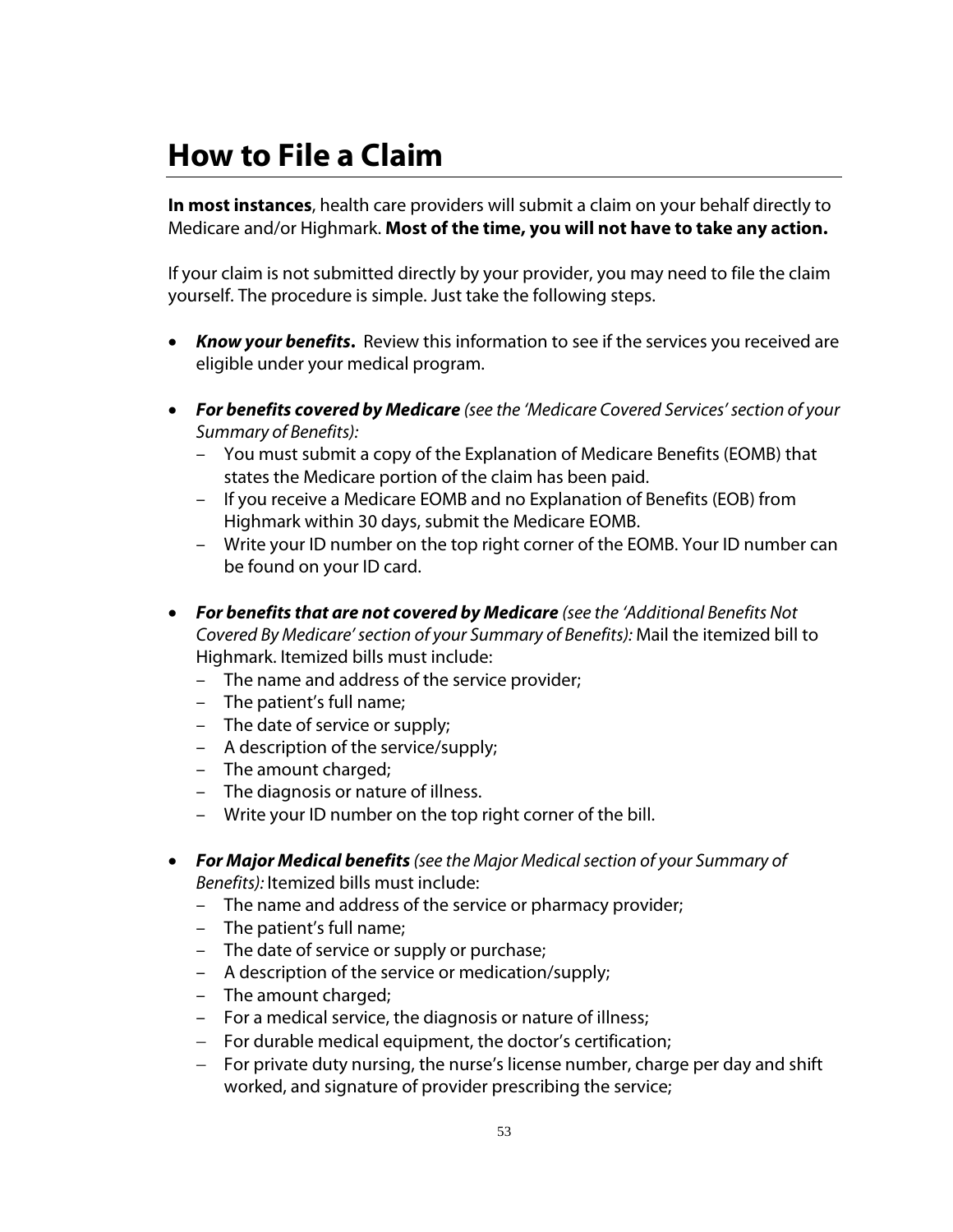- $-$  For ambulance services, the total mileage.
- Drug and medicine bills must show the prescription name and number and the prescribing provider's name.
- *Complete a Major Medical claim form.* Make sure all information is completed properly, and then sign and date the form. *Claim forms are available from your employee benefits department, or call the Member Service telephone number on the back of your ID card.*
- *Attach itemized bills, your EOMB and/or EOB, if applicable, to the Major Medical claim form and mail everything to the address on the form***.**

Note: If you have already made payment for the services you received, you must also submit proof of payment (receipt from the provider) with your claim. Cancelled checks, cash register receipts, or personal itemizations are not acceptable as itemized bills.

 *Keep a copy for your records.* You must submit originals, so you may want to make copies for your records. Once your claim is received, itemized bills cannot be returned.

# **Time Limit To File A Claim**

- Claims should be submitted as soon as reasonably possible after you receive a covered service.
- Claims for services covered by Medicare should be submitted within one year from the date that the Medicare claim was finalized.
- Claims for services not covered by Medicare must be submitted no later than 12 months after the end of the benefit period following the benefit period for which benefits are payable.
- Drug claims, if applicable, must be submitted within 12 months following the date of purchase.
- Major Medical claims must be submitted no later than the end of the benefit period following the benefit period for which benefits are payable.

## **Mailing Address For Claims**

Mail claims for benefits which complement Medicare Part A or Medicare part B to:

Highmark Blue Shield P.O. Box 898845 1800 Center Street Camp Hill, PA 17089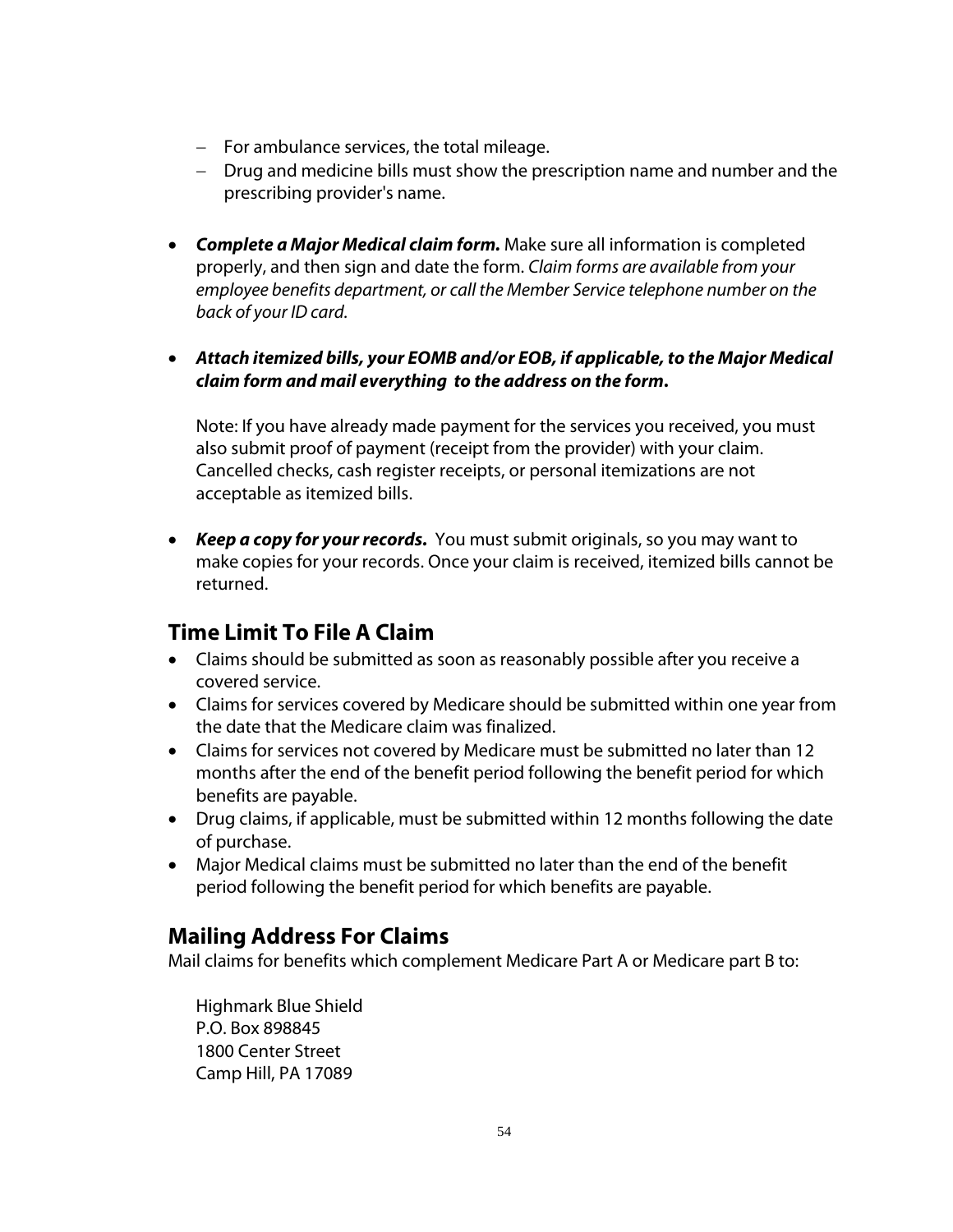Mail Major Medical claims to the address on your Major Medical claim form.

## **Your Explanation of Benefits Statement**

Once your claim is processed, an Explanation of Benefits (EOB) statement will be issued within 30 days of receipt of the claim, unless extended for reasons outside our control. Highmark reserves the right to require additional information and documents as needed to support a claim.

## **Designation of an Authorized Representative**

You may authorize someone else to file and pursue a claim on your behalf. If you do so, you must notify Highmark in writing of your choice of an authorized representative by completing a "Designation of an Authorized Representative" form. This form may be requested from a member service representative and must also be included in the letter you receive from Highmark that acknowledges receipt of your appeal.

## **Additional Information on How to File a Prescription Drug Claim**

### **Member Inquiries**

General inquiries regarding your eligibility for coverage and benefits do not involve the filing of a claim, and should be made by directly contacting the Member Service Department using the telephone number on your ID card.

### **Filing Benefit Claims**

### *Authorized Representatives*

You have the right to designate an authorized representative to file or pursue a request for reimbursement or other post-service claim on your behalf. Highmark Blue Shield reserves the right to establish reasonable procedures for determining whether an individual has been authorized to act on your behalf.

*Requests for Preauthorization and Other Pre-Service Claims*

For additional information on filing a request for preauthorization or other preservice claim, see the Preauthorization and Pre-Service Claims Review Processes subsection in the Drug Management section of this benefit booklet.

### *Requests for Reimbursement and Other Post-Service Claims*

When a participating hospital, physician or other provider submits its own reimbursement claim, the amount paid to that participating provider will be determined in accordance with the provider's agreement with Highmark or the local licensee of the Blue Cross Blue Shield Association serving your area. Highmark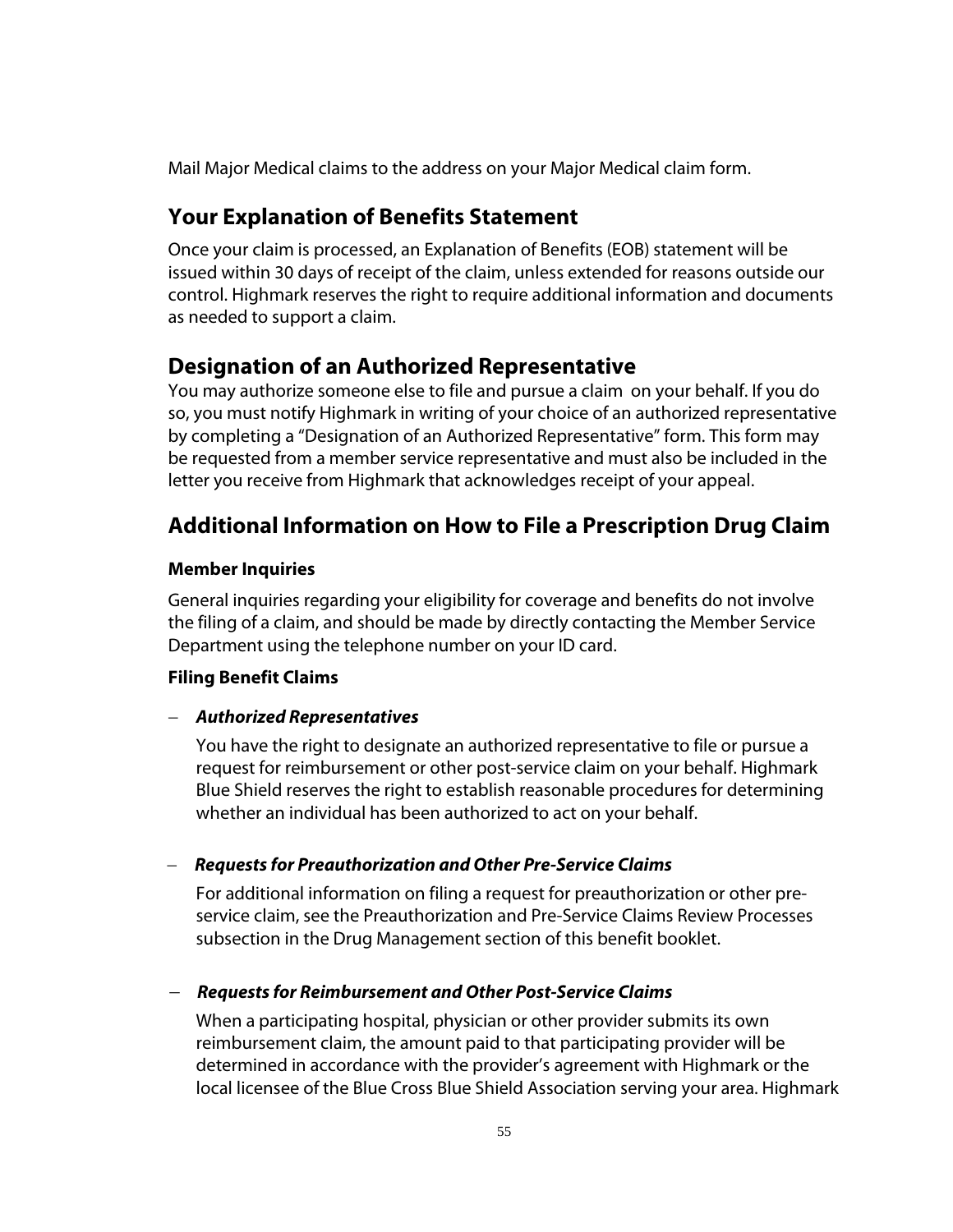will notify you of the amount that was paid to the provider. Any remaining amounts that you are required to pay in the form of a copayment, coinsurance or program deductible will also be identified in that EOB or notice. If you believe that the copayment, coinsurance or deductible amount identified in that EOB or notice is not correct or that any portion of those amounts are covered under your benefit program, you may file a claim with Highmark. For instructions on how to file such claims, you should contact the Member Service Department using the telephone number on your ID card.

### **Determinations on Prescription Drug Claims**

#### *Notice of Benefit Determinations Involving Requests for Preauthorization and Other Pre-Service Claims*

For a description of the time frames in which requests for preauthorization or other pre-service claims will be determined by Highmark and the notice you will receive concerning its decision, whether adverse or not, see the Preauthorization and Pre-Service Claims Review Processes subsection in the Drug Management section of this benefit booklet.

### *Notice of Adverse Benefit Determinations Involving Requests for Reimbursement and Other Post-Service Claims*

Highmark will notify you in writing of its determination on your request for reimbursement or other post-service claim within a reasonable period of time following receipt of your claim. That period of time will not exceed 30 days from the date your claim was received. However, this 30-day period of time may be extended one time by Highmark for an additional 15 days, provided that Highmark determines that the additional time is necessary due to matters outside its control, and notifies you of the extension prior to the expiration of the initial 30-day postservice claim determination period. If an extension of time is necessary because you failed to submit information necessary for Highmark to make a decision on your post-service claim, the notice of extension that is sent to you will specifically describe the information that you must submit. In this event, you will have at least 45 days in which to submit the information before a decision is made on your postservice claim.

If your request for reimbursement or other post-service claim is denied, you will receive written notification of that denial which will include, among other items, the specific reason or reasons for the adverse benefit determination and a statement describing your right to file an appeal.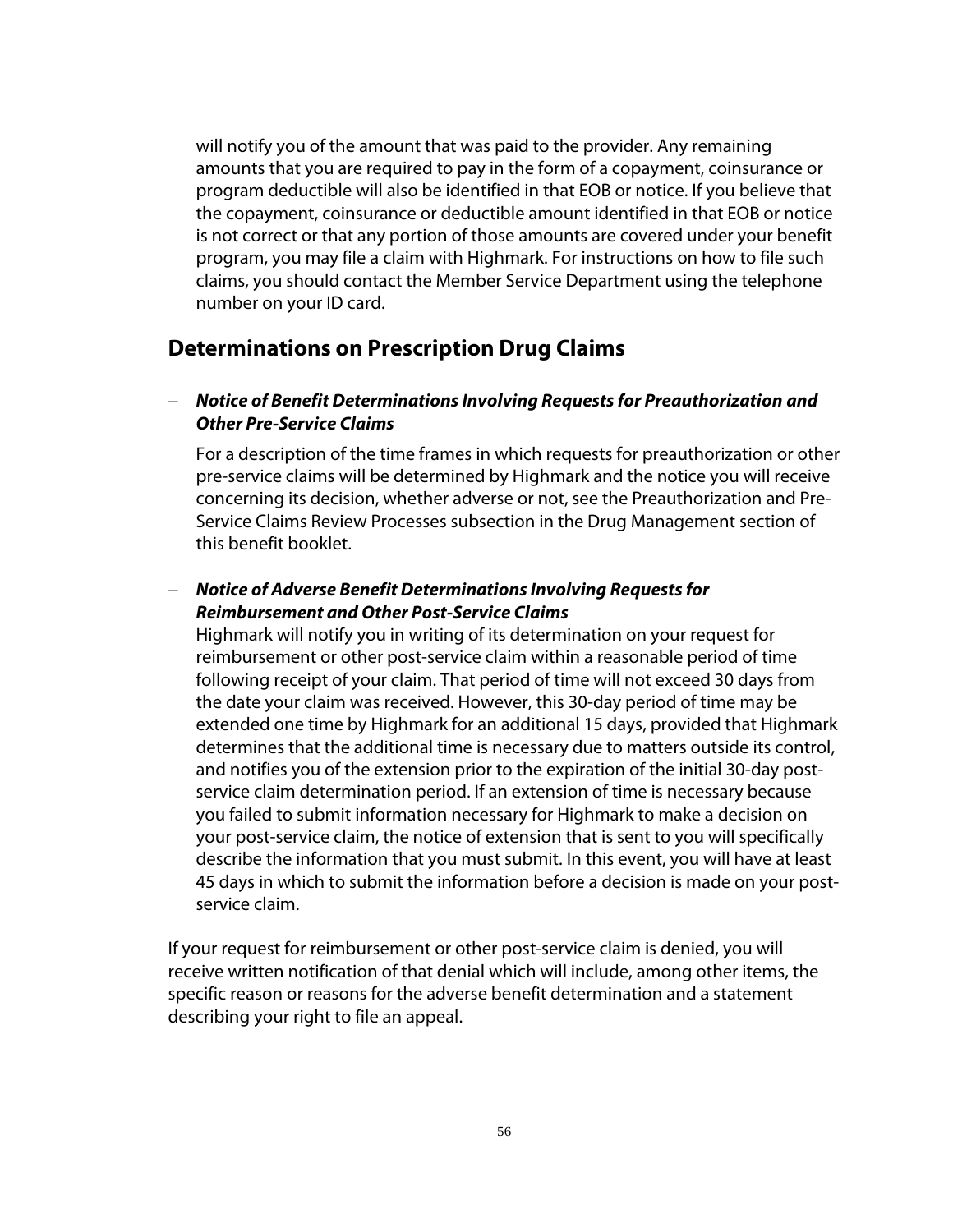For a description of your right to file an appeal concerning an adverse benefit determination of a request for reimbursement or any other post-service claim, see the Appeal Procedure subsection below.

### **Medical Appeal Procedure**

Highmark maintains an appeal process involving one level of review. You have the right to appeal any adverse benefit determination with which you disagree. Your appeal should be directed to the address below and be made in writing within the 180-day period following receipt of the notice of a claim denial or other issue that is the subject of the appeal. Mail the appeal to:

Highmark Blue Shield P.O. Box 535095 Pittsburgh, PA 15253-5095 Attention: Review Committee

At any time during the appeal process, you may contact the Member Service Department at the toll-free telephone number listed on your ID card to inquire about the filing or status of your appeal.

#### *Initial Review*

If you receive notification that a claim has been denied by Highmark, in whole or in part, you may appeal the decision. Your appeal must be submitted not later than 180 days from the date you received notice from Highmark of the adverse benefit determination.

Upon request to Highmark, you may review all documents, records and other information relevant to the claim which is the subject of your appeal and shall have the right to submit or present additional evidence or testimony, which includes any written or oral sstatements, comments and/or remarks, documents, records, information, data or other material in support of your appeal.

A representative from the Appeal Review Department will review the appeal. The representative will be a person who was not involved in any previous adverse benefit determination regarding the claim that is the subject of your appeal and will not be the subordinate of any individual that was involved in any previous adverse benefit determination regarding the claim that is the subject of your appeal.

In rendering a decision on your appeal, the Appeal Review Department will take into account all evidence, comments, testimony, documents, records, and other information submitted by you without regard to whether such information was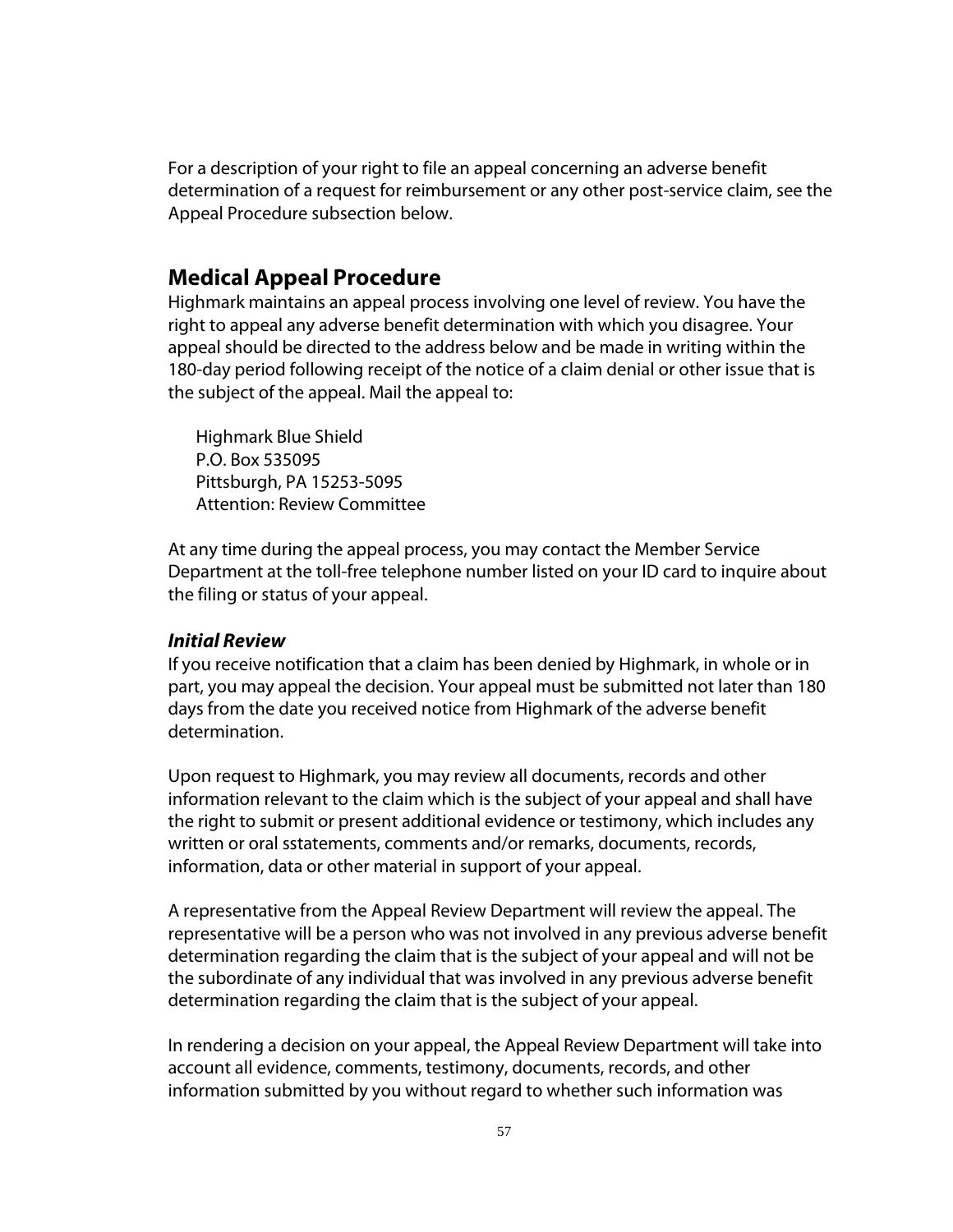previously submitted to or considered by Highmark. The Appeal Review Department will also afford no deference to any previous adverse benefit determination on the claim that is the subject of your appeal.

In rendering a decision on an appeal that is based, in whole or in part, on medical judgment, including a determination of whether a requested benefit is medically necessary and appropriate or experimental/investigative, the Appeal Review Department will consult with a health care professional who has appropriate training and experience in the field of medicine involved in the medical judgment. The health care professional will be a person who was not involved in any previous adverse benefit determination regarding the claim that is the subject of your appeal and will not be the subordinate of any person involved in a previous adverse benefit determination regarding the claim that is the subject of your appeal.

Your appeal will be promptly investigated and Highmark will provide you with written notification of its decision within a reasonable period of time not to exceed 60 days following receipt of the appeal.

In the event Highmark renders an adverse benefit determination on your appeal, the notification shall include, among other items, the specific reason or reasons for the adverse benefit determination and a statement regarding your right to request an external review or pursue a court action.

#### *External Review*

You have four months from the date you receive notice of a final Highmark adverse benefit determination to file a request for an external review with Highmark. To be eligible for external review, the decision of Highmark must have involved (i) a claim that was denied involving medical judgment, including, appllication of Highmark 's requirements as to medical necessity, appropriateness, health care sestting, level of care, effectiveness of a covered service or a determination that the treatment is experimental or investigational; or (ii) a determination made by your plan administrator to rescind your coverage.

In the case of a denied claim, the request for external review may be filed by either you or a health care provider with your written consent in the format required by or acceptable to Highmark. The request for external review should include any reasons, material justification and all reasonably necessary supporting information as part of the external review filing.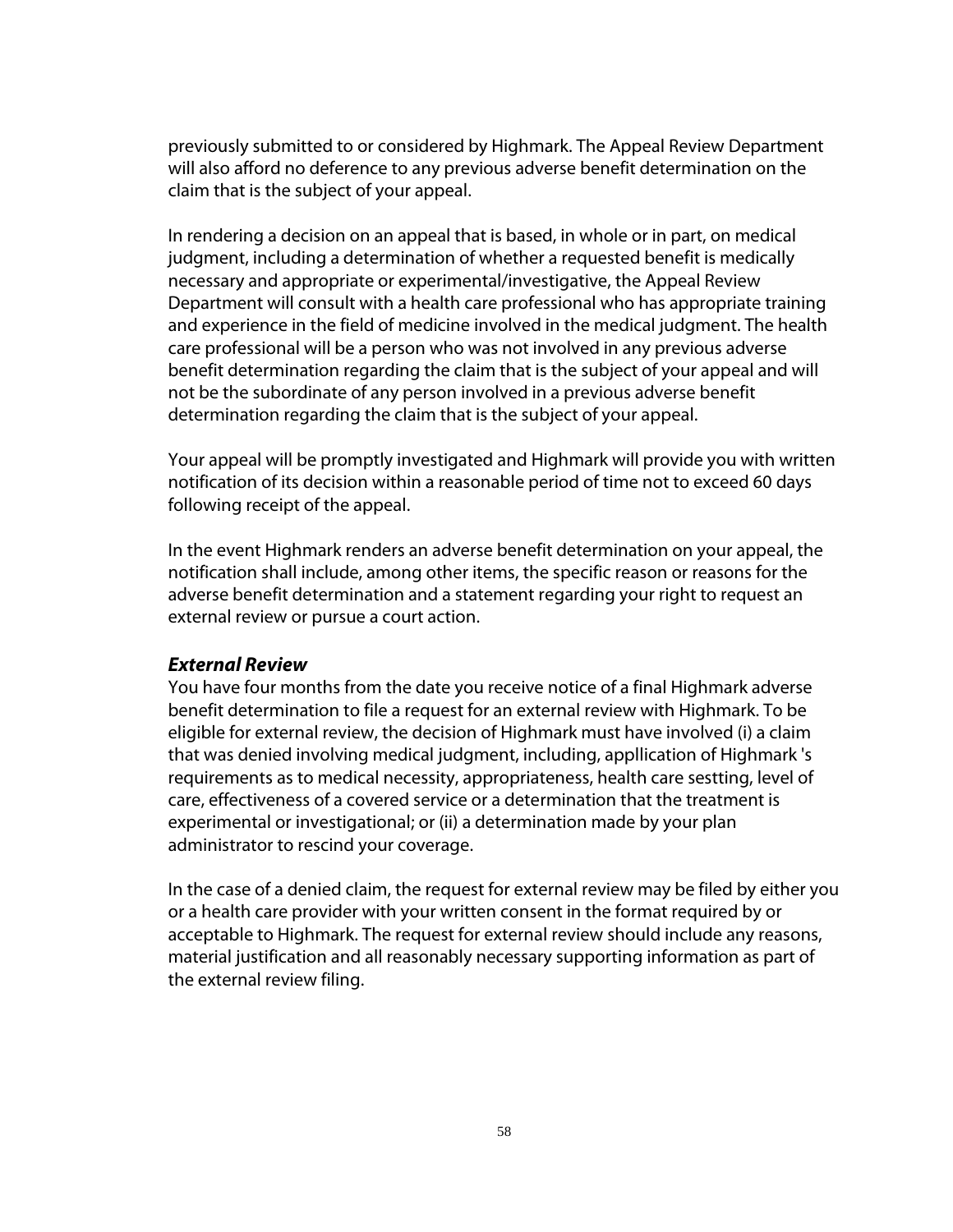#### **Preliminary Review**

Highmark will conduct a preliminary review of your external review request within five business days following the date on which Highmark receives the request. Highmark 's preliminary review will determine whether:

- You were covered by your plan at all relevant times;
- The adverse benefit determination relates to your failure to meet your plan's eligibility requirements;
- You exhausted the above-described appeal process; and
- You submitted all required information or forms necessary for processing the external review.

Highmark will notify you of the results of its preliminary review within one business day following its completion of the review. This will include our reasons regarding the ineligibility of your request. If your request is not complete, Highmark's notification will describe the information or materials needed to make the request complete. You will then have the balance of the four month filing period or, if later, 48 hours from receipt of the notice, to perfect your request for external review; whichever is later.

In the event that the external review request is complete but not eligible for external review, notification by Highmark will include the reasons why the request is ineligible for external review and contact information that you may use to receive additional information and assistance.

#### **Referral to an Independent Review Organization (IRO)**

Highmark will, randomly or by rotation, select an IRO to perform an external review of your claim if your request found acceptable after preliminary review. The IRO will be accredited by a nationally-recognized accrediting organization. Within five business days thereafter, Highmark will provide the IRO with documents and information we considered when making our final adverse benefit determination. The IRO may reverse Highmark's final adverse benefit determination if the documents and information are not provided to the IRO within the five-day time frame.

The IRO will timely notify you in writing of your eligibility for the external review and will provide you with at least 10 business days following receipt of the notice to provide additional information.

The IRO will review all information and documents that are timely received. In reaching its decision, the IRO will review your claim *de novo*. In other words, the IRO will not be bound by any decisions or conclusions reached during the abovedescribed appeal process.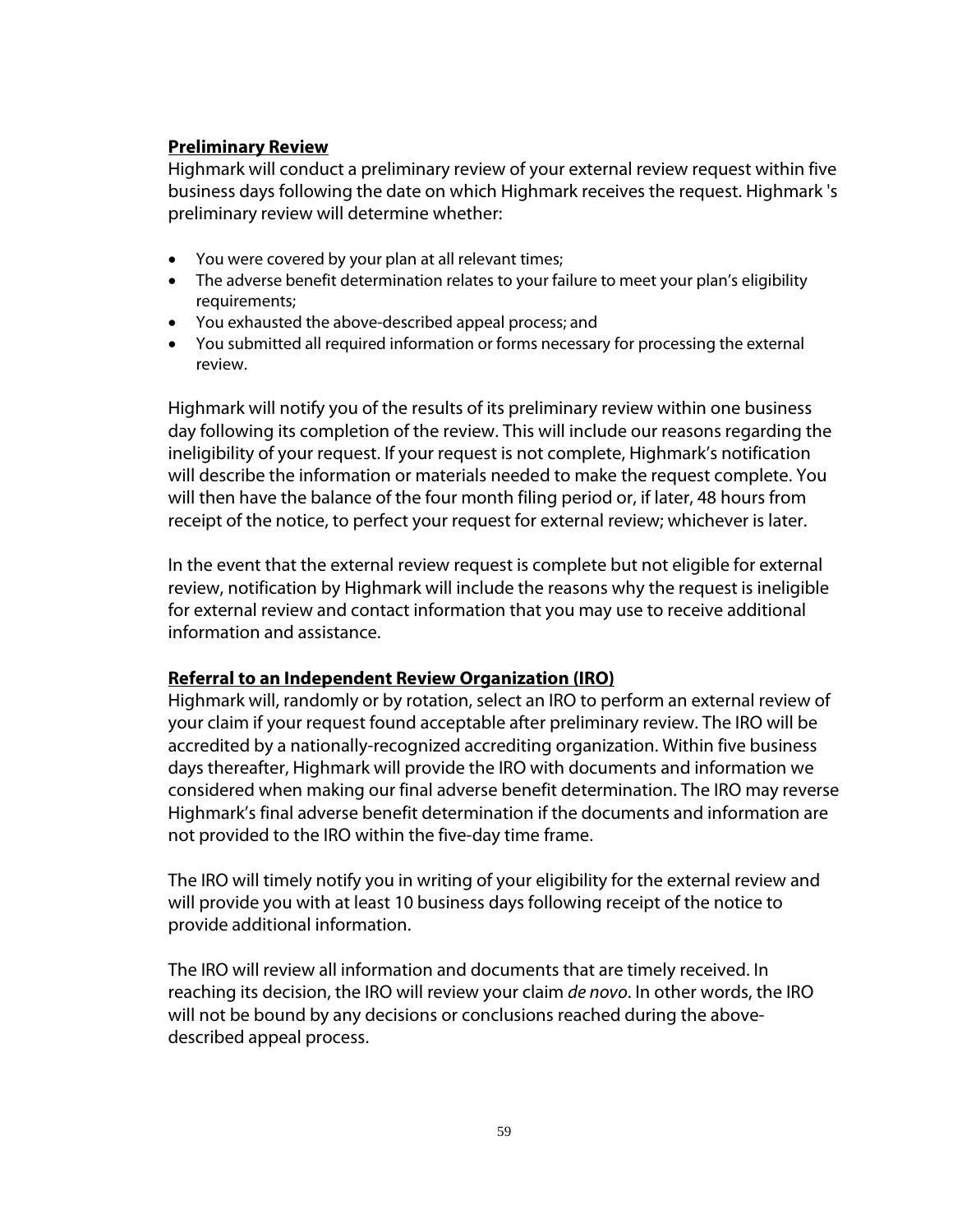The assigned IRO must provide written notice of its final external review decision within 45 days after the IRO received the request for the external review. The IRO will deliver its notice of final external review decision to you and Highmark. The IRO's notice will inform you of:

- The date it received the assignment to conduct the review and the date of its decision;
- References to the evidence or documentation, including specific coverage provisions and evidence-based standards, considered in reaching its decision;
- A discussion of the principal reason(s) for its decision, including the rationale for its decision and any evidence-based standards that were relied on in making its decision;
- A statement that the determination is binding except to the extent that other remedies may be available under State or Federal law to either you or your plan;
- A statement that judicial review may be available to you; and
- Current contact information, including phone number, for any applicable office of health insurance consumer assistance or ombudsman established under Section 2793 of the Public Health Service Act.

Coverage or payment for the requested benefits will be paid immediately upon Highmark's receipt of the IRO's notice of a final external review decision from the IRO that reverses Highmark's prior final internal adverse benefit determination.

## **Prescription Drug Appeal Procedure**

Your benefit program maintains an appeal process involving one level of review. At any time during the appeal process, you may choose to designate a representative to participate in the appeal process on your behalf. You or your representative shall notify Highmark in writing of the designation.

For purposes of the appeal process, "you" includes designees, legal representatives and, in the case of a minor, parent(s) entitled or authorized to act on your behalf.

Highmark reserves the right to establish reasonable procedures for determining whether an individual has been authorized to act on your behalf. Such procedures as adopted by Highmark shall, in the case of an urgent care claim, permit your physician or other provider of health care with knowledge of your medical condition to act as your representative.

At any time during the appeal process, you may contact the Member Service Department at the toll-free telephone number listed on your ID card to inquire about the filing or status of your appeal.

If you receive notification that a claim has been denied by Highmark, in whole or in part, you may appeal the decision. Your appeal must be submitted not later than 180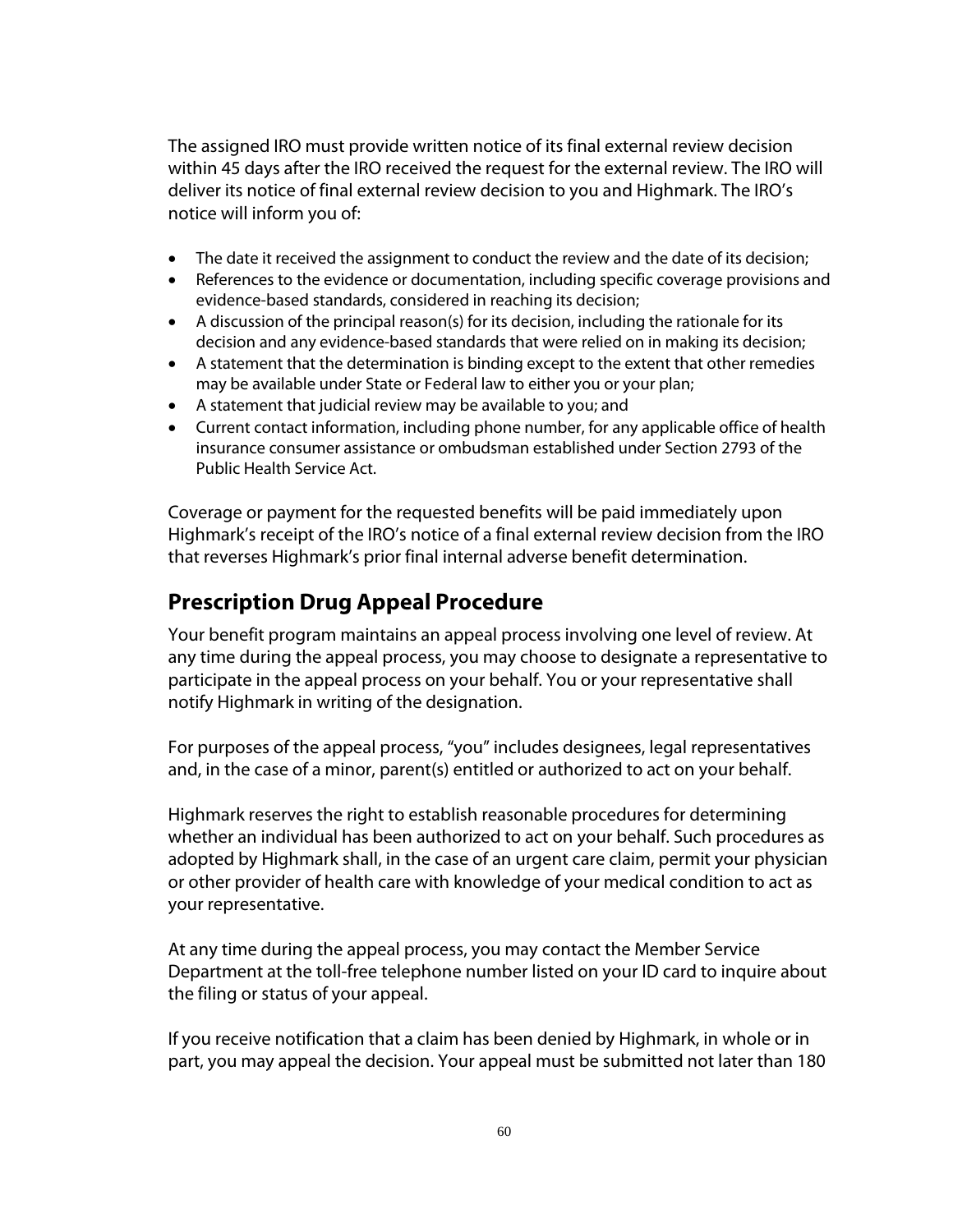days from the date you received notice from Highmark of the adverse benefit determination.

Upon request to Highmark, you may review all documents, records and other information relevant to the claim which is the subject of your appeal and shall have the right to submit or present additional evidence or testimony, which includes any written or oral statements, comments and/or remarks, documents, records, information, data or other material in support of your appeal.

A representative from the Appeal Review Department will review the appeal. The representative will be a person who was not involved in any previous adverse benefit determination regarding the claim that is the subject of your appeal and will not be the subordinate of any individual that was involved in any previous adverse benefit determination regarding the claim that is the subject of your appeal.

In rendering a decision on your appeal, the Appeal Review Department will take into account all evidence, comments, testimony, documents, records, and other information submitted by you without regard to whether such information was previously submitted to or considered by Highmark. The Appeal Review Department will also afford no deference to any previous adverse benefit determination on the claim that is the subject of your appeal.

In rendering a decision on an appeal that is based, in whole or in part, on medical judgment, including determinations of whether a requested benefit is medically necessary and appropriate or experimental/investigative, the Appeal Review Department will consult with a health care professional who has appropriate training and experience in the field of medicine involved in the medical judgment. The health care professional will be a person who was not involved in any previous adverse benefit determination regarding the claim that is the subject of your appeal and will not be the subordinate of any person involved in a previous adverse benefit determination regarding the claim that is the subject of your appeal.

Your appeal will be promptly investigated and Highmark will provide you with written notification of its decision within the following time frames:

- When the appeal involves a non-urgent care pre-service claim, within a reasonable period of time appropriate to the medical circumstances not to exceed 30 days following receipt of the appeal;
- When the appeal involves an urgent care claim, as soon as possible taking into account the medical exigencies involved but not later than 72 hours following receipt of the appeal; or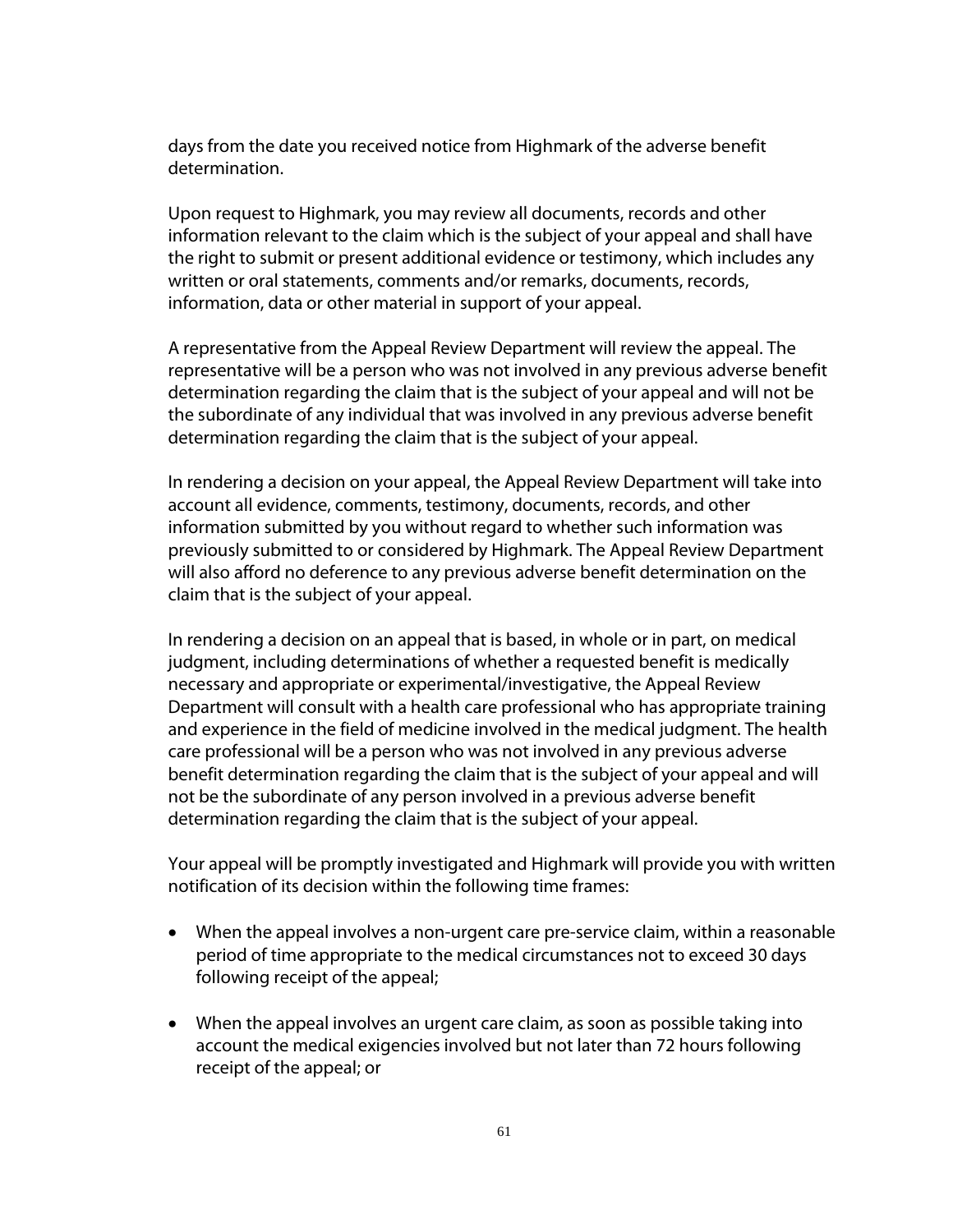When the appeal involves a post-service claim, within a reasonable period of time not to exceed 60 days following receipt of the appeal.

In the event Highmark renders an adverse benefit determination on your appeal, the notification shall include, among other items, the specific reason or reasons for the adverse benefit determination and a statement regarding your right to request an external review or pursue a court action.

#### *External Review*

You have four months from the date you receive notice of a final Highmark adverse benefit determination to file a request for an external review with Highmark. To be eligible for external review, the decision of Highmark must have involved (i) a claim that was denied involving medical judgment, including, application of Highmark's requirements as to medical necessity, appropriateness, health care setting, level of care, effectiveness of a covered service or a determination that the treatment is experimental or investigational; or (ii) a determination made by your plan administrator to rescind your coverage.

In the case of a denied claim, the request for external review may be filed by either you or a health care provider with your written consent in the format required by or acceptable to Highmark. The request for external review should include any reasons, material justification and all reasonably necessary supporting information as part of the external review filing.

### **Preliminary Review**

Highmark will conduct a preliminary review of your external review request within five business days following the date on which Highmark receives the request. Highmark's preliminary review will determine whether:

- You were covered by your plan at all relevant times;
- The adverse benefit determination relates to your failure to meet your plan's eligibility requirements;
- You exhausted the above-described appeal process; and
- You submitted all required information or forms necessary for processing the external review.

Highmark will notify you of the results of its preliminary review within one business day following its completion of the review. This will include our reasons regarding the ineligibility of your request. If your request is not complete, Highmark's notification will describe the information or materials needed to make the request complete. You will then have the balance of the four month filing period or, if later, 48 hours from receipt of the notice, to perfect your request for external review; whichever is later.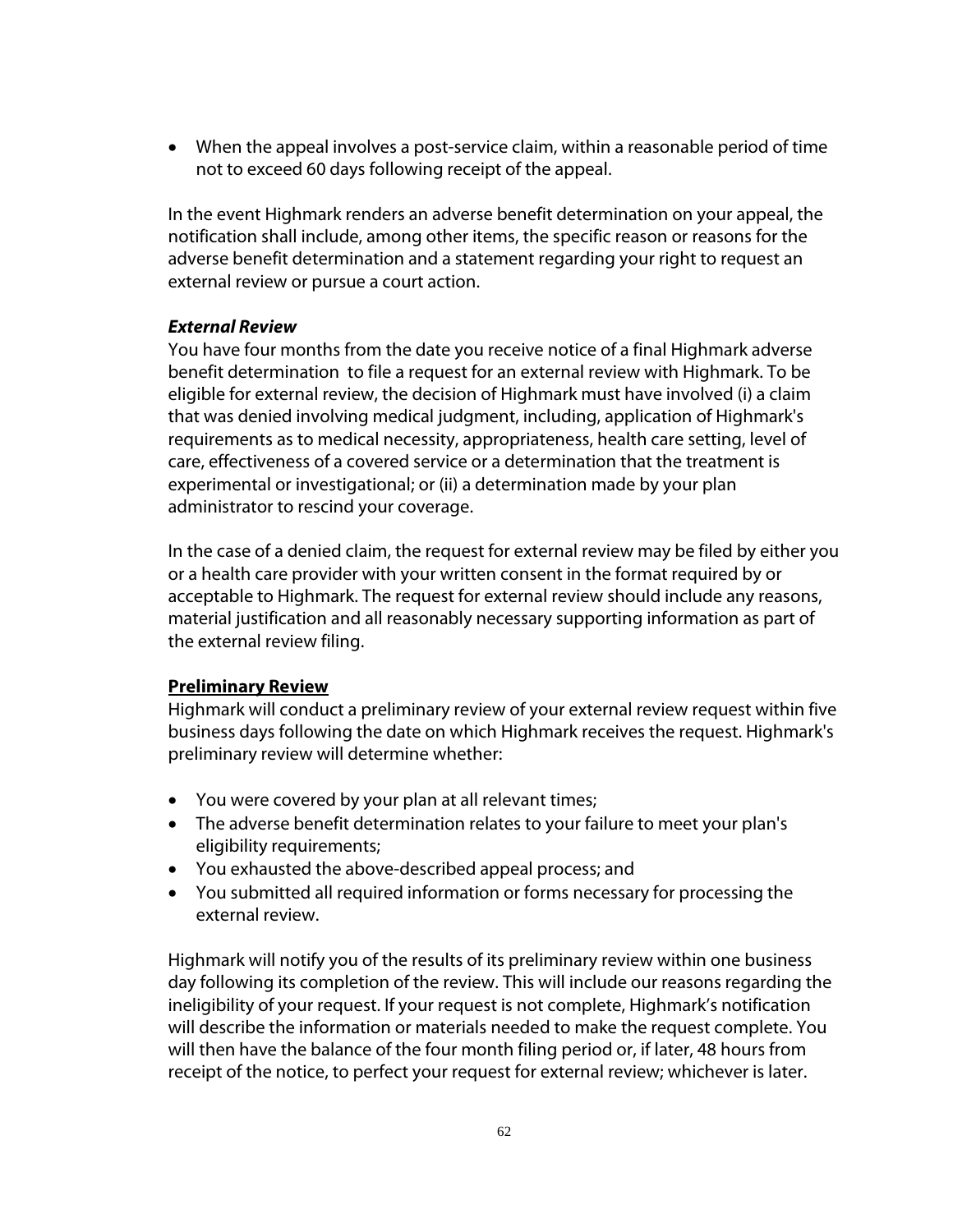In the event that the external review request is complete but not eligible for external review, notification by Highmark will include the reasons why the request is ineligible for external review and contact information that you may use to receive additional information and assistance.

#### **Referral to an Independent Review Organization (IRO)**

Highmark will, randomly or by rotation, select an IRO to perform an external review of your claim if your request is found acceptable after preliminary review. The IRO will be accredited by a nationally-recognized accrediting organization. Within five business days thereafter, Highmark will provide the IRO with documents and information we considered when making our final adverse benefit determination. The IRO may reverse Highmark's final adverse benefit determination if the documents and information are not provided to the IRO within the five-day time frame.

The IRO will timely notify you in writing of your eligibility for the external review and will provide you with at least 10 business days following receipt of the notice to provide additional information.

The IRO will review all information and documents that are timely received. In reaching its decision, the IRO will review your claim *de novo*. In other words, the IRO will not be bound by any decisions or conclusions reached during the abovedescribed appeal process.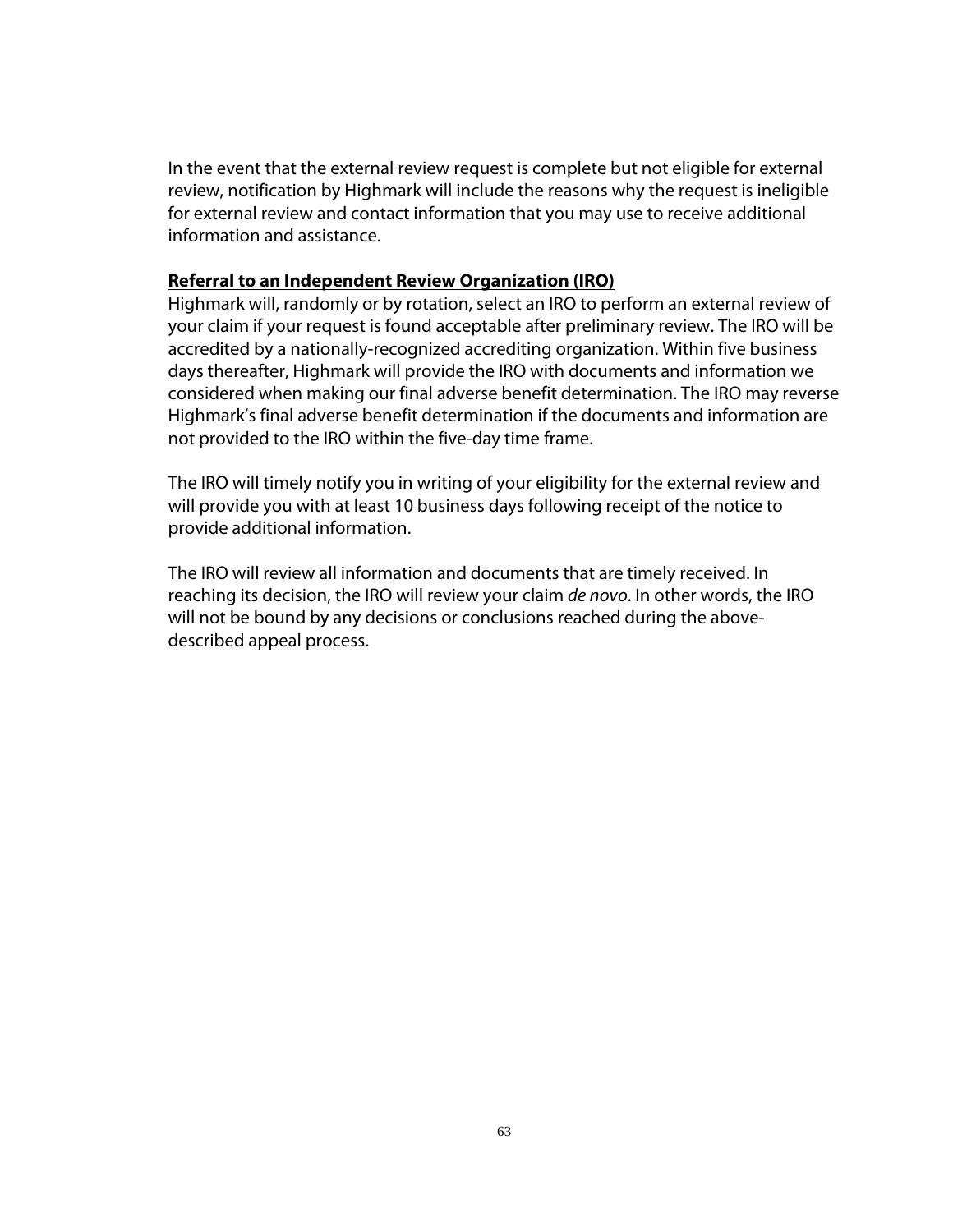The assigned IRO must provide written notice of its final external review decision within 45 days after the IRO received the request for the external review. The IRO will deliver its notice of final external review decision to you and Highmark. The IRO's notice will inform you of:

- The date it received the assignment to conduct the review and the date of its decision;
- References to the evidence or documentation, including specific coverage provisions and evidence-based standards, considered in reaching its decision;
- A discussion of the principal reason(s) for its decision, including the rationale for its decision and any evidence-based standards that were relied on in making its decision;
- A statement that the determination is binding except to the extent that other remedies may be available under State or Federal law to either you or your plan;
- A statement that judicial review may be available to you; and
- Current contact information, including phone number, for any applicable office of health insurance consumer assistance or ombudsman established under Section 2793 of the Public Health Service Act.

Coverage or payment for the requested benefits will be paid immediately upon Highmark's receipt of the IRO's notice of a final external review decision from the IRO that reverses Highmark's prior final internal adverse benefit determination.

### *Expedited External Review (Applies to Urgent Care Claims Only)*

You are entitled to the same procedural rights to an external review as described above on an expedited basis:

- If the final adverse benefit determination involves a medical condition for which the time frame for completion of an expedited internal appeal would seriously jeopardize your life or your health or would jeopardize your ability to regain maximum function and you filed a request for an expedited internal appeal; or
- Following a final internal adverse benefit determination, if you have a medical condition where the time frame for completion of a standard external review would seriously jeopardize your life or health or would jeopardize your ability to regain maximum function, or the final internal adverse benefit determination concerns an admission, availability of care, continued stay, or health care item or service for which you received emergency services, but you have not been discharged from the facility rendering the emergency services.

In the above circumstances, Highmark will immediately conduct a preliminary review and will immediately notify you of our reasons regarding the ineligibility of your request. If your request is not complete, Highmark's notification will describe the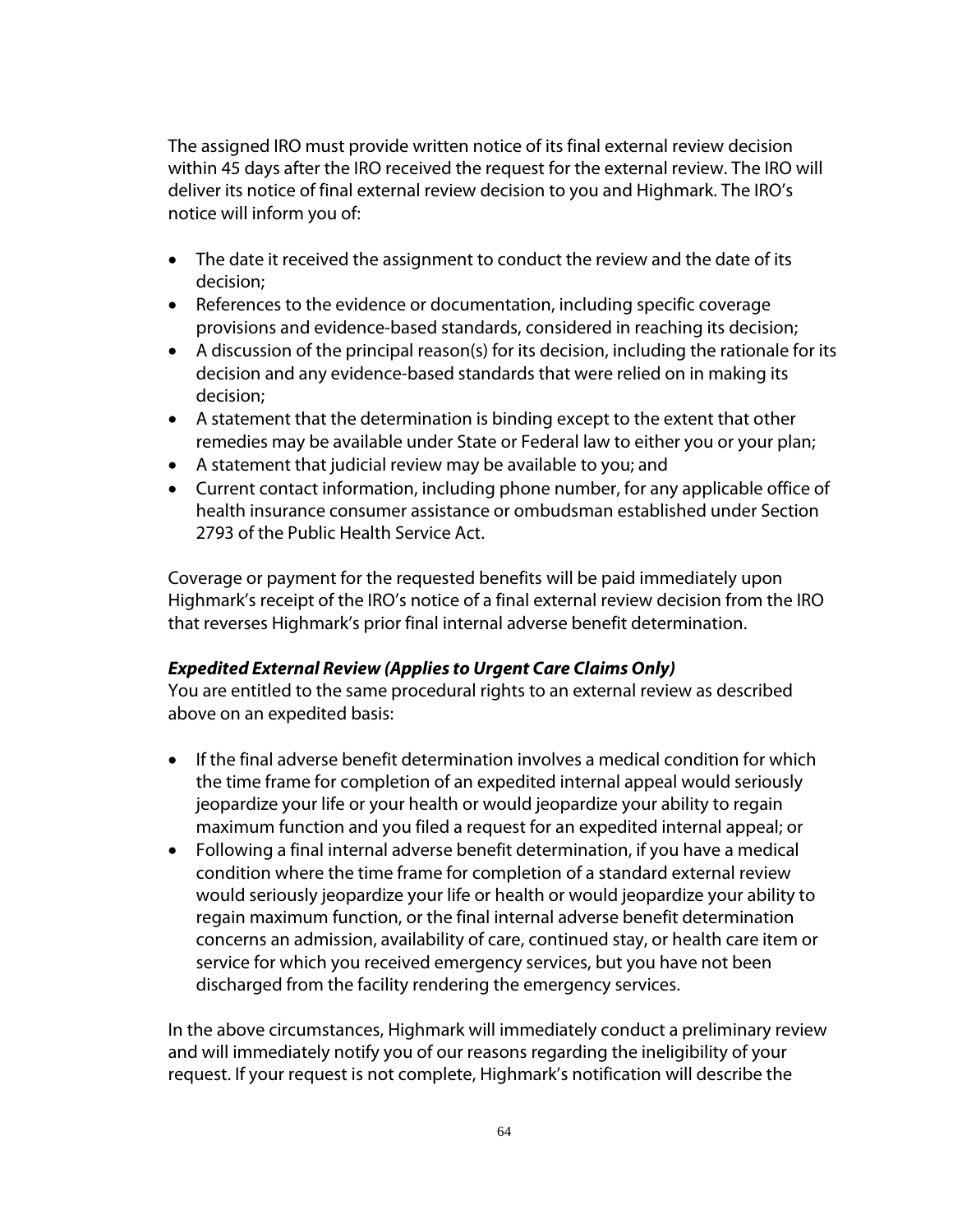information or materials needed to make the request complete. You will then have 48 hours from receipt of the notice, to perfect your request for external review.

#### **Referral to an Independent Review Organization (IRO)**

Highmark will, randomly or by rotation, select an IRO to perform an external review of your claim if your request is found acceptable after preliminary review. The IRO will be accredited by a nationally-recognized accrediting organization. Thereafter, Highmark will immediately provide the IRO with documents and information we considered when making our final adverse benefit determination via the most expeditious method (e.g., electronic, facsimile, etc.).

The IRO will review all information and documents that are timely received. In reaching its decision, the IRO will review your claim *de novo*. In other words, the IRO will not be bound by any decisions or conclusions reached during the abovedescribed appeal process.

The assigned IRO must provide notice of its final external review decision as expeditiously as possible, but in no event more than 72 hours from the time the IRO received the request for the external review. The IRO must provide written notice of its final external review decision to you and to Highmark, if not originally in writing, within 48 hours of its original decision. The IRO's written notice will inform you of:

- The date it received the assignment to conduct the review and the date of its decision;
- References to the evidence or documentation, including specific coverage provisions and evidence-based standards, considered in reaching its decision;
- A discussion of principal reason(s) for its decision, including the rationale for its decision and any evidence-based standards that were relied on in making its decision;
- A statement that the determination is binding except to the extent that other remedies may be available under State or Federal law to either you or your plan;
- A statement that judicial review may be available to you; and
- Current contact information, including phone number, for any applicable office of health insurance consumer assistance or ombudsman established under Section 2793 of the Public Health Service Act.

Coverage or payment for the requested benefits will be paid immediately upon Highmark's receipt of the IRO's notice of a final external review decision from the IRO that reverses Highmark's prior final internal adverse benefit determination.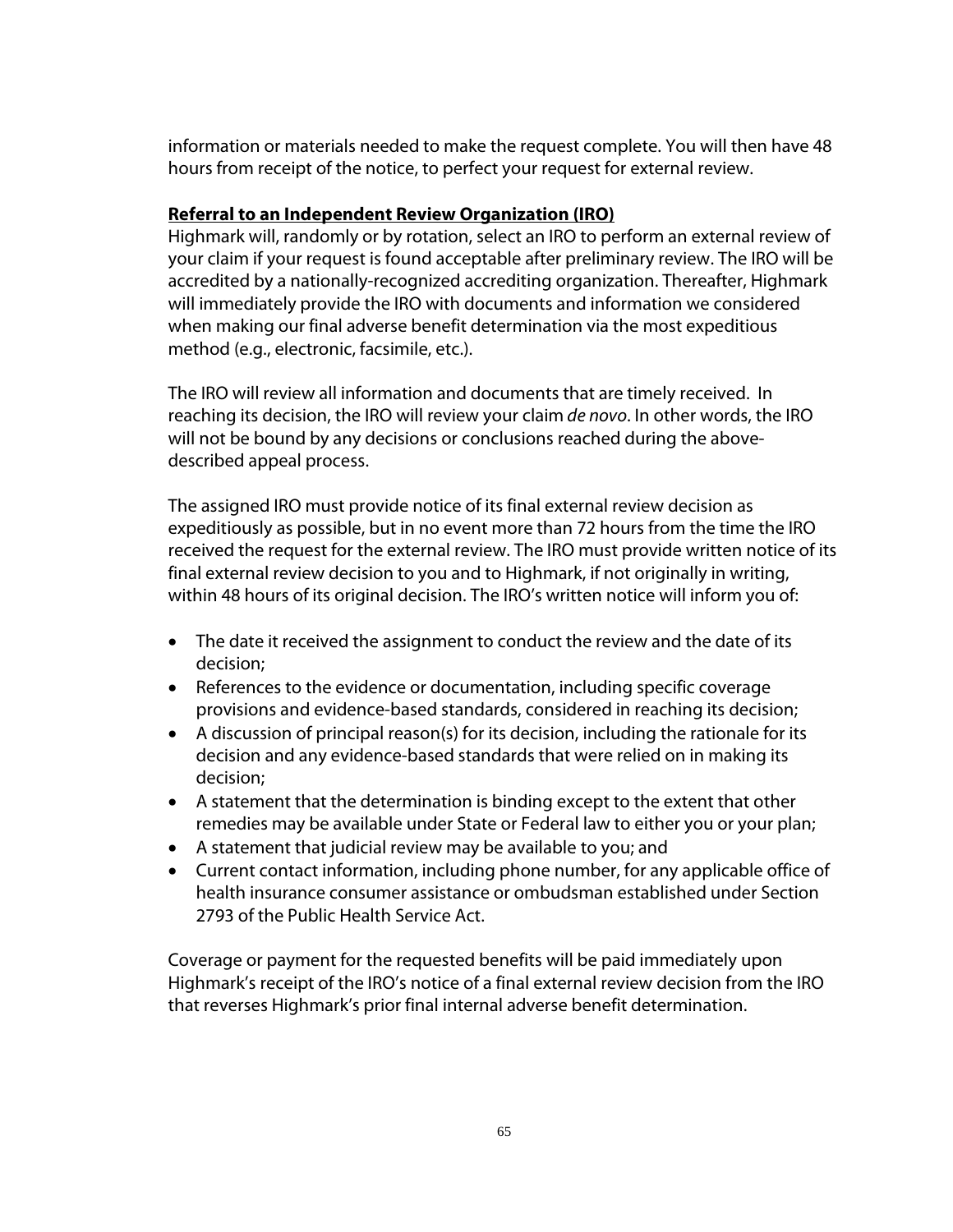# **Member Service**

As a Highmark member, you have access to a wide range of readily available health education tools and support services, all geared to help you "Have A Greater Hand in Your Health<sup>®</sup>."

# **Blues On Call**sm **- 24/7 Health Decision Support**

Just call **1-888-BLUE-428 (1-888-258-3428)** to be connected to a specially-trained wellness professional. You can talk to a Health Coach whenever you like, any time of the day, any day of the week.

Health Coaches are specially-trained registered nurses, dietitians and respiratory therapists who can help you make more informed health care and self-care (when appropriate) decisions. They can assist with a health symptom assessment, provide health-related information, and discuss your treatment options. Please be assured that your discussions with your Health Coach are kept strictly confidential.

### *Help with common illnesses, injuries and questions*

Health Coaches can address any health topic that concerns you:

- Everyday conditions, such as a rash, an earache or a sprain
- A recent diagnosis you've received
- A scheduled medical test
- Planned surgery or other medical procedure
- Questions to ask your doctor at your next appointment
- How to care for a child or elder

You don't have to be ill to talk to a Health Coach. Call to learn about programs and other resources available to help you manage:

- **•** Stress
- Personal nutrition
- Weight management
- Physical activities
- Insomnia
- Depression

### *Help with chronic conditions*

If you have diabetes, asthma, congestive heart failure, chronic obstructive pulmonary disease or coronary artery disease, you need to manage your condition every day in order to stay healthy and avoid hospital stays. That means keeping track of medications, tests, doctor appointments and your diet. Your Blues On Call Health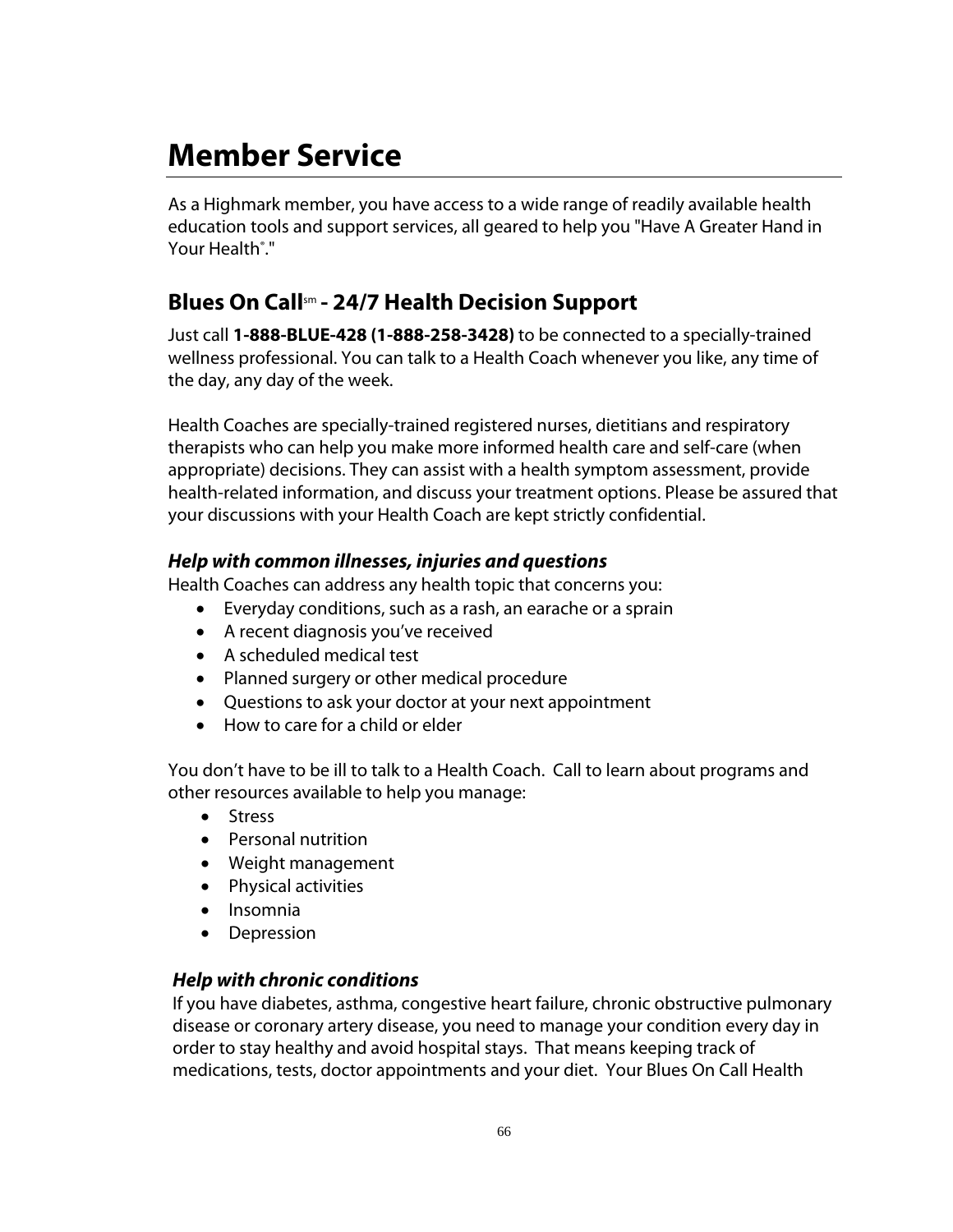Coach can help you work more closely with your doctor and get more involved in taking good care of yourself.

You can even establish a relationship with a specific Health Coach and schedule time to talk about your concerns and conditions.

# **Highmark Website**

As a Highmark member, you have a wealth of health information at your fingertips. It's easy to access all your online offerings. Whether you are looking for a health care provider or managing your claims…want to make informed health care decisions on treatment options…or lead a healthier lifestyle, Highmark can help with online tools and resources.

Go to www.highmarkblueshield.com. Then click on the "Members" tab and log in to your homepage to take advantage of all kinds of programs and resources to help you understand your health status, through the online Wellness Profile, then take steps toward real health improvement.

# **Member Service**

When you have questions about a claim, benefits or coverage, our Member Service Representatives are here to help you. Just call Member Service at the toll-free telephone number on your member ID card or log in to your Highmark member website at www.highmarkblueshield.com. For TTY/TDD hearing impaired service, please dial 711 and the number on the back of your ID card.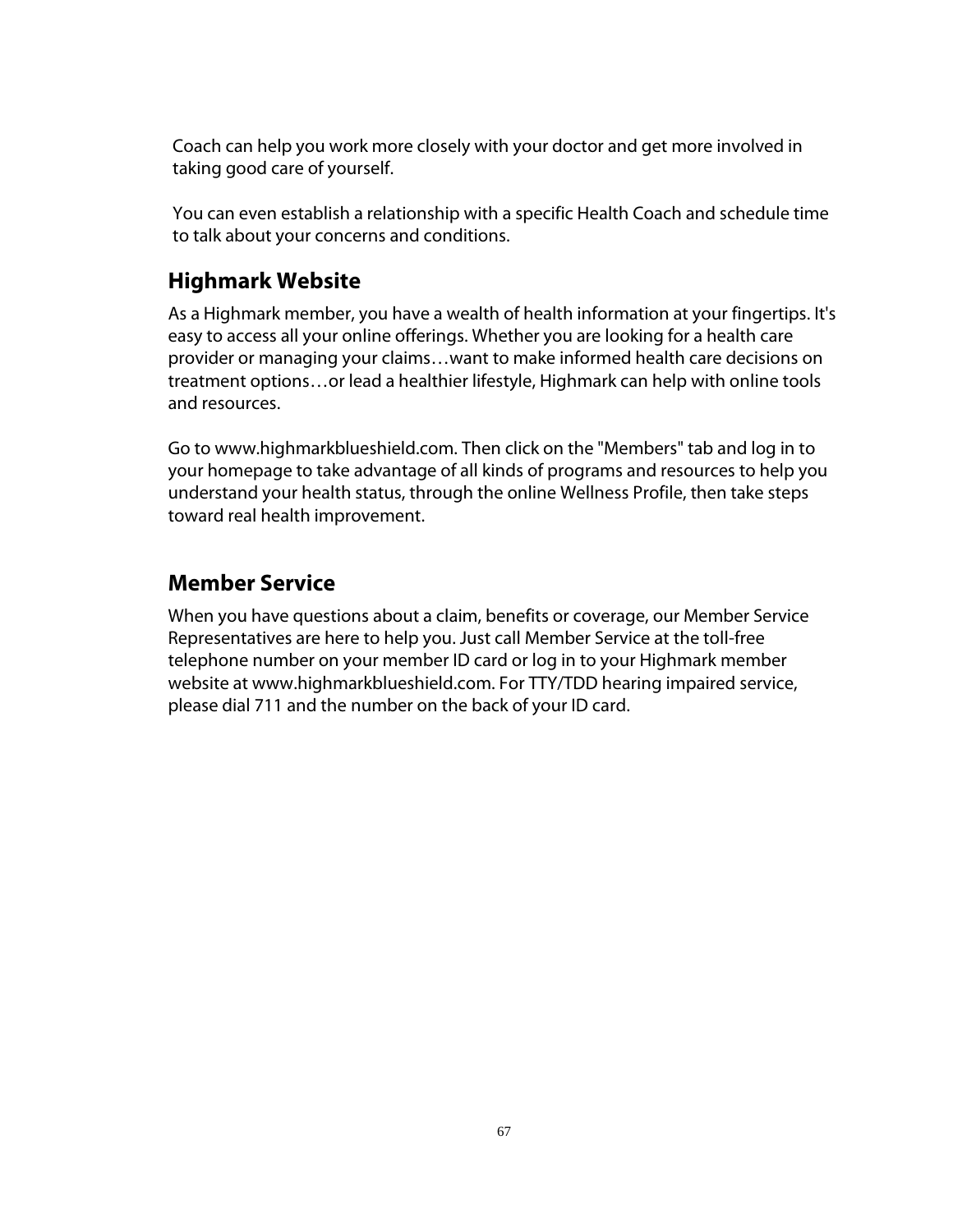# **Member Rights and Responsibilities**

Your participation in is vital to maintaining quality in your program and services. Your importance to this process is reflected in the following statement of principles.

#### *You have the right to:*

- 1. Receive information about your group health plan, its practitioners and providers, and your rights and responsibilities.
- 2. Be treated with respect and recognition of your dignity and right to privacy.
- 3. Participate with practitioners in decision-making regarding your health care. This includes the right to be informed of your diagnosis and treatment plan in terms that you understand and participate in decisions about your care.
- 4. Have a candid discussion of appropriate and/or medically necessary treatment options for your condition(s), regardless of cost or benefit coverage. Your group health plan does not restrict the information shared between practitioners and patients and has policies in place, directing practitioners to openly communicate information with their patients regarding all treatment options regardless of benefit coverage.
- 5. Voice a complaint or file an appeal about your group health plan or the care provided and receive a reply within a reasonable period of time.
- 6. Make recommendations regarding the Members' Rights and Responsibilities policies.

#### *You have a responsibility to:*

- 1. Supply to the extent possible, information that the organization needs in order to make care available to you, and that its practitioners and providers need in order to care for you.
- 2. Follow the plans and instructions for care that you have agreed on with your practitioners.
- 3. Communicate openly with the physician you choose. Ask questions and make sure you understand the explanations and instructions you are given, and participate in developing mutually agreed upon treatment goals. Develop a relationship with your doctor based on trust and cooperation.

# **How We Protect Your Right to Confidentiality**

We have established policies and procedures to protect the privacy of our members' protected health information ("PHI") in all forms, including PHI given verbally, from unauthorized or improper use. Some of the ways we protect your privacy include not discussing PHI outside of our offices, e.g., in hallways, elevators, as well as verifying your identity before we discuss PHI with you over the phone. As permitted by law, we may use or disclose protected health information for treatment, payment and health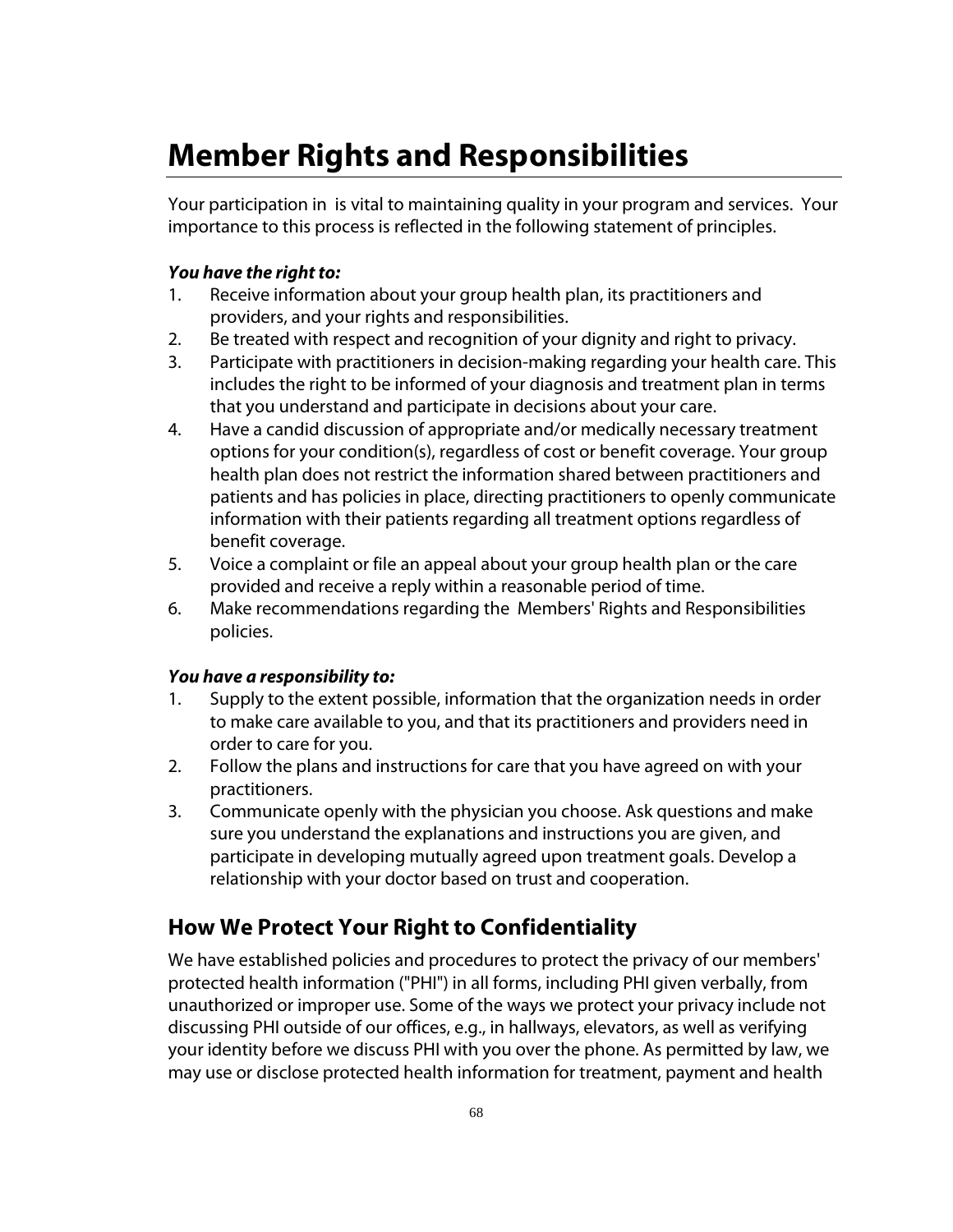care operations, such as: claims management, routine audits, coordination of care, quality assessment and measurement, case management, utilization review, performance measurement, customer service, credentialing, medical review and underwriting. With the use of measurement data, we are able to manage members' health care needs, even targeting certain individuals for quality improvement programs, such as health, wellness and disease management programs.

If we ever use your protected health information for non-routine uses, we will ask you to give us your permission by signing a special authorization form, except with regard to court orders and subpoenas.

You have the right to access the information your doctor has been keeping in your medical records, and any such request should be directed first to your network physician.

You benefit from the many safeguards we have in place to protect the use of data we maintain. This includes requiring our employees to sign statements in which they agree to protect your confidentiality, using computer passwords to limit access to your protected health information, and including confidentiality language in our contracts with physicians, hospitals, vendors and other health care providers.

Our Privacy Department reviews and approves policies regarding the handling of confidential information.

Recognizing that you have a right to privacy in all settings, we even inspect the privacy of examination rooms when we conduct on-site visits to physicians' offices. It's all part of safeguarding the confidentiality of your protected health information.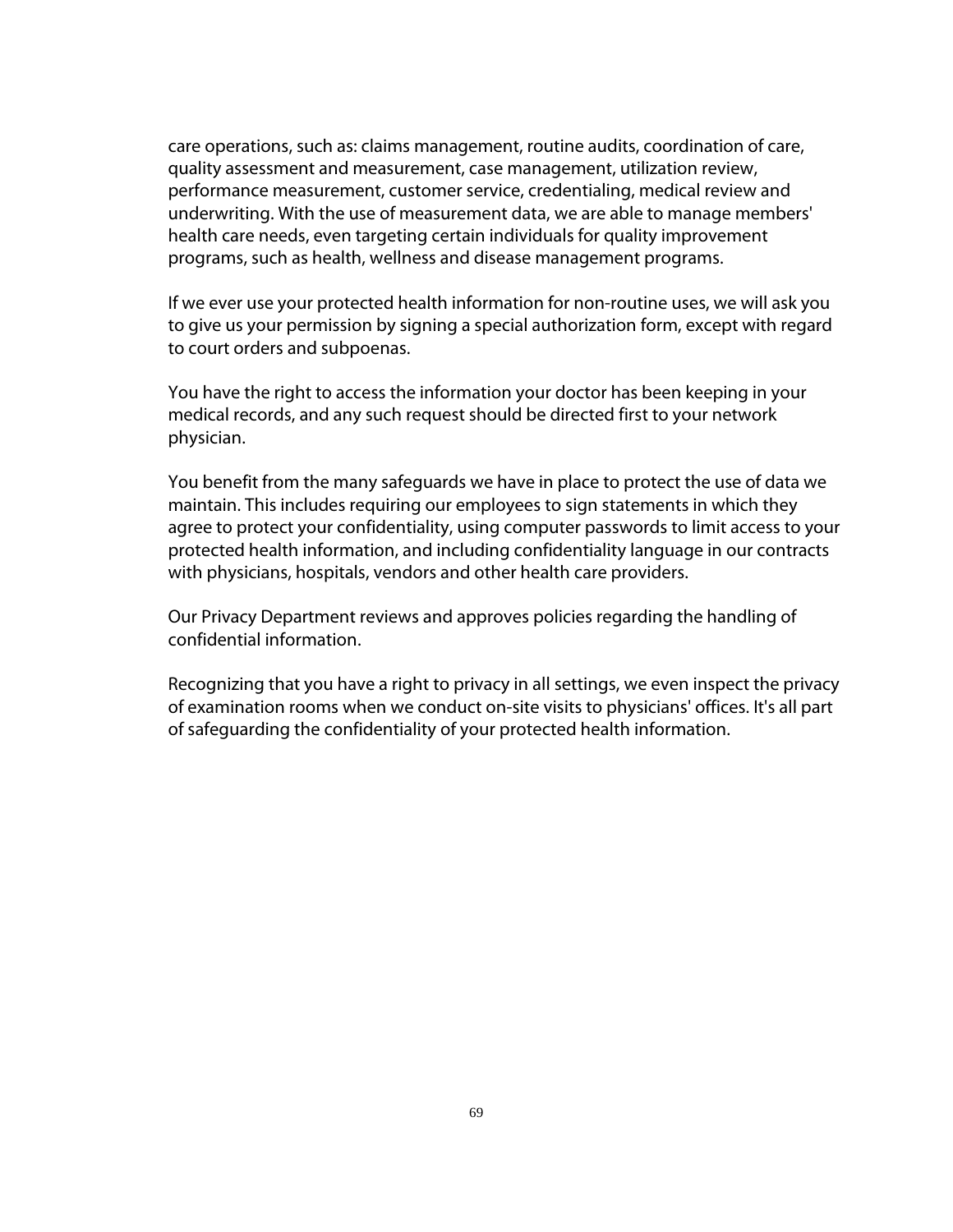# **Terms You Should Know**

**Applied Behavioral Analysis** - The design, implementation and evaluation of environmental modifications, using behavioral stimuli and consequences, to produce socially significant improvement in human behavior or to prevent loss of attained skill or function, including the use of direct observation, measurement and functional analysis of the relations between environment and behavior.

**Assignment -** An agreement between the professional provider and the Medicare beneficiary. It is a process through which a professional provider or supplier agrees to accept the amount Medicare approves as payment in full. You pay any coinsurance amount.

**Assisted Fertilization** - Any method used to enhance the possibility of conception through retrieval or manipulation of the sperm or ovum. This includes, but is not limited to, artificial insemination, In Vitro Fertilization (IVF), Gamete Intra-Fallopian Transfer (GIFT), Zygote Intra-Fallopian Transfer (ZIFT), Tubal Embryo Transfer (TET), Peritoneal Ovum Sperm Transfer, Zona Drilling, and sperm microinjection.

**Autism Spectrum Disorders** - Any of the pervasive developmental disorders defined by the most recent edition of the Diagnostic and Statistical Manual of Mental Disorders, or its successor, including autistic disorder, Asperger's disorder and pervasive developmental disorder not otherwise specified.

**Benefit Period** - That period which begins on the first day (which is not part of a prior benefit period) in which you are an inpatient in a hospital or skilled nursing facility. The benefit period ends when you have not been an inpatient of a hospital or skilled nursing facility for 60 consecutive days. Most Medicare Part A and Part B benefits are renewed when a new benefit period begins. There is no limit to the number of benefit periods you may have. See the section How Your Benefits Are Applied for the benefit period applicable to your Major Medical program.

**Brand Drug** - A recognized trade name prescription drug product, usually either the innovator product for new drugs still under patent protection or a more expensive product marketed under a brand name for multi-source drugs and noted as such in the pharmacy database used by Highmark.

**Claim** – A request for preauthorization or prior approval of a covered service or for the payment or reimbursement of the charges or costs associated with a covered service. Claims include: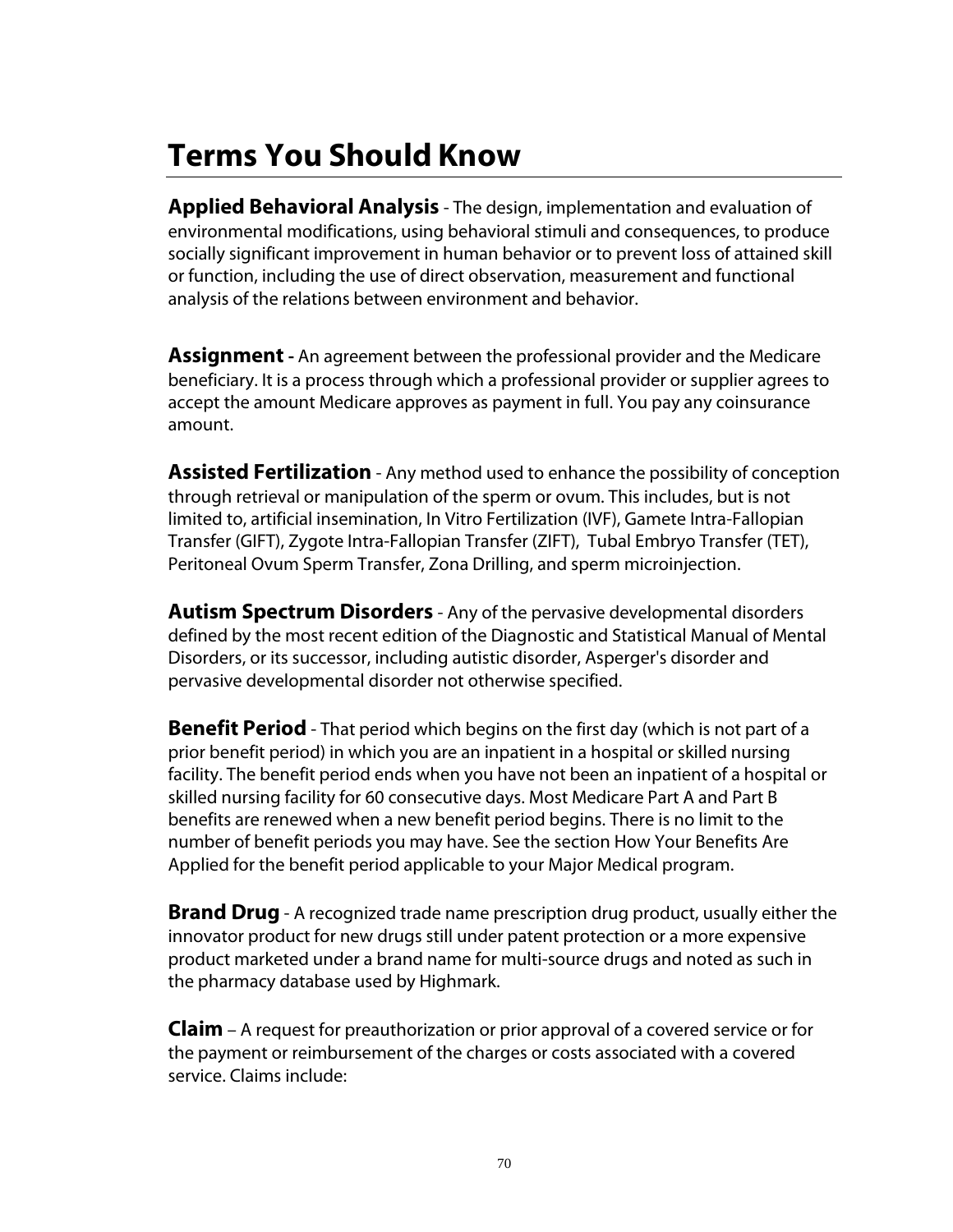- **Pre-Service Claim** A request for preauthorization or prior approval of a covered service which under the terms of your coverage must be approved before you receive the covered service.
- **Urgent Care Claim** A pre-service claim which, if decided within the time periods established for making non-urgent care pre-service claim decisions, could seriously jeopardize your life, health or ability to regain maximum function or, in the opinion of a physician with knowledge of your medical condition, would subject you to severe pain that cannot be adequately managed without the service.
- **Post-Service Claim** A request for payment or reimbursement of the charges or costs associated with a covered service that you have received.

**Coinsurance** - The percentage of Medicare eligible expenses or Medicare reasonable charges over and above the Medicare deductible, which you have the responsibility to pay under Medicare.

**Covered Maintenance Prescription Drug** – A maintenance prescription drug, which your program is contractually obligated to pay or provide as a benefit to you under this program when dispensed by a participating maintenance pharmacy. Any prescription order for not more than a 90-day supply of a legend drug shall be considered a covered maintenance prescription drug, unless otherwise expressly excluded.

**Custodial Care** - Care provided primarily for maintenance of the patient or which is designed essentially to assist the patient in meeting his activities of daily living and which is not primarily provided for its therapeutic value in the treatment of an illness, disease, bodily injury or condition.

**Deductible** - The amount you pay each year for Medicare eligible expenses or Medicare reasonable charges before payment of benefits begins under Medicare. There are separate Medicare Part A and Medicare Part B deductibles which may apply to services covered under your program.

**Designated Agent** - An entity that has contracted with Highmark, either directly or indirectly, to perform a function and/or service in the administration of this program. Such function and/or service may include, but is not limited to, medical management and provider referral.

**Emergency Care Services** - The treatment of bodily injuries resulting from an accident, or following the sudden onset of a medical condition, or following, in the case of a chronic condition, a sudden and unexpected medical event that manifests itself by acute symptoms of sufficient severity or severe pain, such that a prudent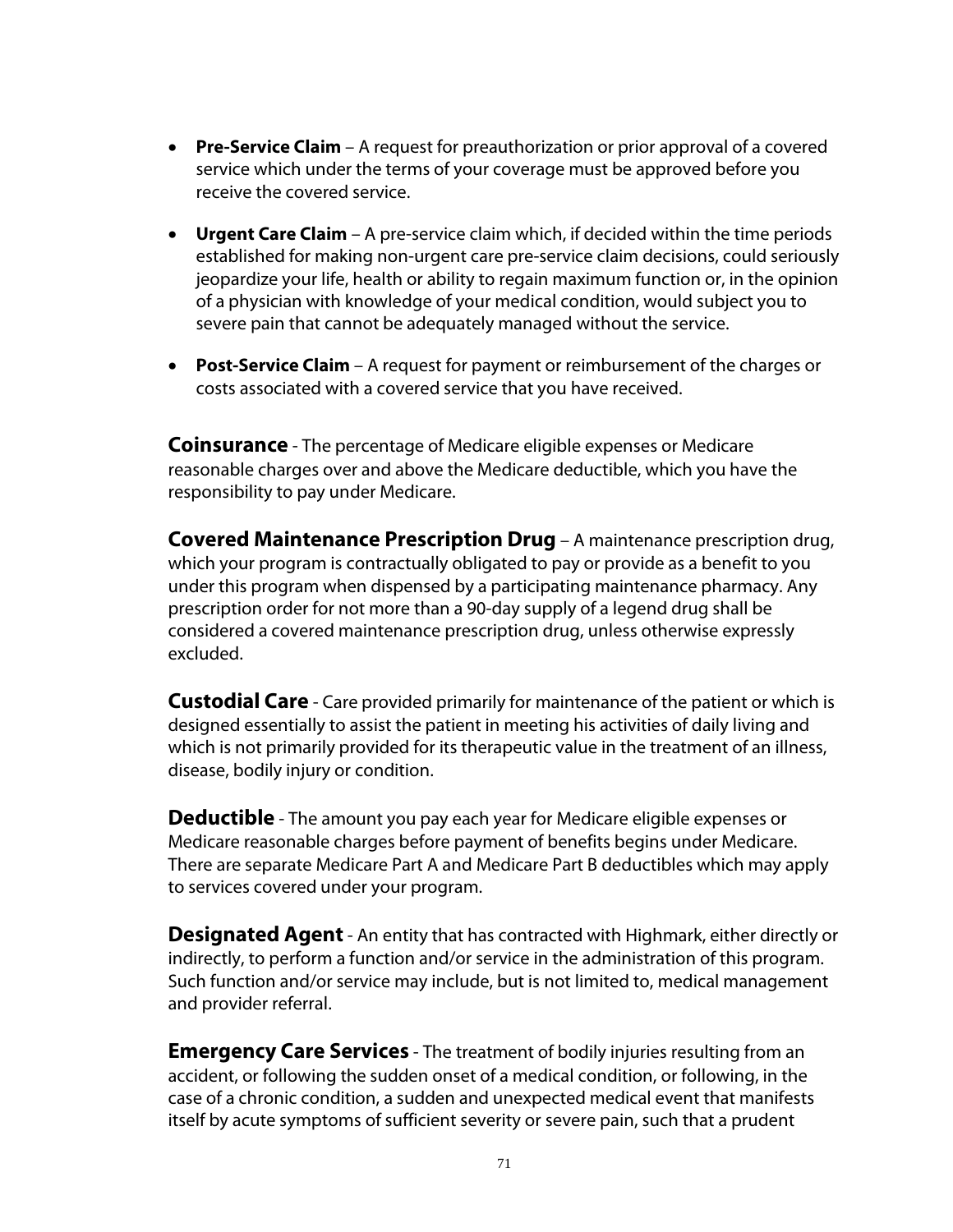layperson who possesses an average knowledge of health and medicine could reasonably expect the absence of immediate medical attention to result in:

- placing your health or, with respect to a pregnant woman, the health of the woman or her unborn child in serious jeopardy;
- causing serious impairment to bodily functions; and/or
- causing serious dysfunction of any bodily organ or part

and for which care is sought as soon as possible after the medical condition becomes evident to you.

**Experimental/Investigative** - The use of any treatment, service, procedure, facility, equipment, drug, device or supply (intervention) which is not determined to be medically effective for the condition being treated. An intervention is considered to be experimental/investigative if: the intervention does not have Food and Drug Administration (FDA) approval to be marketed for the specific relevant indication(s); or, available scientific evidence does not permit conclusions concerning the effect of the intervention on health outcomes; or, the intervention is not proven to be as safe and as effective in achieving an outcome equal to or exceeding the outcome of alternative therapies; or, the intervention does not improve health outcomes; or, the intervention is not proven to be applicable outside the research setting. If an intervention, as defined above, is determined to be experimental/investigative at the time of the service, it will not receive retroactive coverage, even if it is found to be in accordance with the above criteria at a later date.

Medical Researchers constantly experiment with new medical equipment, drugs and other technologies. In turn, health care plans must evaluate these technologies.

Decisions for evaluating new technologies, as well as new applications of existing technologies, for medical and behavioral health procedures, pharmaceuticals and devices should be made by medical professionals. That is why a panel of more than 400 medical professionals works with a nationally recognized Medical Affairs Committee to review new technologies and new applications for existing technologies for medical and behavioral health procedures and devices. To stay current and patient-responsive, these reviews are ongoing and all-encompassing, considering factors such as product efficiency, safety and effectiveness. If the technology passes the test, the Medical Affairs Committee recommends it be considered as acceptable medical practice and a covered benefit. Technology that does not merit this status is usually considered "experimental/investigative" and is not generally covered. However, it may be re-evaluated in the future.

A similar process is followed for evaluating new pharmaceuticals. The Pharmacy and Therapeutics (P & T) Committee assesses new pharmaceuticals based on national and international data, research that is currently underway and expert opinion from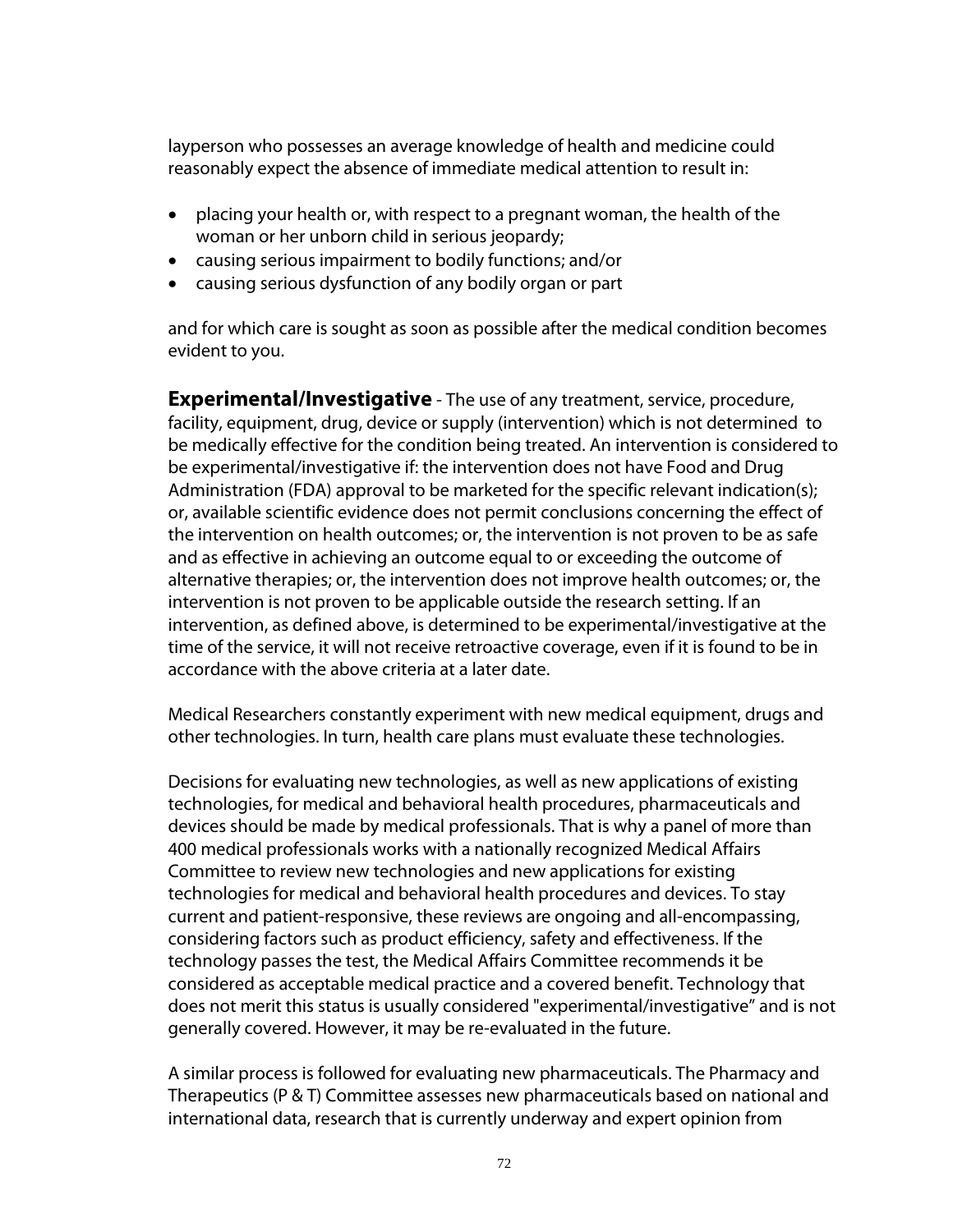leading clinicians. The P & T Committee consists of at least one Highmark-employed pharmacist and/or medical director, five board-certified, actively practicing network physicians and two Doctors of Pharmacy currently providing clinical pharmacy services within the Highmark service area. At the committee's discretion, advice, support and consultation may also be sought from physician subcommittees in the following specialties: cardiology, dermatology, endocrinology, hematology/oncology, obstetrics/gynecology, ophthalmology, psychiatry, infectious disease, neurology, gastroenterology and urology. Issues that are addressed during the review process include clinical efficacy, unique value, safety, patient compliance, local physician and specialist input and pharmacoeconomic impact. After the review is complete, the P & T Committee makes recommendations.

Situations may occur when you elect to pursue experimental/investigative treatment. If you have a concern that a service you will receive may be experimental/investigational, you or the hospital and/or professional provider may contact Highmark's Member Service to determine coverage.

**Explanation of Benefits (EOB)** - This is the statement you'll receive from Highmark after your claim is processed. It lists: the provider's charge, allowable amount, copayment, deductible and coinsurance amounts, if any, you're required to pay; total benefits payable; and total amount you owe.

**Explanation of Medicare Benefits (EOMB)** - This is the statement you'll receive after your Medicare claim is processed. It explains how much Medicare paid and how much you are responsible for. In most cases, amounts Medicare didn't pay will be filed automatically with Highmark for consideration under your Signature 65 coverage.

**Generic Drug** - A drug that is available from more than one manufacturing source and accepted by the FDA as a substitute for those products having the same active ingredients as a brand drug and listed in the FDA "Approved Drug Products with Therapeutic Equivalence Evaluations," otherwise known as the orangebook, and noted as such in the pharmacy database used by Highmark.

**Immediate Family** - Your spouse, child, stepchild, parent, brother, sister, motherin-law, father-in-law, sister-in-law, brother-in-law, daughter-in-law or son-in-law.

**Inpatient** - A member who is a registered bed patient in a hospital or skilled nursing facility and for whom a room and board charge is made.

**Maintenance Prescription Drug** - A prescription drug prescribed for the control of a chronic disease or illness, or to alleviate the pain and discomfort associated with a chronic disease or illness.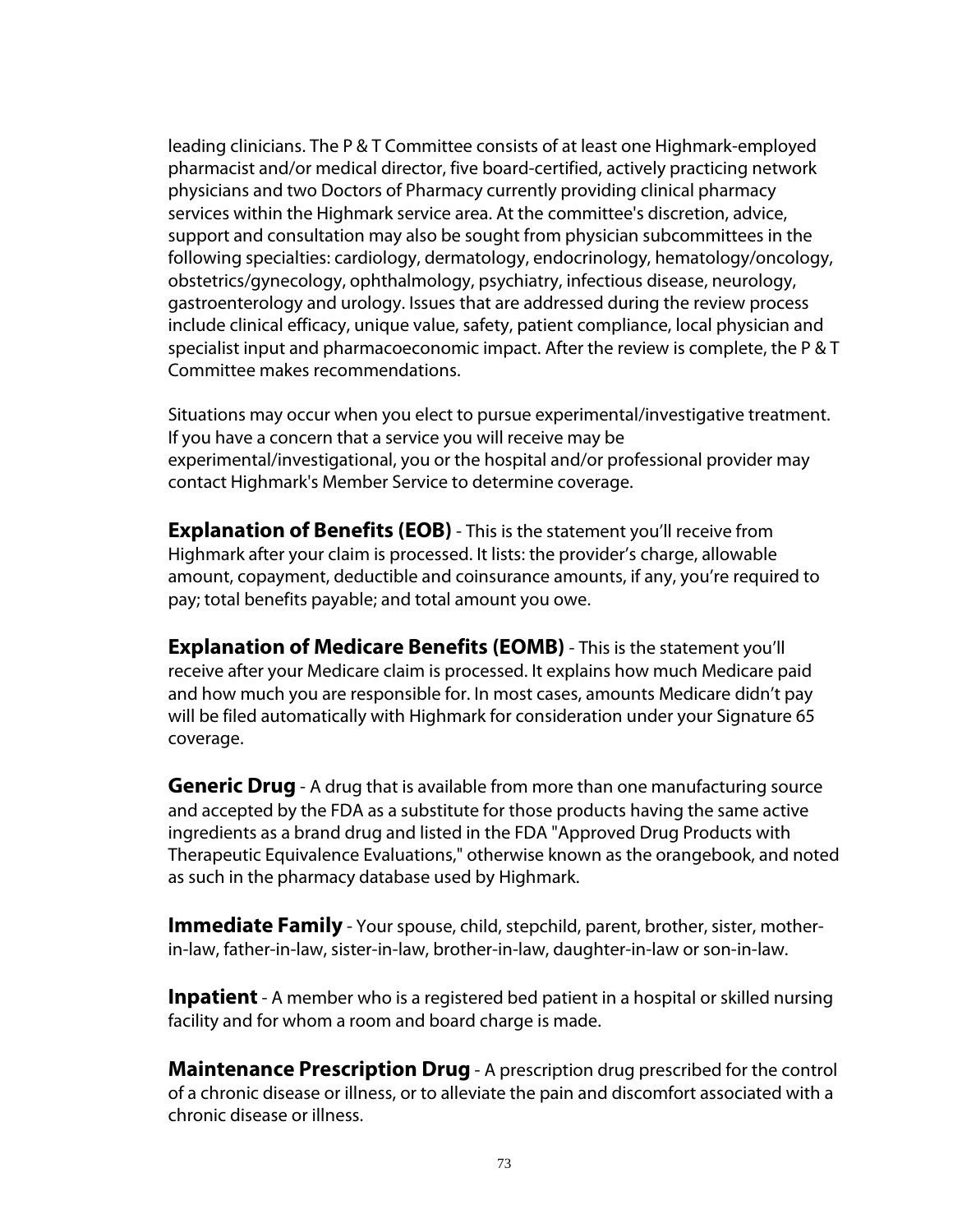**Maximum** - The greatest amount payable by the program for covered services. This could be expressed in dollars, number of days, or number of services for a specified period of time.

# **Medically Necessary and Appropriate (Medical Necessity and**

**Appropriateness)** - Services, supplies or covered medications that a provider, exercising prudent clinical judgment, would provide to a patient for the purpose of preventing, evaluating, diagnosing or treating an illness, injury, disease or its symptoms, and that are: (i) in accordance with generally accepted standards of medical practice; and (ii) clinically appropriate, in terms of type, frequency, extent, site and duration, and considered effective for the patient's illness, injury or disease; and (iii) not primarily for the convenience of the patient, physician or other health care provider, and not more costly than an alternative service or sequence of services at least as likely to produce equivalent therapeutic or diagnostic results as to the diagnosis or treatment of that patient's illness, injury or disease. Highmark reserves the right, utilizing the criteria set forth in this definition, to render the final determination as to whether a service, supply or covered medication is medically necessary and appropriate. No benefits will be provided unless Highmark determines that the service, supply or covered medication is medically necessary and appropriate.

**Medicare Eligible Expenses** - Expenses of the kinds covered by Medicare, to the extent recognized as reasonable and medically necessary and appropriate by Medicare. If this program provides for benefits not covered by Medicare, Highmark reserves the right to determine whether such benefits are medically necessary and appropriate.

**Medicare Non-Participating Provider**- A professional provider eligible to provide services or supplies under Medicare Part B but who does not sign a participation agreement with Medicare, and may or may not elect to accept assignment on each Medicare claim that is filed. A Medicare non-participating provider who does not accept assignment does not accept the Medicare reasonable charge for certain service or supply as payment in full and may charge the patient more than the Medicare reasonable charge, unless otherwise prohibited by law.

**Medicare Opt-Out Provider**- A professional provider eligible to provide services or supplies under Medicare Part B but who has "opted out" of Medicare such that he or she forgoes any payments from Medicare to his or her patients or themselves, and enters into private contracts with Medicare beneficiaries to provide eligible services, and bills Medicare beneficiaries directly for services provided.

**Medicare Reasonable Charge** - The approved amount for services and supplies, as determined by Medicare.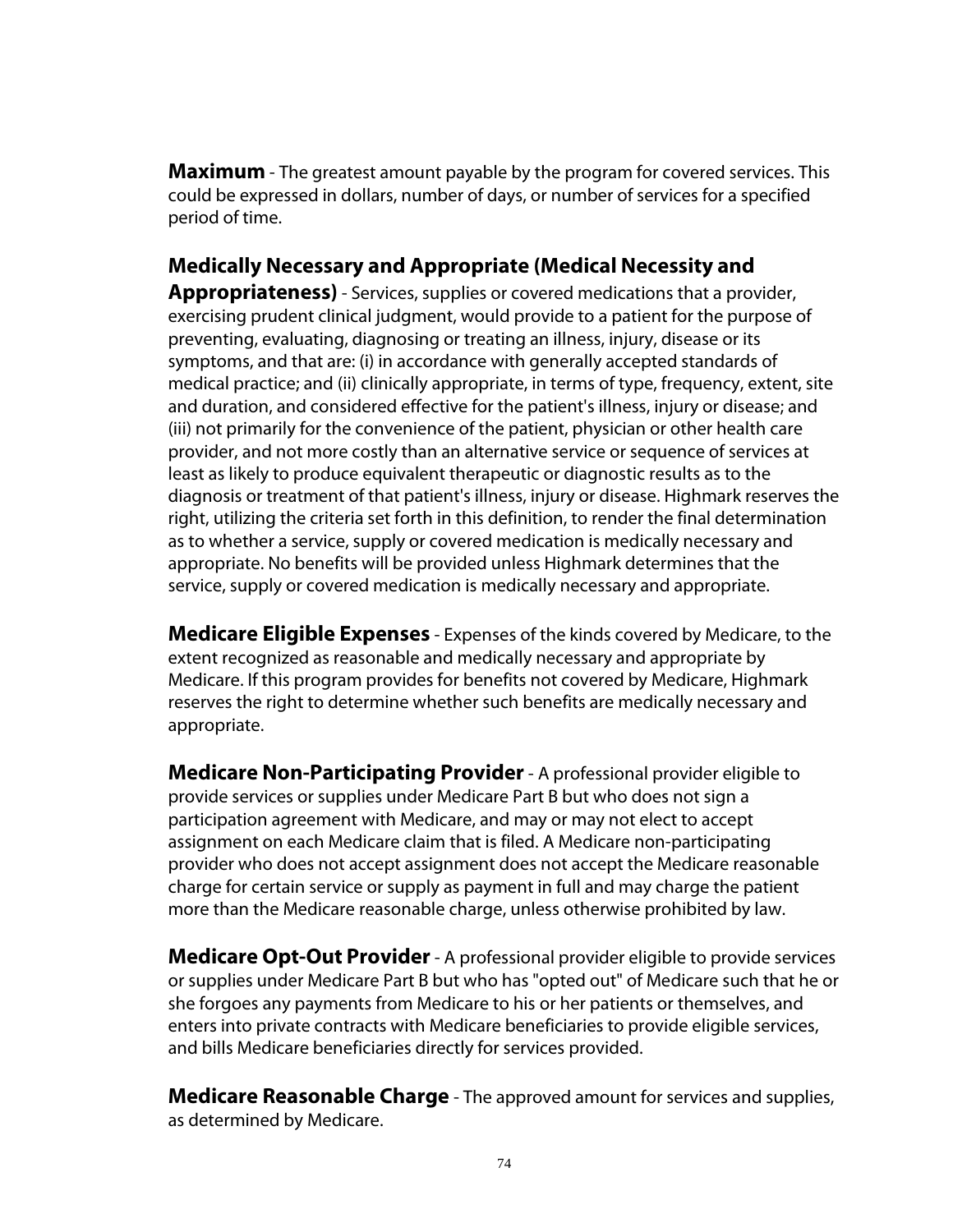**Member-** A contract holder or dependent enrolled for health care coverage.

**Outpatient-** A member who receives services or supplies while not a registered bed patient in a hospital or skilled nursing facility.

**Partial Hospitalization -** The provision of medical, nursing, counseling or therapeutic mental health care services or substance abuse services on a planned and regularly scheduled basis in a facility provider designed for a patient or client who would benefit from more intensive services than are generally offered through outpatient treatment but who does not require inpatient care.

**Plan -** Refers to Highmark, which is an independent licensee of the Blue Cross Blue Shield Association. Any reference to the plan may also include its designated agent as defined herein and with whom the plan has contracted, either directly or indirectly, to perform a function or service in the administration of this program.

**Provider's Allowable Price** - The amount at which a participating pharmacy provider has agreed with the health plan to provide covered medications to you under this program.

**Plan Allowance** - The amount used to determine payment by your program for non-Medicare covered services provided to you and to determine your liability. Plan allowance is based on the type of provider who renders such services or as required by law. The plan allowance for a non-participating facility or professional provider is based on an adjusted contractual allowance for like services rendered by a participating facility or professional provider in the same geographic region. You will be responsible for any difference between the provider's billed charges and your program's payment.

**Service Area** - The geographic area consisting of the following counties in Pennsylvania:

| Adams         | Franklin  | Lehigh         | Perry      |
|---------------|-----------|----------------|------------|
| <b>Berks</b>  | Fulton    | Mifflin        | Schuylkill |
| Centre (part) | Juniata   | Montour        | Snyder     |
| Columbia      | Lancaster | Northampton    | Union      |
| Cumberland    | Lebanon   | Northumberland | York       |
| Dauphin       |           |                |            |

**Totally Disabled (or Total Disability)** - A condition resulting from illness or injury as a result of which, and as certified by a physician, for an initial period of 24 months, you are continuously unable to perform all of the substantial and material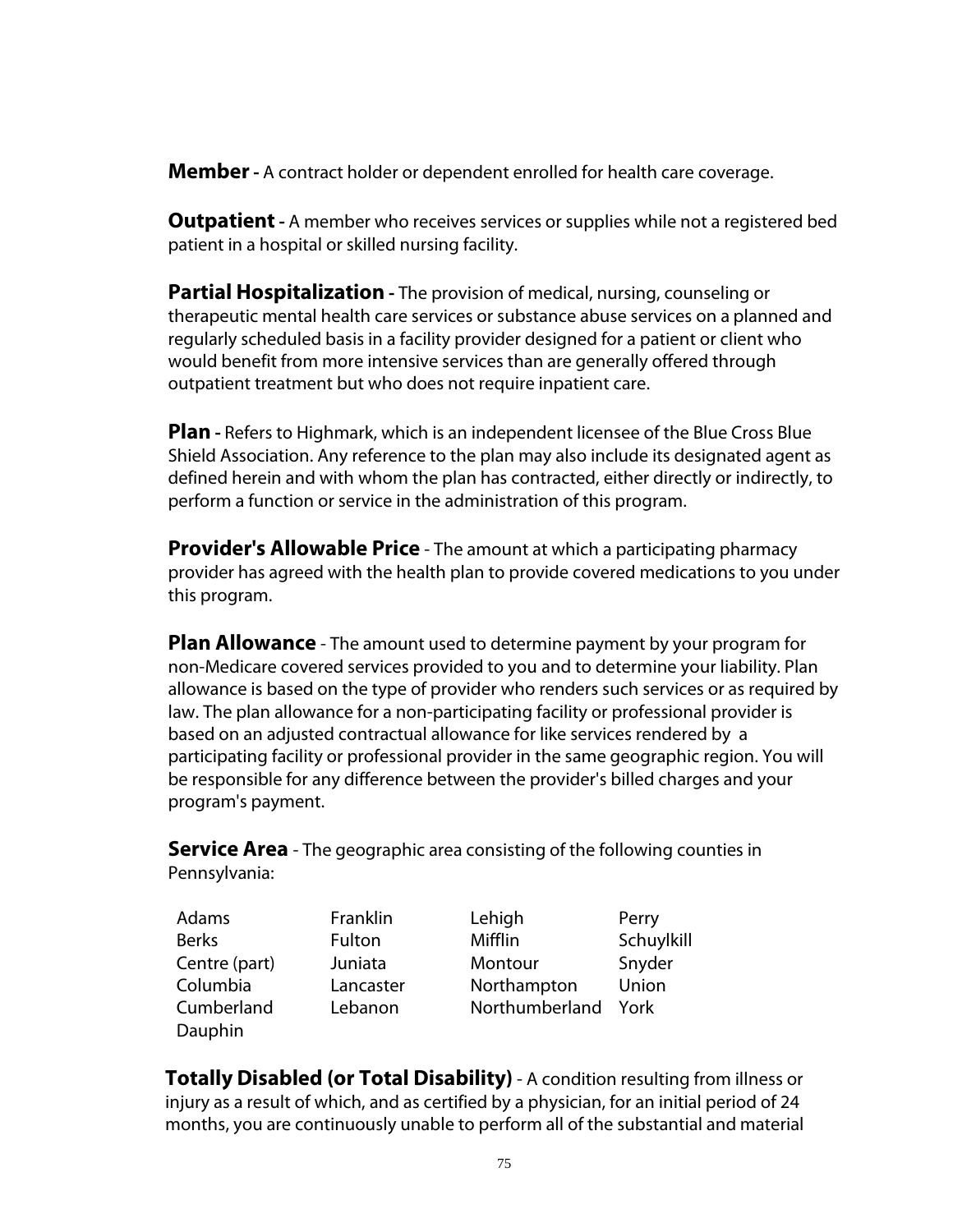duties of your regular occupation. However: (i) after 24 months of continuous disability, "totally disabled" (or total disability) means your inability to perform all of the substantial and material duties of any occupation for which you are reasonably suited by education, training or experience; (ii) during the entire period of total disability, you may not be engaged in any activity whatsoever for wage or profit and must be under the regular care and attendance of a physician, other than your immediate family. If you do not usually engage in any occupation for wages or profits, "totally disabled" (or total disability) means you are substantially unable to engage in the normal activities of an individual of the same age and sex.

**You or Your**- Refers to individuals who are covered under the program.

Highmark Blue Shield is an independent licensee of the Blue Cross and Blue Shield Association.

Highmark is a registered mark of Highmark Inc.

Signature 65 is a service mark of Highmark Inc.

Blues On Call is a service mark of the Blue Cross and Blue Shield Association.

Blue Shield and the Shield symbol are registered service marks of the Blue Cross and Blue Shield Association.

The Blue Cross Blue Shield Association is an independent company that does not provide Highmark Blue Shield products and services. It is solely responsible for the services described in this booklet.

Express Scripts is a registered trademark of Express Scripts Holding Company.

You are hereby notified that Highmark Blue Shield provides administrative services only on behalf of your selffunded group health plan. Highmark Blue Shield is an independent corporation operating under licenses from the Blue Cross and Blue Shield Association ("the Association"), which is a national association of independent Blue Cross and Blue Shield companies throughout the United States. Although all of these independent Blue Cross and Blue Shield companies operate from a license with the Association, each of them is a separate and distinct operation. The Association allows Highmark Blue Shield to use the familiar Blue Shield words and symbol. Highmark Blue Shield is neither the insurer nor the guarantor of benefits under your group health plan. Your Group remains fully responsible for the payment of group health plan benefits.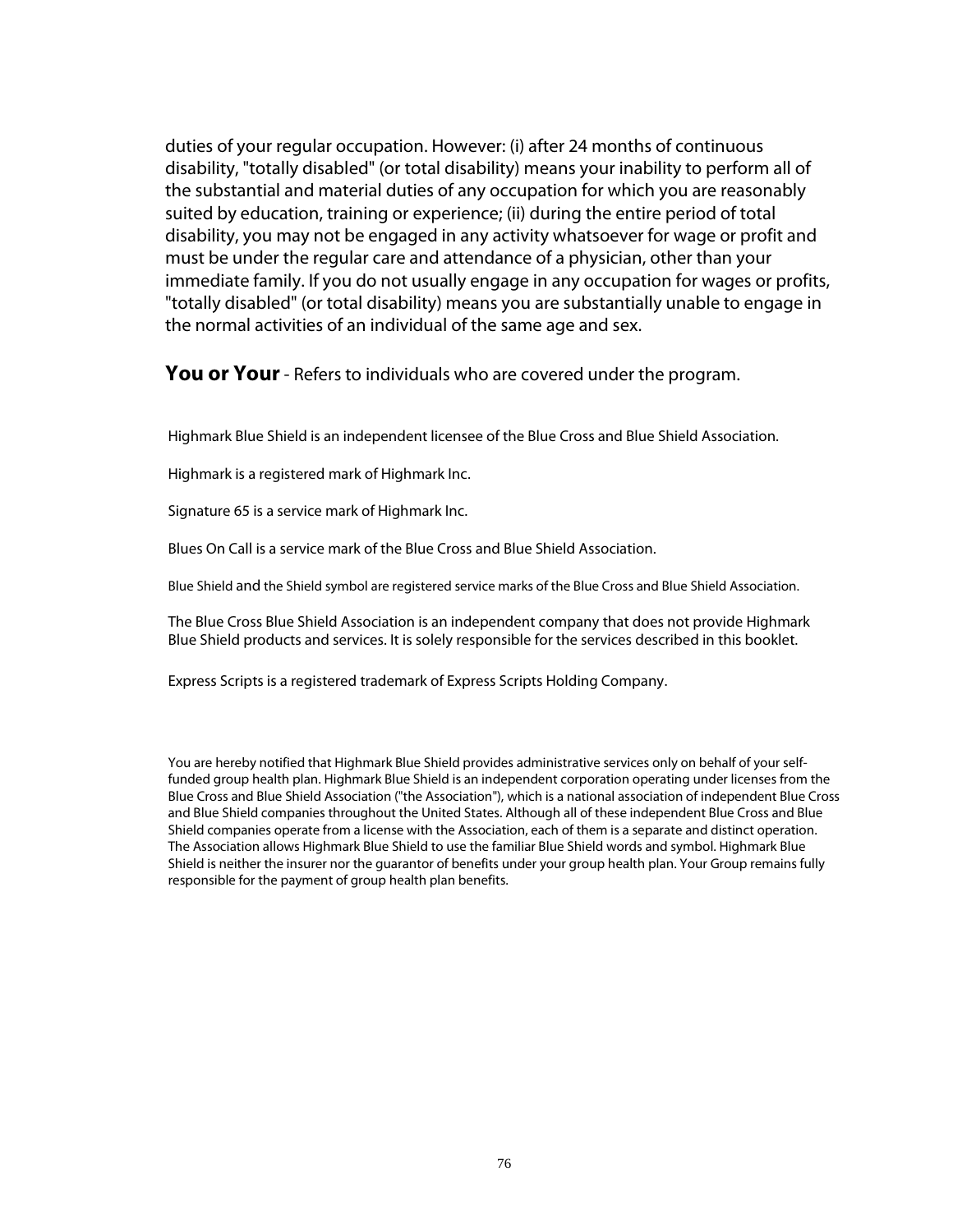Sí necesita ayuda para traducir esta información, por favor comuníquese con el departamento de Servicios a miembros de Highmark al número al réves de su tarjeta de identificación de Highmark. Estos servicios están disponibles de lunes a viernes, de 8:00 a 19:00, y los sábados de 8:00 a 17:00.

# **HIGHMARK INC. NOTICE OF PRIVACY PRACTICES**

#### **PART I – NOTICE OF PRIVACY PRACTICES (HIPAA)**

# **THIS NOTICE DESCRIBES HOW MEDICAL INFORMATION ABOUT YOU MAY BE USED AND DISCLOSED AND HOW YOU CAN GET ACCESS TO THIS INFORMATION. PLEASE REVIEW IT CAREFULLY.**

# **THIS NOTICE ALSO DESCRIBES HOW WE COLLECT, USE AND DISCLOSE NON-PUBLIC PERSONAL FINANCIAL INFORMATION.**

#### **Our Legal Duties**

At Highmark Inc. ("Highmark"), we are committed to protecting the privacy of your "Protected Health Information" (PHI). PHI is your individually identifiable health information, including demographic information, collected from you or created or received by a health care provider, a health plan, your employer, or a health care clearinghouse that relates to: (i) your past, present, or future physical or mental health or condition; (ii) the provision of health care to you; or (iii) the past, present, or future payment for the provision of health care to you.

This Notice describes our privacy practices, which include how we may use, disclose, collect, handle, and protect our members' protected health information. We are required by applicable federal and state laws to maintain the privacy of your protected health information. We also are required by the HIPAA Privacy Rule (45 C.F.R. parts 160 and 164, as amended) to give you this Notice about our privacy practices, our legal duties, and your rights concerning your protected health information. We are also required to notify affected individuals following a breach of unsecured health information.

We will inform you of these practices the first time you become a Highmark customer. We must follow the privacy practices that are described in this Notice as long as it is in effect. This Notice became effective September 23, 2013, and will remain in effect unless we replace it.

On an ongoing basis, we will review and monitor our privacy practices to ensure the privacy of our members' protected health information. Due to changing circumstances, it may become necessary to revise our privacy practices and the terms of this Notice. We reserve the right to make the changes in our privacy practices and the new terms of our Notice will become effective for all protected health information that we maintain, including protected health information we created or received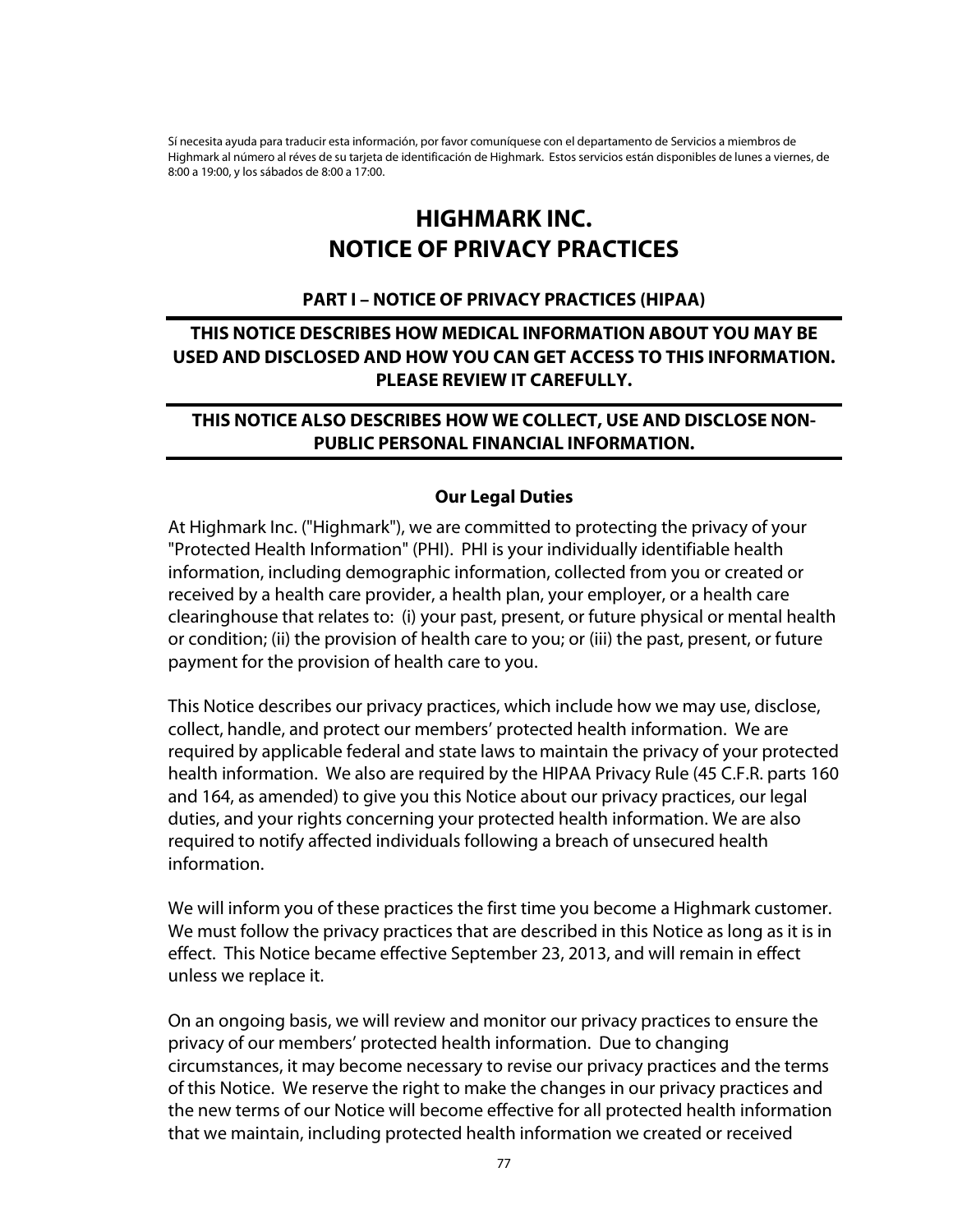before we made the changes. Before we make a material change in our privacy practices, we will change this Notice and notify all affected members in writing in advance of the change. Any change to this notice will be posted on our website and we will further notify you of any changes in our annual mailing.

You may request a copy of our Notice at any time. For more information about our privacy practices, or for additional copies of this Notice, please contact us using the information listed at the end of this Notice.

#### **I. Uses and Disclosures of Protected Health Information**

In order to administer our health benefit programs effectively, we will collect, use and disclose protected health information for certain of our activities, including payment and health care operations.

# **A. Uses and Disclosures of Protected Health Information for Payment and Health Care Operations**

The following is a description of how we may use and/or disclose protected health information about you for payment and health care operations:

#### **Payment**

We may use and disclose your protected health information for all activities that are included within the definition of "payment" as set out in 45 C.F.R. § 164.501. We have not listed in this Notice all of the activities included within the definition of "payment," so please refer to 45 C.F.R. § 164.501 for a complete list.

# *For example:*

We may use and disclose your protected health information to pay claims from doctors, hospitals, pharmacies and others for services delivered to you that are covered by your health plan, to determine your eligibility for benefits, to coordinate benefits, to examine medical necessity, to obtain premiums, and/or to issue explanations of benefits to the person who subscribes to the health plan in which you participate.

# **Health Care Operations**

We may use and disclose your protected health information for all activities that are included within the definition of "health care operations" as set out in 45 C.F.R. § 164.501. We have not listed in this Notice all of the activities included within the definition of "health care operations," so please refer to 45 C.F.R. § 164.501 for a complete list.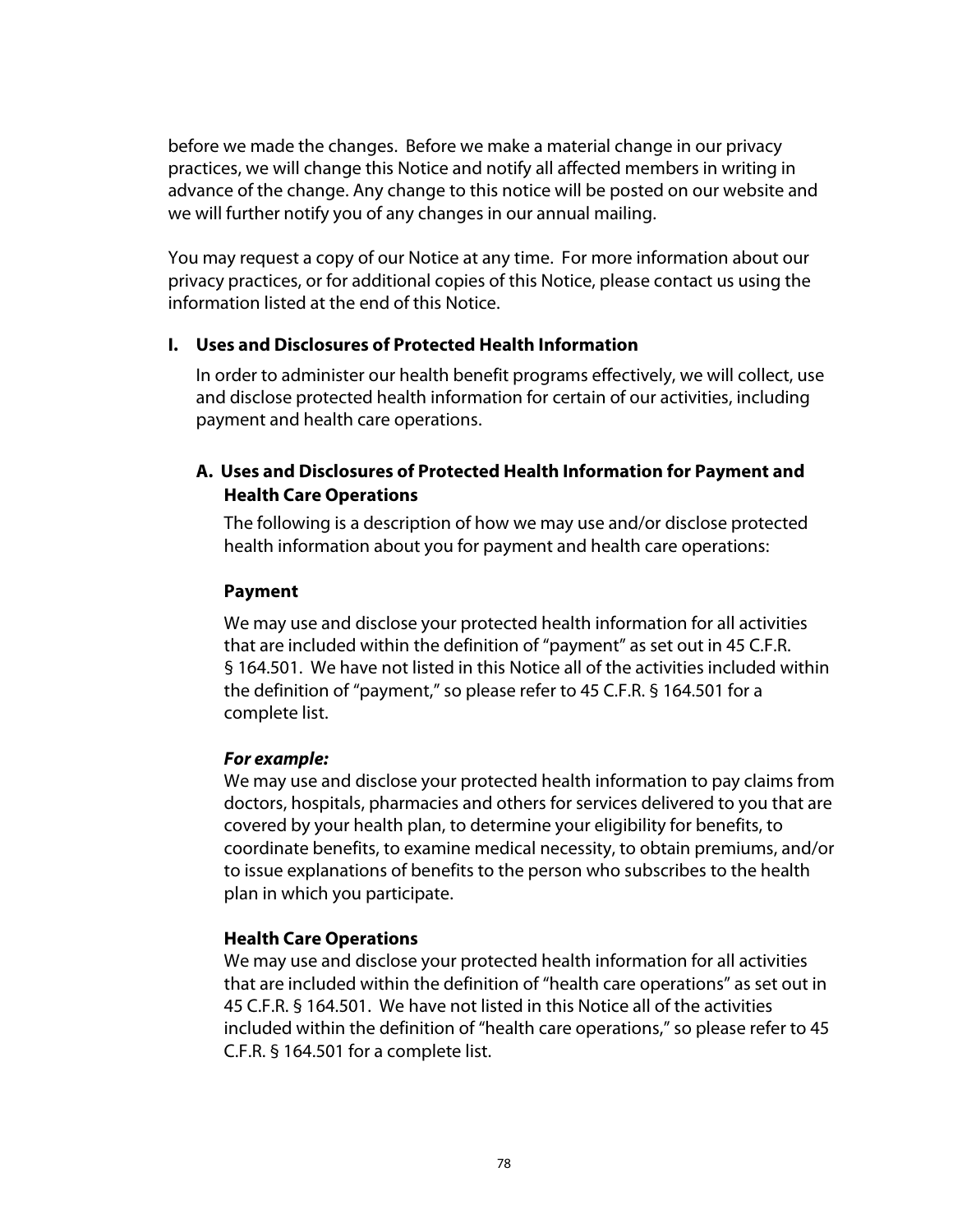#### *For example:*

We may use and disclose your protected health information to rate our risk and determine the premium for your health plan, to conduct quality assessment and improvement activities, to credential health care providers, to engage in care coordination or case management, and/or to manage our business.

# **B. Uses and Disclosures of Protected Health Information to Other Entities**

We also may use and disclose protected health information to other covered entities, business associates, or other individuals (as permitted by the HIPAA Privacy Rule) who assist us in administering our programs and delivering health services to our members.

#### (i) Business Associates.

In connection with our payment and health care operations activities, we contract with individuals and entities (called "business associates") to perform various functions on our behalf or to provide certain types of services (such as member service support, utilization management, subrogation, or pharmacy benefit management). To perform these functions or to provide the services, business associates will receive, create, maintain, use, or disclose protected health information, but only after we require the business associates to agree in writing to contract terms designed to appropriately safeguard your information.

# (ii) Other Covered Entities.

In addition, we may use or disclose your protected health information to assist health care providers in connection with *their* treatment or payment activities, or to assist other covered entities in connection with certain of *their* health care operations. For example, we may disclose your protected health information to a health care provider when needed by the provider to render treatment to you, and we may disclose protected health information to another covered entity to conduct health care operations in the areas of quality assurance and improvement activities, or accreditation, certification, licensing or credentialing.

# **II. Other Possible Uses and Disclosures of Protected Health Information**

In addition to uses and disclosures for payment, and health care operations, we may use and/or disclose your protected health information for the following purposes:

# **A. To Plan Sponsors**

We may disclose your protected health information to the plan sponsor of your group health plan to permit the plan sponsor to perform plan administration functions. For example, a plan sponsor may contact us regarding a member's question, concern, issue regarding claim, benefits, service, coverage, etc. We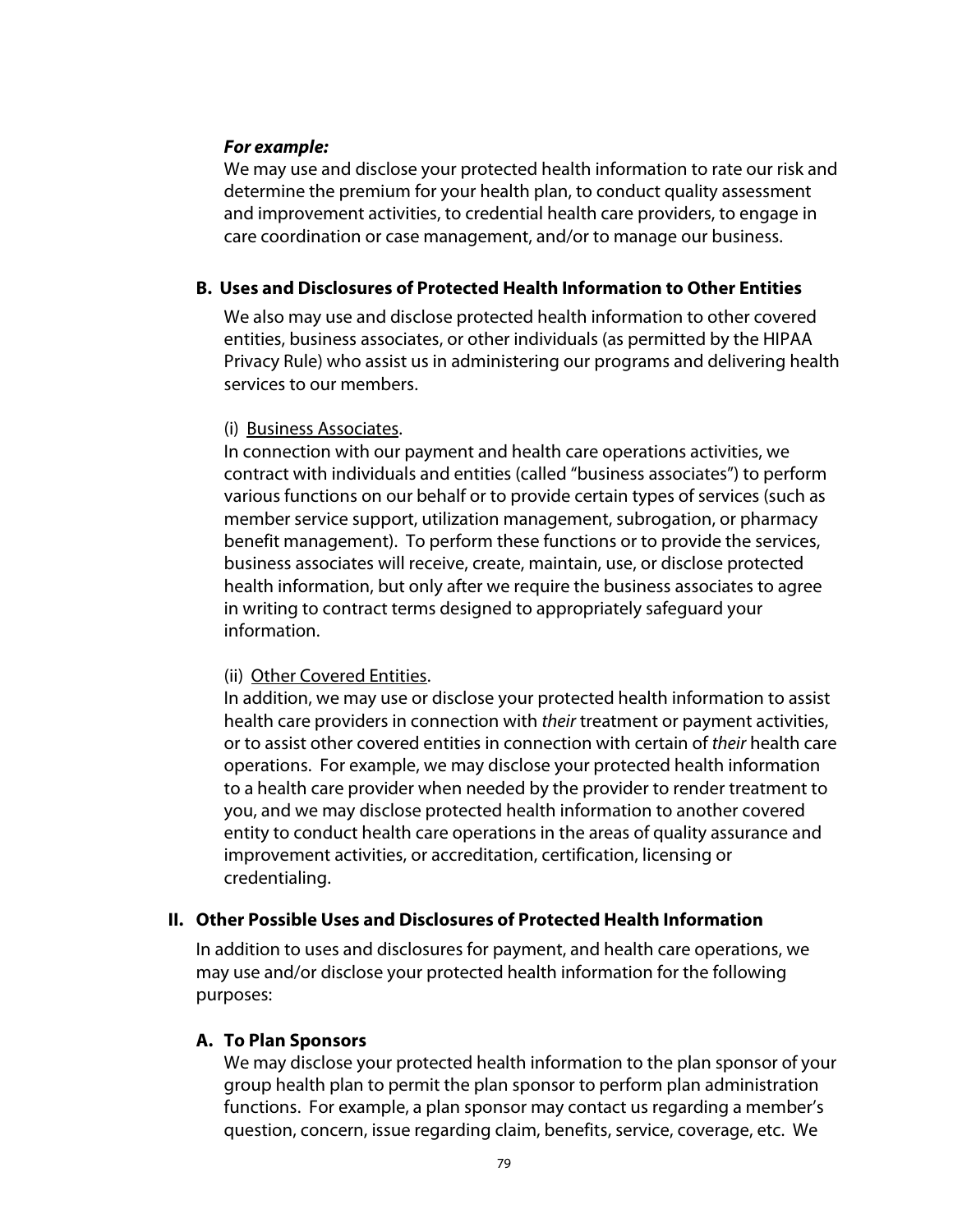may also disclose summary health information (this type of information is defined in the HIPAA Privacy Rule) about the enrollees in your group health plan to the plan sponsor to obtain premium bids for the health insurance coverage offered through your group health plan or to decide whether to modify, amend or terminate your group health plan.

#### **B. Required by Law**

We may use or disclose your protected health information to the extent that federal or state law requires the use or disclosure. For example, we must disclose your protected health information to the U.S. Department of Health and Human Services upon request for purposes of determining whether we are in compliance with federal privacy laws.

#### **C. Public Health Activities**

We may use or disclose your protected health information for public health activities that are permitted or required by law. For example, we may use or disclose information for the purpose of preventing or controlling disease, injury, or disability.

#### **D. Health Oversight Activities**

We may disclose your protected health information to a health oversight agency for activities authorized by law, such as: audits; investigations; inspections; licensure or disciplinary actions; or civil, administrative, or criminal proceedings or actions. Oversight agencies seeking this information include government agencies that oversee: (i) the health care system; (ii) government benefit programs; (iii) other government regulatory programs; and (iv) compliance with civil rights laws.

#### **E. Abuse or Neglect**

We may disclose your protected health information to a government authority that is authorized by law to receive reports of abuse, neglect, or domestic violence.

# **F. Legal Proceedings**

We may disclose your protected health information: (1) in the course of any judicial or administrative proceeding; (2) in response to an order of a court or administrative tribunal (to the extent such disclosure is expressly authorized); and (3) in response to a subpoena, a discovery request, or other lawful process, once we have met all administrative requirements of the HIPAA Privacy Rule. For example, we may disclose your protected health information in response to a subpoena for such information.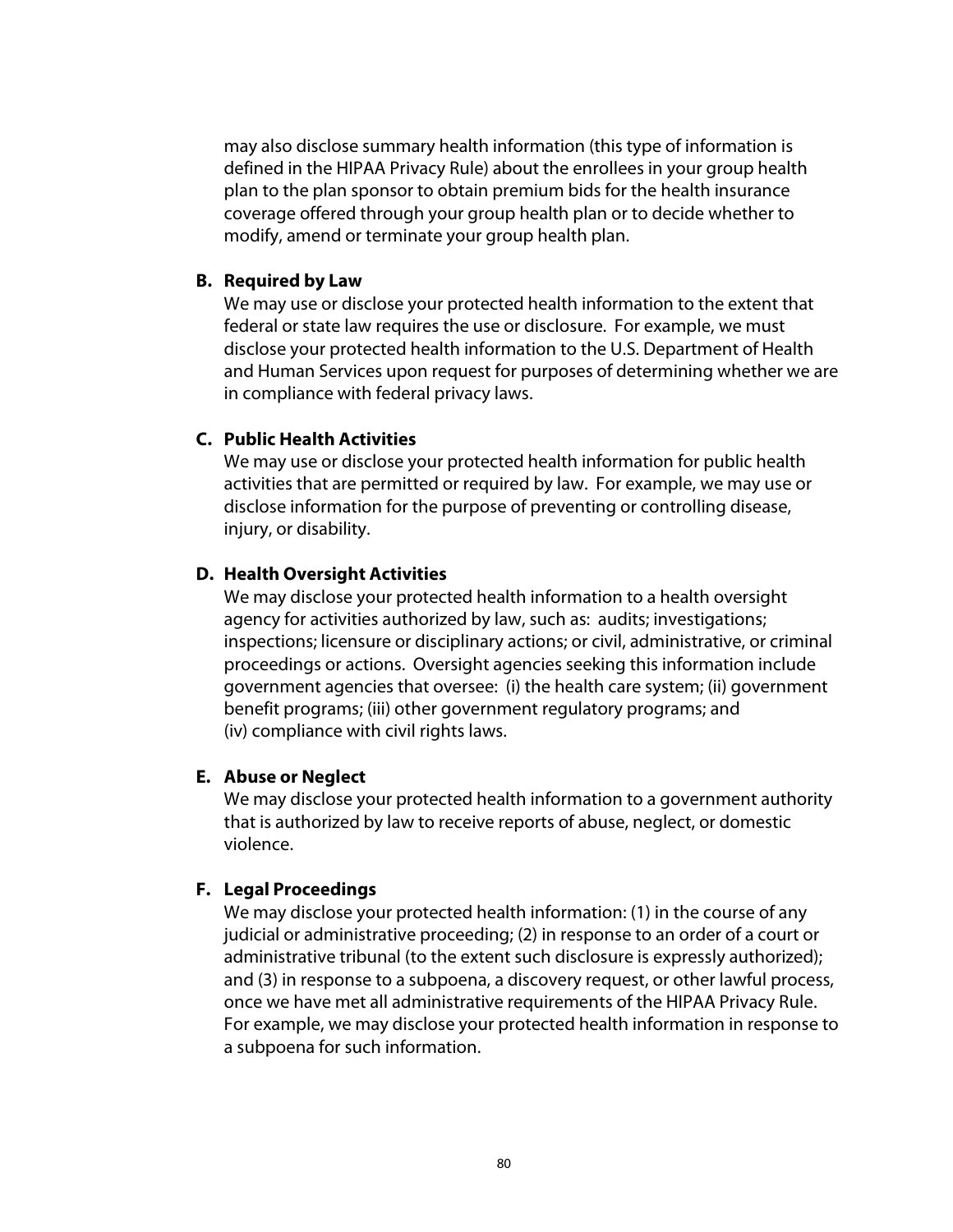#### **G. Law Enforcement**

Under certain conditions, we also may disclose your protected health information to law enforcement officials. For example, some of the reasons for such a disclosure may include, but not be limited to: (1) it is required by law or some other legal process; or (2) it is necessary to locate or identify a suspect, fugitive, material witness, or missing person.

# **H. Coroners, Medical Examiners, Funeral Directors, and Organ Donation**

We may disclose protected health information to a coroner or medical examiner for purposes of identifying a deceased person, determining a cause of death, or for the coroner or medical examiner to perform other duties authorized by law. We also may disclose, as authorized by law, information to funeral directors so that they may carry out their duties. Further, we may disclose protected health information to organizations that handle organ, eye, or tissue donation and transplantation.

# **I. Research**

We may disclose your protected health information to researchers when an institutional review board or privacy board has: (1) reviewed the research proposal and established protocols to ensure the privacy of the information; and (2) approved the research.

# **J. To Prevent a Serious Threat to Health or Safety**

Consistent with applicable federal and state laws, we may disclose your protected health information if we believe that the disclosure is necessary to prevent or lessen a serious and imminent threat to the health or safety of a person or the public.

# **K. Military Activity and National Security, Protective Services**

Under certain conditions, we may disclose your protected health information if you are, or were, Armed Forces personnel for activities deemed necessary by appropriate military command authorities. If you are a member of foreign military service, we may disclose, in certain circumstances, your information to the foreign military authority. We also may disclose your protected health information to authorized federal officials for conducting national security and intelligence activities, and for the protection of the President, other authorized persons, or heads of state.

#### **L. Inmates**

If you are an inmate of a correctional institution, we may disclose your protected health information to the correctional institution or to a law enforcement official for: (1) the institution to provide health care to you; (2) your health and safety and the health and safety of others; or (3) the safety and security of the correctional institution.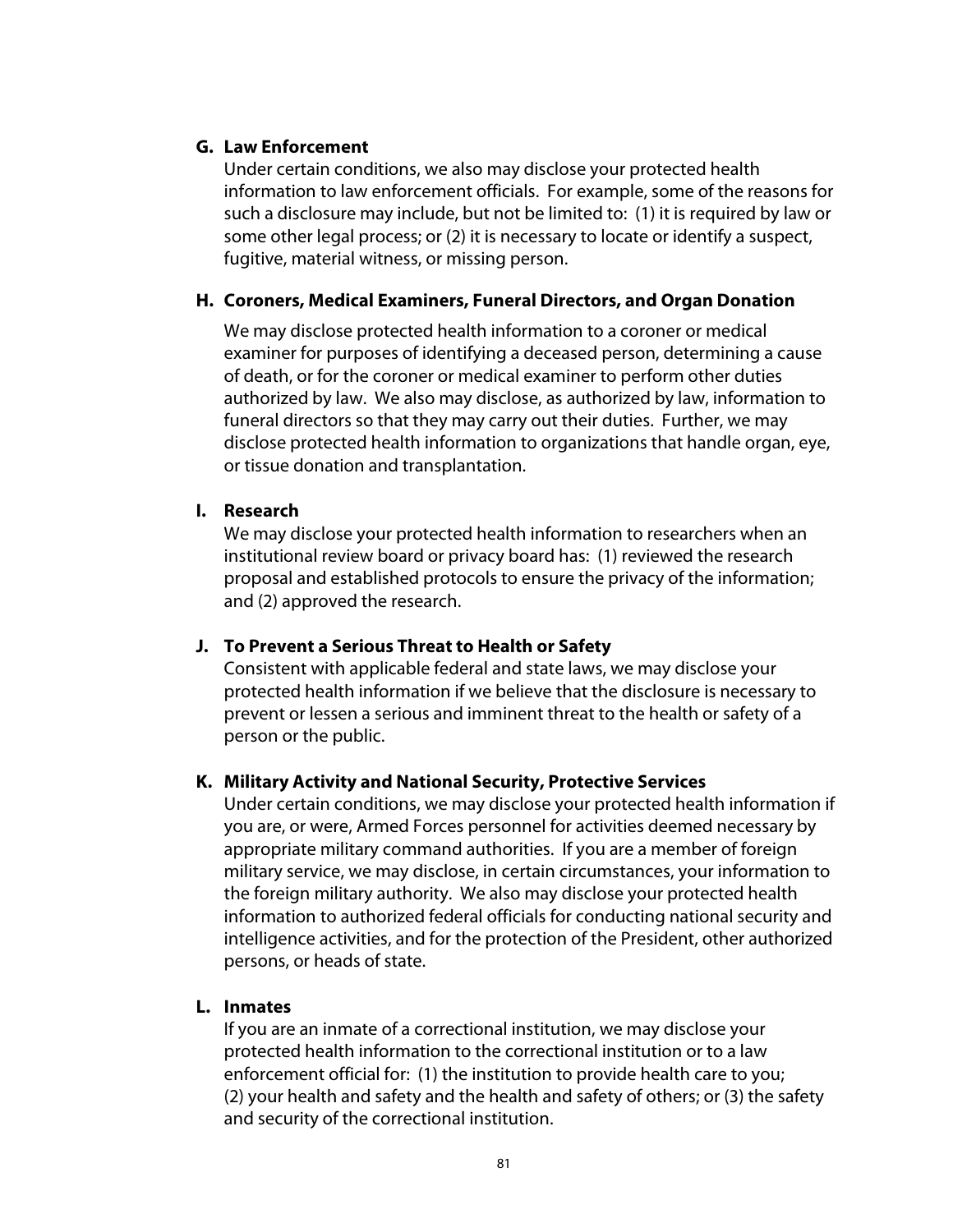#### **M. Workers' Compensation**

We may disclose your protected health information to comply with workers' compensation laws and other similar programs that provide benefits for workrelated injuries or illnesses.

# **N. Others Involved in Your Health Care**

Unless you object, we may disclose your protected health information to a friend or family member that you have identified as being involved in your health care. We also may disclose your information to an entity assisting in a disaster relief effort so that your family can be notified about your condition, status, and location. If you are not present or able to agree to these disclosures of your protected health information, then we may, using our professional judgment, determine whether the disclosure is in your best interest.

# **O. Underwriting**

We may disclose your protected health information for underwriting purposes; however, we are prohibited from using or disclosing your genetic information for these purposes.

# **P. Health Information Exchange**

We all participate in a Health Information Exchange (HIE). An HIE is primarily a secure electronic data sharing network. In accordance with federal and state privacy regulations, regional health care providers participate in the HIE to exchange patient information in order to facilitate health care, avoid duplication of services, such as tests, and to reduce the likelihood that medical errors will occur.

The HIE allows your health information to be shared among authorized participating healthcare providers, such as health systems, hospitals and physicians, for the purposes of Treatment, Payment or Healthcare Operations purposes. Examples of this health information may include:

- General laboratory, pathology, transcribed radiology reports and EKG Images
- Results of outpatient diagnostic testing (GI testing, cardiac testing, neurological testing, etc.)
- Health Maintenance documentation/Medication
- Allergy documentation/Immunization profiles
- Progress notes, Urgent Care visit progress notes
- Consultation notes
- Inpatient operative reports
- Discharge summary/Emergency room visit discharge summary notes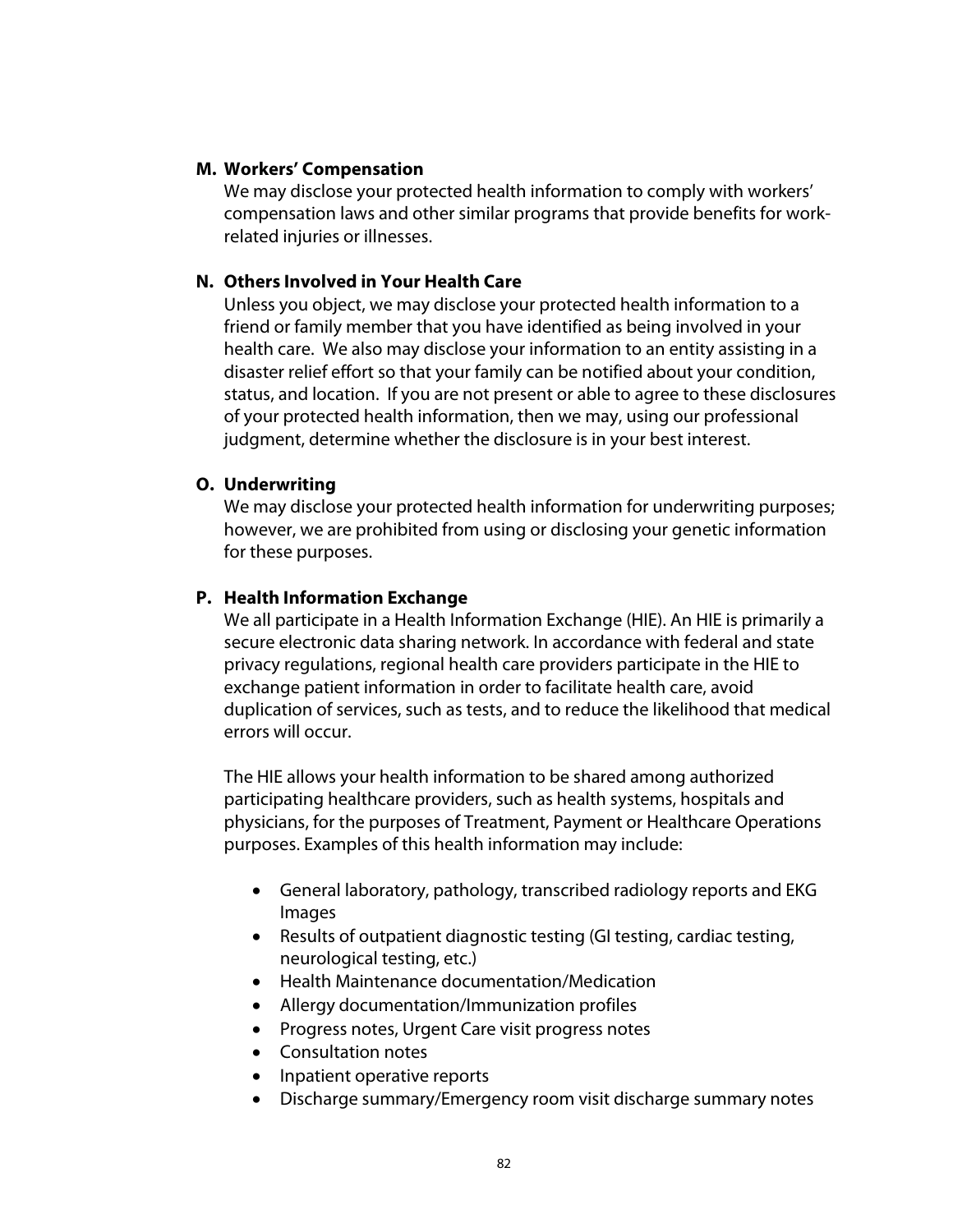All participating providers who provide services to you will have the ability to access your information. Providers that do not provide services to you will not have access to your information. Information may be provided to others as necessary for referral, consultation, treatment or the provision of other healthcare services, such as pharmacy or laboratory services. All participating providers have agreed to a set of standards relating to their use and disclosure of the information available through the HIE. Your health information shall be available to all participating providers through the HIE.

You cannot choose to have only certain providers access your information. Patients who do not want their health information to be accessible through the HIE may choose not to participate or may "opt-out."

In order to opt-out, you must complete an opt-out Form, which is available at highmark.com or by calling the customer service number located on the back of your membership card. You should be aware, if you choose to opt-out, your health care providers will not be able to access your health information through the HIE. Even if you chose to opt-out, your information will be sent to the HIE, but provider will not be able to access this information. Additionally, your opt-out does not affect the ability of participating providers to access health information entered into the HIE prior to your opt-out submission.

#### **III. Required Disclosures of Your Protected Health Information**

The following is a description of disclosures that we are required by law to make:

# **A. Disclosures to the Secretary of the U.S. Department of Health and Human Services**

We are required to disclose your protected health information to the Secretary of the U.S. Department of Health and Human Services when the Secretary is investigating or determining our compliance with the HIPAA Privacy Rule.

#### **B. Disclosures to You**

We are required to disclose to you most of your protected health information that is in a "designated record set" (defined below) when you request access to this information. We also are required to provide, upon your request, an accounting of many disclosures of your protected health information that are for reasons other than payment and health care operations.

#### **IV. Other Uses and Disclosures of Your Protected Health Information**

Sometimes we are required to obtain your written authorization for use or disclosure of your health information. The uses and disclosures that require an authorization under 45 C.F.R. § 164.508(a) are:

1. For marketing purposes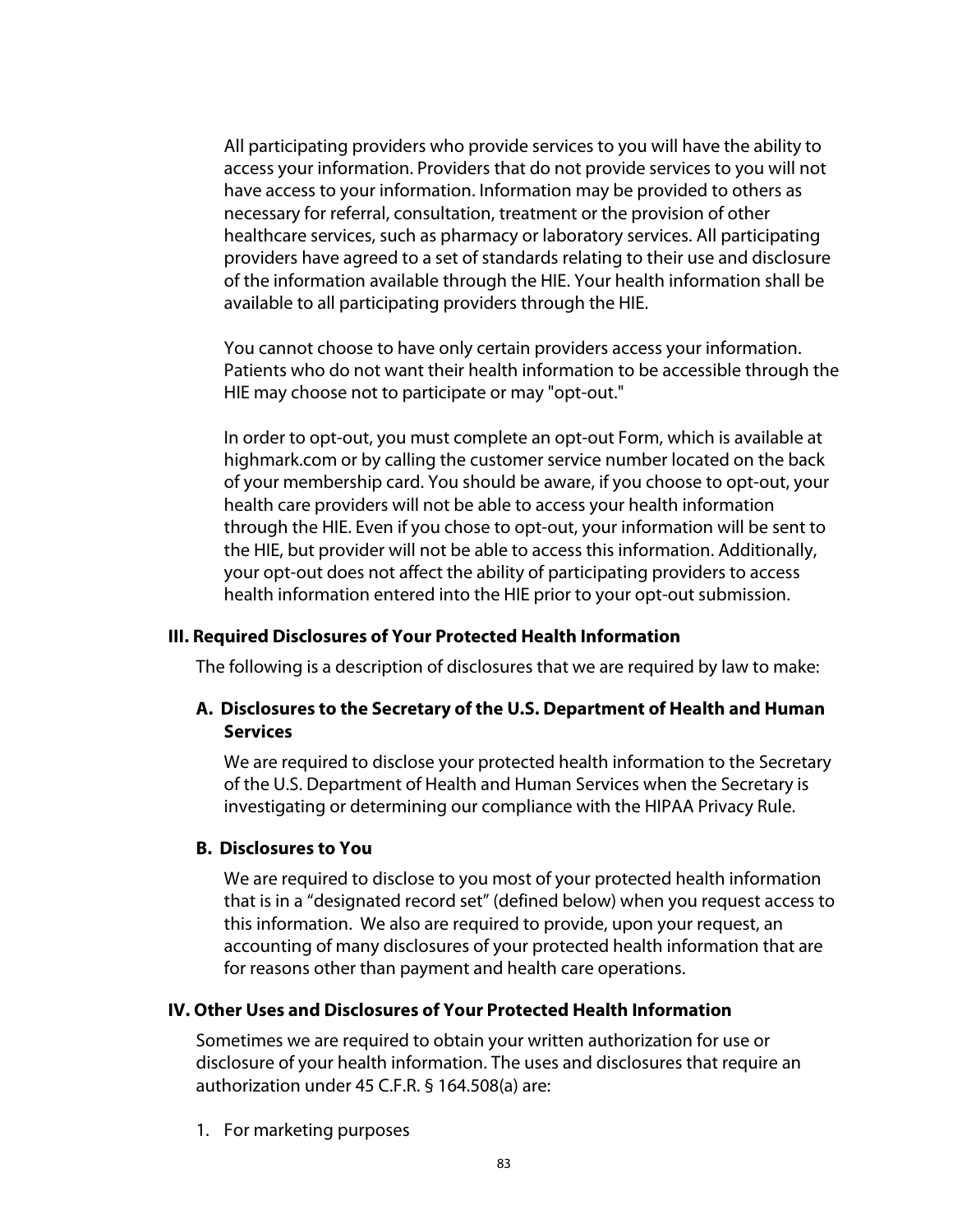- 2. If we intend to see your PHI
- 3. For use of Psychotherapy notes, which are notes recorded (in any medium) by a health care provider who is a mental health professional documenting or analyzing the contents of a conversation during a private counseling session or a group, joint, or family counseling session and that are separated from the rest of the individual's medical record. An Authorization for use of psychotherapy notes is required unless:
	- a. Used by the person who created the psychotherapy note for treatment purposes, or
	- b. Used or disclosed for the following purposes:
		- (i) the provider's own training programs in which students, trainees, or practitioners in mental health learn under supervision to practice or improve their skills in group, joint family or individual counseling;
		- (ii) for the provider to defend itself in a legal action or other proceeding brought by an individual that is the subject of the notes;
		- (iii) if required for enforcement purposes;
		- (iv) if mandated by law;
		- (v) if permitted for oversight of the provider that created the note;
		- (vi) to a coroner or medical examiner for investigation of the death of any individual in certain circumstances; or
		- (vii) if needed to avert a serious and imminent threat to health or safety.

Other uses and disclosures of your protected health information that are not described above will be made only with your written authorization. If you provide us with such an authorization, you may revoke the authorization in writing, and this revocation will be effective for future uses and disclosures of protected health information. However, the revocation will not be effective for information that we already have used or disclosed, relying on the authorization.

# **V. Your Individual Rights**

The following is a description of your rights with respect to your protected health information:

# **A. Right to Access**

You have the right to look at or get copies of your protected health information in a designated record set. Generally, a "designated record set" contains medical and billing records, as well as other records that are used to make decisions about your health care benefits. However, you may not inspect or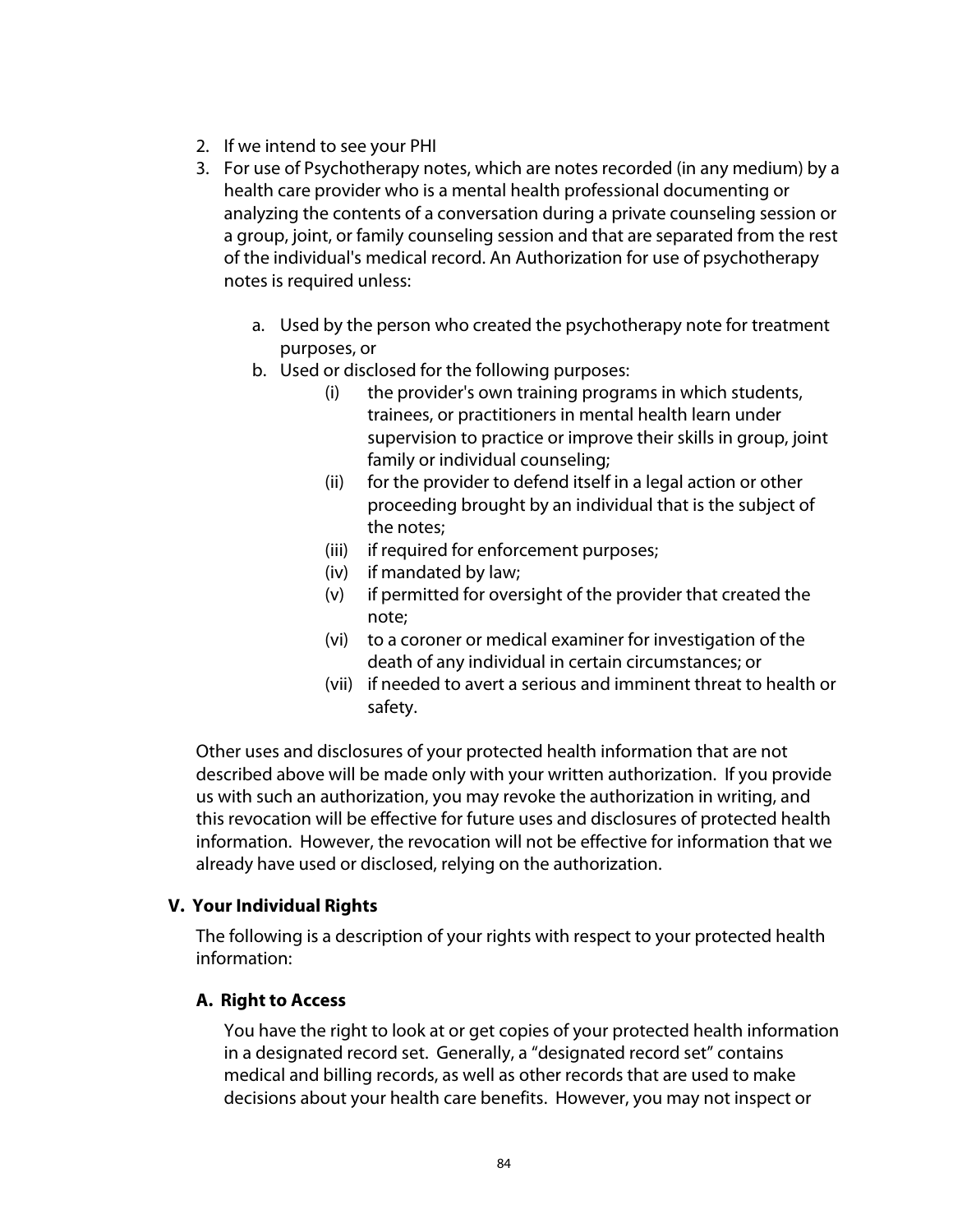copy psychotherapy notes or certain other information that may be contained in a designated record set.

You may request that we provide copies in a format other than photocopies. We will use the format you request unless we cannot practicably do so, if you request the information in an electronic format that is not readily producible, we will provide the information in a readable electronic format as mutually agreed upon. You must make a request in writing to obtain access to your protected health information.

To inspect and/or copy your protected health information, you may obtain a form to request access by using the contact information listed at the end of this Notice. You may also request access by sending us a letter to the address at the end of this Notice. The first request within a 12-month period will be free. If you request access to your designated record set more than once in a 12 month period, we may charge you a reasonable, cost-based fee for responding to these additional requests. If you request an alternative format, we will charge a cost-based fee for providing your protected health information in that format. If you prefer, we will prepare a summary or an explanation of your protected health information for a fee. Contact us using the information listed at the end of this Notice for a full explanation of our fee structure.

We may deny your request to inspect and copy your protected health information in certain limited circumstances. If you are denied access to your information, you may request that the denial be reviewed. A licensed health care professional chosen by us will review your request and the denial. The person performing this review will not be the same one who denied your initial request. Under certain conditions, our denial will not be reviewable. If this event occurs, we will inform you in our denial that the decision is not reviewable.

#### **B. Right to an Accounting**

You have a right to an accounting of certain disclosures of your protected health information that are for reasons other than treatment, payment or health care operations. You should know that most disclosures of protected health information will be for purposes of payment or health care operations.

An accounting will include the date(s) of the disclosure, to whom we made the disclosure, a brief description of the information disclosed, and the purpose for the disclosure.

You may request an accounting by contacting us at the Customer Service phone number on the back of your identification card, or submitting your request in writing to the Highmark Privacy Department, 120 Fifth Avenue Place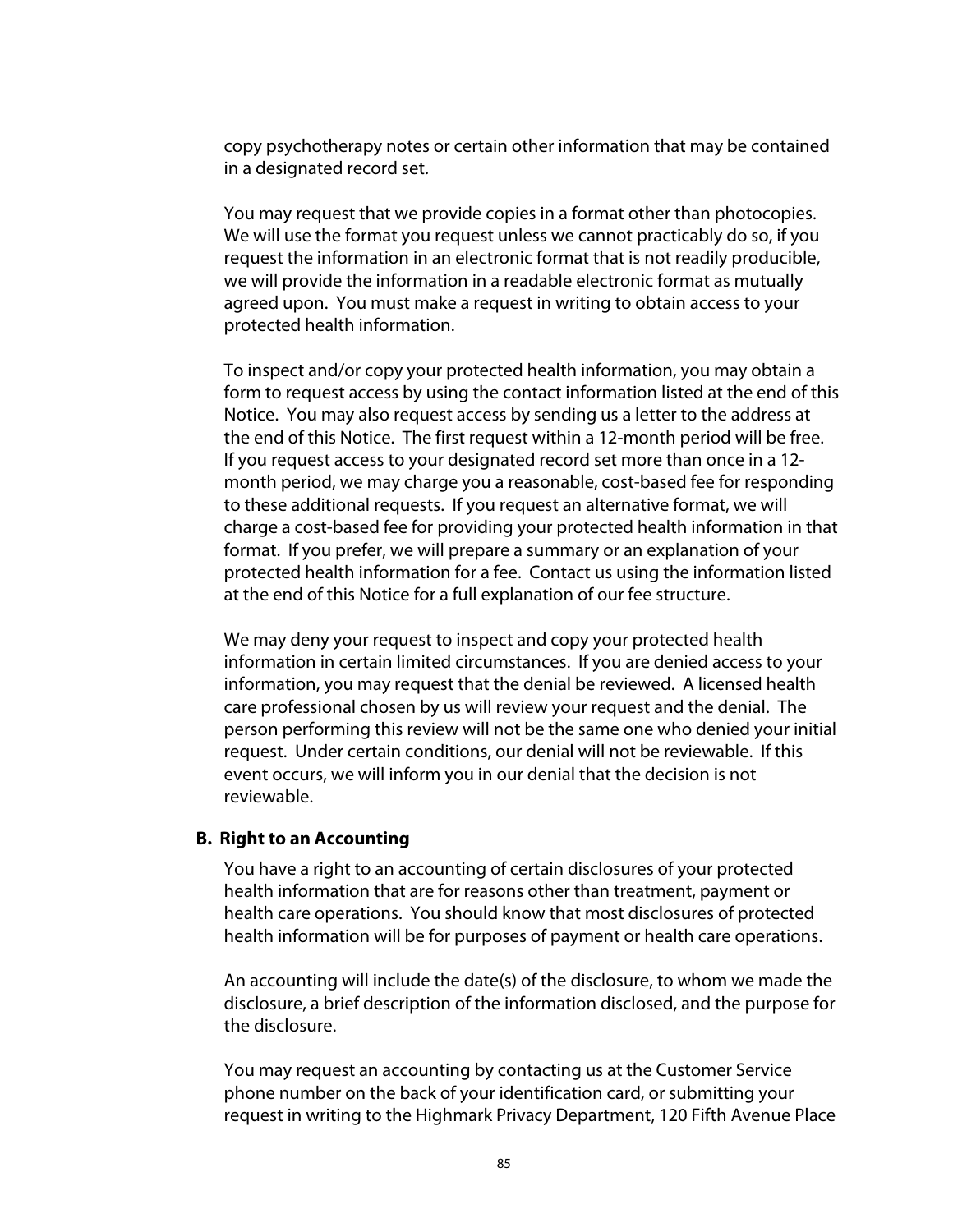1814, Pittsburgh, PA 15222. Your request may be for disclosures made up to 6 years before the date of your request, but in no event, for disclosures made before April 14, 2003.

The first list you request within a 12-month period will be free. If you request this list more than once in a 12-month period, we may charge you a reasonable, cost-based fee for responding to these additional requests. Contact us using the information listed at the end of this Notice for a full explanation of our fee structure.

#### **C. Right to Request a Restriction**

You have the right to request a restriction on the protected health information we use or disclose about you for treatment, payment or health care operations. We are not required to agree to these additional restrictions, but if we do, we will abide by our agreement unless the information is needed to provide emergency treatment to you. Any agreement we may make to a request for additional restrictions must be in writing signed by a person authorized to make such an agreement on our behalf. We will not be bound unless our agreement is so memorialized in writing. We have a right to terminate this restriction, however if we do so, we must inform you of this restriction.

You may request a restriction by contacting us at the Customer Service phone number on the back of your identification card, or writing to the Highmark Privacy Department, 120 Fifth Avenue Place 1814, Pittsburgh, PA 15222. In your request tell us: (1) the information whose disclosure you want to limit; and (2) how you want to limit our use and/or disclosure of the information.

# **D. Right to Request Confidential Communications**

If you believe that a disclosure of all or part of your protected health information may endanger you, you have the right to request that we communicate with you in confidence about your protected health information by alternative means or to an alternative location. For example, you may ask that we contact you only at your work address or via your work e-mail.

You must make your request in writing, and you must state that the information could endanger you if it is not communicated in confidence by the alternative means or to the alternative location you want. We must accommodate your request if it is reasonable, specifies the alternative means or location, and continues to permit us to collect premiums and pay claims under your health plan, including issuance of explanations of benefits to the subscriber of the health plan in which you participate.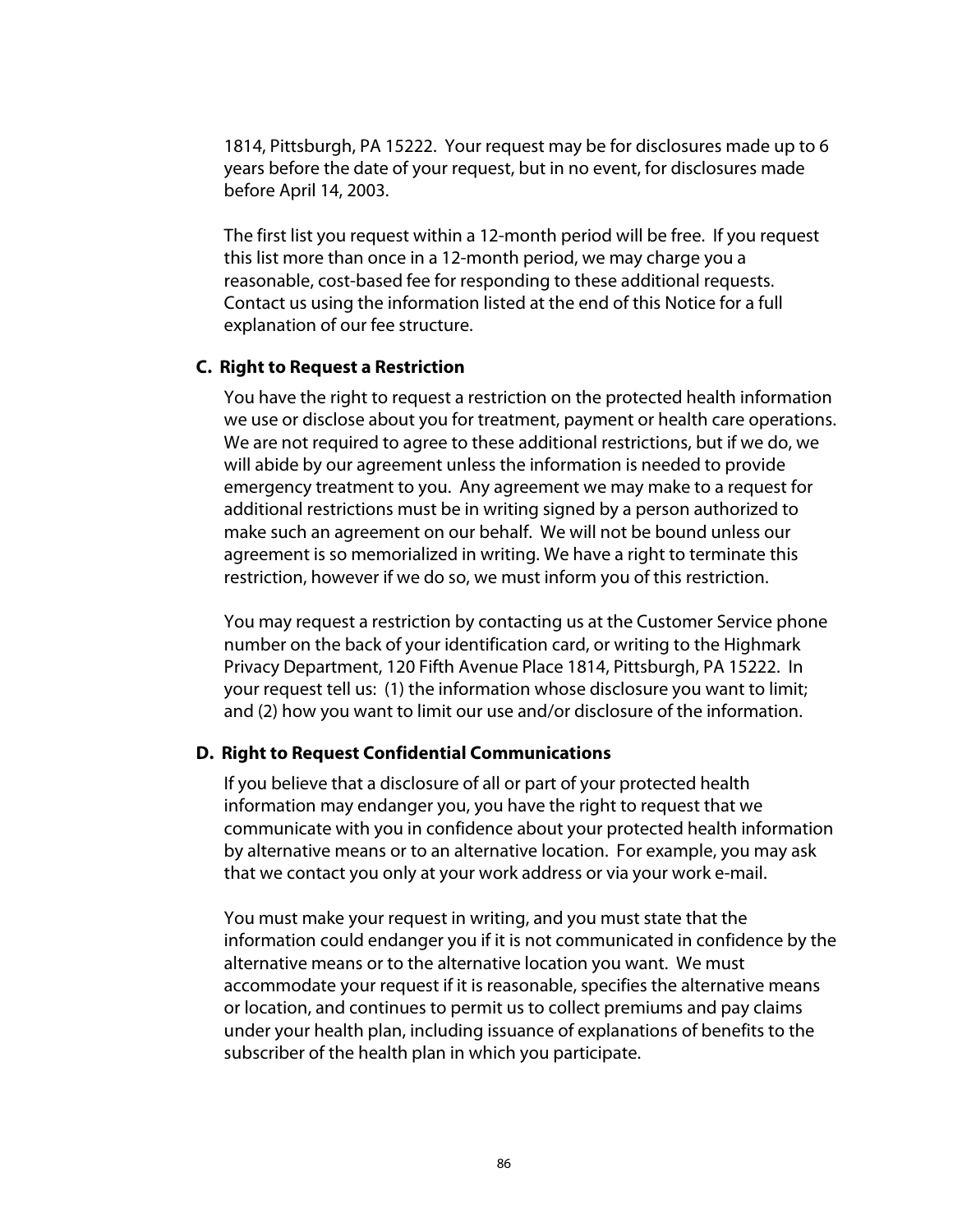In the event that a Confidential Communication is placed against you, then you will no longer have the ability to access any of your health and/or policy information online.

#### **E. Right to Request Amendment**

If you believe that your protected health information is incorrect or incomplete, you have the right to request that we amend your protected health information. Your request must be in writing, and it must explain why the information should be amended.

We may deny your request if we did not create the information you want amended or for certain other reasons. If we deny your request, we will provide you a written explanation. You may respond with a statement of disagreement to be appended to the information you wanted amended. If we accept your request to amend the information, we will make reasonable efforts to inform others, including people you name, of the amendment and to include the changes in any future disclosures of that information.

# **F. Right to a Paper Copy of this Notice**

If you receive this Notice on our web site or by electronic mail (e-mail), you are entitled to receive this Notice in written form. Please contact us using the information listed at the end of this Notice to obtain this Notice in written form.

# **VI. Questions and Complaints**

If you want more information about our privacy policies or practices or have questions or concerns, please contact us using the information listed below.

If you are concerned that we may have violated your privacy rights, or you disagree with a decision we made about access to your protected health information or in response to a request you made to amend or restrict the use or disclosure of your protected health information or to have us communicate with you in confidence by alternative means or at an alternative location, you may complain to us using the contact information listed below.

You also may submit a written complaint to the U.S. Department of Health and Human Services. We will provide you with the address to file your complaint with the U.S. Department of Health and Human Services upon request.

We support your right to protect the privacy of your protected health information. We will not retaliate in any way if you choose to file a complaint with us or with the U.S. Department of Health and Human Services.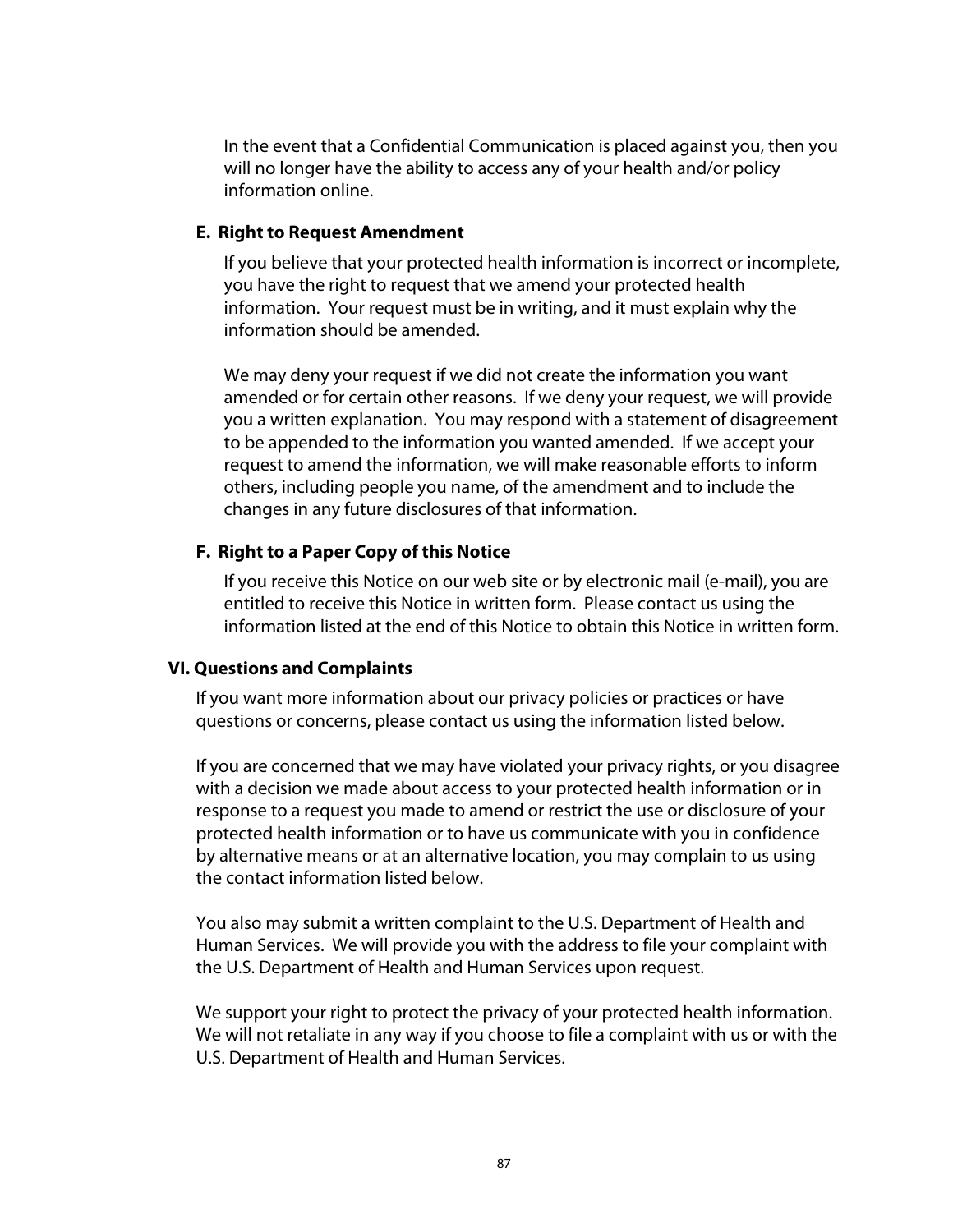Contact Office: Highmark Privacy Department Telephone: 1-866-228-9424 (toll free) Fax: 1-412-544-4320 Address: 120 Fifth Avenue Place 1814 Pittsburgh, PA 15222

#### **PART II – NOTICE OF PRIVACY PRACTICES (GRAMM-LEACH–BLILEY)**

Highmark is committed to protecting its members' privacy. This notice describes our policies and practices for collecting, handling and protecting personal information about our members. We will inform each group of these policies the first time the group becomes a Highmark member and will annually reaffirm our privacy policy for as long as the group remains a Highmark customer. We will continually review our privacy policy and monitor our business practices to help ensure the security of our members' personal information. Due to changing circumstances, it may become necessary to revise our privacy policy in the future. Should such a change be required, we will notify all affected customers in writing in advance of the change.

In order to administer our health benefit programs effectively, we must collect, use and disclose non-public personal financial information. Non-public personal financial information is information that identifies an individual member of a Highmark health plan. It may include the member's name, address, telephone number and Social Security number or it may relate to the member's participation in the plan, the provision of health care services or the payment for health care services. Non-public personal financial information does not include publicly available information or statistical information that does not identify individual persons.

**Information we collect and maintain:** We collect non-public personal financial information about our members from the following sources:

- We receive information from the members themselves, either directly or through their employers or group administrators. This information includes personal data provided on applications, surveys or other forms, such as name, address, Social Security number, date of birth, marital status, dependent information and employment information. It may also include information submitted to us in writing, in person, by telephone or electronically in connection with inquiries or complaints.
- We collect and create information about our members' transactions with Highmark, our affiliates, our agents and health care providers. Examples are: information provided on health care claims (including the name of the health care provider, a diagnosis code and the services provided), explanations of benefits/payments (including the reasons for claim decision, the amount charged by the provider and the amount we paid), payment history, utilization review, appeals and grievances.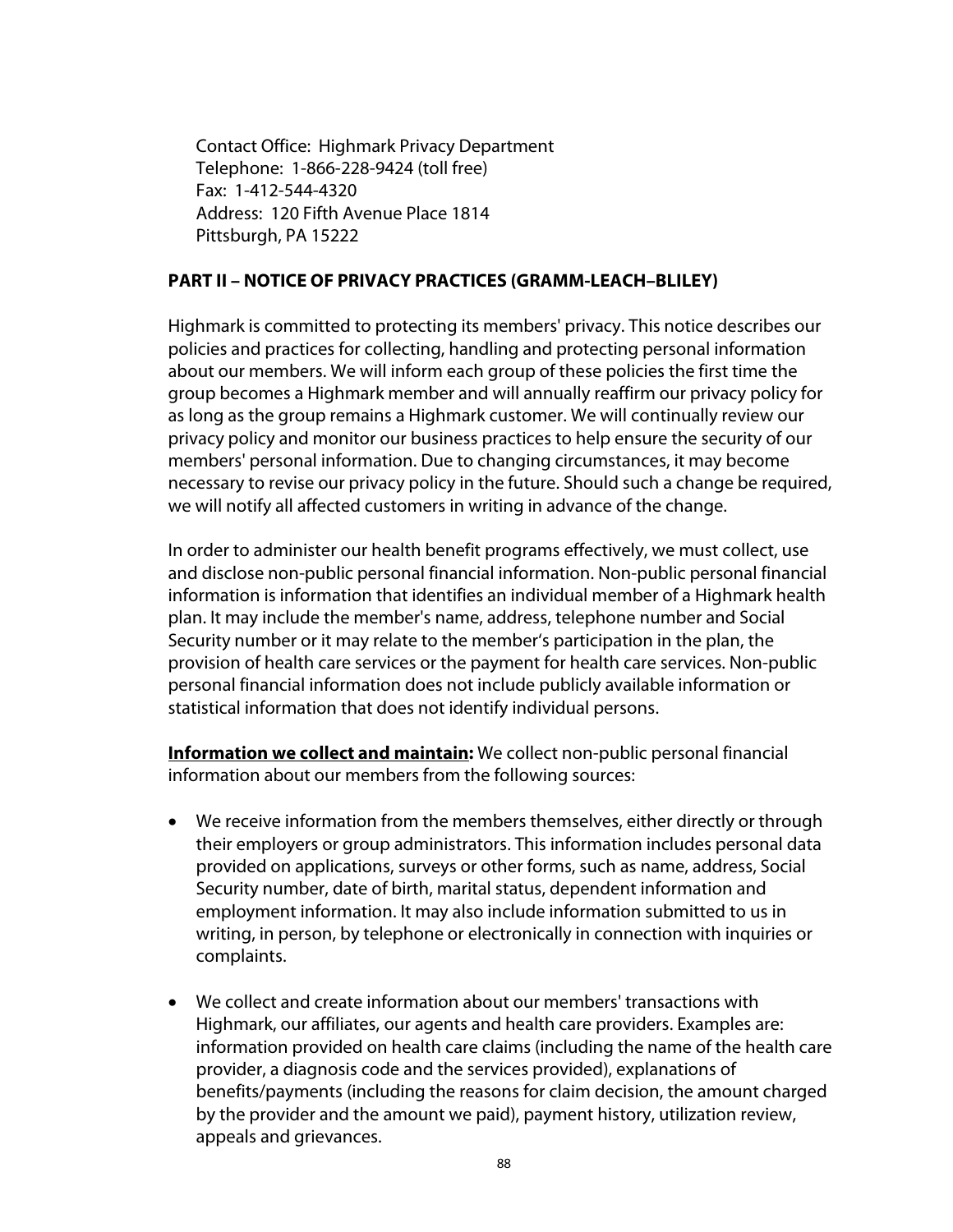**Information we may disclose and the purpose:** We do not sell any personal information about our members or former members for marketing purposes. We use and disclose the personal information we collect (as described above) only as necessary to deliver health care products and services to our members or to comply with legal requirements. Some examples are:

- We use personal information internally to manage enrollment, process claims, monitor the quality of the health services provided to our members, prevent fraud, audit our own performance or to respond to members' requests for information, products or services.
- We share personal information with our affiliated companies, health care providers, agents, other insurers, peer review organizations, auditors, attorneys or consultants who assist us in administering our programs and delivering health services to our members. Our contracts with all such service providers require them to protect the confidentiality of our members' personal information.
- We may share personal information with other insurers that cooperate with us to jointly market or administer health insurance products or services. All contracts with other insurers for this purpose require them to protect the confidentiality of our members' personal information.
- We may disclose information under order of a court of law in connection with a legal proceeding.
- We may disclose information to government agencies or accrediting organizations that monitor our compliance with applicable laws and standards.
- We may disclose information under a subpoena or summons to government agencies that investigate fraud or other violations of law.

**How we protect information:** We restrict access to our members' non-public personal information to those employees, agents, consultants and health care providers who need to know that information to provide health products or services. We maintain physical, electronic, and procedural safeguards that comply with state and federal regulations to guard non-public personal financial information from unauthorized access, use and disclosure.

For questions about this Privacy Notice, please contact:

Contact Office: Highmark Privacy Department Telephone: 1-866-228-9424 (toll free) Fax: 1-412-544-4320 Address: 120 Fifth Avenue Place 1814 Pittsburgh, PA 15222